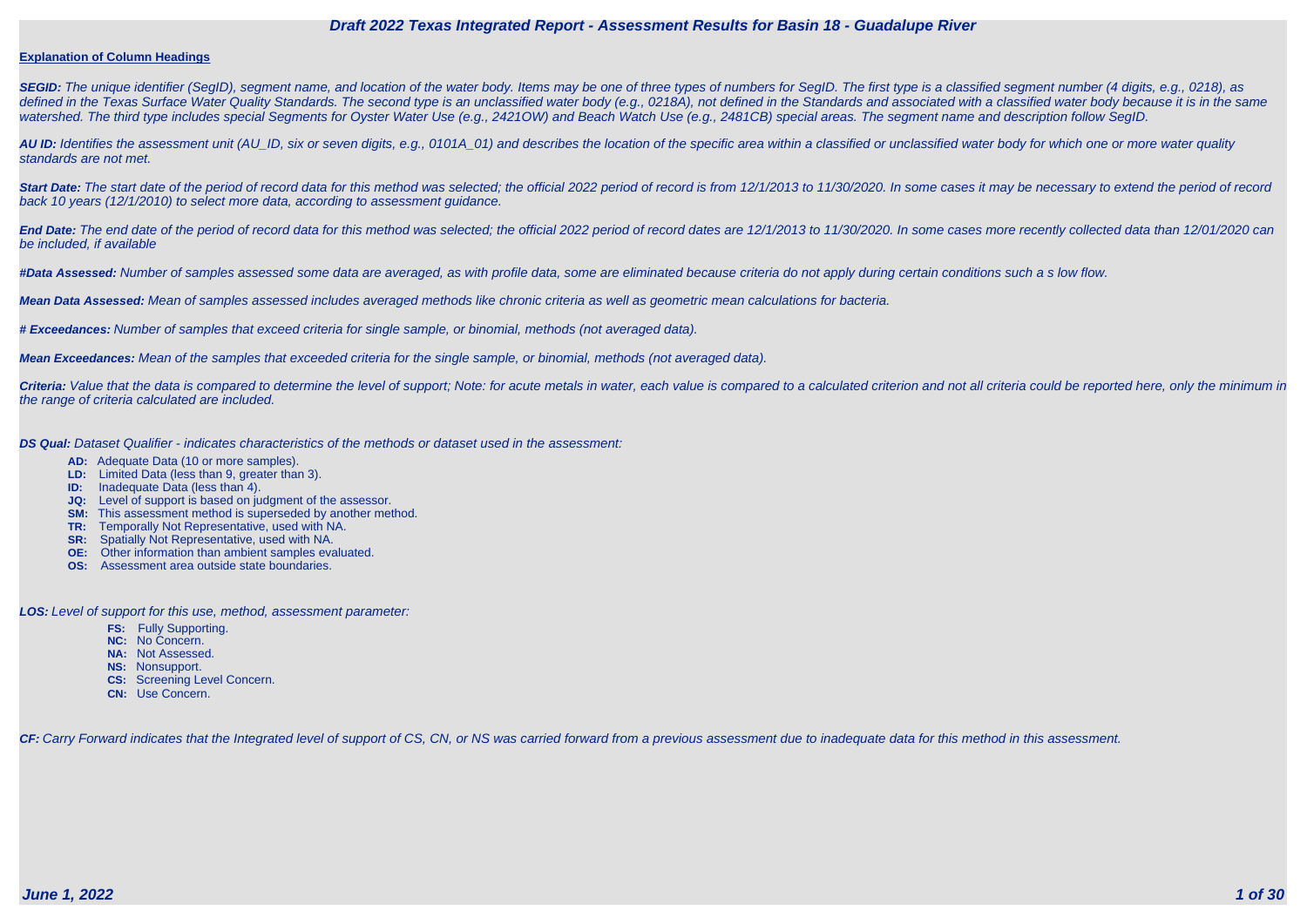

Int LOS: Integrated level of support. This is the overall level of support for this use, method, parameter group, which could be different from the LOS (described above) due to carry forward information or other types of changes. New Code added in 2010: PI = Pending Issue

**TCEQ Cause:** This is the impairment description (e.g., bacteria, depressed dissolved oxygen, etc.).

#### **Cat:**

**Category 3:** There is insufficient or unreliable available data and/or information to make a use support determination.

 **Category 4:** Available data and/or information indicate that at least one designated use is not being supported or is threatened, but a TMDL is not needed. **Category 4a:** A state-developed TMDL has been approved by EPA or a TMDL has been established by EPA for any water-pollutant combination. **Category 4b:** Other required control measures are expected to result in the attainment of an applicable water quality standard in a reasonable period of time. **Category 4c:** The impairment or threat is not caused by a pollutant.

**Category 5:** Available data and/or information indicate that at least one designated use is not being supported or is threatened, and a TMDL is needed.

**Category 5a:** A TMDL is underway, scheduled, or will be scheduled.

**Category 5b:** A review of the standards for the water body will be conducted before a management strategy is selected.

**Category 5c:** Additional data and information will be collected or evaluated before a management strategy is selected.

Category 5n: Water body does not meet its applicable Chl a criterion, but additional study is needed to verify whether exceedance is associated with causal nutrient parameters or impacts to response variables.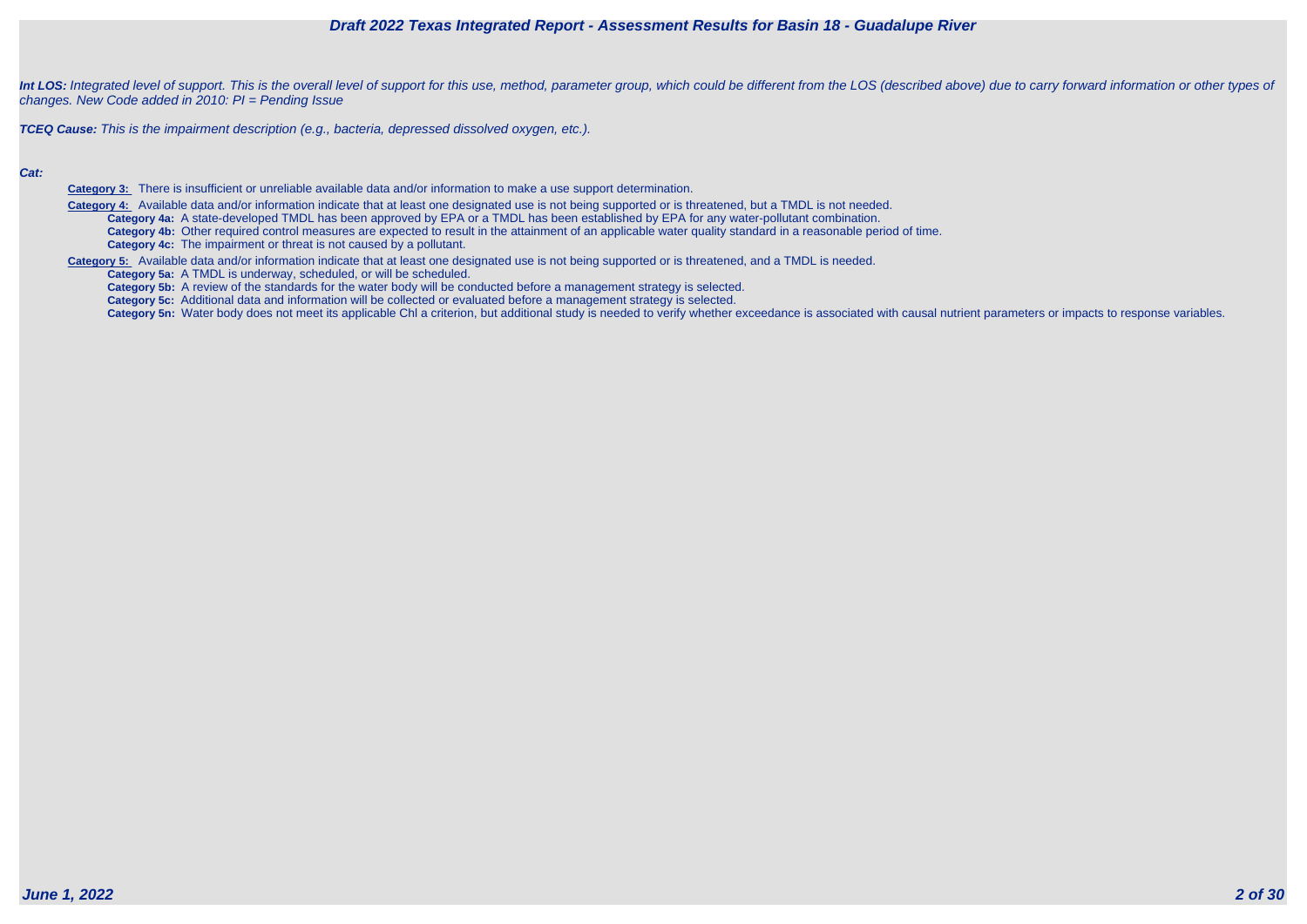|                                |                                                                                                                                                                                                                                                                                                                                                                                                                                                                                                                                                                                                |                               | Seg ID: 1801 - Guadalupe River Tidal | AU ID: 1801 01                        |                |                          |                                     |                          |                                   |                        |                                           |                |                        |                   |     |
|--------------------------------|------------------------------------------------------------------------------------------------------------------------------------------------------------------------------------------------------------------------------------------------------------------------------------------------------------------------------------------------------------------------------------------------------------------------------------------------------------------------------------------------------------------------------------------------------------------------------------------------|-------------------------------|--------------------------------------|---------------------------------------|----------------|--------------------------|-------------------------------------|--------------------------|-----------------------------------|------------------------|-------------------------------------------|----------------|------------------------|-------------------|-----|
| <b>Use</b>                     | <b>Method</b>                                                                                                                                                                                                                                                                                                                                                                                                                                                                                                                                                                                  | <b>Parameter</b>              | <b>Start</b><br><b>Date</b>          | End<br><b>Criteria</b><br><b>Date</b> |                | #Data<br><b>Assessed</b> | <b>Mean Data</b><br><b>Assessed</b> | <b>#Exceedances</b>      | <b>Mean</b><br><b>Exceedances</b> | <b>DS</b><br>Qualifier | LOS                                       | <b>CF</b>      | $\frac{Int}{LOS}$      | <b>TCEQ Cause</b> | Cat |
| <b>Aquatic Life Use</b>        | Dissolved Oxygen grab minimum                                                                                                                                                                                                                                                                                                                                                                                                                                                                                                                                                                  | Dissolved oxygen Grab         | 12/01/13                             | 11/30/20<br>$\boldsymbol{4}$          |                | $\overline{23}$          |                                     | $\overline{0}$           |                                   | AD                     | FS                                        | N              | FS                     |                   |     |
|                                | Dissolved Oxygen grab screening level                                                                                                                                                                                                                                                                                                                                                                                                                                                                                                                                                          | Dissolved oxygen Grab         | 12/01/13                             | 11/30/20<br>$5^{\circ}$               |                | 23                       |                                     | $\overline{1}$           | 4.6                               | <b>AD</b>              | NC                                        | N              | NC                     |                   |     |
|                                |                                                                                                                                                                                                                                                                                                                                                                                                                                                                                                                                                                                                |                               |                                      |                                       |                |                          |                                     |                          |                                   |                        |                                           |                |                        |                   |     |
|                                | High pH                                                                                                                                                                                                                                                                                                                                                                                                                                                                                                                                                                                        | pH                            | 12/01/13                             | 11/30/20<br>9                         |                | $\overline{23}$          |                                     | $\overline{0}$           |                                   | AD                     | FS                                        | N              | FS                     |                   |     |
|                                | Low pH                                                                                                                                                                                                                                                                                                                                                                                                                                                                                                                                                                                         | pH                            | 12/01/13                             | 11/30/20<br>6.5                       |                | $\overline{23}$          |                                     | $\overline{0}$           |                                   | AD                     | FS                                        |                | $\overline{FS}$        |                   |     |
|                                |                                                                                                                                                                                                                                                                                                                                                                                                                                                                                                                                                                                                | Nitrate                       | 12/01/13                             | 11/30/20<br>1.1                       |                | 21                       |                                     | 19                       | 2.78                              | <b>AD</b>              | $\overline{\text{CS}}$                    |                | $\overline{\text{cs}}$ | Nitrate in water  |     |
| <b>General Use</b>             | <b>Nutrient Screening Levels</b>                                                                                                                                                                                                                                                                                                                                                                                                                                                                                                                                                               | Total phosphorus              | 12/01/13                             | 11/30/20<br>0.66                      |                | 18                       |                                     |                          | 1.32                              | <b>AD</b>              | $\overline{NC}$                           | N              | NC                     |                   |     |
|                                |                                                                                                                                                                                                                                                                                                                                                                                                                                                                                                                                                                                                | Chlorophyll-a                 | 12/01/13                             | 11/30/20<br>$\overline{21}$           |                | 21                       |                                     | 2                        | 24.15                             | AD                     | NC                                        | $N$ NC         |                        |                   |     |
|                                |                                                                                                                                                                                                                                                                                                                                                                                                                                                                                                                                                                                                | Ammonia                       | 12/01/13                             |                                       |                |                          |                                     | $\overline{0}$           | $\sim$                            | AD                     | NC                                        |                |                        |                   |     |
|                                | $\overline{20}$<br>NC<br>11/30/20<br>0.46<br>N<br>FS<br>FS<br>11/30/20<br>35<br>23<br><b>AD</b><br><b>Water Temperature</b><br>Water temperature<br>12/01/13<br>$\Omega$<br>N.<br>09/01/12<br>11/30/20<br>35<br>20<br>60.49<br>NS<br>$N$ NS<br>Bacteria Geomean<br>Enterococcus<br>AD.<br>Bacteria in water<br>5c                                                                                                                                                                                                                                                                              |                               |                                      |                                       |                |                          |                                     |                          |                                   |                        |                                           |                |                        |                   |     |
|                                |                                                                                                                                                                                                                                                                                                                                                                                                                                                                                                                                                                                                |                               |                                      |                                       |                |                          |                                     |                          |                                   |                        |                                           |                |                        |                   |     |
| <b>Recreation Use</b>          |                                                                                                                                                                                                                                                                                                                                                                                                                                                                                                                                                                                                |                               |                                      |                                       |                |                          |                                     |                          |                                   |                        |                                           |                |                        |                   |     |
|                                |                                                                                                                                                                                                                                                                                                                                                                                                                                                                                                                                                                                                |                               |                                      |                                       |                |                          |                                     |                          |                                   |                        |                                           |                |                        |                   |     |
|                                |                                                                                                                                                                                                                                                                                                                                                                                                                                                                                                                                                                                                |                               |                                      |                                       |                |                          |                                     |                          |                                   |                        |                                           |                |                        |                   |     |
|                                |                                                                                                                                                                                                                                                                                                                                                                                                                                                                                                                                                                                                |                               |                                      |                                       |                |                          |                                     |                          |                                   |                        |                                           |                |                        |                   |     |
|                                |                                                                                                                                                                                                                                                                                                                                                                                                                                                                                                                                                                                                |                               |                                      |                                       |                |                          |                                     |                          |                                   |                        |                                           |                |                        |                   |     |
| <b>Use</b>                     | Seg ID: 1802 - Guadalupe River Below San Antonio River<br>AU ID: 1802 01<br><b>Start</b><br><b>End</b><br>#Data<br><b>Mean Data</b><br><b>Mean</b><br><b>DS</b><br>Int<br>LOS<br><b>Criteria</b><br>LOS<br><b>CF</b><br>Cat<br><b>Method</b><br><b>#Exceedances</b><br><b>TCEQ Cause</b><br><b>Parameter</b><br>Qualifie<br><b>Date</b><br><b>Date</b><br><b>Assessed</b><br><b>Exceedances</b><br><b>Assessed</b><br>11/30/20<br>82<br>FS<br>FS<br>Dissolved Oxygen grab minimum<br>Dissolved oxygen Grab<br>12/01/13<br>$\mathbf{3}$<br>AD<br>N<br>$\overline{0}$<br><b>Aquatic Life Use</b> |                               |                                      |                                       |                |                          |                                     |                          |                                   |                        |                                           |                |                        |                   |     |
|                                |                                                                                                                                                                                                                                                                                                                                                                                                                                                                                                                                                                                                |                               |                                      |                                       |                |                          |                                     |                          |                                   |                        |                                           |                |                        |                   |     |
|                                | Dissolved Oxygen grab screening level                                                                                                                                                                                                                                                                                                                                                                                                                                                                                                                                                          | Dissolved oxygen Grab         | 12/01/13                             | 11/30/20                              | $\overline{5}$ | 82                       |                                     | $\overline{\mathcal{A}}$ | 4.25                              | A <sub>D</sub>         | $\overline{NC}$                           | N              | NC                     |                   |     |
|                                |                                                                                                                                                                                                                                                                                                                                                                                                                                                                                                                                                                                                |                               |                                      |                                       |                |                          |                                     |                          |                                   |                        |                                           |                |                        |                   |     |
|                                |                                                                                                                                                                                                                                                                                                                                                                                                                                                                                                                                                                                                | Sulfate                       | 12/01/13                             | 11/30/20                              | 100            | 82                       | 50.53                               | $\Omega$                 |                                   | <b>AD</b>              | <b>FS</b>                                 | N              | FS                     |                   |     |
|                                | <b>Dissolved Solids</b>                                                                                                                                                                                                                                                                                                                                                                                                                                                                                                                                                                        | <b>Total dissolved solids</b> | 12/01/13                             | 11/30/20                              | 700            | 82                       | 453.62                              | $\Omega$                 |                                   | <b>AD</b>              | FS                                        | N              | FS                     |                   |     |
|                                |                                                                                                                                                                                                                                                                                                                                                                                                                                                                                                                                                                                                | Chloride                      | 12/01/13                             | 11/30/20                              | 150            | 82                       | 63.73                               | $\overline{0}$           |                                   | <b>AD</b>              | FS                                        | N              | FS                     |                   |     |
|                                | High pH                                                                                                                                                                                                                                                                                                                                                                                                                                                                                                                                                                                        | pH                            | 12/01/13                             | 11/30/20                              | 9              | 82                       |                                     | $\overline{0}$           |                                   | AD                     | FS                                        | N              | FS                     |                   |     |
|                                | Low pH                                                                                                                                                                                                                                                                                                                                                                                                                                                                                                                                                                                         | pH                            | 12/01/13                             | 11/30/20                              | 6.5            | 82                       |                                     | $\overline{0}$           |                                   | AD                     | FS                                        | N              | FS                     |                   |     |
| <b>General Use</b>             |                                                                                                                                                                                                                                                                                                                                                                                                                                                                                                                                                                                                |                               |                                      |                                       |                |                          |                                     |                          |                                   |                        |                                           |                |                        |                   |     |
|                                |                                                                                                                                                                                                                                                                                                                                                                                                                                                                                                                                                                                                | Chlorophyll-a                 | 12/01/13                             | 11/30/20                              | 14.1           | 81                       |                                     | $\overline{8}$           | 20.53                             | AD                     | $\overline{NC}$                           | N <sub>1</sub> | $\overline{NC}$        |                   |     |
|                                |                                                                                                                                                                                                                                                                                                                                                                                                                                                                                                                                                                                                | Total phosphorus              | 12/01/13                             | 11/30/20                              | 0.69           | 82                       |                                     | $\overline{2}$           | 0.85                              | AD                     | NC                                        | N              | $\overline{NC}$        |                   |     |
|                                | <b>Nutrient Screening Levels</b>                                                                                                                                                                                                                                                                                                                                                                                                                                                                                                                                                               | <b>Nitrate</b>                | 12/01/13                             | 11/30/20                              | 1.95           | 81                       |                                     | 49                       | 3.18                              | <b>AD</b>              |                                           | N              | $\overline{\text{cs}}$ | Nitrate in water  |     |
|                                |                                                                                                                                                                                                                                                                                                                                                                                                                                                                                                                                                                                                | Ammonia                       | 12/01/13                             | 11/30/20                              | 0.33           | 43                       |                                     | $\overline{2}$           | 0.61                              | <b>AD</b>              | $\overline{\text{CS}}$<br>$\overline{NC}$ | N              | $\overline{NC}$        |                   |     |
|                                | <b>Water Temperature</b>                                                                                                                                                                                                                                                                                                                                                                                                                                                                                                                                                                       | Water temperature             | 12/01/13                             | 11/30/20                              | 33.9           | 83                       |                                     | $\Omega$                 |                                   | A <sub>D</sub>         | $\overline{FS}$                           | N              | $\overline{FS}$        |                   |     |
|                                |                                                                                                                                                                                                                                                                                                                                                                                                                                                                                                                                                                                                |                               |                                      |                                       |                |                          |                                     |                          |                                   |                        |                                           |                |                        |                   |     |
|                                |                                                                                                                                                                                                                                                                                                                                                                                                                                                                                                                                                                                                |                               |                                      |                                       |                | 81                       |                                     | $\Omega$                 |                                   | <b>AD</b>              |                                           |                |                        |                   |     |
| <b>Public Water Supply Use</b> | Surface Water HH criteria for PWS average                                                                                                                                                                                                                                                                                                                                                                                                                                                                                                                                                      | Nitrate                       | 12/01/13                             | 11/30/20                              | 10             |                          | 2.51                                |                          |                                   |                        | FS                                        | N              | FS                     |                   |     |
| <b>Recreation Use</b>          | <b>Bacteria Geomean</b>                                                                                                                                                                                                                                                                                                                                                                                                                                                                                                                                                                        | E. coli                       | 12/01/13                             | 11/30/20                              | 126            | 82                       | 65.07                               | $\overline{0}$           |                                   | <b>AD</b>              | FS                                        | N              | FS                     |                   |     |

|                                |                                           | Seg ID: 1803 - Guadalupe River Below San Marcos River |              | AU ID: 1803 01     |          |                          |                                     |              |                                   |                         |            |       |                |                   |            |
|--------------------------------|-------------------------------------------|-------------------------------------------------------|--------------|--------------------|----------|--------------------------|-------------------------------------|--------------|-----------------------------------|-------------------------|------------|-------|----------------|-------------------|------------|
| <b>Use</b>                     | <b>Method</b>                             | <b>Parameter</b>                                      | <b>Start</b> | End<br><b>Date</b> | Criteria | #Data<br><b>Assessed</b> | <b>Mean Data</b><br><b>Assessed</b> | #Exceedances | <b>Mean</b><br><b>Exceedances</b> | DS.<br><b>Qualifier</b> | <b>LOS</b> | $C$ F | Int<br>LOS     | <b>TCEQ Cause</b> | <b>Cat</b> |
|                                |                                           | <b>Total dissolved solids</b>                         | 12/01/13     | 11/30/20           | 500      | 138                      | 342.29                              |              |                                   | AD                      | <b>FS</b>  | N.    | <b>FS</b>      |                   |            |
| <b>General Use</b>             | <b>Dissolved Solids</b>                   | Chloride                                              | 12/01/13     | 11/30/20           | 100      | 138                      | 30.83                               |              |                                   | AD                      | <b>FS</b>  | N     | <b>FS</b>      |                   |            |
|                                |                                           | Sulfate                                               | 12/01/13     | 11/30/20           | 100      | 138                      | 33.08                               |              |                                   | <b>AD</b>               | <b>FS</b>  | N     | <b>FS</b>      |                   |            |
|                                | <b>Nutrient Screening Levels</b>          | Nitrate                                               | 12/01/13     | 11/30/20           | 1.95     |                          |                                     |              |                                   | ID                      | <b>NA</b>  |       | <b>CS</b>      | Nitrate in water  |            |
|                                |                                           |                                                       |              |                    |          |                          |                                     |              |                                   |                         |            |       |                |                   |            |
| <b>Public Water Supply Use</b> | Surface Water HH criteria for PWS average | Nitrate                                               | 12/01/13     | 11/30/20           |          | 138                      | 0.99                                |              |                                   | AD                      | <b>FS</b>  | N.    | FS <sub></sub> |                   |            |
|                                |                                           |                                                       |              |                    |          |                          |                                     |              |                                   |                         |            |       |                |                   |            |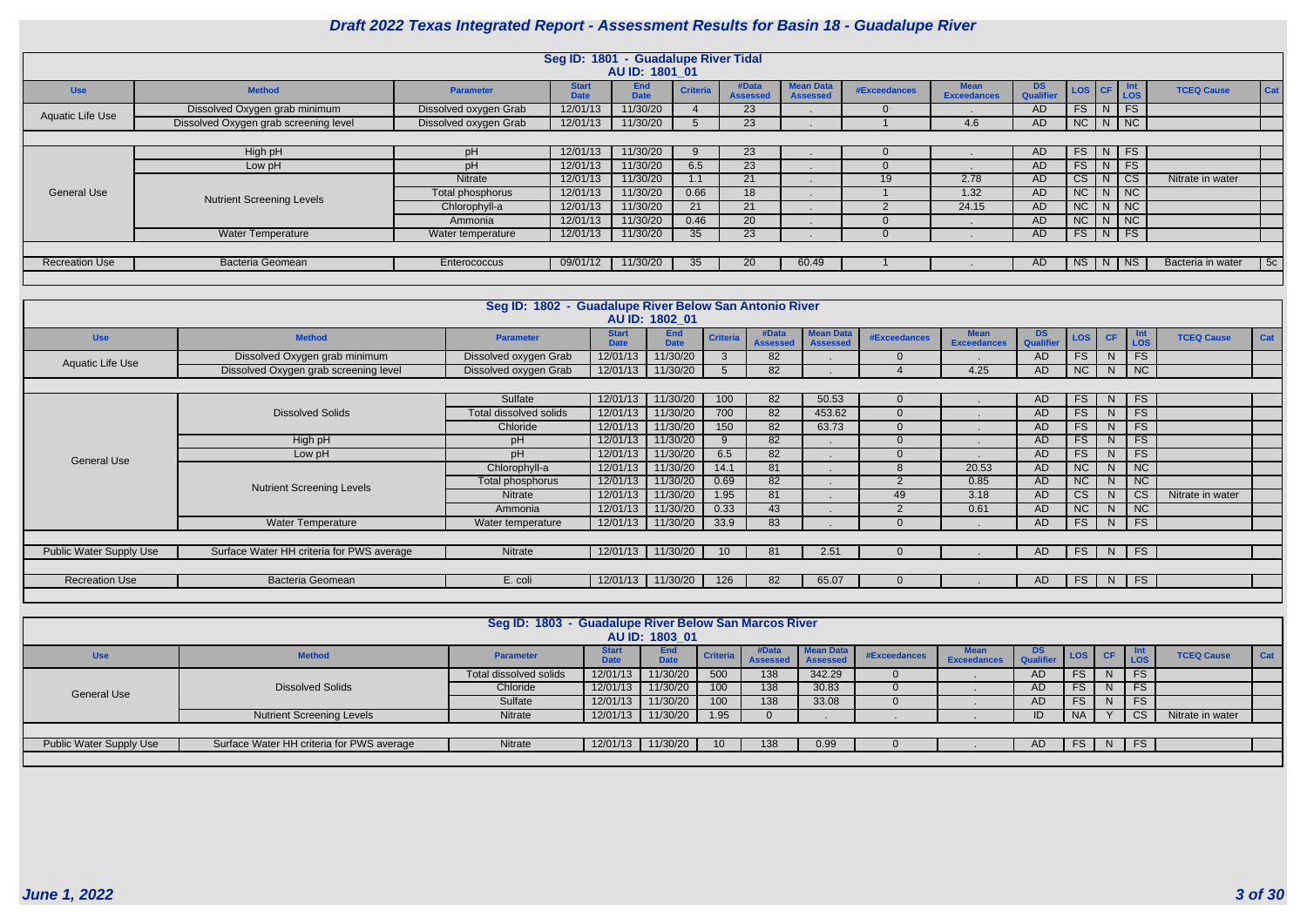|                         |                                           | Seg ID: 1803 - Guadalupe River Below San Marcos River |                             |                    |                 |                          |                                     |              |                    |                         |        |              |     |                             |     |
|-------------------------|-------------------------------------------|-------------------------------------------------------|-----------------------------|--------------------|-----------------|--------------------------|-------------------------------------|--------------|--------------------|-------------------------|--------|--------------|-----|-----------------------------|-----|
|                         |                                           |                                                       | AU ID: 1803_02              |                    |                 |                          |                                     |              |                    |                         |        |              |     |                             |     |
| <b>Use</b>              | <b>Method</b>                             | <b>Parameter</b>                                      | <b>Start</b><br><b>Date</b> | End<br><b>Date</b> | <b>Criteria</b> | #Data<br><b>Assessed</b> | <b>Mean Data</b><br><b>Assessed</b> | #Exceedances | <b>Exceedances</b> | DS.<br><b>Qualifier</b> | LOS CF |              | LOS | <b>TCEQ</b><br><b>Cause</b> | Cat |
|                         |                                           | Sulfate                                               | 12/01/13                    | 11/30/20           | 100             | 138                      | 33.08                               |              |                    | AD                      | FS     | <sup>N</sup> | FS  |                             |     |
| <b>General Use</b>      | <b>Dissolved Solids</b>                   | Total dissolved solids                                | 12/01/13                    | 11/30/20           | 500             | 138                      | 342.29                              |              |                    | AD                      | FS     | N            | FS  |                             |     |
|                         |                                           | Chloride                                              | 12/01/13                    | 11/30/20           | 100             | 138                      | 30.83                               |              |                    |                         | FS     | N            | FS  |                             |     |
|                         |                                           |                                                       |                             |                    |                 |                          |                                     |              |                    |                         |        |              |     |                             |     |
| Public Water Supply Use | Surface Water HH criteria for PWS average | Nitrate                                               | 12/01/13                    | 11/30/20           | 10              | 138                      | 0.99                                |              |                    |                         | FS     | <sub>N</sub> | FS  |                             |     |
|                         |                                           |                                                       |                             |                    |                 |                          |                                     |              |                    |                         |        |              |     |                             |     |

|                         |                                           | Seg ID: 1803 - Guadalupe River Below San Marcos River | AU ID: 1803 03              |                           |                 |                          |                                     |                     |                                   |                               |                 |              |                 |                             |     |
|-------------------------|-------------------------------------------|-------------------------------------------------------|-----------------------------|---------------------------|-----------------|--------------------------|-------------------------------------|---------------------|-----------------------------------|-------------------------------|-----------------|--------------|-----------------|-----------------------------|-----|
| <b>Use</b>              | <b>Method</b>                             | <b>Parameter</b>                                      | <b>Start</b><br><b>Date</b> | <b>End</b><br><b>Date</b> | <b>Criteria</b> | #Data<br><b>Assessed</b> | <b>Mean Data</b><br><b>Assessed</b> | <b>#Exceedances</b> | <b>Mean</b><br><b>Exceedances</b> | <b>DS</b><br><b>Qualifier</b> | <b>LOS</b>      | CF           | Int<br>LOS      | <b>TCEQ</b><br><b>Cause</b> | Cat |
| Aquatic Life Use        | Dissolved Oxygen grab minimum             | Dissolved oxygen Grab                                 | 12/01/13                    | 11/30/20                  |                 | 110                      |                                     |                     |                                   | AD                            | <b>FS</b>       |              | <b>FS</b>       |                             |     |
|                         | Dissolved Oxygen grab screening level     | Dissolved oxygen Grab                                 | 12/01/13                    | 11/30/20                  |                 | 110                      |                                     | 3                   | 4.53                              | AD                            | NC              | N            | NC              |                             |     |
|                         |                                           |                                                       |                             |                           |                 |                          |                                     |                     |                                   |                               |                 |              |                 |                             |     |
|                         |                                           | Sulfate                                               | 12/01/13                    | 11/30/20                  | 100             | 138                      | 33.08                               |                     |                                   | AD                            | <b>FS</b>       | <sup>N</sup> | <b>FS</b>       |                             |     |
|                         | <b>Dissolved Solids</b>                   | Total dissolved solids                                | 12/01/13                    | 11/30/20                  | 500             | 138                      | 342.29                              |                     |                                   | <b>AD</b>                     | FS <sub>1</sub> |              | FS              |                             |     |
|                         |                                           | Chloride                                              | 12/01/13                    | 11/30/20                  | 100             | 138                      | 30.83                               |                     |                                   | <b>AD</b>                     | <b>FS</b>       |              | <b>FS</b>       |                             |     |
|                         | High pH                                   | pH                                                    | 12/01/13                    | 11/30/20                  |                 | 110                      |                                     |                     |                                   | <b>AD</b>                     | <b>FS</b>       |              | <b>FS</b>       |                             |     |
| <b>General Use</b>      | Low pH                                    | pH                                                    | 12/01/13                    | 11/30/20                  | 6.5             | 110                      |                                     |                     |                                   | <b>AD</b>                     | <b>FS</b>       |              | <b>FS</b>       |                             |     |
|                         |                                           | Nitrate                                               | 12/01/13                    | 11/30/20                  | 1.95            | 110                      |                                     |                     |                                   | <b>AD</b>                     | NC              |              | NC              |                             |     |
|                         | <b>Nutrient Screening Levels</b>          | Total phosphorus                                      | 12/01/13                    | 11/30/20                  | 0.69            | 110                      |                                     |                     |                                   | <b>AD</b>                     | <b>NC</b>       |              | <b>NC</b>       |                             |     |
|                         |                                           | Chlorophyll-a                                         | 12/01/13                    | 11/30/20                  | 14.1            | 109                      |                                     |                     | 22.59                             | <b>AD</b>                     | <b>NC</b>       |              | $\overline{NC}$ |                             |     |
|                         |                                           | Ammonia                                               | 12/01/13                    | 11/30/20                  | 0.33            | 69                       |                                     |                     | 0.98                              | <b>AD</b>                     | NC              |              | NC              |                             |     |
|                         | <b>Water Temperature</b>                  | Water temperature                                     | 12/01/13                    | 11/30/20                  | 33.9            | 110                      |                                     |                     |                                   | AD                            | FS <sub>1</sub> | N            | FS              |                             |     |
|                         |                                           |                                                       |                             |                           |                 |                          |                                     |                     |                                   |                               |                 |              |                 |                             |     |
| Public Water Supply Use | Surface Water HH criteria for PWS average | Nitrate                                               | 12/01/13                    | 11/30/20                  | 10 <sup>°</sup> | 138                      | 0.99                                |                     |                                   | AD.                           | <b>FS</b>       | N            | FS              |                             |     |
|                         |                                           |                                                       |                             |                           |                 |                          |                                     |                     |                                   |                               |                 |              |                 |                             |     |
| <b>Recreation Use</b>   | <b>Bacteria Geomean</b>                   | E. coli                                               | 12/01/13                    | 11/30/20                  | 126             | 110                      | 74.12                               |                     |                                   | AD.                           | FS              | N.           | <b>FS</b>       |                             |     |
|                         |                                           |                                                       |                             |                           |                 |                          |                                     |                     |                                   |                               |                 |              |                 |                             |     |

|                                                                                                                                                                                                                                                                                                                              |                                           | Seg ID: 1803 - Guadalupe River Below San Marcos River | AU ID: 1803 04              |                           |                 |                          |                                     |                |                                   |                               |            |              |                          |                             |     |
|------------------------------------------------------------------------------------------------------------------------------------------------------------------------------------------------------------------------------------------------------------------------------------------------------------------------------|-------------------------------------------|-------------------------------------------------------|-----------------------------|---------------------------|-----------------|--------------------------|-------------------------------------|----------------|-----------------------------------|-------------------------------|------------|--------------|--------------------------|-----------------------------|-----|
| <b>Use</b>                                                                                                                                                                                                                                                                                                                   | <b>Method</b>                             | <b>Parameter</b>                                      | <b>Start</b><br><b>Date</b> | <b>End</b><br><b>Date</b> | <b>Criteria</b> | #Data<br><b>Assessed</b> | <b>Mean Data</b><br><b>Assessed</b> | #Exceedances   | <b>Mean</b><br><b>Exceedances</b> | <b>DS</b><br><b>Qualifier</b> | <b>LOS</b> | <b>CF</b>    | <b>Int</b><br><b>LOS</b> | <b>TCEQ</b><br><b>Cause</b> | Cat |
|                                                                                                                                                                                                                                                                                                                              | Dissolved Oxygen grab minimum             | Dissolved oxygen Grab                                 | 12/01/13                    | 11/30/20                  | $\mathbf{3}$    | 28                       |                                     | $\Omega$       |                                   | AD.                           | FS.        | N            | <b>FS</b>                |                             |     |
|                                                                                                                                                                                                                                                                                                                              | Dissolved Oxygen grab screening level     | Dissolved oxygen Grab                                 | 12/01/13                    | 11/30/20                  | $\mathcal{D}$   | 28                       |                                     |                |                                   | AD.                           | <b>NC</b>  | <sup>N</sup> | <b>NC</b>                |                             |     |
|                                                                                                                                                                                                                                                                                                                              |                                           |                                                       |                             |                           |                 |                          |                                     |                |                                   |                               |            |              |                          |                             |     |
|                                                                                                                                                                                                                                                                                                                              |                                           | <b>Total dissolved solids</b>                         | 12/01/13                    | 11/30/20                  | 500             | 138                      | 342.29                              | $\overline{0}$ |                                   | <b>AD</b>                     | FS.        | N.           | <b>FS</b>                |                             |     |
|                                                                                                                                                                                                                                                                                                                              | <b>Dissolved Solids</b>                   | Chloride                                              | 12/01/13                    | 11/30/20                  | 100             | 138                      | 30.83                               | $\overline{0}$ |                                   | <b>AD</b>                     | <b>FS</b>  |              | <b>FS</b>                |                             |     |
|                                                                                                                                                                                                                                                                                                                              |                                           | Sulfate                                               | 12/01/13                    | 11/30/20                  | 100             | 138                      | 33.08                               | $\overline{0}$ |                                   | <b>AD</b>                     | <b>FS</b>  |              | <b>FS</b>                |                             |     |
|                                                                                                                                                                                                                                                                                                                              | High pH                                   | pH                                                    | 12/01/13                    | 11/30/20                  | 9               | 28                       |                                     | $\overline{0}$ |                                   | <b>AD</b>                     | <b>FS</b>  | $\mathbb N$  | <b>FS</b>                |                             |     |
| Aquatic Life Use<br>6.5<br>11/30/20<br>28<br>Low pH<br>pH<br>12/01/13<br><b>General Use</b><br>0.33<br>28<br>11/30/20<br>12/01/13<br>0.47<br>2<br>Ammonia<br>0.69<br>11/30/20<br>28<br>12/01/13<br>Total phosphorus<br>п.<br><b>Nutrient Screening Levels</b><br>27<br>11/30/20<br>Chlorophyll-a<br>12/01/13<br>14.1<br>18.3 |                                           |                                                       |                             |                           |                 |                          |                                     | <b>AD</b>      | <b>FS</b>                         |                               | <b>FS</b>  |              |                          |                             |     |
|                                                                                                                                                                                                                                                                                                                              |                                           |                                                       |                             |                           |                 |                          |                                     |                |                                   | <b>AD</b>                     | NC         |              | NC                       |                             |     |
|                                                                                                                                                                                                                                                                                                                              |                                           |                                                       |                             |                           |                 |                          |                                     |                |                                   | AD                            | <b>NC</b>  |              | <b>NC</b>                |                             |     |
|                                                                                                                                                                                                                                                                                                                              |                                           |                                                       |                             |                           |                 |                          |                                     |                |                                   | <b>AD</b>                     | NC         |              | NC                       |                             |     |
|                                                                                                                                                                                                                                                                                                                              |                                           | Nitrate                                               | 12/01/13                    | 11/30/20                  | 1.95            | 28                       |                                     |                |                                   | <b>AD</b>                     | NC         |              | NC                       |                             |     |
|                                                                                                                                                                                                                                                                                                                              | <b>Water Temperature</b>                  | Water temperature                                     | 12/01/13                    | 11/30/20                  | 33.9            | 28                       |                                     |                |                                   | AD                            | <b>FS</b>  | N            | <b>FS</b>                |                             |     |
|                                                                                                                                                                                                                                                                                                                              |                                           |                                                       |                             |                           |                 |                          |                                     |                |                                   |                               |            |              |                          |                             |     |
| Public Water Supply Use                                                                                                                                                                                                                                                                                                      | Surface Water HH criteria for PWS average | Nitrate                                               | 12/01/13                    | 11/30/20                  | 10              | 138                      | 0.99                                | $\overline{0}$ |                                   | AD.                           | <b>FS</b>  | N.           | <b>FS</b>                |                             |     |
|                                                                                                                                                                                                                                                                                                                              |                                           |                                                       |                             |                           |                 |                          |                                     |                |                                   |                               |            |              |                          |                             |     |
| <b>Recreation Use</b>                                                                                                                                                                                                                                                                                                        | Bacteria Geomean                          | E. coli                                               | 12/01/13                    | 11/30/20                  | 126             | 28                       | 115.15                              |                |                                   | AD.                           | FS.        | N.           | <b>FS</b>                |                             |     |
|                                                                                                                                                                                                                                                                                                                              |                                           |                                                       |                             |                           |                 |                          |                                     |                |                                   |                               |            |              |                          |                             |     |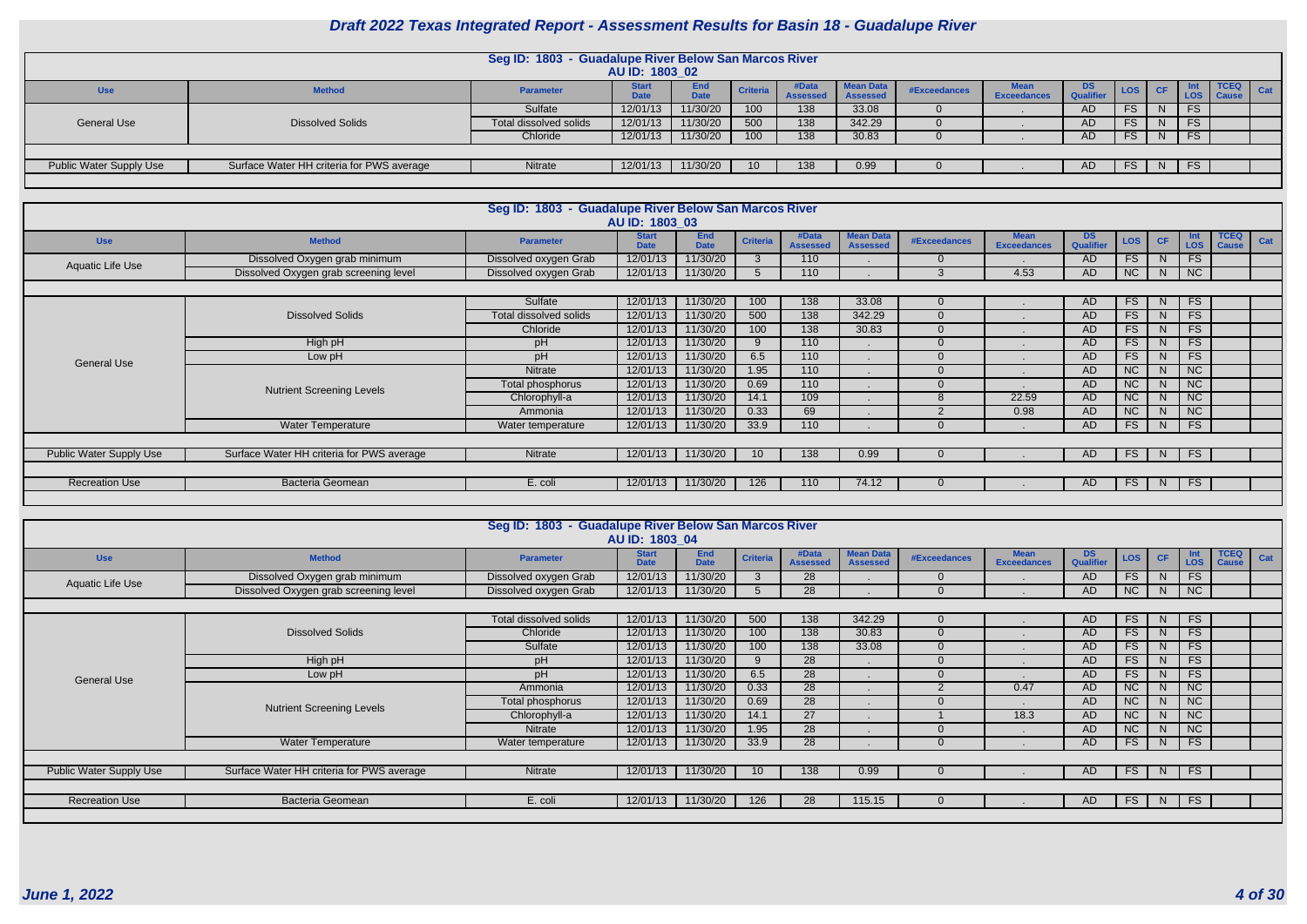|                         |                                           | Seg ID: 1803 - Guadalupe River Below San Marcos River | AU ID: 1803 05              |                           |                 |                          |                                     |              |                    |                  |           |                     |      |            |
|-------------------------|-------------------------------------------|-------------------------------------------------------|-----------------------------|---------------------------|-----------------|--------------------------|-------------------------------------|--------------|--------------------|------------------|-----------|---------------------|------|------------|
| <b>Use</b>              | <b>Method</b>                             | <b>Parameter</b>                                      | <b>Start</b><br><b>Date</b> | <b>End</b><br><b>Date</b> | <b>Criteria</b> | #Data<br><b>Assessed</b> | <b>Mean Data</b><br><b>Assessed</b> | #Exceedances | <b>Exceedances</b> | DS.<br>Qualifier | LOS CF    | - 1116<br>LOS Cause | TCEQ | <b>Cat</b> |
|                         |                                           | Chloride                                              | 12/01/13                    | 11/30/20                  | 100             | 138                      | 30.83                               |              |                    | AD               | <b>FS</b> | <b>FS</b>           |      |            |
| <b>General Use</b>      | <b>Dissolved Solids</b>                   | Total dissolved solids                                | 12/01/13                    | 11/30/20                  | 500             | 138                      | 342.29                              |              |                    | AD               | <b>FS</b> | <b>FS</b>           |      |            |
|                         |                                           | Sulfate                                               | 12/01/13                    | 11/30/20                  | 100             | 138                      | 33.08                               |              |                    | AD               | <b>FS</b> | <b>FS</b>           |      |            |
|                         |                                           |                                                       |                             |                           |                 |                          |                                     |              |                    |                  |           |                     |      |            |
| Public Water Supply Use | Surface Water HH criteria for PWS average | Nitrate                                               | 12/01/13                    | 11/30/20                  | 10              | 138                      | 0.99                                |              |                    |                  | FS.       | FS.                 |      |            |
|                         |                                           |                                                       |                             |                           |                 |                          |                                     |              |                    |                  |           |                     |      |            |

|                         |                                       |                           |                             |                           | AU ID: 1803A 01 | Seg ID: 1803A - Elm Creek |                                     |              |                                   |                        |           |                      |                                     |     |
|-------------------------|---------------------------------------|---------------------------|-----------------------------|---------------------------|-----------------|---------------------------|-------------------------------------|--------------|-----------------------------------|------------------------|-----------|----------------------|-------------------------------------|-----|
| <b>Use</b>              | <b>Method</b>                         | <b>Parameter</b>          | <b>Start</b><br><b>Date</b> | <b>End</b><br><b>Date</b> | <b>Criteria</b> | #Data<br><b>Assessed</b>  | <b>Mean Data</b><br><b>Assessed</b> | #Exceedances | <b>Mean</b><br><b>Exceedances</b> | <b>DS</b><br>Qualifier |           | LOS CF LOS           | <b>TCEQ Cause</b>                   | Cat |
|                         | Dissolved Oxygen 24hr average         | Dissolved oxygen 24hr Avg | 12/01/13                    | 11/30/20                  |                 | -6                        |                                     |              |                                   | LD.                    | NC        | $\sqrt{\mathsf{NS}}$ | Depressed dissolved oxygen in water | 5b  |
|                         | Dissolved Oxygen 24hr minimum         | Dissolved oxygen 24hr Min | 12/01/13                    | 11/30/20                  |                 | 6                         |                                     |              |                                   | LD                     | NC        | Y   NS               | Depressed dissolved oxygen in water | 5b  |
|                         | Dissolved Oxygen grab minimum         | Dissolved oxygen Grab     | 12/01/13                    | 11/30/20                  |                 |                           |                                     |              |                                   | <b>SM</b>              | <b>NA</b> | Y NS                 | Depressed dissolved oxygen in water | 5b  |
| <b>Aquatic Life Use</b> | Dissolved Oxygen grab screening level | Dissolved oxygen Grab     | 12/01/13                    | 11/30/20                  |                 |                           |                                     |              |                                   | <b>SM</b>              | <b>NA</b> | $Y$ $\mid$ CS        | Depressed dissolved oxygen in water |     |
|                         | <b>Fish Community (Regional)</b>      | Fish community            | 12/01/13                    | 11/30/20                  | 36              |                           |                                     |              |                                   | AD                     |           | $FS\vert N \vert FS$ |                                     |     |
|                         | <b>Habitat</b>                        | Habitat                   | 12/01/13                    | 11/30/20                  | 14              |                           | 20                                  |              |                                   | AD                     |           | $NC$ $N$ $NC$        |                                     |     |
|                         | Macrobenthic community (Qualitative)  | Macrobenthic community    | 12/01/13                    | $11/30/20$                | 23              |                           | 26                                  |              |                                   | AD                     |           | $FS$ N FS            |                                     |     |
|                         |                                       |                           |                             |                           |                 |                           |                                     |              |                                   |                        |           |                      |                                     |     |
|                         |                                       | Total phosphorus          | 12/01/13                    | 11/30/20                  | 0.69            | 6                         |                                     |              | 0.98                              | LD.                    |           | $NC$ $N$ $NC$        |                                     |     |
| <b>General Use</b>      | <b>Nutrient Screening Levels</b>      | Chlorophyll-a             | 12/01/13                    | 11/30/20                  | 14.1            | 6                         |                                     |              | 40.48                             | LD.                    |           | $CS\vert N\vert CS$  | Chlorophyll-a in water              |     |
|                         |                                       | Nitrate                   | 12/01/13                    | 11/30/20                  | 1.95            | -6                        |                                     |              |                                   | LD.                    |           | $NC$ $N$ $NC$        |                                     |     |
|                         |                                       | Ammonia                   | 12/01/13                    | 11/30/20                  | 0.33            | -6                        |                                     |              | 0.95                              | LD                     |           | $NC\ N\ N$           |                                     |     |
|                         |                                       |                           |                             |                           |                 |                           |                                     |              |                                   |                        |           |                      |                                     |     |
| <b>Recreation Use</b>   | <b>Bacteria Geomean</b>               | E. coli                   |                             | 12/01/13 11/30/20         | 126             |                           | 648.91                              |              |                                   | ID                     |           | NA N NA              |                                     |     |
|                         |                                       |                           |                             |                           |                 |                           |                                     |              |                                   |                        |           |                      |                                     |     |

|                         |                                       |                           |                             | Seg ID: 1803B - Sandies Creek | AU ID: 1803B 01 |                          |                                     |                     |                                   |                        |                    |                                     |                |
|-------------------------|---------------------------------------|---------------------------|-----------------------------|-------------------------------|-----------------|--------------------------|-------------------------------------|---------------------|-----------------------------------|------------------------|--------------------|-------------------------------------|----------------|
| <b>Use</b>              | <b>Method</b>                         | <b>Parameter</b>          | <b>Start</b><br><b>Date</b> | <b>End</b><br><b>Date</b>     | <b>Criteria</b> | #Data<br><b>Assessed</b> | <b>Mean Data</b><br><b>Assessed</b> | <b>#Exceedances</b> | <b>Mean</b><br><b>Exceedances</b> | DS<br>Qualifier        | LOS CF Int         | <b>TCEQ Cause</b>                   | <b>Cat</b>     |
|                         |                                       | Zinc (dissolved)          | 12/01/13                    | 11/30/20 216.17               |                 |                          |                                     | $\Omega$            |                                   | ID                     | NA N NA            |                                     |                |
|                         |                                       | Selenium                  |                             | 12/01/13 11/30/20             | 20              |                          |                                     | $\Omega$            |                                   | ID                     | NA N NA            |                                     |                |
|                         |                                       | Nickel (dissolved)        |                             | 12/01/13 11/30/20             | 862.97          |                          |                                     | $\Omega$            |                                   | ID                     | NA N NA            |                                     |                |
|                         |                                       | Lead (dissolved)          | 12/01/13 11/30/20           |                               | 140.48          |                          |                                     | $\Omega$            |                                   | ID                     | NA N NA            |                                     |                |
|                         |                                       | Silver (ionic)            | 12/01/13                    | 11/30/20                      | 0.8             |                          |                                     | $\Omega$            |                                   | ID                     | NA N NA            |                                     |                |
|                         | Acute Toxic Substances in water       | Mercury                   | 12/01/13 11/30/20           |                               | 2.4             |                          |                                     |                     |                                   | ID                     | NA N NA            |                                     |                |
|                         |                                       | Arsenic (dissolved)       | 12/01/13 11/30/20           |                               | 340             |                          |                                     |                     |                                   | ID                     | NA N NA            |                                     |                |
|                         |                                       | Chromium (Tri)(dissolved) |                             | 12/01/13 11/30/20             | 1029.8          |                          |                                     | $\Omega$            |                                   | ID                     | NA N NA            |                                     |                |
|                         |                                       | Copper (dissolved)        | 12/01/13 11/30/20           |                               | 28.06           |                          |                                     | $\Omega$            |                                   | ID                     | NA N NA            |                                     |                |
|                         |                                       | Aluminum (dissolved)      | 12/01/13 11/30/20           |                               | 991             |                          |                                     | $\Omega$            |                                   | ID                     | NA N NA            |                                     |                |
|                         |                                       | Cadmium (dissolved)       |                             | 12/01/13 11/30/20             | 17.32           |                          |                                     | $\Omega$            |                                   | $\overline{1}$         | NA N NA            |                                     |                |
|                         |                                       | Zinc (dissolved)          |                             | 12/01/13 11/30/20 217.94      |                 |                          | 2.5                                 | $\Omega$            |                                   | ID                     | NA N NA            |                                     |                |
| <b>Aquatic Life Use</b> |                                       | Selenium                  |                             | 12/01/13 11/30/20             |                 |                          |                                     | $\Omega$            |                                   | ID                     | NA N NA            |                                     |                |
|                         |                                       | Nickel (dissolved)        |                             | 12/01/13 11/30/20             | 95.85           |                          | 1.1                                 | $\Omega$            |                                   | ID                     | NA N NA            |                                     |                |
|                         |                                       | Mercury                   |                             | 12/01/13 11/30/20             | 1.3             |                          | 0.1                                 | $\Omega$            |                                   | ID                     | NA N NA            |                                     |                |
|                         | Chronic Toxic Substances in water     | Lead (dissolved)          |                             | 12/01/13 11/30/20             | 5.47            |                          | 0.5                                 |                     |                                   | ID                     | NA N NA            |                                     |                |
|                         |                                       | Copper (dissolved)        | 12/01/13 11/30/20           |                               | 17.56           |                          | 1.62                                | $\Omega$            |                                   | ID                     | NA N NA            |                                     |                |
|                         |                                       | Chromium (Tri)(dissolved) |                             | 12/01/13 11/30/20             | 133.96          |                          | 1.61                                | $\Omega$            |                                   | ID                     | NA N NA            |                                     |                |
|                         |                                       | Arsenic (dissolved)       |                             | 12/01/13 11/30/20             | 150             |                          | 4.37                                | $\Omega$            |                                   | ID                     | NA N NA            |                                     |                |
|                         |                                       | Cadmium (dissolved)       | 12/01/13 11/30/20           |                               | 0.41            |                          | 0.2                                 | $\Omega$            |                                   | $\overline{ID}$        | NA N NA            |                                     |                |
|                         | Dissolved Oxygen 24hr average         | Dissolved oxygen 24hr Avg |                             | 12/01/13 11/30/20             | 3               | -8                       |                                     | $\Omega$            |                                   | LD                     | $NC$ $Y$ $NS$      | Depressed dissolved oxygen in water | 5b             |
|                         | Dissolved Oxygen 24hr minimum         | Dissolved oxygen 24hr Min |                             | 12/01/13 11/30/20             | $\mathcal{P}$   | -8                       |                                     |                     | 1.7                               | LD                     | NC Y NS            | Depressed dissolved oxygen in water | 5 <sub>b</sub> |
|                         | Dissolved Oxygen grab minimum         | Dissolved oxygen Grab     |                             | 12/01/13 11/30/20             | 2               | 72                       |                                     |                     | 1.55                              | $\overline{\text{SM}}$ | FS Y NS            | Depressed dissolved oxygen in water | 5 <sub>b</sub> |
|                         | Dissolved Oxygen grab screening level | Dissolved oxygen Grab     |                             | 12/01/13 11/30/20             |                 | $\overline{72}$          |                                     | $\mathcal{B}$       | 2.04                              | <b>SM</b>              | $NC$ $N$ $NA$      |                                     |                |
|                         | <b>Fish Community (Regional)</b>      | Fish community            |                             | 12/01/13 11/30/20             | 35 <sup>5</sup> | 2                        | 43                                  |                     |                                   | <b>AD</b>              | $FS\mid N \mid FS$ |                                     |                |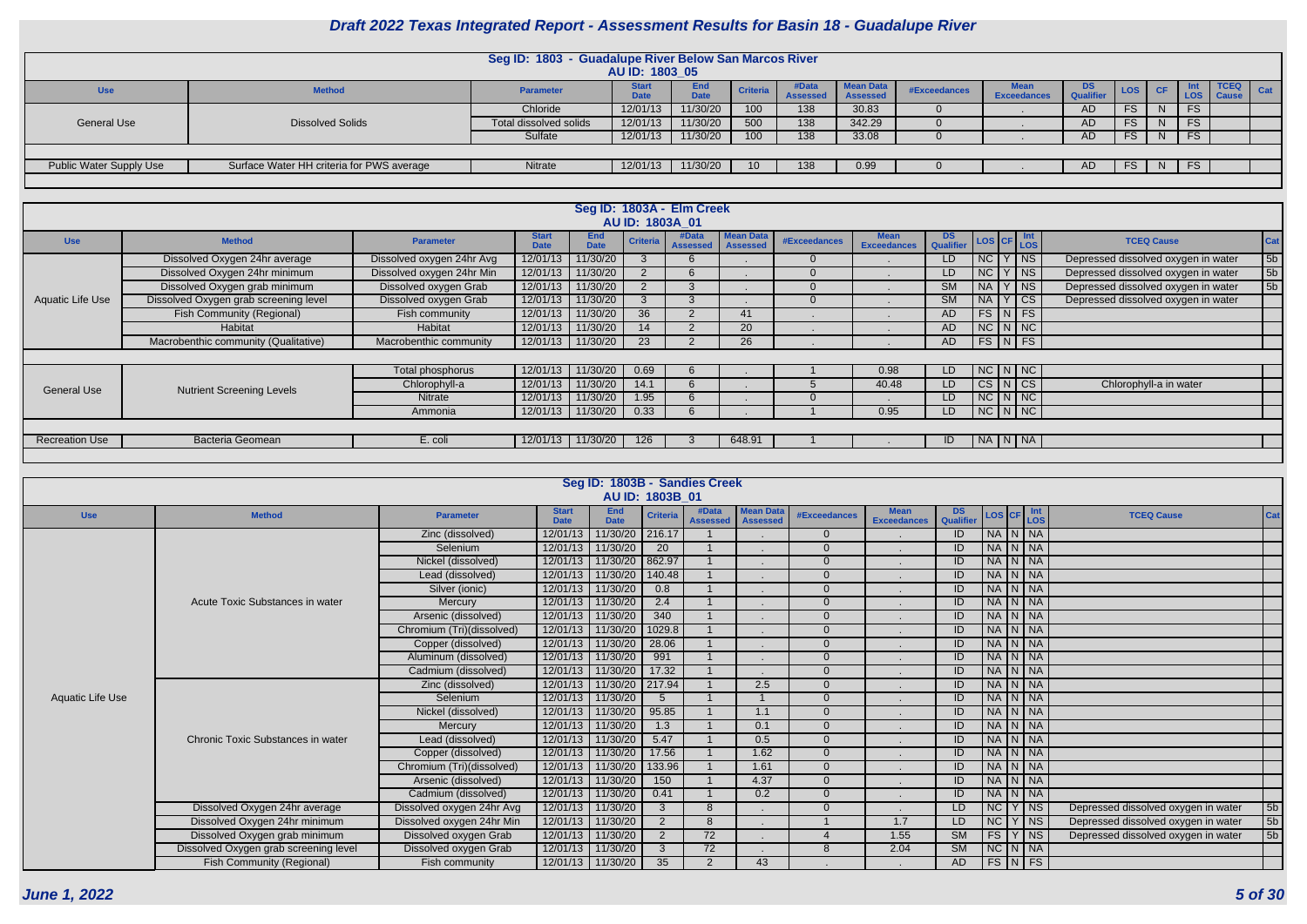**June 1, 2022 6 of 30**

| <b>DS</b><br><b>Qualifier</b> | LOS CF    |   | Int<br><b>LOS</b> | <b>TCEQ Cause</b> | Cat            |
|-------------------------------|-----------|---|-------------------|-------------------|----------------|
| <b>AD</b>                     | <b>NC</b> | N | <b>NC</b>         |                   |                |
| <b>AD</b>                     | <b>FS</b> | N | <b>FS</b>         |                   |                |
|                               |           |   |                   |                   |                |
| ID                            | <b>NA</b> | N | <b>NA</b>         |                   |                |
| ID                            | <b>NA</b> | N | <b>NA</b>         |                   |                |
| ID                            | <b>NA</b> | N | <b>NA</b>         |                   |                |
|                               |           |   |                   |                   |                |
| <b>AD</b>                     | <b>NC</b> | N | <b>NC</b>         |                   |                |
| <b>AD</b>                     | <b>NC</b> | N | <b>NC</b>         |                   |                |
| <b>AD</b>                     | <b>NC</b> | N | <b>NC</b>         |                   |                |
| <b>AD</b>                     | <b>NC</b> | N | <b>NC</b>         |                   |                |
|                               |           |   |                   |                   |                |
| AD                            | <b>NS</b> | N | <b>NS</b>         | Bacteria in water | 5 <sub>b</sub> |
|                               |           |   |                   |                   |                |

|                             |                                           |                        |                             | Seg ID: 1803B - Sandies Creek |                 |                          |                                     |              |                                   |               |                              |  |                   |                |
|-----------------------------|-------------------------------------------|------------------------|-----------------------------|-------------------------------|-----------------|--------------------------|-------------------------------------|--------------|-----------------------------------|---------------|------------------------------|--|-------------------|----------------|
|                             |                                           |                        |                             |                               | AU ID: 1803B 01 |                          |                                     |              |                                   |               |                              |  |                   |                |
| <b>Use</b>                  | <b>Method</b>                             | <b>Parameter</b>       | <b>Start</b><br><b>Date</b> | <b>End</b><br><b>Date</b>     | <b>Criteria</b> | #Data<br><b>Assessed</b> | <b>Mean Data</b><br><b>Assessed</b> | #Exceedances | <b>Mean</b><br><b>Exceedances</b> | DS LOS CF Int |                              |  | <b>TCEQ Cause</b> |                |
| Aquatic Life Use            | Habitat                                   | Habitat                | 12/01/13                    | 11/30/20                      | 14              |                          | 19                                  |              |                                   | AD.           | $NC$ $N$ $NC$                |  |                   |                |
|                             | Macrobenthic community (Qualitative)      | Macrobenthic community |                             | 12/01/13 11/30/20             | 22              |                          | 31                                  |              |                                   | AD            | FS N FS                      |  |                   |                |
|                             |                                           |                        |                             |                               |                 |                          |                                     |              |                                   |               |                              |  |                   |                |
|                             |                                           | Lead (dissolved)       | 12/01/13                    | 11/30/20                      | 3.83            |                          | 0.5                                 |              |                                   | ID.           | NA N NA                      |  |                   |                |
| <b>Fish Consumption Use</b> | <b>HH Bioaccumulative Toxics in water</b> | <b>Mercury</b>         | 12/01/13                    | 11/30/20                      | 0.01            |                          | 0.01                                |              |                                   | ID            | NA N NA                      |  |                   |                |
|                             |                                           | Nickel (dissolved)     |                             | 12/01/13 11/30/20             | 1140            |                          | ا. ا                                |              |                                   | ID            | $N_A N_N$                    |  |                   |                |
|                             |                                           |                        |                             |                               |                 |                          |                                     |              |                                   |               |                              |  |                   |                |
|                             |                                           | Nitrate                | 12/01/13                    | 11/30/20                      | 1.95            | 83                       |                                     |              |                                   | AD.           | $NC\vert N\vert NC\vert$     |  |                   |                |
|                             |                                           | Ammonia                | 12/01/13                    | 11/30/20                      | 0.33            | 45                       |                                     |              | 0.62                              | AD.           | $NC\vert N\vert NC\vert$     |  |                   |                |
| General Use                 | <b>Nutrient Screening Levels</b>          | Total phosphorus       | 12/01/13                    | 11/30/20                      | 0.69            | 83                       |                                     |              | 0.89                              | AD.           | $NC\overline{N\overline{N}}$ |  |                   |                |
|                             |                                           | Chlorophyll-a          | 12/01/13                    | 11/30/20                      | 14.1            | 82                       |                                     |              | 29.17                             | AD.           | NCINNC                       |  |                   |                |
|                             |                                           |                        |                             |                               |                 |                          |                                     |              |                                   |               |                              |  |                   |                |
| <b>Recreation Use</b>       | <b>Bacteria Geomean</b>                   | E. coli                |                             | 12/01/13   11/30/20           | 126             | 81                       | 229.28                              |              |                                   | AD.           | NS N NS                      |  | Bacteria in water | 5 <sub>b</sub> |
|                             |                                           |                        |                             |                               |                 |                          |                                     |              |                                   |               |                              |  |                   |                |

|                             |                                       |                           |                             |                    |                 | Seg ID: 1803B - Sandies Creek |                  |              |                                   |                  |           |                          |                                     |                |
|-----------------------------|---------------------------------------|---------------------------|-----------------------------|--------------------|-----------------|-------------------------------|------------------|--------------|-----------------------------------|------------------|-----------|--------------------------|-------------------------------------|----------------|
|                             |                                       |                           |                             | AU ID: 1803B 02    |                 |                               |                  |              |                                   |                  |           |                          |                                     |                |
| <b>Use</b>                  | <b>Method</b>                         | <b>Parameter</b>          | <b>Start</b><br><b>Date</b> | End<br><b>Date</b> | <b>Criteria</b> | #Data<br>Assessed   Assessed  | <b>Mean Data</b> | #Exceedances | <b>Mean</b><br><b>Exceedances</b> | Qualifier LOS CF |           | <b>Int</b><br><b>LOS</b> | <b>TCEQ Cause</b>                   |                |
|                             | Dissolved Oxygen 24hr average         | Dissolved oxygen 24hr Avg | 12/01/13                    | 11/30/20           |                 |                               |                  |              |                                   | ID               | NA        | $ $ NS                   | Depressed dissolved oxygen in water | 5b             |
| Aquatic Life Use            | Dissolved Oxygen 24hr minimum         | Dissolved oxygen 24hr Min | 12/01/13                    | 11/30/20           |                 |                               |                  |              |                                   | ID               | <b>NA</b> | $\overline{\mathsf{NS}}$ | Depressed dissolved oxygen in water | 5b             |
|                             | Dissolved Oxygen grab minimum         | Dissolved oxygen Grab     | 12/01/13                    | 11/30/20           |                 |                               |                  |              |                                   | <b>SM</b>        | N         | Y NS                     | Depressed dissolved oxygen in water | 5 <sub>b</sub> |
|                             | Dissolved Oxygen grab screening level | Dissolved oxygen Grab     | 12/01/13                    | 11/30/20           |                 |                               |                  |              |                                   | <b>SM</b>        | NC        | Y CS                     | Depressed dissolved oxygen in water |                |
|                             |                                       |                           |                             |                    |                 |                               |                  |              |                                   |                  |           |                          |                                     |                |
|                             |                                       | Mercury                   | 12/01/13                    | 11/30/20           | 0.01            |                               | 0.01             |              |                                   | ID               | $N_A N_N$ |                          |                                     |                |
| <b>Fish Consumption Use</b> | HH Bioaccumulative Toxics in water    | Nickel (dissolved)        | 12/01/13                    | 11/30/20           | 1140            |                               |                  |              |                                   | ID               | <b>NA</b> | $N$ $NA$                 |                                     |                |
|                             |                                       | Lead (dissolved)          | 12/01/13                    | 11/30/20           | 3.83            |                               | 0.5              |              |                                   | ID               | $N_A N_N$ |                          |                                     |                |
|                             |                                       |                           |                             |                    |                 |                               |                  |              |                                   |                  |           |                          |                                     |                |
| <b>Recreation Use</b>       | <b>Bacteria Geomean</b>               | E. coli                   | 12/01/13                    | 11/30/20           | 126             |                               | 510.73           |              |                                   | ID               | NA        | Y NS                     | Bacteria in water                   | 5b             |
|                             |                                       |                           |                             |                    |                 |                               |                  |              |                                   |                  |           |                          |                                     |                |

|                  |                                   |                           |                             |                           |                 | Seg ID: 1803C - Peach Creek |                              |                |                                   |                 |  |               |                   |            |
|------------------|-----------------------------------|---------------------------|-----------------------------|---------------------------|-----------------|-----------------------------|------------------------------|----------------|-----------------------------------|-----------------|--|---------------|-------------------|------------|
|                  |                                   |                           |                             |                           | AU ID: 1803C 01 |                             |                              |                |                                   |                 |  |               |                   |            |
| <b>Use</b>       | <b>Method</b>                     | <b>Parameter</b>          | <b>Start</b><br><b>Date</b> | <b>End</b><br><b>Date</b> | <b>Criteria</b> | #Data<br><b>Assessed</b>    | <b>Mean Data</b><br>Assessed | #Exceedances   | <b>Mean</b><br><b>Exceedances</b> | DS<br>Qualifier |  | LOS CF Int    | <b>TCEQ Cause</b> | <b>Cat</b> |
|                  |                                   | Cadmium (dissolved)       | 12/01/13                    | 11/30/20                  | 17.32           |                             |                              | $\overline{0}$ |                                   | ID              |  | NA N NA       |                   |            |
|                  |                                   | Aluminum (dissolved)      | 12/01/13                    | 11/30/20                  | 991             |                             |                              | $\overline{0}$ |                                   | ID              |  | $NA$ $Y$ $PI$ |                   |            |
|                  |                                   | Arsenic (dissolved)       | 12/01/13                    | 11/30/20                  | 340             |                             |                              | $\Omega$       |                                   | ID              |  | NA N NA       |                   |            |
|                  |                                   | Chromium (Tri)(dissolved) | 12/01/13                    | 11/30/20                  | 1029.8          |                             |                              | $\overline{0}$ |                                   | ID              |  | NA N NA       |                   |            |
|                  |                                   | Silver (ionic)            | 12/01/13                    | 11/30/20                  | 0.8             |                             |                              | $\overline{0}$ |                                   | ID              |  | NA N NA       |                   |            |
|                  | Acute Toxic Substances in water   | Selenium                  | 12/01/13                    | 11/30/20                  | 20              |                             |                              | $\overline{0}$ |                                   | ID              |  | NA N NA       |                   |            |
|                  |                                   | Zinc (dissolved)          | 12/01/13                    | 11/30/20                  | 216.17          |                             |                              | $\overline{0}$ |                                   | ID              |  | NA N NA       |                   |            |
|                  |                                   | Nickel (dissolved)        | 12/01/13                    | 11/30/20                  | 862.97          |                             |                              | $\overline{0}$ |                                   | ID              |  | NA N NA       |                   |            |
|                  |                                   | Mercury                   | 12/01/13                    | 11/30/20                  | 2.4             |                             |                              | $\overline{0}$ |                                   | ID              |  | NA N NA       |                   |            |
|                  |                                   | Lead (dissolved)          | 12/01/13                    | 11/30/20                  | 140.48          |                             |                              | $\overline{0}$ |                                   | ID              |  | NA N NA       |                   |            |
| Aquatic Life Use |                                   | Copper (dissolved)        | 12/01/13                    | 11/30/20                  | 28.06           |                             |                              | $\Omega$       |                                   | ID              |  | NA N NA       |                   |            |
|                  |                                   | Arsenic (dissolved)       | 12/01/13                    | 11/30/20                  | 150             |                             | 5.04                         | $\Omega$       |                                   | ID              |  | NA N NA       |                   |            |
|                  |                                   | Cadmium (dissolved)       | 12/01/13                    | 11/30/20                  | 0.41            |                             | 0.2                          | $\Omega$       |                                   | ID              |  | NA N NA       |                   |            |
|                  |                                   | Zinc (dissolved)          | 12/01/13                    | 11/30/20                  | 217.94          |                             | 6.84                         | $\overline{0}$ |                                   | ID              |  | NA N NA       |                   |            |
|                  |                                   | Nickel (dissolved)        | 12/01/13                    | 11/30/20                  | 95.85           |                             | 1.44                         | $\overline{0}$ |                                   | ID              |  | NA N NA       |                   |            |
|                  | Chronic Toxic Substances in water | Mercury                   | 12/01/13                    | 11/30/20                  | 1.3             |                             | 0.1                          | $\overline{0}$ |                                   | ID              |  | NA N NA       |                   |            |
|                  |                                   | Selenium                  | 12/01/13                    | 11/30/20                  | 5 <sup>5</sup>  |                             |                              | $\overline{0}$ |                                   | ID              |  | NA N NA       |                   |            |
|                  |                                   | Lead (dissolved)          | 12/01/13                    | 11/30/20                  | 5.47            |                             | 0.5                          | $\overline{0}$ |                                   | ID              |  | NA N NA       |                   |            |
|                  |                                   | Copper (dissolved)        | 12/01/13                    | 11/30/20                  | 17.56           |                             | 1.16                         | $\overline{0}$ |                                   | ID              |  | NA N NA       |                   |            |
|                  |                                   | Chromium (Tri)(dissolved) | 12/01/13                    | 11/30/20                  | 133.96          |                             | 2.67                         | $\overline{0}$ |                                   | ID              |  | NA N NA       |                   |            |
|                  | Dissolved Oxygen 24hr average     | Dissolved oxygen 24hr Avg | 12/01/13                    | 11/30/20                  | -5              | 8                           |                              |                | 2.2                               | <b>SM</b>       |  | $NC$ $N$ $NA$ |                   |            |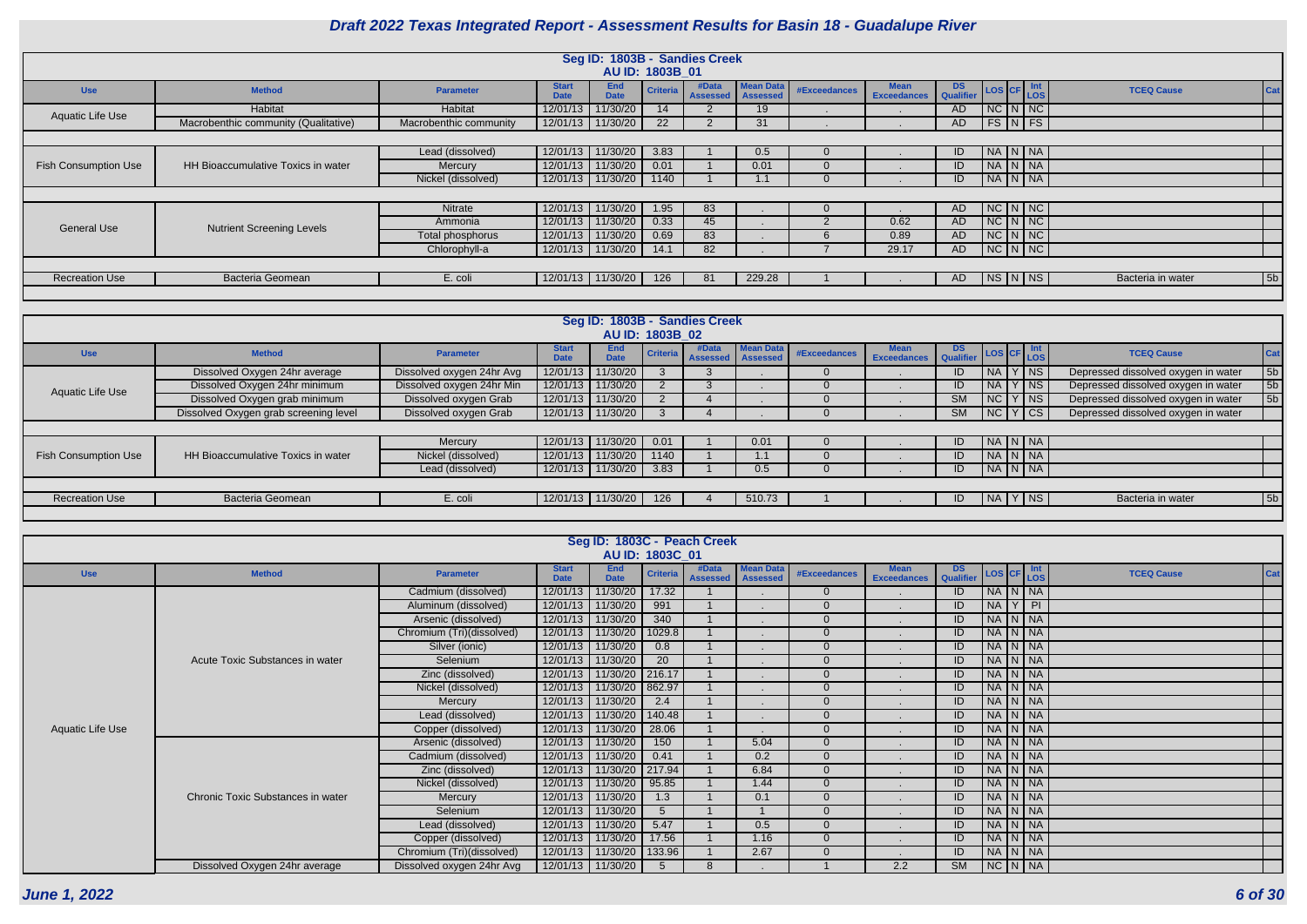|                             |                                       |                           |                             |                           |                 | Seg ID: 1803C - Peach Creek |                                     |                     |                                   |               |         |                          |                                     |            |
|-----------------------------|---------------------------------------|---------------------------|-----------------------------|---------------------------|-----------------|-----------------------------|-------------------------------------|---------------------|-----------------------------------|---------------|---------|--------------------------|-------------------------------------|------------|
|                             |                                       |                           |                             |                           | AU ID: 1803C 01 |                             |                                     |                     |                                   |               |         |                          |                                     |            |
| <b>Use</b>                  | <b>Method</b>                         | <b>Parameter</b>          | <b>Start</b><br><b>Date</b> | <b>End</b><br><b>Date</b> | <b>Criteria</b> | #Data<br>Assessed           | <b>Mean Data</b><br><b>Assessed</b> | <b>#Exceedances</b> | <b>Mean</b><br><b>Exceedances</b> | DS LOS CF Int |         |                          | <b>TCEQ Cause</b>                   | <b>Cat</b> |
|                             | Dissolved Oxygen 24hr minimum         | Dissolved oxygen 24hr Min |                             | 12/01/13 11/30/20         |                 |                             |                                     |                     | $0.5^{\circ}$                     | SM            | NCININA |                          |                                     |            |
| Aquatic Life Use            | Dissolved Oxygen grab minimum         | Dissolved oxygen Grab     | 12/01/13 11/30/20           |                           |                 | 74                          |                                     |                     | 1.9                               | <b>AD</b>     | FS      | $Y$ NS                   | Depressed dissolved oxygen in water | 5c         |
|                             | Dissolved Oxygen grab screening level | Dissolved oxygen Grab     |                             | 12/01/13 11/30/20         |                 | 74                          |                                     |                     | 3.53                              | <b>AD</b>     |         | $NC\ N\nc$               |                                     |            |
|                             |                                       |                           |                             |                           |                 |                             |                                     |                     |                                   |               |         |                          |                                     |            |
|                             |                                       | Mercury                   |                             | 12/01/13 11/30/20         | 0.01            |                             | 0.01                                |                     |                                   | ID            |         | $N_A N_N$                |                                     |            |
| <b>Fish Consumption Use</b> | HH Bioaccumulative Toxics in water    | Nickel (dissolved)        |                             | 12/01/13 11/30/20         | 1140            |                             | 1.44                                |                     |                                   | ID            | NA N NA |                          |                                     |            |
|                             |                                       | Lead (dissolved)          |                             | 12/01/13 11/30/20         | 3.83            |                             | 0.5                                 |                     |                                   | ID            |         | $NAP$ $NAR$              |                                     |            |
|                             |                                       |                           |                             |                           |                 |                             |                                     |                     |                                   |               |         |                          |                                     |            |
|                             |                                       | Ammonia                   |                             | 12/01/13 11/30/20         | 0.33            | 43                          |                                     |                     | 0.52                              | AD            |         | $NC\ N\ N$               |                                     |            |
| <b>General Use</b>          | <b>Nutrient Screening Levels</b>      | Chlorophyll-a             |                             | 12/01/13 11/30/20         | 14.1            | 81                          |                                     |                     | 21.3                              | <b>AD</b>     |         | $NC\vert N\vert NC\vert$ |                                     |            |
|                             |                                       | Total phosphorus          | 12/01/13 11/30/20           |                           | 0.69            | 83                          |                                     |                     | 0.82                              | <b>AD</b>     |         | $NC\vert N\vert NC\vert$ |                                     |            |
|                             |                                       | <b>Nitrate</b>            |                             | 12/01/13 11/30/20         | 1.95            | 83                          |                                     |                     |                                   | AD            |         | $NC\ N\ NC$              |                                     |            |
|                             |                                       |                           |                             |                           |                 |                             |                                     |                     |                                   |               |         |                          |                                     |            |
| <b>Recreation Use</b>       | Bacteria Geomean                      | E. coli                   |                             | 12/01/13 11/30/20         | 126             | 74                          | 200.39                              |                     |                                   | AD            |         | NS N NS                  | Bacteria in water                   | 5b         |
|                             |                                       |                           |                             |                           |                 |                             |                                     |                     |                                   |               |         |                          |                                     |            |

|                      |                                    |                    | Seg ID: 1803C - Peach Creek       | AU ID: 1803C 02    |                 |                          |                                     |              |                                   |                               |           |           |                                    |
|----------------------|------------------------------------|--------------------|-----------------------------------|--------------------|-----------------|--------------------------|-------------------------------------|--------------|-----------------------------------|-------------------------------|-----------|-----------|------------------------------------|
| <b>Use</b>           | <b>Method</b>                      | Parameter          | Start <sup>*</sup><br><b>Date</b> | End<br><b>Date</b> | <b>Criteria</b> | #Data<br><b>Assessed</b> | <b>Mean Data</b><br><b>Assessed</b> | #Exceedances | <b>Mean</b><br><b>Exceedances</b> | <b>DS</b><br><b>Qualifier</b> |           | LOS       | <b>TCEQ</b><br>Cat<br><b>Cause</b> |
|                      |                                    | Nickel (dissolved) | 12/01/13                          | 11/30/20           | 1140            |                          | 1.44                                |              |                                   | ID                            | <b>NA</b> | <b>NA</b> |                                    |
| Fish Consumption Use | HH Bioaccumulative Toxics in water | Lead (dissolved)   | 12/01/13                          | 11/30/20           | 3.83            |                          | 0.5                                 |              |                                   | ID                            | <b>NA</b> | <b>NA</b> |                                    |
|                      |                                    | Mercury            | 12/01/13                          | 11/30/20           | 0.01            |                          | 0.01                                |              |                                   | ID                            | <b>NA</b> | <b>NA</b> |                                    |

|                             |                                       |                           |                             | Seg ID: 1803C - Peach Creek |                 | AU ID: 1803C 03          |                                     |                     |                                   |                             |                     |                      |                                          |     |
|-----------------------------|---------------------------------------|---------------------------|-----------------------------|-----------------------------|-----------------|--------------------------|-------------------------------------|---------------------|-----------------------------------|-----------------------------|---------------------|----------------------|------------------------------------------|-----|
| <b>Use</b>                  | <b>Method</b>                         | <b>Parameter</b>          | <b>Start</b><br><b>Date</b> | <b>End</b><br><b>Date</b>   |                 | #Data<br><b>Assessed</b> | <b>Mean Data</b><br><b>Assessed</b> | <b>#Exceedances</b> | <b>Mean</b><br><b>Exceedances</b> | DS LOS CF Int Qualifier LOS |                     |                      | <b>TCEQ Cause</b>                        | Cat |
|                             | Dissolved Oxygen 24hr average         | Dissolved oxygen 24hr Avg |                             | 12/01/13   11/30/20         |                 |                          |                                     |                     | 4.3                               | ID                          |                     | NA Y NS              | Depressed dissolved oxygen in water      | 5c  |
|                             | Dissolved Oxygen 24hr minimum         | Dissolved oxygen 24hr Min |                             | 12/01/13 11/30/20           |                 |                          |                                     |                     |                                   | <b>SM</b>                   | NA N NA             |                      |                                          |     |
|                             | Dissolved Oxygen grab minimum         | Dissolved oxygen Grab     |                             | 12/01/13 11/30/20           |                 |                          |                                     |                     | 2.5                               | LD.                         | NC Y                | $ $ NS               | Depressed dissolved oxygen in water      | 5c  |
| <b>Aquatic Life Use</b>     | Dissolved Oxygen grab screening level | Dissolved oxygen Grab     |                             | 12/01/13 11/30/20           |                 |                          |                                     |                     | 3.48                              | SM                          | $CS$ $N$ $NA$       |                      |                                          |     |
|                             | Fish Community (Regional)             | Fish community            | 12/01/13                    | 11/30/20                    | 42              |                          | 42                                  |                     |                                   | AD.                         |                     | $FS\vert N \vert FS$ |                                          |     |
|                             | Habitat                               | Habitat                   |                             | 12/01/13 11/30/20           | 20              |                          | 24                                  |                     |                                   | AD                          |                     | NC N NC              |                                          |     |
|                             | Macrobenthic community (Qualitative)  | Macrobenthic community    |                             | 12/01/13 11/30/20           | 30 <sup>°</sup> |                          | 25                                  |                     |                                   | AD                          | $NS\vert N\vert CN$ |                      | Impaired macrobenthic community in water |     |
|                             |                                       |                           |                             |                             |                 |                          |                                     |                     |                                   |                             |                     |                      |                                          |     |
|                             |                                       | Mercury                   |                             | 12/01/13 11/30/20           | 0.01            |                          | 0.01                                |                     |                                   | ID                          | NA   N   NA         |                      |                                          |     |
| <b>Fish Consumption Use</b> | HH Bioaccumulative Toxics in water    | Nickel (dissolved)        |                             | 12/01/13 11/30/20           | 1140            |                          | 1.44                                |                     |                                   | ID                          | NA N NA             |                      |                                          |     |
|                             |                                       | Lead (dissolved)          |                             | 12/01/13   11/30/20         | 3.83            |                          | 0.5                                 |                     |                                   | ID                          | $N_A N_N$           |                      |                                          |     |
|                             |                                       |                           |                             |                             |                 |                          |                                     |                     |                                   |                             |                     |                      |                                          |     |
|                             |                                       | Total phosphorus          |                             | 12/01/13 11/30/20           | 0.69            |                          |                                     |                     |                                   | ID                          | $N_A$ $Y$ $CS$      |                      | Total Phosphorus in water                |     |
| <b>General Use</b>          | <b>Nutrient Screening Levels</b>      | Chlorophyll-a             |                             | 12/01/13 11/30/20           | 14.1            |                          |                                     |                     |                                   | ID                          | $N_A Y CS$          |                      | Chlorophyll-a in water                   |     |
|                             |                                       |                           |                             |                             |                 |                          |                                     |                     |                                   |                             |                     |                      |                                          |     |
| <b>Recreation Use</b>       | Bacteria Geomean                      | E. coli                   |                             | 12/01/13 11/30/20           | 126             |                          | 500.62                              |                     |                                   | ID                          | $N_A$ $Y$ $N_S$     |                      | Bacteria in water                        | 5b  |
|                             |                                       |                           |                             |                             |                 |                          |                                     |                     |                                   |                             |                     |                      |                                          |     |

|                  |                                       | <b>Seg ID: 1804</b>   | - Guadalupe River Below Comal River<br>AU ID: 1804 01 |               |                 |            |                                    |              |                    |           |           |           |  |
|------------------|---------------------------------------|-----------------------|-------------------------------------------------------|---------------|-----------------|------------|------------------------------------|--------------|--------------------|-----------|-----------|-----------|--|
|                  | <b>Method</b>                         | <b>Parameter</b>      | <b>Date</b>                                           | End<br>$-1 -$ | <b>Criteria</b> |            | <b>Mean Day</b><br><b>Assessed</b> | #Exceedances | <b>Exceedances</b> | DS.       |           |           |  |
| Aquatic Life Use | Dissolved Oxygen grab minimum         | Dissolved oxygen Grab | 12/01/13                                              | 11/30/20      |                 | 42.        |                                    |              |                    | <b>AD</b> |           | <b>FS</b> |  |
|                  | Dissolved Oxygen grab screening level | Dissolved oxygen Grab | 12/01/13                                              | 11/30/20      |                 | $\sqrt{2}$ |                                    |              |                    | AD.       | <b>NC</b> | <b>NC</b> |  |
|                  |                                       |                       |                                                       |               |                 |            |                                    |              |                    |           |           |           |  |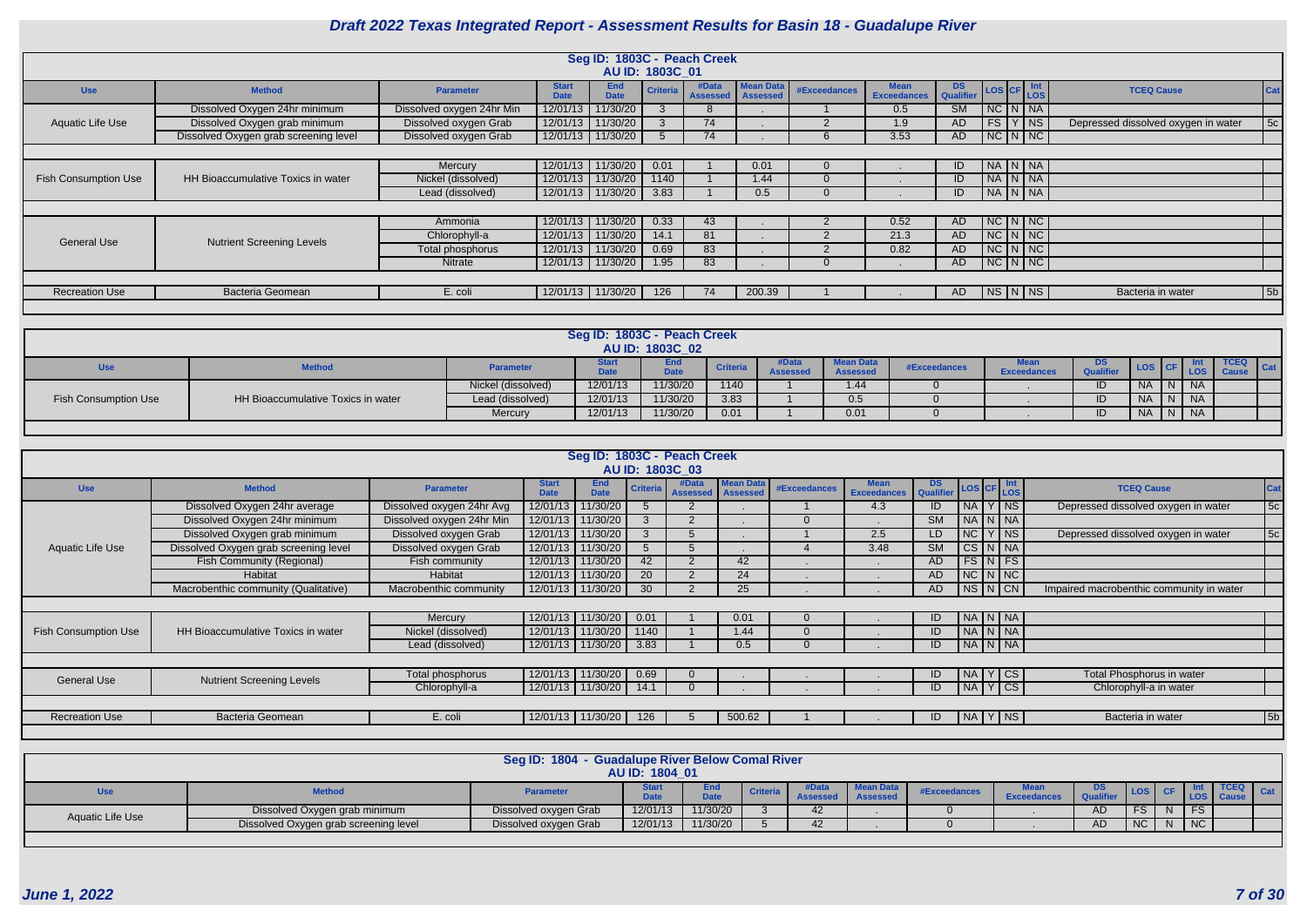|                             |                                           | Seg ID: 1804 - Guadalupe River Below Comal River | AU ID: 1804 01              |                           |                  |                          |                                     |                     |                                   |                        |            |           |                             |                             |     |
|-----------------------------|-------------------------------------------|--------------------------------------------------|-----------------------------|---------------------------|------------------|--------------------------|-------------------------------------|---------------------|-----------------------------------|------------------------|------------|-----------|-----------------------------|-----------------------------|-----|
| <b>Use</b>                  | <b>Method</b>                             | <b>Parameter</b>                                 | <b>Start</b><br><b>Date</b> | <b>End</b><br><b>Date</b> | <b>Criteria</b>  | #Data<br><b>Assessed</b> | <b>Mean Data</b><br><b>Assessed</b> | <b>#Exceedances</b> | <b>Mean</b><br><b>Exceedances</b> | <b>DS</b><br>Qualifier | <b>LOS</b> | <b>CF</b> | <b>Int</b><br>LOS           | <b>TCEQ</b><br><b>Cause</b> | Cat |
|                             |                                           | Nickel (dissolved)                               | 12/01/13                    | 11/30/20                  | $\overline{332}$ | 2                        | 1.51                                | $\Omega$            |                                   | ID                     | <b>NA</b>  | N         | $\overline{\big }$ NA       |                             |     |
| <b>Fish Consumption Use</b> | HH Bioaccumulative Toxics in water        | Mercury                                          | 12/01/13                    | 11/30/20                  | 0.01             | 2                        |                                     |                     |                                   | ID                     | <b>NA</b>  | N         | <b>NA</b>                   |                             |     |
|                             |                                           | Lead (dissolved)                                 | 12/01/13                    | 11/30/20                  | 1.15             | 2                        | 0.51                                |                     |                                   | ID                     | <b>NA</b>  | N         | $\overline{\big }$ NA       |                             |     |
|                             |                                           |                                                  |                             |                           |                  |                          |                                     |                     |                                   |                        |            |           |                             |                             |     |
|                             |                                           | Total dissolved solids                           | 12/01/13                    | 11/30/20                  | 400              | 260                      | 343.39                              |                     |                                   | AD                     | FS         | N.        | FS                          |                             |     |
|                             | <b>Dissolved Solids</b>                   | Sulfate                                          | 12/01/13                    | 11/30/20                  | 50               | 259                      | 28.27                               | $\Omega$            |                                   | AD                     | FS         | N         | FS                          |                             |     |
|                             |                                           | Chloride                                         | 12/01/13                    | 11/30/20                  | 100              | 259                      | 22.46                               | $\Omega$            |                                   | <b>AD</b>              | FS         | N.        | FS                          |                             |     |
|                             | High pH                                   | pH                                               | 12/01/13                    | 11/30/20                  | 9                | 42                       |                                     | $\Omega$            |                                   | <b>AD</b>              | FS         | N.        | FS                          |                             |     |
| <b>General Use</b>          | Low pH                                    | pH                                               | 12/01/13                    | 11/30/20                  | 6.5              | 42                       |                                     | $\Omega$            |                                   | AD                     | FS         | N         | FS                          |                             |     |
|                             |                                           | Nitrate                                          | 12/01/13                    | 11/30/20                  | 1.95             | 42                       |                                     | $\Omega$            | 2.06                              | <b>AD</b>              | NC         | N         | $\overline{\phantom{a}}$ NC |                             |     |
|                             | <b>Nutrient Screening Levels</b>          | Total phosphorus                                 | 12/01/13                    | 11/30/20                  | 0.69             | 42                       |                                     |                     |                                   | <b>AD</b>              | NC         | N         | NC                          |                             |     |
|                             |                                           | Chlorophyll-a                                    | 12/01/13                    | 11/30/20                  | 14.1             | 41                       |                                     | <sup>n</sup>        |                                   | <b>AD</b>              | NC         | N.        | NC                          |                             |     |
|                             |                                           | Ammonia                                          | 12/01/13                    | 11/30/20                  | 0.33             | 33                       |                                     | $\Omega$            |                                   | <b>AD</b>              | NC         | N.        | $\overline{\phantom{a}}$ NC |                             |     |
|                             | <b>Water Temperature</b>                  | Water temperature                                | 12/01/13                    | 11/30/20                  | 32.2             | 42                       |                                     | $\Omega$            |                                   | <b>AD</b>              | FS         | N         | FS                          |                             |     |
|                             |                                           |                                                  |                             |                           |                  |                          |                                     |                     |                                   |                        |            |           |                             |                             |     |
|                             |                                           | Nickel (dissolved)                               | 12/01/13                    | 11/30/20                  | $\overline{332}$ | 2                        | 1.51                                |                     |                                   | ID.                    | <b>NA</b>  | N         | $\overline{\big }$ NA       |                             |     |
|                             |                                           | Selenium                                         | 12/01/13                    | 11/30/20                  | 50               | 2                        | $\overline{2}$                      |                     |                                   | ID                     | <b>NA</b>  | N         | $\overline{\phantom{a}}$ NA |                             |     |
|                             |                                           | Nitrate                                          | 12/01/13                    | 11/30/20                  | 10 <sup>°</sup>  | 259                      | 1.21                                |                     |                                   | <b>AD</b>              | FS         | N.        | FS                          |                             |     |
| Public Water Supply Use     | Surface Water HH criteria for PWS average | Fluoride                                         | 12/01/13                    | 11/30/20                  |                  | 10 <sup>°</sup>          | 0.14                                |                     |                                   | AD                     | FS         | N.        | FS                          |                             |     |
|                             |                                           | Cadmium (dissolved)                              | 12/01/13                    | 11/30/20                  | 5 <sup>5</sup>   | 2                        | 0.51                                | $\Omega$            |                                   | ID                     | <b>NA</b>  | N.        | $\overline{\phantom{a}}$ NA |                             |     |
|                             |                                           | Lead (dissolved)                                 | 12/01/13                    | 11/30/20                  | 1.15             | 2                        | 0.51                                |                     |                                   | ID                     | <b>NA</b>  | N.        | $\overline{\big }$ NA       |                             |     |
|                             |                                           | Arsenic (dissolved)                              | 12/01/13                    | 11/30/20                  | 10 <sup>°</sup>  | 2                        | 1.02                                |                     |                                   | ID                     | <b>NA</b>  | N.        | $\overline{\big }$ NA       |                             |     |
|                             |                                           | Mercury                                          | 12/01/13                    | 11/30/20                  | 0.01             | 2                        | $\Omega$                            | $\Omega$            |                                   | ID                     | <b>NA</b>  | N         | $\overline{\big }$ NA       |                             |     |
|                             |                                           |                                                  |                             |                           |                  |                          |                                     |                     |                                   |                        |            |           |                             |                             |     |
| <b>Recreation Use</b>       | <b>Bacteria Geomean</b>                   | E. coli                                          | 12/01/13                    | 11/30/20                  | 126              | 42                       | 18.56                               |                     |                                   | AD.                    | FS         | N.        | FS                          |                             |     |
|                             |                                           |                                                  |                             |                           |                  |                          |                                     |                     |                                   |                        |            |           |                             |                             |     |

|                  |                                       | Seg ID: 1804 - Guadalupe River Below Comal River | AU ID: 1804 02              |                           |                 |                          |                                     |                     |                                   |                 |            |    |                             |                                    |
|------------------|---------------------------------------|--------------------------------------------------|-----------------------------|---------------------------|-----------------|--------------------------|-------------------------------------|---------------------|-----------------------------------|-----------------|------------|----|-----------------------------|------------------------------------|
| <b>Use</b>       | <b>Method</b>                         | <b>Parameter</b>                                 | <b>Start</b><br><b>Date</b> | <b>End</b><br><b>Date</b> | <b>Criteria</b> | #Data<br><b>Assessed</b> | <b>Mean Data</b><br><b>Assessed</b> | <b>#Exceedances</b> | <b>Mean</b><br><b>Exceedances</b> | DS<br>Qualifier | <b>LOS</b> | CF | <b>LOS</b>                  | <b>TCEQ</b><br>Cat<br><b>Cause</b> |
|                  |                                       | Zinc (dissolved)                                 | 12/01/13                    | 11/30/20                  | 214.99          | 2                        |                                     | $\Omega$            |                                   | ID              | <b>NA</b>  |    | N NA                        |                                    |
|                  |                                       | Silver (ionic)                                   | 12/01/13                    | 11/30/20                  | 0.8             | $\overline{2}$           |                                     | $\overline{0}$      | $\sim$                            | ID              | <b>NA</b>  | N  | <b>NA</b>                   |                                    |
|                  |                                       | Nickel (dissolved)                               | 12/01/13                    | 11/30/20                  | 858.25          | $\overline{2}$           |                                     | $\Omega$            |                                   | ID              | <b>NA</b>  | N  | $\overline{\big }$ NA       |                                    |
|                  |                                       | Selenium                                         | 12/01/13                    | 11/30/20                  | 20              | 2                        |                                     | $\Omega$            | $\mathbf{r}$                      | ID              | <b>NA</b>  |    | $N$   $NA$                  |                                    |
|                  |                                       | Mercury                                          | 12/01/13                    | 11/30/20                  | 2.4             | റ                        |                                     | $\Omega$            | $\sim$                            | ID              | <b>NA</b>  |    | N   NA                      |                                    |
|                  | Acute Toxic Substances in water       | Lead (dissolved)                                 | 12/01/13                    | 11/30/20                  | 139.52          | $\overline{2}$           |                                     | $\Omega$            |                                   | ID              | <b>NA</b>  |    | N   NA                      |                                    |
|                  |                                       | Copper (dissolved)                               | 12/01/13                    | 11/30/20                  | 27.89           | $\overline{2}$           |                                     | $\Omega$            |                                   | ID              | <b>NA</b>  |    | $N$   $NA$                  |                                    |
|                  |                                       | Chromium (Tri)(dissolved)                        | 12/01/13                    | 11/30/20                  | 1024.34         | $\overline{2}$           |                                     | $\overline{0}$      |                                   | ID              | <b>NA</b>  | N. | $\overline{\big }$ NA       |                                    |
|                  |                                       | Cadmium (dissolved)                              | 12/01/13                    | 11/30/20                  | 17.21           | 2                        |                                     | $\Omega$            |                                   | ID              | NA         | N  | $\overline{\phantom{a}}$ NA |                                    |
|                  |                                       | Arsenic (dissolved)                              | 12/01/13                    | 11/30/20                  | 340             | $\overline{2}$           |                                     | $\Omega$            |                                   | ID              | <b>NA</b>  | N  | $\overline{\big }$ NA       |                                    |
| Aquatic Life Use |                                       | Aluminum (dissolved)                             | 12/01/13                    | 11/30/20                  | 991             | $\overline{2}$           |                                     | $\Omega$            |                                   | ID              | <b>NA</b>  |    | N   NA                      |                                    |
|                  |                                       | Zinc (dissolved)                                 | 12/01/13                    | 11/30/20                  | 224.2           | $\overline{2}$           | 2.02                                | $\Omega$            |                                   | ID              | <b>NA</b>  | N  | $\overline{\phantom{a}}$ NA |                                    |
|                  |                                       | Selenium                                         | 12/01/13                    | 11/30/20                  | 5               | $\overline{2}$           | 2                                   | $\overline{0}$      |                                   | ID              | NA         | N  | NA                          |                                    |
|                  |                                       | Nickel (dissolved)                               | 12/01/13                    | 11/30/20                  | 98.6            | $\overline{2}$           | 1.51                                | $\Omega$            |                                   | ID              | <b>NA</b>  | N  | $\overline{\big }$ NA       |                                    |
|                  |                                       | Mercury                                          | 12/01/13                    | 11/30/20                  | 1.3             | $\overline{2}$           | $\Omega$                            | $\Omega$            |                                   | ID              | <b>NA</b>  | N  | $\overline{\phantom{a}}$ NA |                                    |
|                  | Chronic Toxic Substances in water     | Lead (dissolved)                                 | 12/01/13                    | 11/30/20                  | 5.67            | $\overline{2}$           | 0.51                                | $\Omega$            |                                   | ID              | NA         | N  | $\overline{\phantom{a}}$ NA |                                    |
|                  |                                       | Copper (dissolved)                               | 12/01/13                    | 11/30/20                  | 18.07           | 2                        | 0.51                                | $\Omega$            |                                   | ID              | <b>NA</b>  |    | N NA                        |                                    |
|                  |                                       | Chromium (Tri)(dissolved)                        | 12/01/13                    | 11/30/20                  | 137.67          | $\overline{2}$           | 1.61                                | $\Omega$            | $\sim$                            | ID              | <b>NA</b>  | N  | $\overline{\phantom{a}}$ NA |                                    |
|                  |                                       | Cadmium (dissolved)                              | 12/01/13                    | 11/30/20                  | 0.42            | $\overline{2}$           | 0.21                                | $\Omega$            | $\sim$                            | ID              | NA         | N  | $\overline{\phantom{a}}$ NA |                                    |
|                  |                                       | Arsenic (dissolved)                              | 12/01/13                    | 11/30/20                  | 150             | $\overline{2}$           | 1.02                                | $\Omega$            |                                   | ID              | NA         | N  | $\overline{\big }$ NA       |                                    |
|                  | Dissolved Oxygen grab minimum         | Dissolved oxygen Grab                            | 12/01/13                    | 11/30/20                  | $\mathbf{3}$    | 26                       |                                     | $\Omega$            | $\sim$                            | AD              | <b>FS</b>  | N. | <b>FS</b>                   |                                    |
|                  | Dissolved Oxygen grab screening level | Dissolved oxygen Grab                            | 12/01/13                    | 11/30/20                  | 5               | 26                       |                                     | $\Omega$            |                                   | AD              | NC         |    | $N$   NC                    |                                    |
|                  |                                       |                                                  |                             |                           |                 |                          |                                     |                     |                                   |                 |            |    |                             |                                    |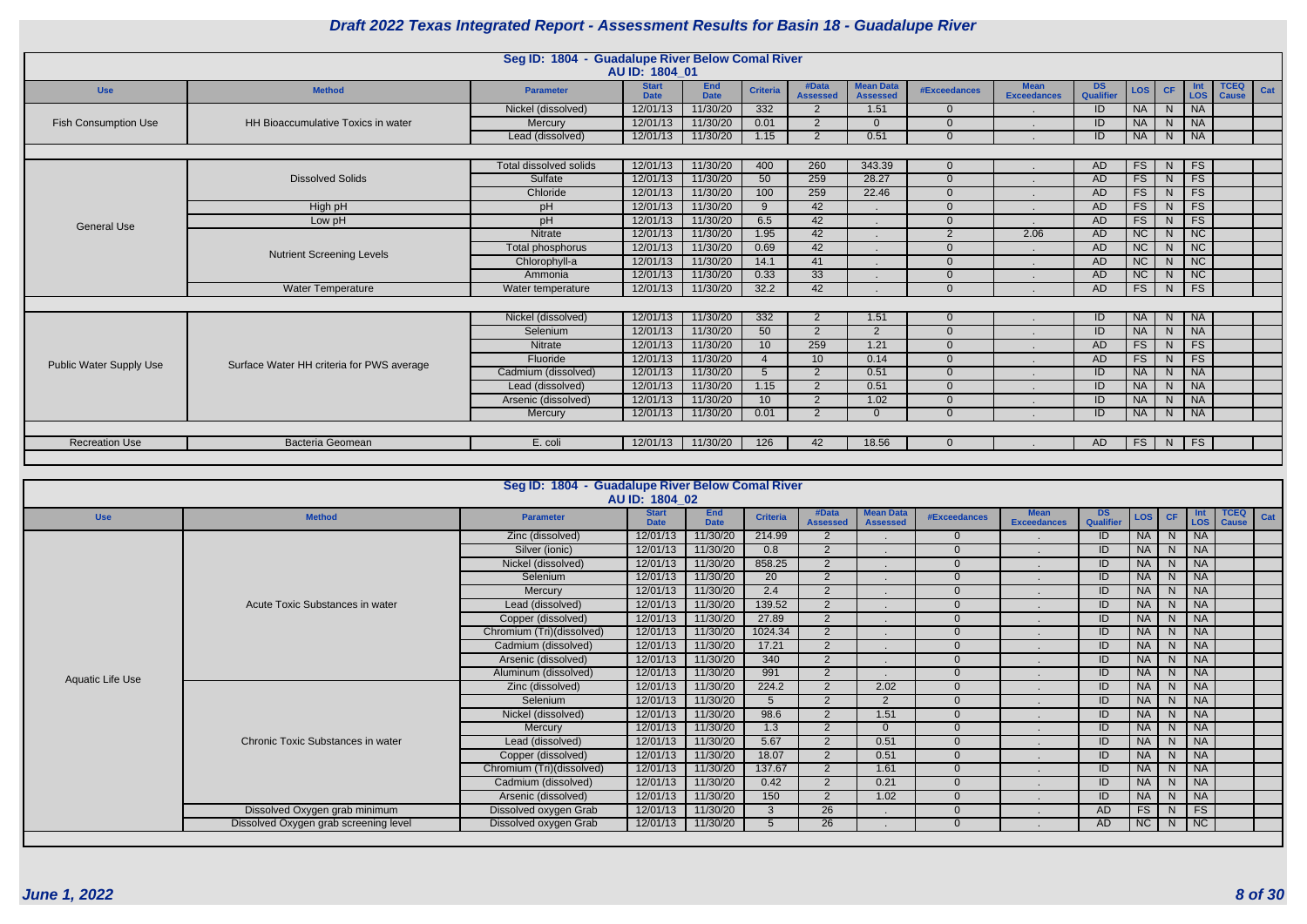|                                                                                                                                                                                                                                                                                                                                                                                         |                                           | Seg ID: 1804 - Guadalupe River Below Comal River |                             |                           |                 |                          |                                     |                     |                                   |                        |                        |                |                 |                             |     |
|-----------------------------------------------------------------------------------------------------------------------------------------------------------------------------------------------------------------------------------------------------------------------------------------------------------------------------------------------------------------------------------------|-------------------------------------------|--------------------------------------------------|-----------------------------|---------------------------|-----------------|--------------------------|-------------------------------------|---------------------|-----------------------------------|------------------------|------------------------|----------------|-----------------|-----------------------------|-----|
|                                                                                                                                                                                                                                                                                                                                                                                         |                                           |                                                  | AU ID: 1804 02              |                           |                 |                          |                                     |                     |                                   |                        |                        |                |                 |                             |     |
| <b>Use</b>                                                                                                                                                                                                                                                                                                                                                                              | <b>Method</b>                             | <b>Parameter</b>                                 | <b>Start</b><br><b>Date</b> | <b>End</b><br><b>Date</b> | <b>Criteria</b> | #Data<br><b>Assessed</b> | <b>Mean Data</b><br><b>Assessed</b> | <b>#Exceedances</b> | <b>Mean</b><br><b>Exceedances</b> | DS<br><b>Qualifier</b> | <b>LOS</b>             | <b>CF</b>      | LOS             | <b>TCEQ</b><br><b>Cause</b> | Cat |
|                                                                                                                                                                                                                                                                                                                                                                                         |                                           | Nickel (dissolved)                               | 12/01/13                    | 11/30/20                  | 332             | 2                        | 1.51                                | $\overline{0}$      |                                   | ID                     | <b>NA</b>              | N              | <b>NA</b>       |                             |     |
| <b>Fish Consumption Use</b>                                                                                                                                                                                                                                                                                                                                                             | HH Bioaccumulative Toxics in water        | Mercury                                          | 12/01/13                    | 11/30/20                  | 0.01            | $\overline{2}$           | $\Omega$                            | $\Omega$            |                                   | ID                     | <b>NA</b>              | N.             | <b>NA</b>       |                             |     |
|                                                                                                                                                                                                                                                                                                                                                                                         |                                           | Lead (dissolved)                                 | 12/01/13                    | 11/30/20                  | 1.15            | $\mathcal{D}$            | 0.51                                | $\Omega$            |                                   | ID                     | <b>NA</b>              | N              | <b>NA</b>       |                             |     |
|                                                                                                                                                                                                                                                                                                                                                                                         |                                           |                                                  |                             |                           |                 |                          |                                     |                     |                                   |                        |                        |                |                 |                             |     |
|                                                                                                                                                                                                                                                                                                                                                                                         |                                           | Total dissolved solids                           | 12/01/13                    | 11/30/20                  | 400             | 260                      | 343.39                              | $\overline{0}$      |                                   | AD                     | <b>FS</b>              | <sup>N</sup>   | <b>FS</b>       |                             |     |
|                                                                                                                                                                                                                                                                                                                                                                                         | <b>Dissolved Solids</b>                   | Sulfate                                          | 12/01/13                    | 11/30/20                  | 50              | 259                      | 28.27                               | $\Omega$            |                                   | AD                     | FS                     | N              | FS              |                             |     |
| FS<br>Chloride<br>12/01/13<br>11/30/20<br>100<br>259<br>AD<br>22.46<br>$\Omega$<br>11/30/20<br>26<br><b>FS</b><br>High pH<br>12/01/13<br>AD<br>pH<br>9<br>$\Omega$<br>6.5<br>$\overline{26}$<br>FS<br>pH<br>12/01/13<br>11/30/20<br><b>AD</b><br>Low pH<br>$\Omega$<br><b>General Use</b><br>11/30/20<br>0.69<br>30<br><b>NC</b><br>12/01/13<br>AD<br>Total phosphorus<br>$\Omega$<br>3 |                                           | N                                                | FS                          |                           |                 |                          |                                     |                     |                                   |                        |                        |                |                 |                             |     |
|                                                                                                                                                                                                                                                                                                                                                                                         |                                           |                                                  |                             |                           |                 |                          |                                     |                     |                                   |                        |                        | N              | FS              |                             |     |
|                                                                                                                                                                                                                                                                                                                                                                                         |                                           |                                                  |                             |                           |                 |                          |                                     |                     |                                   |                        |                        | N              | FS              |                             |     |
|                                                                                                                                                                                                                                                                                                                                                                                         |                                           |                                                  |                             |                           |                 |                          |                                     |                     |                                   |                        |                        | N              | <b>NC</b>       |                             |     |
|                                                                                                                                                                                                                                                                                                                                                                                         | <b>Nutrient Screening Levels</b>          | Nitrate                                          | 12/01/13                    | 11/30/20                  | 1.95            | $\overline{30}$          |                                     |                     | 2.17                              | <b>AD</b>              | $\overline{\text{NC}}$ | N.             | $\overline{NC}$ |                             |     |
|                                                                                                                                                                                                                                                                                                                                                                                         |                                           | Chlorophyll-a                                    | 12/01/13                    | 11/30/20                  | 14.1            | 30                       |                                     | 2                   | 17.4                              | AD                     | <b>NC</b>              | <sup>N</sup>   | NC              |                             |     |
|                                                                                                                                                                                                                                                                                                                                                                                         |                                           | Ammonia                                          | 12/01/13                    | 11/30/20                  | 0.33            | 30                       |                                     | $\Omega$            |                                   | AD                     | <b>NC</b>              | N.             | NC              |                             |     |
|                                                                                                                                                                                                                                                                                                                                                                                         | <b>Water Temperature</b>                  | Water temperature                                | 12/01/13                    | 11/30/20                  | 32.2            | $\overline{26}$          |                                     | $\Omega$            |                                   | <b>AD</b>              | FS                     | N.             | FS              |                             |     |
|                                                                                                                                                                                                                                                                                                                                                                                         |                                           |                                                  |                             |                           |                 |                          |                                     |                     |                                   |                        |                        |                |                 |                             |     |
|                                                                                                                                                                                                                                                                                                                                                                                         |                                           | Selenium                                         | 12/01/13                    | 11/30/20                  | 50              | $\overline{2}$           | 2                                   | $\overline{0}$      |                                   | ID                     | <b>NA</b>              | N              | <b>NA</b>       |                             |     |
|                                                                                                                                                                                                                                                                                                                                                                                         |                                           | Nitrate                                          | 12/01/13                    | 11/30/20                  | 10 <sup>°</sup> | 259                      | 1.21                                | $\overline{0}$      |                                   | AD                     | <b>FS</b>              | N              | FS              |                             |     |
|                                                                                                                                                                                                                                                                                                                                                                                         |                                           | Fluoride                                         | 12/01/13                    | 11/30/20                  | $\overline{4}$  | 10 <sup>°</sup>          | 0.14                                | $\Omega$            |                                   | AD                     | FS                     | N              | FS              |                             |     |
| <b>Public Water Supply Use</b>                                                                                                                                                                                                                                                                                                                                                          | Surface Water HH criteria for PWS average | Mercury                                          | 12/01/13                    | 11/30/20                  | 0.01            | $\overline{2}$           | $\Omega$                            | $\overline{0}$      |                                   | ID                     | <b>NA</b>              | N <sub>1</sub> | <b>NA</b>       |                             |     |
|                                                                                                                                                                                                                                                                                                                                                                                         |                                           | Nickel (dissolved)                               | 12/01/13                    | 11/30/20                  | 332             | 2                        | 1.51                                | $\overline{0}$      |                                   | ID                     | <b>NA</b>              | N              | <b>NA</b>       |                             |     |
|                                                                                                                                                                                                                                                                                                                                                                                         |                                           | Lead (dissolved)                                 | 12/01/13                    | 11/30/20                  | 1.15            | $\overline{2}$           | 0.51                                | $\Omega$            |                                   | ID                     | <b>NA</b>              | N.             | <b>NA</b>       |                             |     |
|                                                                                                                                                                                                                                                                                                                                                                                         |                                           | Cadmium (dissolved)                              | 12/01/13                    | 11/30/20                  | $5^{\circ}$     | $\overline{2}$           | 0.51                                | $\Omega$            |                                   | ID                     | <b>NA</b>              | N              | <b>NA</b>       |                             |     |
|                                                                                                                                                                                                                                                                                                                                                                                         |                                           | Arsenic (dissolved)                              | 12/01/13                    | 11/30/20                  | 10 <sup>°</sup> | $\overline{2}$           | 1.02                                | $\overline{0}$      |                                   | ID                     | <b>NA</b>              | N              | <b>NA</b>       |                             |     |
|                                                                                                                                                                                                                                                                                                                                                                                         |                                           |                                                  |                             |                           |                 |                          |                                     |                     |                                   |                        |                        |                |                 |                             |     |
| <b>Recreation Use</b>                                                                                                                                                                                                                                                                                                                                                                   | <b>Bacteria Geomean</b>                   | E. coli                                          | 12/01/13                    | 11/30/20                  | 126             | 29                       | 53.2                                | $\Omega$            |                                   | AD.                    | FS                     | N              | <b>FS</b>       |                             |     |
|                                                                                                                                                                                                                                                                                                                                                                                         |                                           |                                                  |                             |                           |                 |                          |                                     |                     |                                   |                        |                        |                |                 |                             |     |

|                                |                                           | Seg ID: 1804 - Guadalupe River Below Comal River | AU ID: 1804 03              |                           |                  |                          |                                     |              |                                   |                  |            |           |                   |                             |     |
|--------------------------------|-------------------------------------------|--------------------------------------------------|-----------------------------|---------------------------|------------------|--------------------------|-------------------------------------|--------------|-----------------------------------|------------------|------------|-----------|-------------------|-----------------------------|-----|
| <b>Use</b>                     | <b>Method</b>                             | <b>Parameter</b>                                 | <b>Start</b><br><b>Date</b> | <b>End</b><br><b>Date</b> | <b>Criteria</b>  | #Data<br><b>Assessed</b> | <b>Mean Data</b><br><b>Assessed</b> | #Exceedances | <b>Mean</b><br><b>Exceedances</b> | DS.<br>Qualifier | <b>LOS</b> | <b>CF</b> | <b>Int</b><br>LOS | <b>TCEQ</b><br><b>Cause</b> | Cat |
| <b>Aquatic Life Use</b>        | Dissolved Oxygen grab minimum             | Dissolved oxygen Grab                            | 12/01/13                    | 11/30/20                  | $\mathcal{B}$    | 83                       |                                     |              |                                   | AD               | <b>FS</b>  | N.        | <b>FS</b>         |                             |     |
|                                | Dissolved Oxygen grab screening level     | Dissolved oxygen Grab                            | 12/01/13                    | 11/30/20                  |                  | 83                       |                                     |              |                                   | AD               | NC         | N         | NC                |                             |     |
|                                |                                           |                                                  |                             |                           |                  |                          |                                     |              |                                   |                  |            |           |                   |                             |     |
|                                |                                           | Nickel (dissolved)                               | 12/01/13                    | 11/30/20                  | $\overline{332}$ | 2                        | 1.51                                |              |                                   |                  | <b>NA</b>  | N         | <b>NA</b>         |                             |     |
| <b>Fish Consumption Use</b>    | <b>HH Bioaccumulative Toxics in water</b> | Mercury                                          | 12/01/13                    | 11/30/20                  | 0.01             | 2                        |                                     |              |                                   | ID               | <b>NA</b>  | N.        | <b>NA</b>         |                             |     |
|                                |                                           | Lead (dissolved)                                 | 12/01/13                    | 11/30/20                  | 1.15             | 2                        | 0.51                                |              |                                   | ID               | <b>NA</b>  | N         | <b>NA</b>         |                             |     |
|                                |                                           |                                                  |                             |                           |                  |                          |                                     |              |                                   |                  |            |           |                   |                             |     |
|                                |                                           | Chloride                                         | 12/01/13                    | 11/30/20                  | 100              | 259                      | 22.46                               |              |                                   | AD.              | <b>FS</b>  | N         | <b>FS</b>         |                             |     |
|                                | <b>Dissolved Solids</b>                   | Total dissolved solids                           | 12/01/13                    | 11/30/20                  | 400              | 260                      | 343.39                              |              |                                   | <b>AD</b>        | FS         | N         | <b>FS</b>         |                             |     |
|                                |                                           | Sulfate                                          | 12/01/13                    | 11/30/20                  | 50               | 259                      | 28.27                               |              |                                   | AD               | FS         | N         | FS                |                             |     |
|                                | High pH                                   | pH                                               | 12/01/13                    | 11/30/20                  | 9                | 83                       |                                     |              |                                   | AD               | <b>FS</b>  | N.        | <b>FS</b>         |                             |     |
| <b>General Use</b>             | Low pH                                    | pH                                               | 12/01/13                    | 11/30/20                  | 6.5              | 83                       |                                     |              |                                   | <b>AD</b>        | FS         | N.        | FS                |                             |     |
|                                |                                           | <b>Nitrate</b>                                   | 12/01/13                    | 11/30/20                  | 1.95             | 83                       |                                     |              | 2.66                              | AD               | NC         | N         | N                 |                             |     |
|                                | <b>Nutrient Screening Levels</b>          | Chlorophyll-a                                    | 12/01/13                    | 11/30/20                  | 14.1             | 82                       |                                     | 13           | 23.81                             | AD               | NC         | N.        | NC                |                             |     |
|                                |                                           | Ammonia                                          | 12/01/13                    | 11/30/20                  | 0.33             | 42                       |                                     |              | 0.7                               | <b>AD</b>        | NC         | N.        | NC                |                             |     |
|                                |                                           | Total phosphorus                                 | 12/01/13                    | 11/30/20                  | 0.69             | 83                       |                                     |              |                                   | <b>AD</b>        | NC         | N.        | NC                |                             |     |
|                                | <b>Water Temperature</b>                  | Water temperature                                | 12/01/13                    | 11/30/20                  | 32.2             | 83                       |                                     |              |                                   | <b>AD</b>        | FS         | N         | FS                |                             |     |
|                                |                                           |                                                  |                             |                           |                  |                          |                                     |              |                                   |                  |            |           |                   |                             |     |
|                                |                                           | <b>Nitrate</b>                                   | 12/01/13                    | 11/30/20                  | 10 <sup>°</sup>  | 259                      | 1.21                                |              |                                   | <b>AD</b>        | FS         | N         | <b>FS</b>         |                             |     |
|                                |                                           | Mercury                                          | 12/01/13                    | 11/30/20                  | 0.01             | 2                        | $\Omega$                            |              |                                   | ID               | <b>NA</b>  | N         | <b>NA</b>         |                             |     |
| <b>Public Water Supply Use</b> | Surface Water HH criteria for PWS average | Nickel (dissolved)                               | 12/01/13                    | 11/30/20                  | $\overline{332}$ | $\overline{2}$           | 1.51                                |              |                                   | ID               | NA         | N         | NA                |                             |     |
|                                |                                           | Lead (dissolved)                                 | 12/01/13                    | 11/30/20                  | 1.15             | $2^{\circ}$              | 0.51                                |              |                                   | ID               | <b>NA</b>  |           | N NA              |                             |     |
|                                |                                           | Fluoride                                         | 12/01/13                    | 11/30/20                  |                  | 10 <sup>°</sup>          | 0.14                                |              |                                   | <b>AD</b>        | <b>FS</b>  | N.        | <b>FS</b>         |                             |     |
|                                |                                           | Cadmium (dissolved)                              | 12/01/13                    | 11/30/20                  |                  | 2                        | 0.51                                |              |                                   | ID               | <b>NA</b>  | N.        | <b>NA</b>         |                             |     |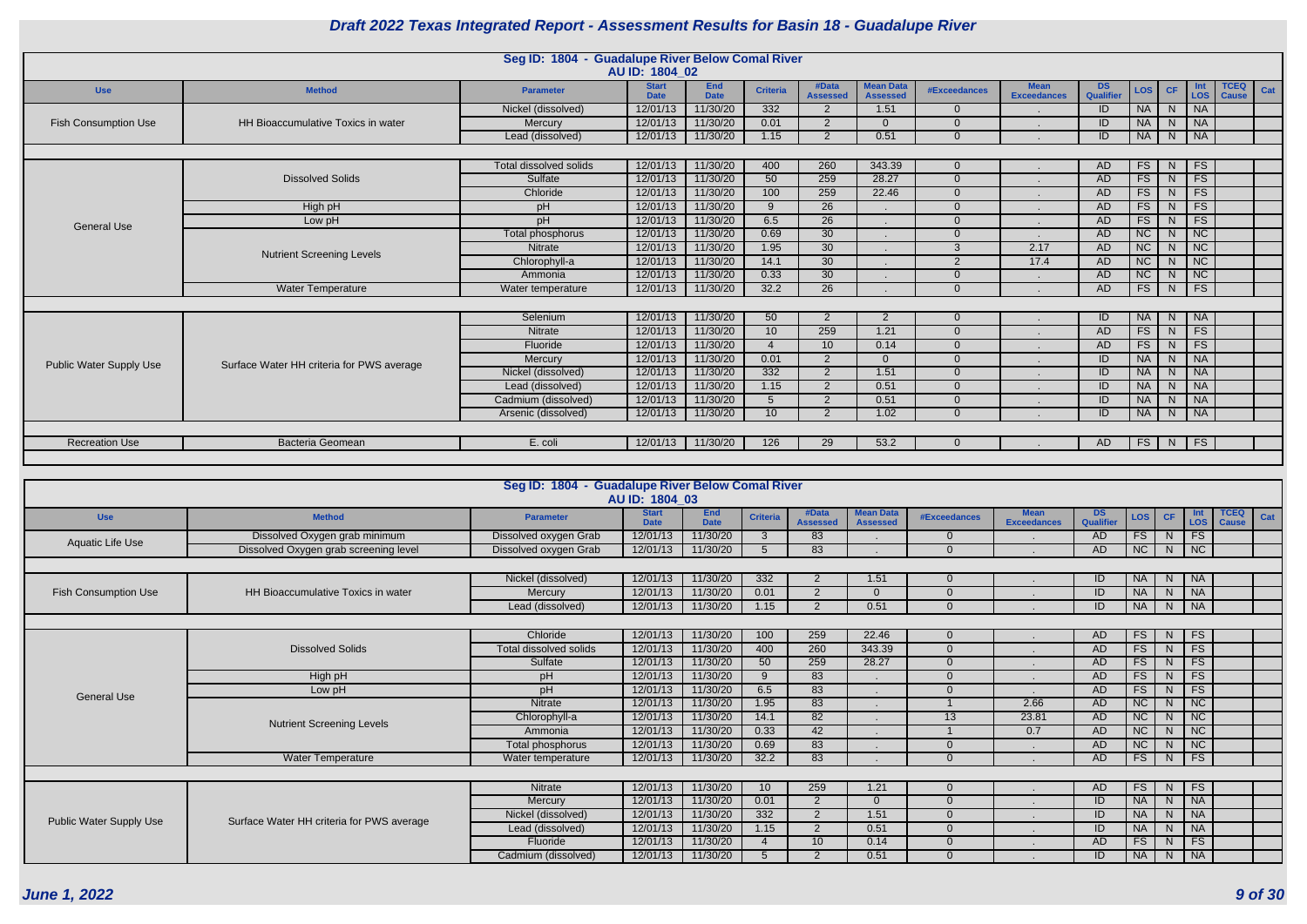|                                |                                           | Seg ID: 1804 - Guadalupe River Below Comal River | <b>AU ID: 1804 03</b>       |                    |                 |                          |                                |              |                     |                 |           |                |           |              |  |
|--------------------------------|-------------------------------------------|--------------------------------------------------|-----------------------------|--------------------|-----------------|--------------------------|--------------------------------|--------------|---------------------|-----------------|-----------|----------------|-----------|--------------|--|
| <b>Use</b>                     | <b>Method</b>                             | <b>Parameter</b>                                 | <b>Start</b><br><b>Date</b> | End<br><b>Date</b> | <b>Criteria</b> | #Data<br><b>Assessed</b> | 1 Mean Data<br><b>Assessed</b> | #Exceedances | Mean<br>Exceedances | DS<br>Qualifier | LOS       | CF             |           | $TCEQ$ $Cat$ |  |
| <b>Public Water Supply Use</b> | Surface Water HH criteria for PWS average | Arsenic (dissolved)                              | 12/01/13                    | 11/30/20           |                 |                          | 1.02                           |              |                     |                 | <b>NA</b> | <sup>N</sup>   | <b>NA</b> |              |  |
|                                |                                           | Selenium                                         | 12/01/13                    | 11/30/20           | 50 <sub>1</sub> |                          |                                |              |                     | ID              | <b>NA</b> | N <sub>1</sub> | <b>NA</b> |              |  |
|                                |                                           |                                                  |                             |                    |                 |                          |                                |              |                     |                 |           |                |           |              |  |
| <b>Recreation Use</b>          | <b>Bacteria Geomean</b>                   | E. coli                                          | 12/01/13                    | 11/30/20           | 126             |                          | 22.89                          |              |                     | AD              | FS        |                | $N$   FS  |              |  |
|                                |                                           |                                                  |                             |                    |                 |                          |                                |              |                     |                 |           |                |           |              |  |

|                                |                                           | Seg ID: 1804 - Guadalupe River Below Comal River | AU ID: 1804 04              |                           |                          |                          |                                     |              |                                   |                        |                 |                |                             |                             |     |
|--------------------------------|-------------------------------------------|--------------------------------------------------|-----------------------------|---------------------------|--------------------------|--------------------------|-------------------------------------|--------------|-----------------------------------|------------------------|-----------------|----------------|-----------------------------|-----------------------------|-----|
| <b>Use</b>                     | <b>Method</b>                             | <b>Parameter</b>                                 | <b>Start</b><br><b>Date</b> | <b>End</b><br><b>Date</b> | <b>Criteria</b>          | #Data<br><b>Assessed</b> | <b>Mean Data</b><br><b>Assessed</b> | #Exceedances | <b>Mean</b><br><b>Exceedances</b> | <b>DS</b><br>Qualifier | LOS             | <b>CF</b>      | <b>Int</b><br>LOS           | <b>TCEQ</b><br><b>Cause</b> | Cat |
| <b>Aquatic Life Use</b>        | Dissolved Oxygen grab minimum             | Dissolved oxygen Grab                            | 12/01/13                    | 11/30/20                  | $\mathbf{3}$             | 83                       |                                     | $\Omega$     |                                   | <b>AD</b>              | FS              | N.             | <b>FS</b>                   |                             |     |
|                                | Dissolved Oxygen grab screening level     | Dissolved oxygen Grab                            | 12/01/13                    | 11/30/20                  | $5^{\circ}$              | 83                       |                                     | $\Omega$     |                                   | AD                     | NC              | N              | NC                          |                             |     |
|                                |                                           |                                                  |                             |                           |                          |                          |                                     |              |                                   |                        |                 |                |                             |                             |     |
|                                |                                           | Mercury                                          | 12/01/13                    | 11/30/20                  | 0.01                     | 2                        | $\Omega$                            | $\Omega$     |                                   | ID                     | <b>NA</b>       | N              | <b>NA</b>                   |                             |     |
| <b>Fish Consumption Use</b>    | HH Bioaccumulative Toxics in water        | Lead (dissolved)                                 | 12/01/13                    | 11/30/20                  | 1.15                     | 2                        | 0.51                                | $\Omega$     |                                   | ID                     | <b>NA</b>       | N              | <b>NA</b>                   |                             |     |
|                                |                                           | Nickel (dissolved)                               | 12/01/13                    | 11/30/20                  | $\overline{332}$         | $\overline{2}$           | 1.51                                | $\Omega$     |                                   | ID                     | <b>NA</b>       | N              | $\overline{\phantom{a}}$ NA |                             |     |
|                                |                                           |                                                  |                             |                           |                          |                          |                                     |              |                                   |                        |                 |                |                             |                             |     |
|                                |                                           | <b>Total dissolved solids</b>                    | 12/01/13                    | 11/30/20                  | 400                      | 260                      | 343.39                              | $\Omega$     |                                   | <b>AD</b>              | FS              | N              | <b>FS</b>                   |                             |     |
|                                | <b>Dissolved Solids</b>                   | Chloride                                         | 12/01/13                    | 11/30/20                  | 100                      | 259                      | 22.46                               | $\Omega$     |                                   | <b>AD</b>              | FS              | N              | FS                          |                             |     |
|                                |                                           | Sulfate                                          | 12/01/13                    | 11/30/20                  | 50                       | 259                      | 28.27                               | $\Omega$     |                                   | <b>AD</b>              | FS              | $\overline{N}$ | FS                          |                             |     |
|                                | High pH                                   | pH                                               | 12/01/13                    | 11/30/20                  | 9                        | 83                       |                                     | $\Omega$     |                                   | <b>AD</b>              | FS              | N              | FS                          |                             |     |
| <b>General Use</b>             | Low pH                                    | pH                                               | 12/01/13                    | 11/30/20                  | 6.5                      | 83                       |                                     | $\Omega$     |                                   | <b>AD</b>              | FS              | N.             | FS                          |                             |     |
|                                |                                           | Total phosphorus                                 | 12/01/13                    | 11/30/20                  | 0.69                     | 83                       |                                     | $\Omega$     |                                   | <b>AD</b>              | NC              | N.             | NC                          |                             |     |
|                                | <b>Nutrient Screening Levels</b>          | Nitrate                                          | 12/01/13                    | 11/30/20                  | 1.95                     | 83                       |                                     |              | 2.09                              | <b>AD</b>              | $\overline{NC}$ | N              | $\overline{NC}$             |                             |     |
|                                |                                           | Chlorophyll-a                                    | 12/01/13                    | 11/30/20                  | 14.1                     | 82                       |                                     | 6            | 20.63                             | AD                     | NC              | N.             | NC                          |                             |     |
|                                |                                           | Ammonia                                          | 12/01/13                    | 11/30/20                  | 0.33                     | 42                       |                                     | 3            | 0.37                              | <b>AD</b>              | NC              | N              | $\overline{\text{NC}}$      |                             |     |
|                                | <b>Water Temperature</b>                  | Water temperature                                | 12/01/13                    | 11/30/20                  | 32.2                     | 83                       |                                     | $\Omega$     |                                   | AD                     | FS              | N              | FS                          |                             |     |
|                                |                                           |                                                  |                             |                           |                          |                          |                                     |              |                                   |                        |                 |                |                             |                             |     |
|                                |                                           | Selenium                                         | 12/01/13                    | 11/30/20                  | 50                       | $\overline{2}$           | $\overline{2}$                      | $\Omega$     |                                   | ID                     | <b>NA</b>       | N              | <b>NA</b>                   |                             |     |
|                                |                                           | <b>Nitrate</b>                                   | 12/01/13                    | 11/30/20                  | 10                       | 259                      | 1.21                                | $\Omega$     |                                   | <b>AD</b>              | FS              | N              | FS                          |                             |     |
|                                |                                           | Nickel (dissolved)                               | 12/01/13                    | 11/30/20                  | $\overline{332}$         | $\overline{2}$           | 1.51                                | $\Omega$     |                                   | ID                     | <b>NA</b>       | $\overline{N}$ | <b>NA</b>                   |                             |     |
| <b>Public Water Supply Use</b> | Surface Water HH criteria for PWS average | Mercury                                          | 12/01/13                    | 11/30/20                  | 0.01                     | 2                        | $\Omega$                            | $\Omega$     |                                   | ID                     | <b>NA</b>       | N.             | <b>NA</b>                   |                             |     |
|                                |                                           | Lead (dissolved)                                 | 12/01/13                    | 11/30/20                  | 1.15                     | 2                        | 0.51                                | $\Omega$     |                                   | ID                     | <b>NA</b>       | N              | <b>NA</b>                   |                             |     |
|                                |                                           | Fluoride                                         | 12/01/13                    | 11/30/20                  | $\boldsymbol{\varDelta}$ | 10                       | 0.14                                | $\Omega$     |                                   | <b>AD</b>              | FS              | N.             | FS                          |                             |     |
|                                |                                           | Cadmium (dissolved)                              | 12/01/13                    | 11/30/20                  | 5                        | 2                        | 0.51                                | $\Omega$     |                                   | ID                     | <b>NA</b>       | N              | <b>NA</b>                   |                             |     |
|                                |                                           | Arsenic (dissolved)                              | 12/01/13                    | 11/30/20                  | 10                       | 2                        | 1.02                                | $\Omega$     |                                   | ID                     | <b>NA</b>       | N.             | <b>NA</b>                   |                             |     |
|                                |                                           |                                                  |                             |                           |                          |                          |                                     |              |                                   |                        |                 |                |                             |                             |     |
| <b>Recreation Use</b>          | <b>Bacteria Geomean</b>                   | E. coli                                          | 12/01/13                    | 11/30/20                  | 126                      | 83                       | 104.55                              | $\Omega$     |                                   | AD                     | FS              | N              | <b>FS</b>                   |                             |     |
|                                |                                           |                                                  |                             |                           |                          |                          |                                     |              |                                   |                        |                 |                |                             |                             |     |

|                      |                                       | Seg ID: 1804 - Guadalupe River Below Comal River | AU ID: 1804 05              |                    |                 |                          |                                     |              |                                   |                 |           |    |                             |                                 |     |
|----------------------|---------------------------------------|--------------------------------------------------|-----------------------------|--------------------|-----------------|--------------------------|-------------------------------------|--------------|-----------------------------------|-----------------|-----------|----|-----------------------------|---------------------------------|-----|
| <b>Use</b>           | <b>Method</b>                         | <b>Parameter</b>                                 | <b>Start</b><br><b>Date</b> | End<br><b>Date</b> | <b>Criteria</b> | #Data<br><b>Assessed</b> | <b>Mean Data</b><br><b>Assessed</b> | #Exceedances | <b>Mean</b><br><b>Exceedances</b> | DS<br>Qualifier |           |    |                             | <b>TCEQ</b><br>LOS CF LOS Cause | Cat |
| Aquatic Life Use     | Dissolved Oxygen grab minimum         | Dissolved oxygen Grab                            | 12/01/13                    | 11/30/20           |                 | 21                       |                                     |              |                                   | AD              | FS        | N  | <b>FS</b>                   |                                 |     |
|                      | Dissolved Oxygen grab screening level | Dissolved oxygen Grab                            | 12/01/13                    | 11/30/20           |                 |                          |                                     |              |                                   | AD              | NC        |    | N   NC                      |                                 |     |
|                      |                                       |                                                  |                             |                    |                 |                          |                                     |              |                                   |                 |           |    |                             |                                 |     |
|                      |                                       | Nickel (dissolved)                               | 12/01/13                    | 11/30/20           | 332             |                          | 1.51                                |              |                                   | ID              | <b>NA</b> |    | N   NA                      |                                 |     |
| Fish Consumption Use | HH Bioaccumulative Toxics in water    | Mercury                                          | 12/01/13                    | 11/30/20           | 0.01            |                          |                                     |              |                                   | ID              | <b>NA</b> | N. | $\overline{\phantom{a}}$ NA |                                 |     |
|                      |                                       | Lead (dissolved)                                 | 12/01/13                    | 11/30/20           | .15             |                          | 0.51                                |              |                                   | ID              | <b>NA</b> |    | N   NA                      |                                 |     |
|                      |                                       |                                                  |                             |                    |                 |                          |                                     |              |                                   |                 |           |    |                             |                                 |     |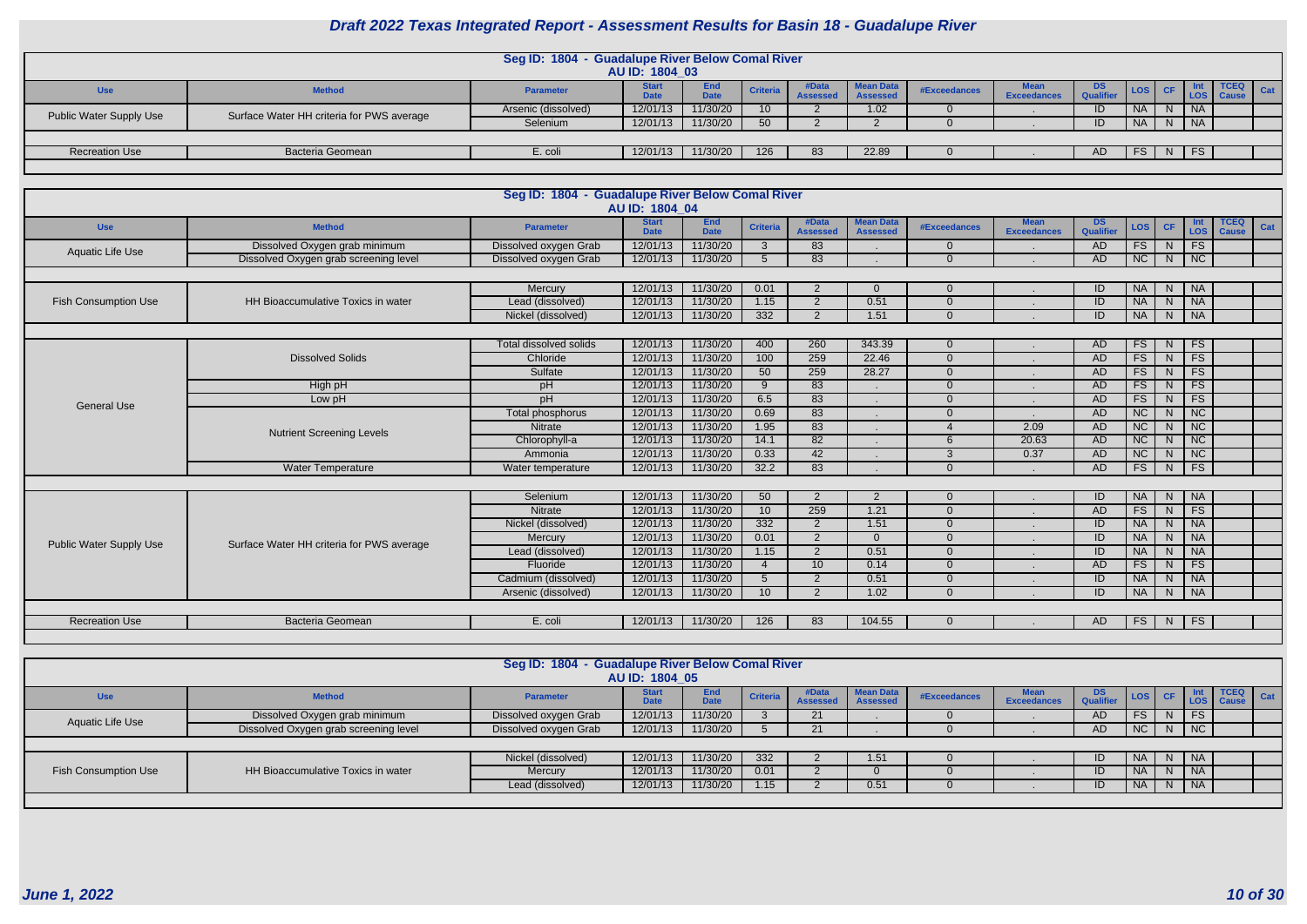|                                |                                           | Seg ID: 1804 - Guadalupe River Below Comal River | AU ID: 1804 05              |                           |                 |                          |                                     |                     |                                   |                               |            |           |                             |                             |     |
|--------------------------------|-------------------------------------------|--------------------------------------------------|-----------------------------|---------------------------|-----------------|--------------------------|-------------------------------------|---------------------|-----------------------------------|-------------------------------|------------|-----------|-----------------------------|-----------------------------|-----|
| <b>Use</b>                     | <b>Method</b>                             | <b>Parameter</b>                                 | <b>Start</b><br><b>Date</b> | <b>End</b><br><b>Date</b> | <b>Criteria</b> | #Data<br><b>Assessed</b> | <b>Mean Data</b><br><b>Assessed</b> | <b>#Exceedances</b> | <b>Mean</b><br><b>Exceedances</b> | <b>DS</b><br><b>Qualifier</b> | <b>LOS</b> | <b>CF</b> | <b>Int</b><br><b>LOS</b>    | <b>TCEQ</b><br><b>Cause</b> | Cat |
|                                |                                           | Sulfate                                          | 12/01/13                    | 11/30/20                  | 50              | 259                      | 28.27                               | $\Omega$            |                                   | AD                            | FS         | N         | FS                          |                             |     |
|                                | <b>Dissolved Solids</b>                   | Chloride                                         | 12/01/13                    | 11/30/20                  | 100             | 259                      | 22.46                               |                     |                                   | <b>AD</b>                     | <b>FS</b>  | N.        | <b>FS</b>                   |                             |     |
|                                |                                           | Total dissolved solids                           | 12/01/13                    | 11/30/20                  | 400             | 260                      | 343.39                              | $\Omega$            |                                   | AD                            | FS         | N.        | FS                          |                             |     |
|                                | High pH                                   | pH                                               | 12/01/13                    | 11/30/20                  | 9               | 21                       |                                     |                     |                                   | AD                            | FS         | N         | <b>FS</b>                   |                             |     |
| <b>General Use</b>             | Low pH                                    | pH                                               | 12/01/13                    | 11/30/20                  | 6.5             | $\overline{21}$          |                                     |                     |                                   | <b>AD</b>                     | FS         | N         | FS                          |                             |     |
|                                |                                           | Nitrate                                          | 12/01/13                    | 11/30/20                  | 1.95            | 21                       |                                     |                     | 2.22                              | <b>AD</b>                     | NC         | N         | $\overline{\big }$ NC       |                             |     |
|                                | <b>Nutrient Screening Levels</b>          | Total phosphorus                                 | 12/01/13                    | 11/30/20                  | 0.69            | $\overline{21}$          |                                     |                     |                                   | AD                            | NC         | N         | $\overline{\big }$ NC       |                             |     |
|                                |                                           | Chlorophyll-a                                    | 12/01/13                    | 11/30/20                  | 14.1            | 21                       | . .                                 |                     | 14.5                              | <b>AD</b>                     | NC         | N.        | $\overline{\phantom{a}}$ NC |                             |     |
|                                |                                           | Ammonia                                          | 12/01/13                    | 11/30/20                  | 0.33            | 21                       |                                     |                     |                                   | AD                            | <b>NC</b>  | N         | $\overline{\phantom{a}}$ NC |                             |     |
|                                | <b>Water Temperature</b>                  | Water temperature                                | 12/01/13                    | 11/30/20                  | 32.2            | 21                       |                                     |                     |                                   | AD                            | FS         | N         | FS                          |                             |     |
|                                |                                           |                                                  |                             |                           |                 |                          |                                     |                     |                                   |                               |            |           |                             |                             |     |
|                                |                                           | Selenium                                         | 12/01/13                    | 11/30/20                  | 50              | 2                        | 2                                   | $\Omega$            |                                   | ID                            | <b>NA</b>  | N.        | $\vert$ NA                  |                             |     |
|                                |                                           | Nitrate                                          | 12/01/13                    | 11/30/20                  | 10 <sup>°</sup> | 259                      | 1.21                                |                     |                                   | AD                            | FS         | N.        | FS                          |                             |     |
|                                |                                           | Nickel (dissolved)                               | 12/01/13                    | 11/30/20                  | 332             | 2                        | 1.51                                |                     |                                   | ID                            | <b>NA</b>  | N         | $\overline{NA}$             |                             |     |
|                                | Surface Water HH criteria for PWS average | Lead (dissolved)                                 | 12/01/13                    | 11/30/20                  | 1.15            | 2                        | 0.51                                | $\Omega$            |                                   | ID                            | <b>NA</b>  | N.        | $\overline{\big }$ NA       |                             |     |
| <b>Public Water Supply Use</b> |                                           | Mercury                                          | 12/01/13                    | 11/30/20                  | 0.01            | 2                        | $\Omega$                            | $\Omega$            |                                   | ID                            | <b>NA</b>  | N.        | $\overline{\big }$ NA       |                             |     |
|                                |                                           | Fluoride                                         | 12/01/13                    | 11/30/20                  |                 | 10 <sup>°</sup>          | 0.14                                | $\Omega$            |                                   | <b>AD</b>                     | FS         | N         | FS                          |                             |     |
|                                |                                           | Cadmium (dissolved)                              | 12/01/13                    | 11/30/20                  |                 | 2                        | 0.51                                |                     |                                   | ID                            | <b>NA</b>  | N.        | $\overline{\phantom{a}}$ NA |                             |     |
|                                |                                           | Arsenic (dissolved)                              | 12/01/13                    | 11/30/20                  | 10 <sup>°</sup> | 2                        | 1.02                                |                     |                                   | ID                            | <b>NA</b>  | N         | $\overline{\big }$ NA       |                             |     |
|                                |                                           |                                                  |                             |                           |                 |                          |                                     |                     |                                   |                               |            |           |                             |                             |     |
| <b>Recreation Use</b>          | <b>Bacteria Geomean</b>                   | E. coli                                          | 12/01/13                    | 11/30/20                  | 126             | 21                       | 26.45                               |                     |                                   | AD.                           | FS         | N         | FS                          |                             |     |
|                                |                                           |                                                  |                             |                           |                 |                          |                                     |                     |                                   |                               |            |           |                             |                             |     |

|                       |                                       |                       |                             | Seg ID: 1804A - Geronimo Creek |                 |                          |                                     |              |                                   |                               |                                                            |                       |                   |     |
|-----------------------|---------------------------------------|-----------------------|-----------------------------|--------------------------------|-----------------|--------------------------|-------------------------------------|--------------|-----------------------------------|-------------------------------|------------------------------------------------------------|-----------------------|-------------------|-----|
|                       |                                       |                       |                             | AU ID: 1804A 01                |                 |                          |                                     |              |                                   |                               |                                                            |                       |                   |     |
| <b>Use</b>            | <b>Method</b>                         | <b>Parameter</b>      | <b>Start</b><br><b>Date</b> | End<br><b>Date</b>             | <b>Criteria</b> | #Data<br><b>Assessed</b> | <b>Mean Data</b><br><b>Assessed</b> | #Exceedances | <b>Mean</b><br><b>Exceedances</b> | <b>DS</b><br><b>Qualifier</b> | $\left  \text{Los} \right $ CF $\left  \text{Los} \right $ | Int                   | <b>TCEQ Cause</b> | Cat |
| Aquatic Life Use      | Dissolved Oxygen grab minimum         | Dissolved oxygen Grab | 12/01/13                    | 11/30/20                       |                 | 159                      |                                     | $\Omega$     |                                   | <b>AD</b>                     | $FS$ $N$ $FS$                                              |                       |                   |     |
|                       | Dissolved Oxygen grab screening level | Dissolved oxygen Grab | 12/01/13                    | 11/30/20                       |                 | 159                      |                                     |              |                                   | <b>AD</b>                     | $NC$ $N$ $NC$                                              |                       |                   |     |
|                       |                                       |                       |                             |                                |                 |                          |                                     |              |                                   |                               |                                                            |                       |                   |     |
|                       |                                       | Total phosphorus      | 12/01/13                    | 11/30/20                       | 0.69            | 162                      |                                     |              | 2.87                              | <b>AD</b>                     | $NC$ $N$ $NC$                                              |                       |                   |     |
| <b>General Use</b>    | <b>Nutrient Screening Levels</b>      | <b>Nitrate</b>        | 12/01/13                    | 11/30/20                       | 1.95            | 162                      |                                     | 159          | 9.12                              | <b>AD</b>                     | <b>CS</b>                                                  | CS<br> N              | Nitrate in water  |     |
|                       |                                       | Chlorophyll-a         | 12/01/13                    | 11/30/20                       | 14.1            | 156                      |                                     |              |                                   | AD                            | $NC$ $N$ $NC$                                              |                       |                   |     |
|                       |                                       | Ammonia               | 12/01/13                    | 11/30/20                       | 0.33            | 131                      |                                     | 13           | 0.38                              | AD                            | $N$ C $N$ $N$                                              |                       |                   |     |
|                       |                                       |                       |                             |                                |                 |                          |                                     |              |                                   |                               |                                                            |                       |                   |     |
| <b>Recreation Use</b> | <b>Bacteria Geomean</b>               | E. coli               | 12/01/13                    | 11/30/20                       | 126             | 159                      | 214.21                              |              |                                   | AD                            | $ $ NS                                                     | $\overline{N}$<br>NS. | Bacteria in water | 5c  |
|                       |                                       |                       |                             |                                |                 |                          |                                     |              |                                   |                               |                                                            |                       |                   |     |

|                       |                                       |                       | Seg ID: 1804C - Alligator Creek | AU ID: 1804C 01           |                 |                          |                              |              |                            |                               |           |   |                    |                             |         |
|-----------------------|---------------------------------------|-----------------------|---------------------------------|---------------------------|-----------------|--------------------------|------------------------------|--------------|----------------------------|-------------------------------|-----------|---|--------------------|-----------------------------|---------|
| <b>Use</b>            | <b>Method</b>                         | <b>Parameter</b>      | <b>Start</b><br>Date            | <b>End</b><br><b>Date</b> | <b>Criteria</b> | #Data<br><b>Assessed</b> | lean Data<br><b>Assessed</b> | #Exceedances | Mean<br><b>Exceedances</b> | <b>DS</b><br><b>Qualifier</b> |           |   | LOS CF LOS         | <b>TCEQ</b><br><b>Cause</b> | $ $ Cat |
| Aquatic Life Use      | Dissolved Oxygen grab minimum         | Dissolved oxygen Grab | 12/01/13                        | 11/30/20                  | 1.5             | 15                       |                              |              |                            | AD.                           | <b>FS</b> | N | <b>FS</b>          |                             |         |
|                       | Dissolved Oxygen grab screening level | Dissolved oxygen Grab | 12/01/13                        | 11/30/20                  |                 | 15                       |                              |              | 1.8                        | AD                            |           |   | $N$ C $N$ $N$ $C$  |                             |         |
|                       |                                       |                       |                                 |                           |                 |                          |                              |              |                            |                               |           |   |                    |                             |         |
|                       |                                       | Total phosphorus      | 12/01/13                        | 11/30/20                  | 0.69            | 15                       |                              |              |                            | AD                            |           |   | $NC$ $N$ $NC$      |                             |         |
| <b>General Use</b>    | <b>Nutrient Screening Levels</b>      | Nitrate               | 12/01/13                        | 11/30/20                  | 1.95            | 15 <sup>15</sup>         |                              |              |                            | AD                            |           |   | NC N NC            |                             |         |
|                       |                                       | Ammonia               | 12/01/13                        | 11/30/20                  | 0.33            | 15                       |                              |              | 0.61                       | AD                            |           |   | $NC$ $N$ $NC$      |                             |         |
|                       |                                       | Chlorophyll-a         | 12/01/13                        | 11/30/20                  | 14.1            | 14                       |                              |              | 29.05                      | AD                            |           |   | $NC$ $N$ $NC$      |                             |         |
|                       |                                       |                       |                                 |                           |                 |                          |                              |              |                            |                               |           |   |                    |                             |         |
| <b>Recreation Use</b> | <b>Bacteria Geomean</b>               | E. coli               | 05/01/13                        | 11/30/20                  | 126             | 20                       | 37.24                        |              |                            | AD                            | FS.       |   | $\vert N \vert$ FS |                             |         |
|                       |                                       |                       |                                 |                           |                 |                          |                              |              |                            |                               |           |   |                    |                             |         |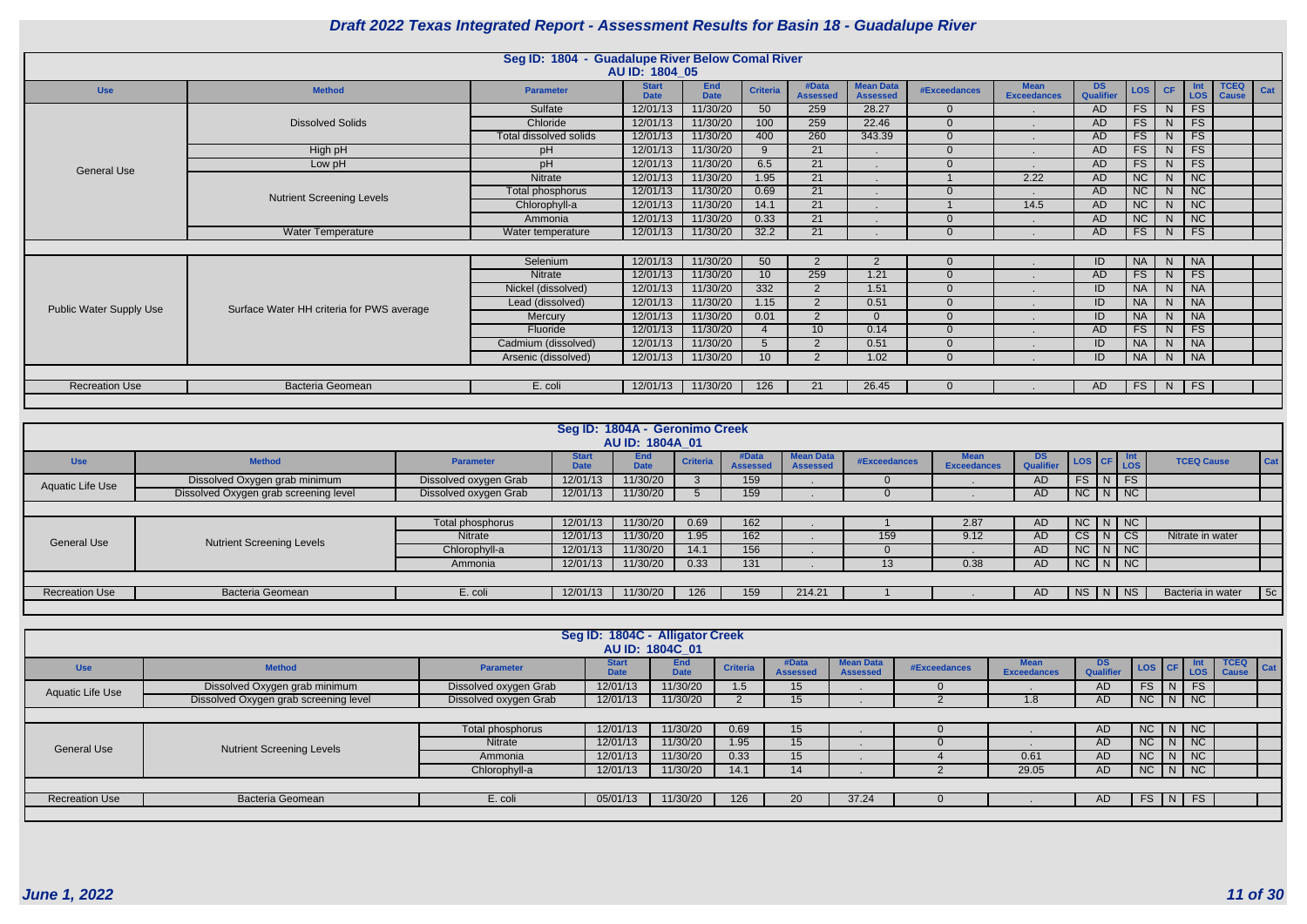|                       |                  |                  |          |                             |                 | Seg ID: 1804D - Bear Creek |                                     |              |                                    |                        |            |           |    |                   |                 |
|-----------------------|------------------|------------------|----------|-----------------------------|-----------------|----------------------------|-------------------------------------|--------------|------------------------------------|------------------------|------------|-----------|----|-------------------|-----------------|
|                       |                  |                  |          |                             |                 | AU ID: 1804D_01            |                                     |              |                                    |                        |            |           |    |                   |                 |
| <b>Use</b>            | <b>Method</b>    | <b>Parameter</b> | itart    | <u>End</u><br>ستعبث<br>pale | <b>Criteria</b> | #Data<br><b>\ssessed</b>   | <b>Mean Data</b><br><b>Assessed</b> | #Exceedances | <b>Meal.</b><br><b>Exceedances</b> | <b>DS</b><br>Qualifier | <b>LOS</b> |           |    | <b>TCEQ Cause</b> | <sup>1</sup> Ca |
| <b>Recreation Use</b> | Bacteria Geomean | $\bar{c}$ . coli | 12/01/13 | 11/30/20                    | 126             |                            |                                     |              |                                    | ID                     | <b>NA</b>  | $\lambda$ | CN | Bacteria in water |                 |

|                                |                                           |                        | Seg ID: 1805 - Canyon Lake  | AU ID: 1805 01            |                 |                          |                                     |              |                                   |                        |                         |            |                          |     |
|--------------------------------|-------------------------------------------|------------------------|-----------------------------|---------------------------|-----------------|--------------------------|-------------------------------------|--------------|-----------------------------------|------------------------|-------------------------|------------|--------------------------|-----|
| <b>Use</b>                     | <b>Method</b>                             | <b>Parameter</b>       | <b>Start</b><br><b>Date</b> | <b>End</b><br><b>Date</b> | <b>Criteria</b> | #Data<br><b>Assessed</b> | <b>Mean Data</b><br><b>Assessed</b> | #Exceedances | <b>Mean</b><br><b>Exceedances</b> | <b>DS</b><br>Qualifier | LOS CF                  | Int<br>LOS | <b>TCEQ Cause</b>        | Cat |
|                                | Dissolved Oxygen grab minimum             | Dissolved oxygen Grab  | 12/01/13                    | 11/30/20                  |                 | 110                      |                                     |              |                                   | <b>AD</b>              | $FS\mid N \mid FS$      |            |                          |     |
| Aquatic Life Use               | Dissolved Oxygen grab screening level     | Dissolved oxygen Grab  | 12/01/13                    | 11/30/20                  |                 | 110                      |                                     |              |                                   | AD                     | $NC$ $N$ $NC$           |            |                          |     |
|                                |                                           |                        |                             |                           |                 |                          |                                     |              |                                   |                        |                         |            |                          |     |
| <b>Fish Consumption Use</b>    | <b>DSHS Limited Consumption Advisory</b>  | Mercury                | 12/01/13                    | 11/30/20                  |                 | $\Omega$                 |                                     |              |                                   | OE                     | NS N NS                 |            | Mercury in edible tissue | 5c  |
|                                |                                           |                        |                             |                           |                 |                          |                                     |              |                                   |                        |                         |            |                          |     |
|                                |                                           | Sulfate                | 12/01/13                    | 11/30/20                  | 50              | 174                      | 21.58                               |              |                                   | AD                     | FS N FS                 |            |                          |     |
|                                | <b>Dissolved Solids</b>                   | Total dissolved solids | 12/01/13                    | 11/30/20                  | 400             | 184                      | 263.81                              |              |                                   | <b>AD</b>              | FS N FS                 |            |                          |     |
|                                |                                           | Chloride               | 12/01/13                    | 11/30/20                  | 50              | 174                      | 19.4                                |              |                                   | <b>AD</b>              | $FS\vert N \vert FS$    |            |                          |     |
| <b>General Use</b>             | High pH                                   | pH                     | 12/01/13                    | 11/30/20                  | $\mathbf{Q}$    | 110                      |                                     |              |                                   | <b>AD</b>              | $FS$ $N$ $FS$           |            |                          |     |
|                                | Low pH                                    | pH                     | 12/01/13                    | 11/30/20                  | 6.5             | 110                      |                                     |              |                                   | <b>AD</b>              | $FS\vert N \vert FS$    |            |                          |     |
|                                | <b>Nutrient Reservoir Criteria</b>        | <b>Nutrients</b>       | 12/01/13                    | 11/30/20                  |                 |                          |                                     |              |                                   | <b>AD</b>              | FS N FS                 |            |                          |     |
|                                | <b>Water Temperature</b>                  | Water temperature      | 12/01/13                    | 11/30/20                  | 32.2            | 110                      |                                     |              | 36.3                              | AD                     | $FS\vert N \vert FS$    |            |                          |     |
|                                |                                           |                        |                             |                           |                 |                          |                                     |              |                                   |                        |                         |            |                          |     |
|                                |                                           | Nitrate                | 12/01/13                    | 11/30/20                  | 10              | 174                      | 0.1                                 |              |                                   | AD                     | FS N FS                 |            |                          |     |
| <b>Public Water Supply Use</b> | Surface Water HH criteria for PWS average | Fluoride               | 12/01/13                    | 11/30/20                  |                 | 64                       | 0.16                                |              |                                   | AD                     | $FS\mid N \mid FS \mid$ |            |                          |     |
|                                |                                           |                        |                             |                           |                 |                          |                                     |              |                                   |                        |                         |            |                          |     |
| <b>Recreation Use</b>          | <b>Bacteria Geomean</b>                   | E. coli                | 12/01/13                    | 11/30/20                  | 126             | 110                      | 3.62                                |              |                                   | AD                     | $FS\mid N \mid FS$      |            |                          |     |
|                                |                                           |                        |                             |                           |                 |                          |                                     |              |                                   |                        |                         |            |                          |     |

|                             |                                           |                        | Seg ID: 1805 - Canyon Lake  |                           |                 |                          |                                     |                |                                   |                  |                            |                          |     |
|-----------------------------|-------------------------------------------|------------------------|-----------------------------|---------------------------|-----------------|--------------------------|-------------------------------------|----------------|-----------------------------------|------------------|----------------------------|--------------------------|-----|
|                             |                                           |                        |                             | AU ID: 1805 02            |                 |                          |                                     |                |                                   |                  |                            |                          |     |
| <b>Use</b>                  | <b>Method</b>                             | <b>Parameter</b>       | <b>Start</b><br><b>Date</b> | <b>End</b><br><b>Date</b> | <b>Criteria</b> | #Data<br><b>Assessed</b> | <b>Mean Data</b><br><b>Assessed</b> | #Exceedances   | <b>Mean</b><br><b>Exceedances</b> | DS.<br>Qualifier | LOS CF Int                 | <b>TCEQ Cause</b>        | Cat |
| Aquatic Life Use            | Dissolved Oxygen grab minimum             | Dissolved oxygen Grab  | 12/01/13                    | 11/30/20                  |                 | 21                       |                                     | $\Omega$       |                                   | AD               | $FS$ $N$ $FS$              |                          |     |
|                             | Dissolved Oxygen grab screening level     | Dissolved oxygen Grab  | 12/01/13                    | 11/30/20                  |                 | 21                       |                                     | $\Omega$       |                                   | AD               | $NC$ $N$ $NC$              |                          |     |
|                             |                                           |                        |                             |                           |                 |                          |                                     |                |                                   |                  |                            |                          |     |
| <b>Fish Consumption Use</b> | <b>DSHS Limited Consumption Advisory</b>  | Mercury                |                             | 12/01/13 11/30/20         |                 |                          |                                     |                |                                   | <b>OE</b>        | NS   N   NS                | Mercury in edible tissue | 5c  |
|                             |                                           |                        |                             |                           |                 |                          |                                     |                |                                   |                  |                            |                          |     |
|                             |                                           | Total dissolved solids | 12/01/13                    | 11/30/20                  | 400             | 184                      | 263.81                              | $\Omega$       |                                   | AD               | $FS\vert N \vert FS \vert$ |                          |     |
|                             | <b>Dissolved Solids</b>                   | Sulfate                | 12/01/13                    | 11/30/20                  | 50              | 174                      | 21.58                               | $\Omega$       |                                   | AD               | $FS\vert N \vert FS \vert$ |                          |     |
|                             |                                           | Chloride               | 12/01/13                    | 11/30/20                  | 50              | 174                      | 19.4                                | $\Omega$       |                                   | AD               | $FS\vert N \vert FS \vert$ |                          |     |
| <b>General Use</b>          | High pH                                   | pH                     | 12/01/13                    | 11/30/20                  |                 | 20                       |                                     | $\Omega$       |                                   | AD               | $FS$ N FS                  |                          |     |
|                             | Low pH                                    | pH                     | 12/01/13                    | 11/30/20                  | 6.5             | 20                       |                                     | $\Omega$       |                                   | <b>AD</b>        | $FS\vert N \vert FS$       |                          |     |
|                             | <b>Nutrient Reservoir Criteria</b>        | <b>Nutrients</b>       | 12/01/13                    | 11/30/20                  |                 |                          |                                     |                |                                   | AD               | $FS\vert N \vert FS \vert$ |                          |     |
|                             | <b>Water Temperature</b>                  | Water temperature      | 12/01/13                    | 11/30/20                  | 32.2            | 25                       |                                     | $\Omega$       |                                   | AD               | $FS\mid N \mid FS \mid$    |                          |     |
|                             |                                           |                        |                             |                           |                 |                          |                                     |                |                                   |                  |                            |                          |     |
| Public Water Supply Use     | Surface Water HH criteria for PWS average | Nitrate                | 12/01/13                    | 11/30/20                  | 10 <sup>°</sup> | 174                      | 0.1                                 | $\overline{0}$ |                                   | AD               | $FS\vert N \vert FS$       |                          |     |
|                             |                                           | Fluoride               | 12/01/13                    | 11/30/20                  |                 | 64                       | 0.16                                | $\Omega$       |                                   | AD               | $FS\vert N \vert FS$       |                          |     |
|                             |                                           |                        |                             |                           |                 |                          |                                     |                |                                   |                  |                            |                          |     |
| <b>Recreation Use</b>       | Bacteria Geomean                          | E. coli                | 12/01/13                    | 11/30/20                  | 126             | 20                       | 0.74                                | $\Omega$       |                                   | AD               | $FS\mid N \mid FS \mid$    |                          |     |
|                             |                                           |                        |                             |                           |                 |                          |                                     |                |                                   |                  |                            |                          |     |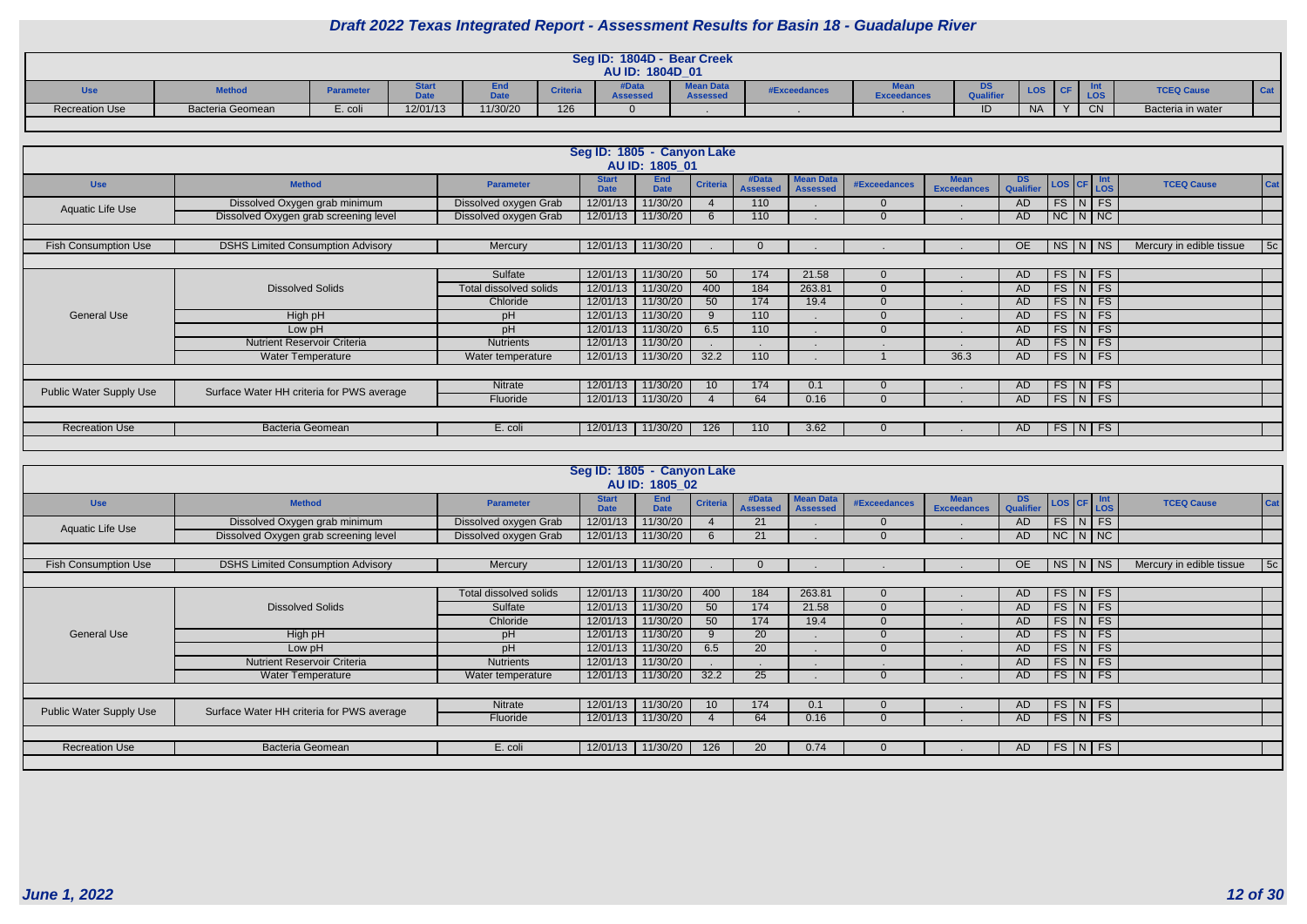|                                |                                           |                        | Seg ID: 1805 - Canyon Lake  |                           |                 |                          |                                     |              |                                   |                         |                                                                |                          |     |
|--------------------------------|-------------------------------------------|------------------------|-----------------------------|---------------------------|-----------------|--------------------------|-------------------------------------|--------------|-----------------------------------|-------------------------|----------------------------------------------------------------|--------------------------|-----|
|                                |                                           |                        |                             | AU ID: 1805_03            |                 |                          |                                     |              |                                   |                         |                                                                |                          |     |
| <b>Use</b>                     | <b>Method</b>                             | <b>Parameter</b>       | <b>Start</b><br><b>Date</b> | <b>End</b><br><b>Date</b> | <b>Criteria</b> | #Data<br><b>Assessed</b> | <b>Mean Data</b><br><b>Assessed</b> | #Exceedances | <b>Mean</b><br><b>Exceedances</b> | DS.<br><b>Qualifier</b> | $\vert$ Int<br>$\vert$ LOS<br>$\vert$ LOS $\vert$ CF $\vert$ , | <b>TCEQ Cause</b>        | Cat |
| Aquatic Life Use               | Dissolved Oxygen grab minimum             | Dissolved oxygen Grab  | 12/01/13                    | 11/30/20                  |                 | 21                       |                                     | $\Omega$     |                                   | <b>AD</b>               | $FS\vert N \vert FS$                                           |                          |     |
|                                | Dissolved Oxygen grab screening level     | Dissolved oxygen Grab  | 12/01/13                    | 11/30/20                  | 6               | 21                       |                                     | $\Omega$     |                                   | <b>AD</b>               | $NC$ $N$ $NC$                                                  |                          |     |
|                                |                                           |                        |                             |                           |                 |                          |                                     |              |                                   |                         |                                                                |                          |     |
| <b>Fish Consumption Use</b>    | <b>DSHS Limited Consumption Advisory</b>  | Mercury                | 12/01/13                    | 11/30/20                  |                 |                          |                                     |              |                                   | <b>OE</b>               | <b>NS</b><br>NS   N                                            | Mercury in edible tissue | 5c  |
|                                |                                           |                        |                             |                           |                 |                          |                                     |              |                                   |                         |                                                                |                          |     |
|                                |                                           | Total dissolved solids | 12/01/13                    | 11/30/20                  | 400             | 184                      | 263.81                              | $\Omega$     |                                   | AD                      | $FS\vert N \vert FS$                                           |                          |     |
|                                | <b>Dissolved Solids</b>                   | Sulfate                | 12/01/13                    | 11/30/20                  | 50              | 174                      | 21.58                               | $\Omega$     |                                   | AD                      | $FS\mid N \mid FS$                                             |                          |     |
|                                |                                           | Chloride               | 12/01/13                    | 11/30/20                  | 50              | 174                      | 19.4                                | $\Omega$     |                                   | <b>AD</b>               | $FS$ $N$ $FS$                                                  |                          |     |
| General Use                    | High pH                                   | pH                     | 12/01/13                    | 11/30/20                  | $\mathbf{Q}$    | 20                       |                                     | $\Omega$     |                                   | <b>AD</b>               | $FS\vert N \vert FS$                                           |                          |     |
|                                | Low pH                                    | pH                     | 12/01/13                    | 11/30/20                  | 6.5             | 20                       |                                     | $\Omega$     |                                   | AD                      | $FS\vert N \vert FS$                                           |                          |     |
|                                | <b>Nutrient Reservoir Criteria</b>        | <b>Nutrients</b>       | 12/01/13                    | 11/30/20                  |                 |                          |                                     |              |                                   | <b>AD</b>               | $FS\mid N \mid FS$                                             |                          |     |
|                                | <b>Water Temperature</b>                  | Water temperature      | 12/01/13                    | 11/30/20                  | 32.2            | 24                       |                                     | $\Omega$     |                                   | <b>AD</b>               | $FS$ $N$ $FS$                                                  |                          |     |
|                                |                                           |                        |                             |                           |                 |                          |                                     |              |                                   |                         |                                                                |                          |     |
| <b>Public Water Supply Use</b> | Surface Water HH criteria for PWS average | Nitrate                | 12/01/13                    | 11/30/20                  | 10              | 174                      | 0.1                                 | $\Omega$     |                                   | AD                      | FS N FS                                                        |                          |     |
|                                |                                           | Fluoride               | 12/01/13                    | 11/30/20                  |                 | 64                       | 0.16                                | $\Omega$     |                                   | <b>AD</b>               | $FS\vert N \vert FS$                                           |                          |     |
|                                |                                           |                        |                             |                           |                 |                          |                                     |              |                                   |                         |                                                                |                          |     |
| <b>Recreation Use</b>          | <b>Bacteria Geomean</b>                   | E. coli                | 12/01/13                    | 11/30/20                  | 126             | 21                       | 0.99                                | $\Omega$     |                                   | AD.                     | FS N FS                                                        |                          |     |
|                                |                                           |                        |                             |                           |                 |                          |                                     |              |                                   |                         |                                                                |                          |     |

|                                |                                           |                        | Seg ID: 1805 - Canyon Lake  |                           |                 |                          |                                     |                     |                                   |                 |                                                                                                                       |           |                          |     |
|--------------------------------|-------------------------------------------|------------------------|-----------------------------|---------------------------|-----------------|--------------------------|-------------------------------------|---------------------|-----------------------------------|-----------------|-----------------------------------------------------------------------------------------------------------------------|-----------|--------------------------|-----|
|                                |                                           |                        |                             | AU ID: 1805 04            |                 |                          |                                     |                     |                                   |                 |                                                                                                                       |           |                          |     |
| <b>Use</b>                     | <b>Method</b>                             | <b>Parameter</b>       | <b>Start</b><br><b>Date</b> | <b>End</b><br><b>Date</b> | <b>Criteria</b> | #Data<br><b>Assessed</b> | <b>Mean Data</b><br><b>Assessed</b> | <b>#Exceedances</b> | <b>Mean</b><br><b>Exceedances</b> | DS<br>Qualifier | $\begin{array}{ c c c }\n\hline\n\text{LOS} & \text{CF} & \text{Int} \\ \hline\n\text{LOS} & \text{LOS}\n\end{array}$ |           | <b>TCEQ Cause</b>        | Cat |
| Aquatic Life Use               | Dissolved Oxygen grab minimum             | Dissolved oxygen Grab  | 12/01/13                    | 11/30/20                  |                 | <b>22</b>                |                                     | $\Omega$            |                                   | AD              | $FS$ $N$                                                                                                              | FS        |                          |     |
|                                | Dissolved Oxygen grab screening level     | Dissolved oxygen Grab  | 12/01/13                    | 11/30/20                  |                 | 22                       |                                     |                     | 5.51                              | <b>AD</b>       | $NC$ $N$ $NC$                                                                                                         |           |                          |     |
|                                |                                           |                        |                             |                           |                 |                          |                                     |                     |                                   |                 |                                                                                                                       |           |                          |     |
| <b>Fish Consumption Use</b>    | <b>DSHS Limited Consumption Advisory</b>  | Mercury                | 12/01/13                    | 11/30/20                  |                 |                          |                                     |                     |                                   | <b>OE</b>       | <b>NS</b><br>N                                                                                                        | <b>NS</b> | Mercury in edible tissue | 5c  |
|                                |                                           |                        |                             |                           |                 |                          |                                     |                     |                                   |                 |                                                                                                                       |           |                          |     |
|                                |                                           | Total dissolved solids | 12/01/13                    | 11/30/20                  | 400             | 184                      | 263.81                              | $\overline{0}$      |                                   | AD              | $FS\mid N \mid FS$                                                                                                    |           |                          |     |
|                                | <b>Dissolved Solids</b>                   | Sulfate                | 12/01/13                    | 11/30/20                  | 50              | 174                      | 21.58                               | $\Omega$            |                                   | <b>AD</b>       | $FS$ $N$                                                                                                              | <b>FS</b> |                          |     |
|                                |                                           | Chloride               | 12/01/13                    | 11/30/20                  | 50              | 174                      | 19.4                                | $\Omega$            |                                   | <b>AD</b>       | FS<br>N                                                                                                               | FS        |                          |     |
| <b>General Use</b>             | High pH                                   | pH                     | 12/01/13                    | 11/30/20                  |                 | 22                       |                                     | $\Omega$            |                                   | <b>AD</b>       | $FS$ $N$ $FS$                                                                                                         |           |                          |     |
|                                | Low pH                                    | pH                     | 12/01/13                    | 11/30/20                  | 6.5             | 22                       |                                     | $\Omega$            |                                   | <b>AD</b>       | FS N                                                                                                                  | FS        |                          |     |
|                                | <b>Nutrient Reservoir Criteria</b>        | <b>Nutrients</b>       | 12/01/13                    | 11/30/20                  |                 |                          |                                     |                     |                                   | <b>AD</b>       | FS<br>N                                                                                                               | FS        |                          |     |
|                                | <b>Water Temperature</b>                  | Water temperature      | 12/01/13                    | 11/30/20                  | 32.2            | 25                       |                                     | $\Omega$            |                                   | <b>AD</b>       | $FS$ $N$ $FS$                                                                                                         |           |                          |     |
|                                |                                           |                        |                             |                           |                 |                          |                                     |                     |                                   |                 |                                                                                                                       |           |                          |     |
| <b>Public Water Supply Use</b> | Surface Water HH criteria for PWS average | Nitrate                | 12/01/13                    | 11/30/20                  | 10 <sup>°</sup> | 174                      | 0.1                                 | $\Omega$            |                                   | AD              | $FS\vert N \vert FS$                                                                                                  |           |                          |     |
|                                |                                           | Fluoride               | 12/01/13                    | 11/30/20                  |                 | 64                       | 0.16                                |                     |                                   | <b>AD</b>       | $FS\vert N \vert$                                                                                                     | FS        |                          |     |
|                                |                                           |                        |                             |                           |                 |                          |                                     |                     |                                   |                 |                                                                                                                       |           |                          |     |
| <b>Recreation Use</b>          | Bacteria Geomean                          | E. coli                | 12/01/13                    | 11/30/20                  | 126             | <b>22</b>                | 0.92                                | $\Omega$            |                                   | AD.             | FS N                                                                                                                  | <b>FS</b> |                          |     |
|                                |                                           |                        |                             |                           |                 |                          |                                     |                     |                                   |                 |                                                                                                                       |           |                          |     |

|                  |                                      |                        | Seg ID: 1805A - Rebecca Creek |                    |                 |                         |                                     |              |                    |    |                   |  |     |
|------------------|--------------------------------------|------------------------|-------------------------------|--------------------|-----------------|-------------------------|-------------------------------------|--------------|--------------------|----|-------------------|--|-----|
|                  |                                      |                        |                               | AU ID: 1805A 01    |                 |                         |                                     |              |                    |    |                   |  |     |
| <b>Jse</b>       | <b>Method</b>                        | <b>Parameter</b>       | 7.4.                          | End<br><b>Data</b> | <b>Criteria</b> | #Data<br><b>Assesse</b> | <b>Mean Data</b><br><b>Assessed</b> | #Exceedances | <b>Exceedances</b> | DS |                   |  | Cat |
|                  | <b>Fish Community (Regional)</b>     | Fish community         | 12/01/13                      | 11/30/20           |                 |                         | 47                                  |              |                    | AD | $\sqrt{N}$ FS     |  |     |
| Aquatic Life Use | Habitat                              | Habitat                | 12/01/13                      | 11/30/20           |                 |                         | 24                                  |              |                    | AD | $NC$   $N$   $NC$ |  |     |
|                  | Macrobenthic community (Qualitative) | Macrobenthic community | 12/01/13                      | 11/30/20           |                 |                         | 20<br>20                            |              |                    | AD | $\sqrt{N}$ FS     |  |     |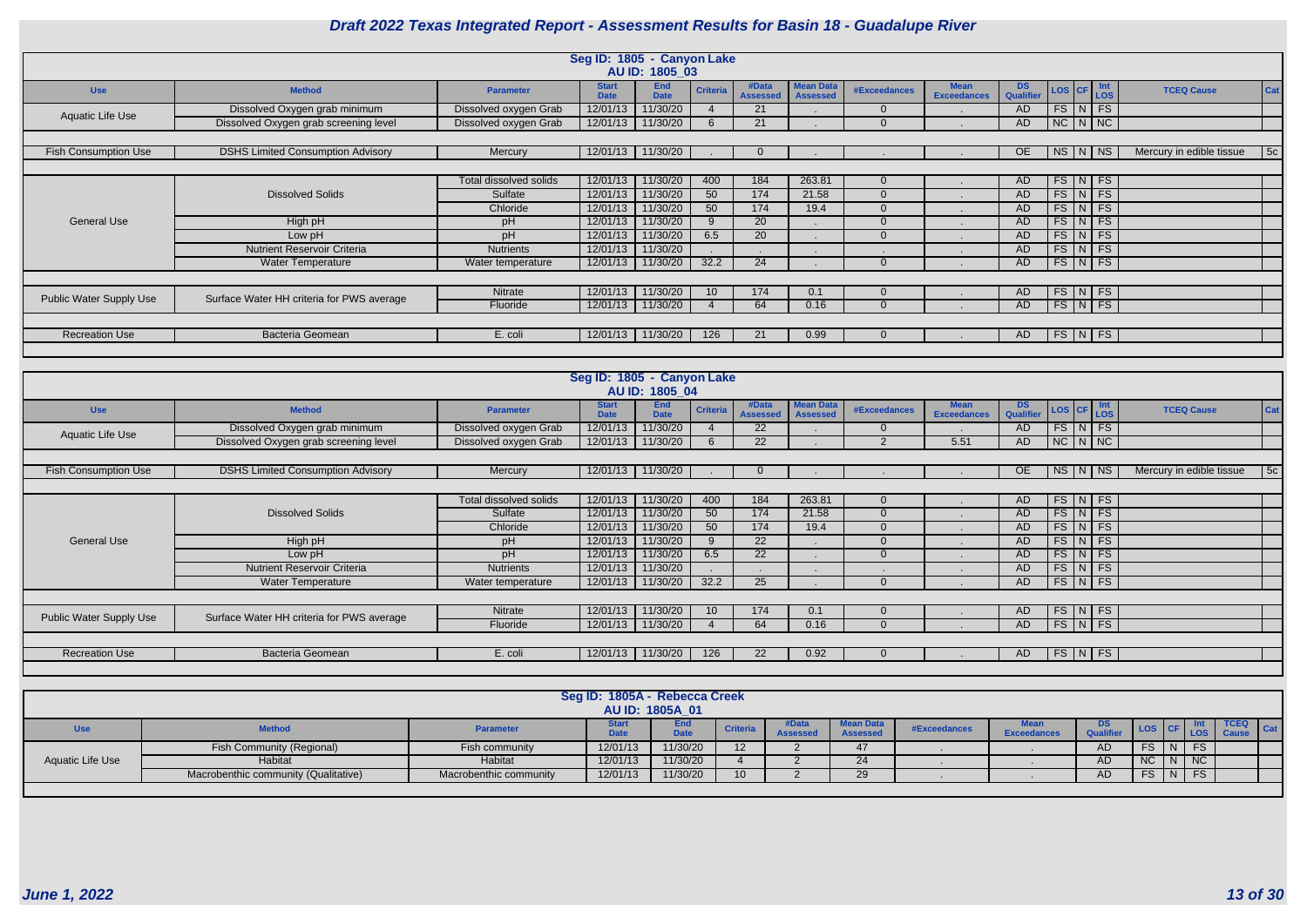| <b>Use</b>                                                                                                                                                                                                                                                                                                                                                                                   | <b>Method</b>                 | <b>Parameter</b>          |          | End<br>Date | <b>Criteria</b> | #Data<br><b>Assessed</b> | <b>Mean Data</b><br><b>Assessed</b> | #Exceedances | <b>Exceedances</b> | DS.<br><b>Qualifie</b> |        | <b>LOS</b> | <b>TCEQ</b> | $\vert$ Cat |
|----------------------------------------------------------------------------------------------------------------------------------------------------------------------------------------------------------------------------------------------------------------------------------------------------------------------------------------------------------------------------------------------|-------------------------------|---------------------------|----------|-------------|-----------------|--------------------------|-------------------------------------|--------------|--------------------|------------------------|--------|------------|-------------|-------------|
|                                                                                                                                                                                                                                                                                                                                                                                              | Dissolved Oxygen 24hr average | Dissolved oxygen 24hr Avg | 12/01/13 | 11/30/20    |                 |                          |                                     |              |                    | <b>SM</b>              |        |            |             |             |
| <b>AU ID: 1805A 02</b><br><b>LOS CF</b><br>NA N NA<br>11/30/20<br>12/01/13<br>$N_A N_N$<br>Dissolved Oxygen 24hr minimum<br><b>SM</b><br>Dissolved oxygen 24hr Min<br>1.5<br>Aquatic Life Use<br>11/30/20<br>Dissolved Oxygen grab minimum<br>12/01/13<br>Dissolved oxygen Grab<br>1.5<br>ID<br>11/30/20<br>12/01/13<br>Dissolved Oxygen grab screening level<br>Dissolved oxygen Grab<br>ID |                               |                           |          |             |                 |                          |                                     |              |                    |                        |        |            |             |             |
|                                                                                                                                                                                                                                                                                                                                                                                              | Seg ID: 1805A - Rebecca Creek |                           |          |             | NA N NA         |                          |                                     |              |                    |                        |        |            |             |             |
|                                                                                                                                                                                                                                                                                                                                                                                              |                               |                           |          |             |                 |                          |                                     |              |                    |                        | NAN NA |            |             |             |
|                                                                                                                                                                                                                                                                                                                                                                                              |                               |                           |          |             |                 |                          |                                     |              |                    |                        |        |            |             |             |

|                                                                                                                                                     |                                           | Seg ID: 1806 - Guadalupe River Above Canyon Lake |                             |                           |                 |                          |                                     |              |                                   |                 |           |           |                   |                             |     |
|-----------------------------------------------------------------------------------------------------------------------------------------------------|-------------------------------------------|--------------------------------------------------|-----------------------------|---------------------------|-----------------|--------------------------|-------------------------------------|--------------|-----------------------------------|-----------------|-----------|-----------|-------------------|-----------------------------|-----|
|                                                                                                                                                     |                                           |                                                  | AU ID: 1806 01              |                           |                 |                          |                                     |              |                                   |                 |           |           |                   |                             |     |
| <b>Use</b>                                                                                                                                          | <b>Method</b>                             | <b>Parameter</b>                                 | <b>Start</b><br><b>Date</b> | <b>End</b><br><b>Date</b> | <b>Criteria</b> | #Data<br><b>Assessed</b> | <b>Mean Data</b><br><b>Assessed</b> | #Exceedances | <b>Mean</b><br><b>Exceedances</b> | DS<br>Qualifier | LOS       | <b>CF</b> | <b>Int</b><br>LOS | <b>TCEQ</b><br><b>Cause</b> | Cat |
| Aquatic Life Use                                                                                                                                    | Dissolved Oxygen grab minimum             | Dissolved oxygen Grab                            | 12/01/13                    | 11/30/20                  |                 | 58                       |                                     |              |                                   | AD              | <b>FS</b> | N         | <b>FS</b>         |                             |     |
|                                                                                                                                                     | Dissolved Oxygen grab screening level     | Dissolved oxygen Grab                            | 12/01/13                    | 11/30/20                  | 6               | 58                       |                                     |              | 4.1                               | AD.             | NC        | N         | NC                |                             |     |
|                                                                                                                                                     |                                           |                                                  |                             |                           |                 |                          |                                     |              |                                   |                 |           |           |                   |                             |     |
|                                                                                                                                                     |                                           | Total dissolved solids                           | 12/01/13                    | 11/30/20                  | 400             | 674                      | 308.23                              |              |                                   | AD.             | FS        | N         | FS.               |                             |     |
|                                                                                                                                                     | <b>Dissolved Solids</b>                   | Sulfate                                          | 12/01/13                    | 11/30/20                  | 50              | 308                      | 19.92                               |              |                                   | <b>AD</b>       | FS        | N         | <b>FS</b>         |                             |     |
|                                                                                                                                                     |                                           | Chloride                                         | 12/01/13                    | 11/30/20                  | 50              | 309                      | 23.52                               |              |                                   | AD.             | <b>FS</b> | N         | <b>FS</b>         |                             |     |
|                                                                                                                                                     | High pH                                   | pH                                               | 12/01/13                    | 11/30/20                  |                 | 58                       |                                     |              |                                   | AD.             | FS        | N         | FS.               |                             |     |
|                                                                                                                                                     | Low pH                                    | pH                                               | 12/01/13                    | 11/30/20                  | 6.5             | 58                       |                                     |              |                                   | AD.             | FS        | N.        | <b>FS</b>         |                             |     |
|                                                                                                                                                     |                                           | Total phosphorus                                 | 12/01/13                    | 11/30/20                  | 0.69            | 82                       |                                     |              |                                   | AD.             | <b>NC</b> | N.        | $\overline{NC}$   |                             |     |
|                                                                                                                                                     |                                           | <b>Nitrate</b>                                   | 12/01/13                    | 11/30/20                  | 1.95            | 82                       |                                     |              |                                   | AD.             | NC        | N         | NC                |                             |     |
|                                                                                                                                                     |                                           | Chlorophyll-a                                    | 12/01/13                    | 11/30/20                  | 14.1            | 80                       |                                     |              |                                   | AD.             | NC        | N         | NC                |                             |     |
|                                                                                                                                                     |                                           | Ammonia                                          | 12/01/13                    | 11/30/20                  | 0.33            | 42                       |                                     |              | 0.44                              | <b>AD</b>       | NC        | N.        | NC                |                             |     |
|                                                                                                                                                     | <b>Water Temperature</b>                  | Water temperature                                | 12/01/13                    | 11/30/20                  | 32.2            | 58                       |                                     |              |                                   | AD.             | <b>FS</b> | N.        | <b>FS</b>         |                             |     |
|                                                                                                                                                     |                                           |                                                  |                             |                           |                 |                          |                                     |              |                                   |                 |           |           |                   |                             |     |
| Public Water Supply Use                                                                                                                             | Surface Water HH criteria for PWS average | Nitrate                                          | 12/01/13                    | 11/30/20                  | 10 <sup>°</sup> | 308                      | 0.4                                 |              |                                   | AD.             | <b>FS</b> | N         | <b>FS</b>         |                             |     |
| <b>General Use</b><br><b>Nutrient Screening Levels</b><br>Bacteria Geomean<br><b>Recreation Use</b><br>E. coli<br>12/01/13<br>11/30/20<br>126<br>80 |                                           |                                                  |                             |                           |                 |                          |                                     |              |                                   |                 |           |           |                   |                             |     |
|                                                                                                                                                     |                                           |                                                  |                             |                           |                 |                          | 69.25                               |              |                                   | AD.             | <b>FS</b> | N.        | <b>FS</b>         |                             |     |
|                                                                                                                                                     |                                           |                                                  |                             |                           |                 |                          |                                     |              |                                   |                 |           |           |                   |                             |     |

| AU ID: 1806 02<br>#Data<br><b>Mean Data</b><br><b>End</b><br><b>Start</b><br><b>Mean</b><br>DS.<br>Int<br>LOS CF<br><b>Criteria</b><br><b>Method</b><br><b>TCEQ Cause</b><br><b>Use</b><br><b>#Exceedances</b><br><b>Parameter</b><br>Qualifier<br><b>LOS</b><br><b>Date</b><br><b>Exceedances</b><br><b>Date</b><br><b>Assessed</b><br><b>Assessed</b><br>NC<br>11/30/20<br>$\overline{\big \mathsf{NA}}$<br>Dissolved Oxygen 24hr average<br>Dissolved oxygen 24hr Avg<br>12/01/13<br>$\overline{\text{SM}}$<br>N<br>6<br>$\overline{NC}$<br>12/01/13 11/30/20<br>$\overline{\text{SM}}$<br>$\overline{\big }$ NA<br>Dissolved Oxygen 24hr minimum<br>Dissolved oxygen 24hr Min<br>N<br>FS<br>FS<br>12/01/13 11/30/20<br>Dissolved Oxygen grab minimum<br>Dissolved oxygen Grab<br>116<br><b>AD</b><br>N <sub>1</sub><br>$\overline{4}$<br>$\overline{\text{NC}}$<br>NC<br>Dissolved Oxygen grab screening level<br>12/01/13 11/30/20<br>Dissolved oxygen Grab<br>AD<br>6<br>116<br>Aquatic Life Use<br>N<br>52<br>NS<br>12/01/13 11/30/20<br>50<br>$\overline{C}N$<br>Fish Community (Regional)<br>AD<br>Impaired fish community in water<br>Fish community<br>N.<br>$\overline{\text{CS}}$<br>12/01/13 11/30/20<br>$\overline{\text{CS}}$<br>26<br>Habitat<br>25<br>AD<br>Impaired habitat in water<br>Habitat<br>N<br>FS<br>$\overline{\mathsf{FS}}$<br>12/01/13 11/30/20<br>36<br>Macrobenthic community (Qualitative)<br>36<br>Macrobenthic community<br>AD<br>N<br>12/01/13 11/30/20<br>Sulfate<br>308<br>FS<br>FS<br>50<br>19.92<br>N<br>AD<br>FS<br>FS<br>12/01/13 11/30/20<br>674<br><b>Dissolved Solids</b><br>Total dissolved solids<br>400<br>308.23<br>N<br>AD<br>$\Omega$<br>FS<br>FS<br>309<br>12/01/13 11/30/20<br>Chloride<br>50<br>23.52<br>AD<br>N <sub>1</sub><br>FS<br>FS<br>High pH<br>12/01/13 11/30/20<br>116<br>AD<br>pH<br>9<br>N<br>FS<br>FS<br>12/01/13 11/30/20<br>pH<br>6.5<br>116<br>AD<br>N<br>Low pH<br><b>General Use</b><br>NC<br>12/01/13 11/30/20<br>NC<br>Nitrate<br>1.95<br>108<br><b>AD</b><br>N.<br>$\overline{\text{NC}}$<br>12/01/13 11/30/20<br>NC<br>0.69<br>$\overline{112}$<br><b>AD</b><br>Total phosphorus<br>N.<br><b>Nutrient Screening Levels</b><br>108<br>NC<br>$\overline{\mathsf{NC}}$<br>12/01/13 11/30/20<br>Chlorophyll-a<br><b>AD</b><br>14.1<br>N.<br>$\overline{\text{NC}}$<br>12/01/13 11/30/20<br>NC<br>0.33<br>12 <sup>2</sup><br>AD<br>Ammonia<br>N.<br>FS<br>FS<br><b>Water Temperature</b><br>12/01/13 11/30/20<br>32.2<br>116<br><b>AD</b><br>N<br>Water temperature<br>$FS$ N<br>$\overline{\phantom{a}}$ FS<br><b>Public Water Supply Use</b><br>Surface Water HH criteria for PWS average<br>12/01/13 11/30/20<br>308<br>Nitrate<br>10 <sup>°</sup><br>0.4<br>AD. |  |  |  | Cat |  |  |  |  |  |  |
|---------------------------------------------------------------------------------------------------------------------------------------------------------------------------------------------------------------------------------------------------------------------------------------------------------------------------------------------------------------------------------------------------------------------------------------------------------------------------------------------------------------------------------------------------------------------------------------------------------------------------------------------------------------------------------------------------------------------------------------------------------------------------------------------------------------------------------------------------------------------------------------------------------------------------------------------------------------------------------------------------------------------------------------------------------------------------------------------------------------------------------------------------------------------------------------------------------------------------------------------------------------------------------------------------------------------------------------------------------------------------------------------------------------------------------------------------------------------------------------------------------------------------------------------------------------------------------------------------------------------------------------------------------------------------------------------------------------------------------------------------------------------------------------------------------------------------------------------------------------------------------------------------------------------------------------------------------------------------------------------------------------------------------------------------------------------------------------------------------------------------------------------------------------------------------------------------------------------------------------------------------------------------------------------------------------------------------------------------------------------------------------------------------------------------------------------------------------------------------------------------------------------------------------------------------------------------------------------------------------------------------------------------------------------------------------------------------------------------------------------|--|--|--|-----|--|--|--|--|--|--|
|                                                                                                                                                                                                                                                                                                                                                                                                                                                                                                                                                                                                                                                                                                                                                                                                                                                                                                                                                                                                                                                                                                                                                                                                                                                                                                                                                                                                                                                                                                                                                                                                                                                                                                                                                                                                                                                                                                                                                                                                                                                                                                                                                                                                                                                                                                                                                                                                                                                                                                                                                                                                                                                                                                                                             |  |  |  |     |  |  |  |  |  |  |
|                                                                                                                                                                                                                                                                                                                                                                                                                                                                                                                                                                                                                                                                                                                                                                                                                                                                                                                                                                                                                                                                                                                                                                                                                                                                                                                                                                                                                                                                                                                                                                                                                                                                                                                                                                                                                                                                                                                                                                                                                                                                                                                                                                                                                                                                                                                                                                                                                                                                                                                                                                                                                                                                                                                                             |  |  |  |     |  |  |  |  |  |  |
| Seg ID: 1806 - Guadalupe River Above Canyon Lake                                                                                                                                                                                                                                                                                                                                                                                                                                                                                                                                                                                                                                                                                                                                                                                                                                                                                                                                                                                                                                                                                                                                                                                                                                                                                                                                                                                                                                                                                                                                                                                                                                                                                                                                                                                                                                                                                                                                                                                                                                                                                                                                                                                                                                                                                                                                                                                                                                                                                                                                                                                                                                                                                            |  |  |  |     |  |  |  |  |  |  |
|                                                                                                                                                                                                                                                                                                                                                                                                                                                                                                                                                                                                                                                                                                                                                                                                                                                                                                                                                                                                                                                                                                                                                                                                                                                                                                                                                                                                                                                                                                                                                                                                                                                                                                                                                                                                                                                                                                                                                                                                                                                                                                                                                                                                                                                                                                                                                                                                                                                                                                                                                                                                                                                                                                                                             |  |  |  |     |  |  |  |  |  |  |
|                                                                                                                                                                                                                                                                                                                                                                                                                                                                                                                                                                                                                                                                                                                                                                                                                                                                                                                                                                                                                                                                                                                                                                                                                                                                                                                                                                                                                                                                                                                                                                                                                                                                                                                                                                                                                                                                                                                                                                                                                                                                                                                                                                                                                                                                                                                                                                                                                                                                                                                                                                                                                                                                                                                                             |  |  |  |     |  |  |  |  |  |  |
|                                                                                                                                                                                                                                                                                                                                                                                                                                                                                                                                                                                                                                                                                                                                                                                                                                                                                                                                                                                                                                                                                                                                                                                                                                                                                                                                                                                                                                                                                                                                                                                                                                                                                                                                                                                                                                                                                                                                                                                                                                                                                                                                                                                                                                                                                                                                                                                                                                                                                                                                                                                                                                                                                                                                             |  |  |  |     |  |  |  |  |  |  |
|                                                                                                                                                                                                                                                                                                                                                                                                                                                                                                                                                                                                                                                                                                                                                                                                                                                                                                                                                                                                                                                                                                                                                                                                                                                                                                                                                                                                                                                                                                                                                                                                                                                                                                                                                                                                                                                                                                                                                                                                                                                                                                                                                                                                                                                                                                                                                                                                                                                                                                                                                                                                                                                                                                                                             |  |  |  |     |  |  |  |  |  |  |
|                                                                                                                                                                                                                                                                                                                                                                                                                                                                                                                                                                                                                                                                                                                                                                                                                                                                                                                                                                                                                                                                                                                                                                                                                                                                                                                                                                                                                                                                                                                                                                                                                                                                                                                                                                                                                                                                                                                                                                                                                                                                                                                                                                                                                                                                                                                                                                                                                                                                                                                                                                                                                                                                                                                                             |  |  |  |     |  |  |  |  |  |  |
|                                                                                                                                                                                                                                                                                                                                                                                                                                                                                                                                                                                                                                                                                                                                                                                                                                                                                                                                                                                                                                                                                                                                                                                                                                                                                                                                                                                                                                                                                                                                                                                                                                                                                                                                                                                                                                                                                                                                                                                                                                                                                                                                                                                                                                                                                                                                                                                                                                                                                                                                                                                                                                                                                                                                             |  |  |  |     |  |  |  |  |  |  |
|                                                                                                                                                                                                                                                                                                                                                                                                                                                                                                                                                                                                                                                                                                                                                                                                                                                                                                                                                                                                                                                                                                                                                                                                                                                                                                                                                                                                                                                                                                                                                                                                                                                                                                                                                                                                                                                                                                                                                                                                                                                                                                                                                                                                                                                                                                                                                                                                                                                                                                                                                                                                                                                                                                                                             |  |  |  |     |  |  |  |  |  |  |
|                                                                                                                                                                                                                                                                                                                                                                                                                                                                                                                                                                                                                                                                                                                                                                                                                                                                                                                                                                                                                                                                                                                                                                                                                                                                                                                                                                                                                                                                                                                                                                                                                                                                                                                                                                                                                                                                                                                                                                                                                                                                                                                                                                                                                                                                                                                                                                                                                                                                                                                                                                                                                                                                                                                                             |  |  |  |     |  |  |  |  |  |  |
|                                                                                                                                                                                                                                                                                                                                                                                                                                                                                                                                                                                                                                                                                                                                                                                                                                                                                                                                                                                                                                                                                                                                                                                                                                                                                                                                                                                                                                                                                                                                                                                                                                                                                                                                                                                                                                                                                                                                                                                                                                                                                                                                                                                                                                                                                                                                                                                                                                                                                                                                                                                                                                                                                                                                             |  |  |  |     |  |  |  |  |  |  |
|                                                                                                                                                                                                                                                                                                                                                                                                                                                                                                                                                                                                                                                                                                                                                                                                                                                                                                                                                                                                                                                                                                                                                                                                                                                                                                                                                                                                                                                                                                                                                                                                                                                                                                                                                                                                                                                                                                                                                                                                                                                                                                                                                                                                                                                                                                                                                                                                                                                                                                                                                                                                                                                                                                                                             |  |  |  |     |  |  |  |  |  |  |
|                                                                                                                                                                                                                                                                                                                                                                                                                                                                                                                                                                                                                                                                                                                                                                                                                                                                                                                                                                                                                                                                                                                                                                                                                                                                                                                                                                                                                                                                                                                                                                                                                                                                                                                                                                                                                                                                                                                                                                                                                                                                                                                                                                                                                                                                                                                                                                                                                                                                                                                                                                                                                                                                                                                                             |  |  |  |     |  |  |  |  |  |  |
|                                                                                                                                                                                                                                                                                                                                                                                                                                                                                                                                                                                                                                                                                                                                                                                                                                                                                                                                                                                                                                                                                                                                                                                                                                                                                                                                                                                                                                                                                                                                                                                                                                                                                                                                                                                                                                                                                                                                                                                                                                                                                                                                                                                                                                                                                                                                                                                                                                                                                                                                                                                                                                                                                                                                             |  |  |  |     |  |  |  |  |  |  |
|                                                                                                                                                                                                                                                                                                                                                                                                                                                                                                                                                                                                                                                                                                                                                                                                                                                                                                                                                                                                                                                                                                                                                                                                                                                                                                                                                                                                                                                                                                                                                                                                                                                                                                                                                                                                                                                                                                                                                                                                                                                                                                                                                                                                                                                                                                                                                                                                                                                                                                                                                                                                                                                                                                                                             |  |  |  |     |  |  |  |  |  |  |
|                                                                                                                                                                                                                                                                                                                                                                                                                                                                                                                                                                                                                                                                                                                                                                                                                                                                                                                                                                                                                                                                                                                                                                                                                                                                                                                                                                                                                                                                                                                                                                                                                                                                                                                                                                                                                                                                                                                                                                                                                                                                                                                                                                                                                                                                                                                                                                                                                                                                                                                                                                                                                                                                                                                                             |  |  |  |     |  |  |  |  |  |  |
|                                                                                                                                                                                                                                                                                                                                                                                                                                                                                                                                                                                                                                                                                                                                                                                                                                                                                                                                                                                                                                                                                                                                                                                                                                                                                                                                                                                                                                                                                                                                                                                                                                                                                                                                                                                                                                                                                                                                                                                                                                                                                                                                                                                                                                                                                                                                                                                                                                                                                                                                                                                                                                                                                                                                             |  |  |  |     |  |  |  |  |  |  |
|                                                                                                                                                                                                                                                                                                                                                                                                                                                                                                                                                                                                                                                                                                                                                                                                                                                                                                                                                                                                                                                                                                                                                                                                                                                                                                                                                                                                                                                                                                                                                                                                                                                                                                                                                                                                                                                                                                                                                                                                                                                                                                                                                                                                                                                                                                                                                                                                                                                                                                                                                                                                                                                                                                                                             |  |  |  |     |  |  |  |  |  |  |
|                                                                                                                                                                                                                                                                                                                                                                                                                                                                                                                                                                                                                                                                                                                                                                                                                                                                                                                                                                                                                                                                                                                                                                                                                                                                                                                                                                                                                                                                                                                                                                                                                                                                                                                                                                                                                                                                                                                                                                                                                                                                                                                                                                                                                                                                                                                                                                                                                                                                                                                                                                                                                                                                                                                                             |  |  |  |     |  |  |  |  |  |  |
|                                                                                                                                                                                                                                                                                                                                                                                                                                                                                                                                                                                                                                                                                                                                                                                                                                                                                                                                                                                                                                                                                                                                                                                                                                                                                                                                                                                                                                                                                                                                                                                                                                                                                                                                                                                                                                                                                                                                                                                                                                                                                                                                                                                                                                                                                                                                                                                                                                                                                                                                                                                                                                                                                                                                             |  |  |  |     |  |  |  |  |  |  |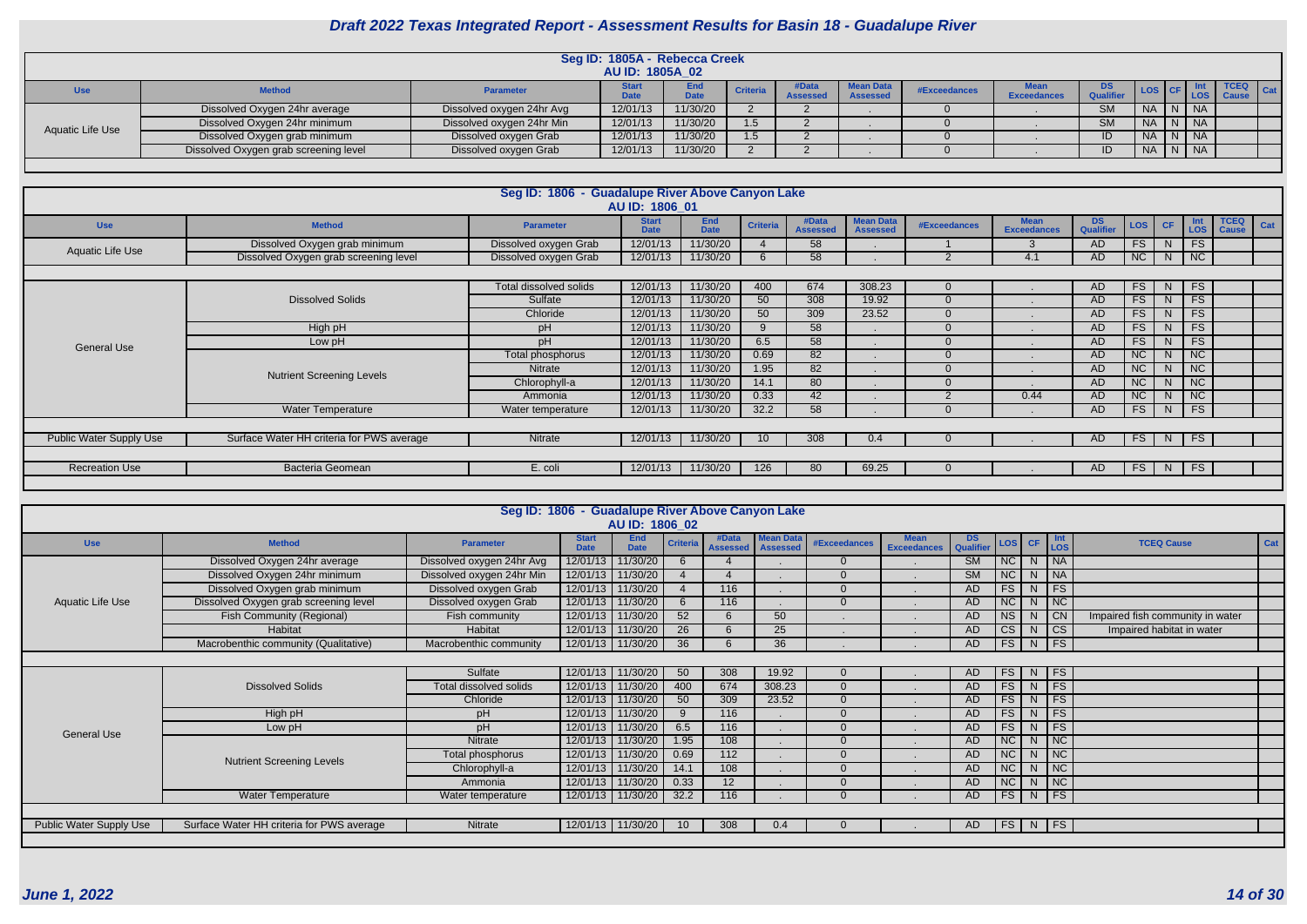|                       |                  | <b>Seg ID: 1806</b> | - Guadalupe River Above Canyon Lake<br>AU ID: 1806_02 |       |        |                       |             |           |    |            |                   |            |
|-----------------------|------------------|---------------------|-------------------------------------------------------|-------|--------|-----------------------|-------------|-----------|----|------------|-------------------|------------|
| Use                   | <b>Method</b>    | <b>Parameter</b>    | End<br><b>Deal</b>                                    | l Cri | nuuuuu | <b>EARLY ASSOCIAL</b> | <b>Exce</b> | <b>DS</b> |    | <b>LOS</b> | <b>TCEQ Cause</b> | <b>Cat</b> |
| <b>Recreation Use</b> | Bacteria Geomean | E. coli             | 12/01/13 11/30/20                                     | 126   | 112    | 47.79                 |             | <b>AD</b> | FS | 1 F.O      |                   |            |

|                         |                                           | Seg ID: 1806 - Guadalupe River Above Canyon Lake |                             |                           |                 |                          |                                     |                     |                                   |                  |                  |                |                   |                   |     |
|-------------------------|-------------------------------------------|--------------------------------------------------|-----------------------------|---------------------------|-----------------|--------------------------|-------------------------------------|---------------------|-----------------------------------|------------------|------------------|----------------|-------------------|-------------------|-----|
|                         |                                           |                                                  |                             | AU ID: 1806 08            |                 |                          |                                     |                     |                                   |                  |                  |                |                   |                   |     |
| <b>Use</b>              | <b>Method</b>                             | <b>Parameter</b>                                 | <b>Start</b><br><b>Date</b> | <b>End</b><br><b>Date</b> | <b>Criteria</b> | #Data<br><b>Assessed</b> | <b>Mean Data</b><br><b>Assessed</b> | <b>#Exceedances</b> | <b>Mean</b><br><b>Exceedances</b> | DS.<br>Qualifier | LOS <sup>1</sup> | <b>CF</b>      | Int<br><b>LOS</b> | <b>TCEQ Cause</b> | Cat |
| <b>Aquatic Life Use</b> | Dissolved Oxygen grab minimum             | Dissolved oxygen Grab                            | 12/01/13                    | 11/30/20                  |                 | 35                       |                                     |                     |                                   | <b>AD</b>        | <b>FS</b>        |                | FS <sub>1</sub>   |                   |     |
|                         | Dissolved Oxygen grab screening level     | Dissolved oxygen Grab                            | 12/01/13                    | 11/30/20                  | 6               | 35                       |                                     |                     | 5.7                               | <b>AD</b>        | NC               | N              | <b>NC</b>         |                   |     |
|                         |                                           |                                                  |                             |                           |                 |                          |                                     |                     |                                   |                  |                  |                |                   |                   |     |
|                         |                                           | Sulfate                                          | 12/01/13                    | 11/30/20                  | 50              | 308                      | 19.92                               |                     |                                   | AD               | <b>FS</b>        | N.             | F <sub>S</sub>    |                   |     |
|                         | <b>Dissolved Solids</b>                   | Total dissolved solids                           | 12/01/13                    | 11/30/20                  | 400             | 674                      | 308.23                              |                     |                                   | <b>AD</b>        | <b>FS</b>        | N              | <b>FS</b>         |                   |     |
|                         |                                           | Chloride                                         | 12/01/13                    | 11/30/20                  | 50              | 309                      | 23.52                               |                     |                                   | <b>AD</b>        | FS               | N              | <b>FS</b>         |                   |     |
|                         | High pH                                   | pH                                               | 12/01/13                    | 11/30/20                  | 9               | 35                       |                                     |                     | п.                                | AD               | FS               | N <sub>1</sub> | <b>FS</b>         |                   |     |
| <b>General Use</b>      | Low pH                                    | pH                                               | 12/01/13                    | 11/30/20                  | 6.5             | 35                       |                                     |                     |                                   | AD               | FS               | N.             | <b>FS</b>         |                   |     |
|                         |                                           | Total phosphorus                                 | 12/01/13                    | 11/30/20                  | 0.69            | 35                       |                                     |                     |                                   | <b>AD</b>        | <b>NC</b>        | N.             | <b>NC</b>         |                   |     |
|                         | <b>Nutrient Screening Levels</b>          | Nitrate                                          | 12/01/13                    | 11/30/20                  | 1.95            | 35                       |                                     |                     |                                   | <b>AD</b>        | <b>NC</b>        | N              | <b>NC</b>         |                   |     |
|                         |                                           | Chlorophyll-a                                    | 12/01/13                    | 11/30/20                  | 14.1            | 34                       |                                     |                     |                                   | <b>AD</b>        | NC               | N              | NC                |                   |     |
|                         |                                           | Ammonia                                          | 12/01/13                    | 11/30/20                  | 0.33            | 35                       |                                     |                     |                                   | AD               | <b>NC</b>        | N.             | NC                |                   |     |
|                         | <b>Water Temperature</b>                  | Water temperature                                | 12/01/13                    | 11/30/20                  | 32.2            | 34                       |                                     |                     |                                   | <b>AD</b>        | <b>FS</b>        | N.             | FS                |                   |     |
|                         |                                           |                                                  |                             |                           |                 |                          |                                     |                     |                                   |                  |                  |                |                   |                   |     |
| Public Water Supply Use | Surface Water HH criteria for PWS average | Nitrate                                          | 12/01/13                    | 11/30/20                  |                 | 308                      | 0.4                                 |                     |                                   | <b>AD</b>        | FS               | N              | F <sub>S</sub>    |                   |     |
|                         |                                           |                                                  |                             |                           |                 |                          |                                     |                     |                                   |                  |                  |                |                   |                   |     |
| <b>Recreation Use</b>   | Bacteria Geomean                          | E. coli                                          | 12/01/13                    | 11/30/20                  | 126             | 35                       | 166.86                              |                     |                                   | AD               | <b>NS</b>        | N.             | <b>NS</b>         | Bacteria in water | 5c  |
|                         |                                           |                                                  |                             |                           |                 |                          |                                     |                     |                                   |                  |                  |                |                   |                   |     |

|                                |                                           | Seg ID: 1806 - Guadalupe River Above Canyon Lake | AU ID: 1806 09              |                    |                 |                          |                                     |                     |                                   |                         |            |               |                             |                          |     |
|--------------------------------|-------------------------------------------|--------------------------------------------------|-----------------------------|--------------------|-----------------|--------------------------|-------------------------------------|---------------------|-----------------------------------|-------------------------|------------|---------------|-----------------------------|--------------------------|-----|
| <b>Use</b>                     | <b>Method</b>                             | <b>Parameter</b>                                 | <b>Start</b><br><b>Date</b> | End<br><b>Date</b> | <b>Criteria</b> | #Data<br><b>Assessed</b> | <b>Mean Data</b><br><b>Assessed</b> | <b>#Exceedances</b> | <b>Mean</b><br><b>Exceedances</b> | DS.<br><b>Qualifier</b> | <b>LOS</b> | <b>CF</b>     | Int                         | <b>TCEQ</b><br>LOS Cause | Cat |
| Aquatic Life Use               | Dissolved Oxygen grab minimum             | Dissolved oxygen Grab                            | 12/01/13                    | 11/30/20           |                 | 88                       |                                     |                     |                                   | AD.                     | <b>FS</b>  | N.            | <b>FS</b>                   |                          |     |
|                                | Dissolved Oxygen grab screening level     | Dissolved oxygen Grab                            | 12/01/13                    | 11/30/20           | 6               | 88                       |                                     |                     | 5.7                               | <b>AD</b>               | NC         | N.            | $\overline{\phantom{a}}$ NC |                          |     |
|                                |                                           |                                                  |                             |                    |                 |                          |                                     |                     |                                   |                         |            |               |                             |                          |     |
|                                |                                           | Total dissolved solids                           | 12/01/13                    | 11/30/20           | 400             | 674                      | 308.23                              |                     |                                   | AD.                     | FS         | $N_{\rm eff}$ | <b>FS</b>                   |                          |     |
|                                | <b>Dissolved Solids</b>                   | Sulfate                                          | 12/01/13                    | 11/30/20           | 50              | 308                      | 19.92                               |                     |                                   | AD                      | FS         | N.            | <b>FS</b>                   |                          |     |
|                                |                                           | Chloride                                         | 12/01/13                    | 11/30/20           | 50              | 309                      | 23.52                               |                     |                                   | AD.                     | FS         | N.            | FS                          |                          |     |
|                                | High pH                                   | pH                                               | 12/01/13                    | 11/30/20           | 9               | 88                       |                                     |                     |                                   | <b>AD</b>               | FS         | N             | <b>FS</b>                   |                          |     |
| <b>General Use</b>             | Low pH                                    | pH                                               | 12/01/13                    | 11/30/20           | 6.5             | 88                       |                                     |                     |                                   | AD.                     | <b>FS</b>  | N.            | FS                          |                          |     |
|                                |                                           | Total phosphorus                                 | 12/01/13                    | 11/30/20           | 0.69            | 28                       |                                     |                     |                                   | AD                      | NC         | N             | NC                          |                          |     |
|                                | <b>Nutrient Screening Levels</b>          | <b>Nitrate</b>                                   | 12/01/13                    | 11/30/20           | 1.95            | 27 <sup>°</sup>          |                                     |                     |                                   | AD.                     | NC         | N.            | $\overline{\phantom{a}}$ NC |                          |     |
|                                |                                           | Chlorophyll-a                                    | 12/01/13                    | 11/30/20           | 14.1            | 27                       |                                     |                     |                                   | <b>AD</b>               | NC         | IN.           | NC                          |                          |     |
|                                | <b>Water Temperature</b>                  | Water temperature                                | 12/01/13                    | 11/30/20           | 32.2            | 88                       |                                     |                     |                                   | AD.                     | FS         | N             | FS                          |                          |     |
|                                |                                           |                                                  |                             |                    |                 |                          |                                     |                     |                                   |                         |            |               |                             |                          |     |
| <b>Public Water Supply Use</b> | Surface Water HH criteria for PWS average | Nitrate                                          | 12/01/13                    | 11/30/20           | 10 <sup>°</sup> | 308                      | 0.4                                 |                     |                                   | AD                      | FS         | N             | <b>FS</b>                   |                          |     |
|                                |                                           |                                                  |                             |                    |                 |                          |                                     |                     |                                   |                         |            |               |                             |                          |     |
| <b>Recreation Use</b>          | Bacteria Geomean                          | E. coli                                          | 12/01/13                    | 11/30/20           | 126             | 88                       | 97.61                               |                     |                                   | AD.                     | FS         | N             | <b>FS</b>                   |                          |     |
|                                |                                           |                                                  |                             |                    |                 |                          |                                     |                     |                                   |                         |            |               |                             |                          |     |

|                  |                                       | Seg ID: 1806 - Guadalupe River Above Canyon Lake |                       |                    |          |         |              |                                      |            |                |           |  |
|------------------|---------------------------------------|--------------------------------------------------|-----------------------|--------------------|----------|---------|--------------|--------------------------------------|------------|----------------|-----------|--|
|                  |                                       |                                                  | <b>AU ID: 1806 10</b> |                    |          |         |              |                                      |            |                |           |  |
| <b>Use</b>       | <b>Method</b>                         | <b>Parameter</b>                                 |                       | End<br><b>Data</b> | Accaccad | Mean Da | #Exceedances | <b>Mean</b><br><b>Exceedance</b>     | <b>LOS</b> |                |           |  |
| Aquatic Life Use | Dissolved Oxygen grab minimum         | Dissolved oxygen Grab                            | 12/01/13              | 11/30/20           | 298      |         |              | $\sim$ $\rightarrow$<br>$\mathbf{v}$ | FS         | N.             | <b>FS</b> |  |
|                  | Dissolved Oxygen grab screening level | Dissolved oxygen Grab                            | 12/01/13              | 11/30/20           | 298      |         | 25           | 5.22                                 | <b>NC</b>  | N <sub>1</sub> | <b>NC</b> |  |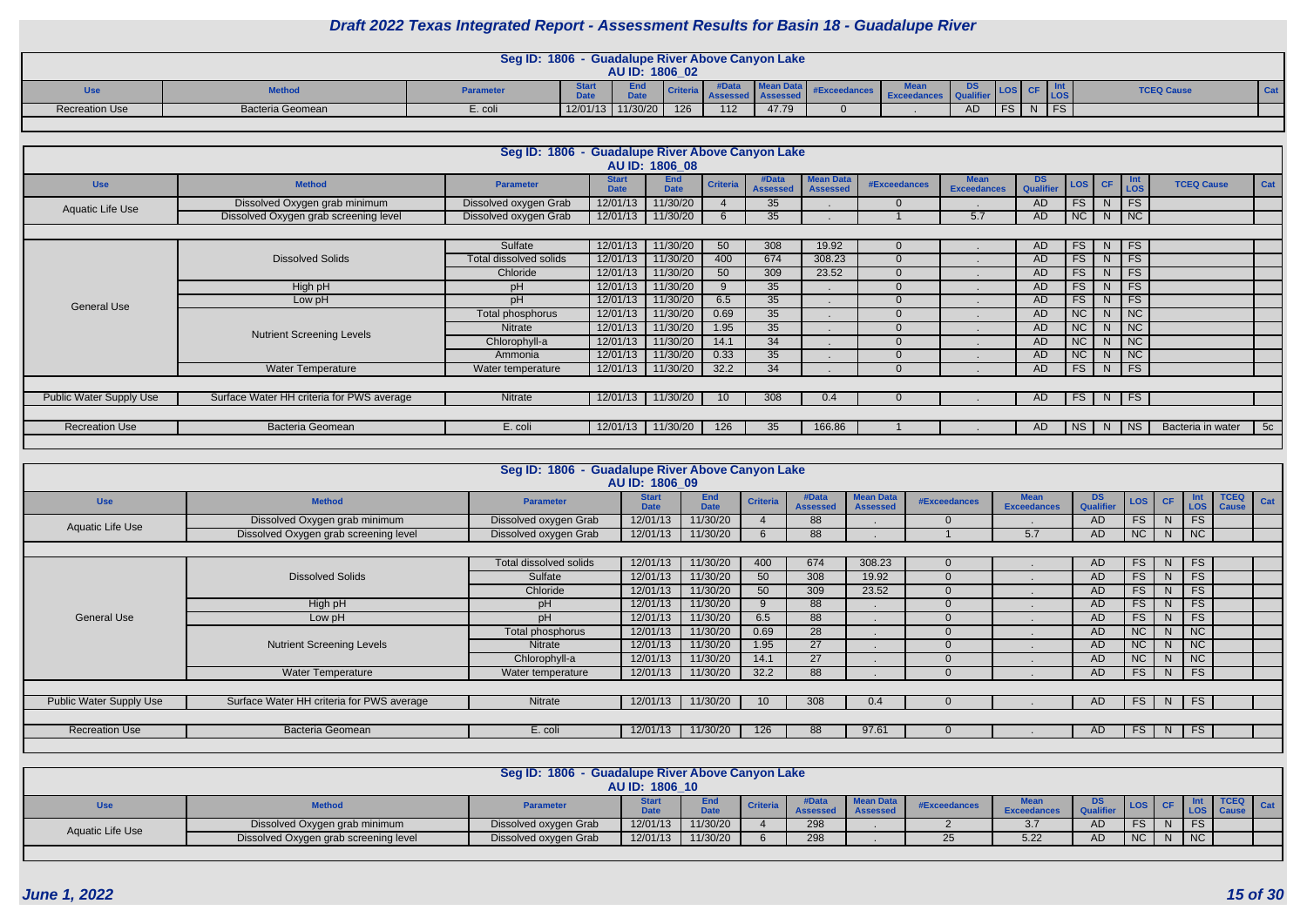|                                |                                           | Seg ID: 1806 - Guadalupe River Above Canyon Lake | AU ID: 1806 10              |                           |                 |                          |                                     |              |                                   |                  |            |           |           |                          |     |
|--------------------------------|-------------------------------------------|--------------------------------------------------|-----------------------------|---------------------------|-----------------|--------------------------|-------------------------------------|--------------|-----------------------------------|------------------|------------|-----------|-----------|--------------------------|-----|
| <b>Use</b>                     | <b>Method</b>                             | <b>Parameter</b>                                 | <b>Start</b><br><b>Date</b> | <b>End</b><br><b>Date</b> | <b>Criteria</b> | #Data<br><b>Assessed</b> | <b>Mean Data</b><br><b>Assessed</b> | #Exceedances | <b>Mean</b><br><b>Exceedances</b> | DS.<br>Qualifier | <b>LOS</b> | <b>CF</b> | Int       | <b>TCEQ</b><br>LOS Cause | Cat |
|                                |                                           | Sulfate                                          | 12/01/13                    | 11/30/20                  | 50              | 308                      | 19.92                               |              |                                   | AD.              | FS         | N.        | <b>FS</b> |                          |     |
|                                | <b>Dissolved Solids</b>                   | Total dissolved solids                           | 12/01/13                    | 11/30/20                  | 400             | 674                      | 308.23                              |              |                                   | AD               | <b>FS</b>  | N.        | <b>FS</b> |                          |     |
|                                |                                           | Chloride                                         | 12/01/13                    | 11/30/20                  | 50              | 309                      | 23.52                               |              |                                   | AD               | <b>FS</b>  | N.        | <b>FS</b> |                          |     |
|                                | High pH                                   | pH                                               | 12/01/13                    | 11/30/20                  |                 | 298                      |                                     |              |                                   | AD.              | <b>FS</b>  | N.        | <b>FS</b> |                          |     |
| <b>General Use</b>             | Low pH                                    | pH                                               | 12/01/13                    | 11/30/20                  | 6.5             | 298                      |                                     |              |                                   | AD.              | <b>FS</b>  | N         | <b>FS</b> |                          |     |
|                                |                                           | Total phosphorus                                 | 12/01/13                    | 11/30/20                  | 0.69            | 28                       |                                     |              |                                   | AD.              | NC         | N.        | <b>NC</b> |                          |     |
|                                | <b>Nutrient Screening Levels</b>          | <b>Nitrate</b>                                   | 12/01/13                    | 11/30/20                  | 1.95            | 27                       |                                     |              |                                   | AD.              | NC         | N.        | NC        |                          |     |
|                                |                                           | Chlorophyll-a                                    | 12/01/13                    | 11/30/20                  | 14.1            | 27                       |                                     |              |                                   | AD.              | <b>NC</b>  | N.        | NC        |                          |     |
|                                | <b>Water Temperature</b>                  | Water temperature                                | 12/01/13                    | 11/30/20                  | 32.2            | 298                      |                                     |              |                                   | AD.              | FS         | N I       | <b>FS</b> |                          |     |
|                                |                                           |                                                  |                             |                           |                 |                          |                                     |              |                                   |                  |            |           |           |                          |     |
| <b>Public Water Supply Use</b> | Surface Water HH criteria for PWS average | Nitrate                                          | 12/01/13                    | 11/30/20                  | 10 <sup>°</sup> | 308                      | 0.4                                 |              |                                   | AD.              | FS         | N         | <b>FS</b> |                          |     |
|                                |                                           |                                                  |                             |                           |                 |                          |                                     |              |                                   |                  |            |           |           |                          |     |
| <b>Recreation Use</b>          | <b>Bacteria Geomean</b>                   | E. coli                                          | 12/01/13                    | 11/30/20                  | 126             | 298                      | 70.15                               |              |                                   | AD.              | FS         | N.        | <b>FS</b> |                          |     |
|                                |                                           |                                                  |                             |                           |                 |                          |                                     |              |                                   |                  |            |           |           |                          |     |

|                         |                                           | Seg ID: 1806 - Guadalupe River Above Canyon Lake |                             |                           |                 |                          |                                     |              |                                   |                  |           |           |                                  |                             |     |
|-------------------------|-------------------------------------------|--------------------------------------------------|-----------------------------|---------------------------|-----------------|--------------------------|-------------------------------------|--------------|-----------------------------------|------------------|-----------|-----------|----------------------------------|-----------------------------|-----|
|                         |                                           |                                                  | AU ID: 1806 11              |                           |                 |                          |                                     |              |                                   |                  |           |           |                                  |                             |     |
| <b>Use</b>              | <b>Method</b>                             | <b>Parameter</b>                                 | <b>Start</b><br><b>Date</b> | <b>End</b><br><b>Date</b> | <b>Criteria</b> | #Data<br><b>Assessed</b> | <b>Mean Data</b><br><b>Assessed</b> | #Exceedances | <b>Mean</b><br><b>Exceedances</b> | DS.<br>Qualifier | LOS       | <b>CF</b> | <b>Int</b><br>LOS                | <b>TCEQ</b><br><b>Cause</b> | Cat |
| <b>Aquatic Life Use</b> | Dissolved Oxygen grab minimum             | Dissolved oxygen Grab                            | 12/01/13                    | 11/30/20                  |                 | 17                       |                                     |              |                                   | AD               | FS        | N.        | <b>FS</b>                        |                             |     |
|                         | Dissolved Oxygen grab screening level     | Dissolved oxygen Grab                            | 12/01/13                    | 11/30/20                  |                 | 17                       |                                     |              | 5.9                               | <b>AD</b>        | <b>NC</b> | N         | $-1$ NC $\Gamma$                 |                             |     |
|                         |                                           |                                                  |                             |                           |                 |                          |                                     |              |                                   |                  |           |           |                                  |                             |     |
|                         |                                           | Total dissolved solids                           | 12/01/13                    | 11/30/20                  | 400             | 674                      | 308.23                              |              |                                   | AD.              | FS        | N         | FS                               |                             |     |
|                         | <b>Dissolved Solids</b>                   | Sulfate                                          | 12/01/13                    | 11/30/20                  | 50              | 308                      | 19.92                               |              |                                   | AD               | FS        | N.        | <b>FS</b>                        |                             |     |
|                         |                                           | Chloride                                         | 12/01/13                    | 11/30/20                  | 50              | 309                      | 23.52                               |              |                                   | AD.              | <b>FS</b> | N.        | <b>FS</b>                        |                             |     |
|                         | High pH                                   | pH                                               | 12/01/13                    | 11/30/20                  | 9               | 17                       |                                     |              |                                   | <b>AD</b>        | FS        | N.        | <b>FS</b>                        |                             |     |
| <b>General Use</b>      | Low pH                                    | pH                                               | 12/01/13                    | 11/30/20                  | 6.5             | 17                       |                                     |              |                                   | <b>AD</b>        | FS        | N         | <b>FS</b>                        |                             |     |
|                         |                                           | Total phosphorus                                 | 12/01/13                    | 11/30/20                  | 0.69            | $\mathcal{D}$            |                                     |              |                                   | LD               | NC        | N.        | NC                               |                             |     |
|                         | <b>Nutrient Screening Levels</b>          | <b>Nitrate</b>                                   | 12/01/13                    | 11/30/20                  | 1.95            |                          |                                     |              |                                   | LD               | <b>NC</b> | N         | <b>NC</b>                        |                             |     |
|                         |                                           | Chlorophyll-a                                    | 12/01/13                    | 11/30/20                  | 14.1            |                          |                                     |              |                                   | LD               | NC        | N.        | $\overline{1}$ NC $\overline{1}$ |                             |     |
|                         | Water Temperature                         | Water temperature                                | 12/01/13                    | 11/30/20                  | 32.2            | 17                       |                                     |              |                                   | AD               | FS        | N,        | FS                               |                             |     |
|                         |                                           |                                                  |                             |                           |                 |                          |                                     |              |                                   |                  |           |           |                                  |                             |     |
| Public Water Supply Use | Surface Water HH criteria for PWS average | Nitrate                                          | 12/01/13                    | 11/30/20                  | 10              | 308                      | 0.4                                 |              |                                   | AD.              | FS        | N         | <b>FS</b>                        |                             |     |
|                         |                                           |                                                  |                             |                           |                 |                          |                                     |              |                                   |                  |           |           |                                  |                             |     |
| <b>Recreation Use</b>   | Bacteria Geomean                          | E. coli                                          | 12/01/13                    | 11/30/20                  | 126             | 26                       | 6.97                                |              |                                   | AD.              | FS        | N         | <b>FS</b>                        |                             |     |
|                         |                                           |                                                  |                             |                           |                 |                          |                                     |              |                                   |                  |           |           |                                  |                             |     |

|                    |                                       |                        |              | AU ID: 1806 12            |                 |                     | Seg ID: 1806 - Guadalupe River Above Canyon Lake |              |                                                        |     |                 |        |                                  |     |
|--------------------|---------------------------------------|------------------------|--------------|---------------------------|-----------------|---------------------|--------------------------------------------------|--------------|--------------------------------------------------------|-----|-----------------|--------|----------------------------------|-----|
| <b>Use</b>         | <b>Method</b>                         | <b>Parameter</b>       | <b>Start</b> | <b>End</b><br><b>Date</b> | <b>Criteria</b> | Assessed   Assessed | #Data   Mean Data                                | #Exceedances | Mean DS LOS CF Int<br>Exceedances Qualifier LOS CF LOS |     |                 |        | <b>TCEQ Cause</b>                | Cat |
|                    | Dissolved Oxygen grab minimum         | Dissolved oxygen Grab  |              | 12/01/13 11/30/20         |                 | 30                  |                                                  |              |                                                        | AD. | $FS$ N FS       |        |                                  |     |
|                    | Dissolved Oxygen grab screening level | Dissolved oxygen Grab  |              | 12/01/13 11/30/20         |                 | 30                  |                                                  |              | 5.45                                                   | AD. | $NC$ $N$ $NC$   |        |                                  |     |
| Aquatic Life Use   | <b>Fish Community (Regional)</b>      | Fish community         |              | 12/01/13 11/30/20         | 52              |                     | 48                                               |              |                                                        | AD. | $NS$ $N$ $ CN$  |        | Impaired fish community in water |     |
|                    | Habitat                               | Habitat                |              | 12/01/13 11/30/20         | 26              |                     | 22                                               |              |                                                        | AD. | $ CS $ N $ CS $ |        | Impaired habitat in water        |     |
|                    | Macrobenthic community (Qualitative)  | Macrobenthic community |              | 12/01/13 11/30/20         | 36              |                     | 37                                               |              |                                                        | AD  | FS N FS         |        |                                  |     |
|                    |                                       |                        |              |                           |                 |                     |                                                  |              |                                                        |     |                 |        |                                  |     |
|                    |                                       | Total dissolved solids |              | 12/01/13 11/30/20         | 400             | 674                 | 308.23                                           |              |                                                        | AD. | $FS$ N FS       |        |                                  |     |
|                    | <b>Dissolved Solids</b>               | Sulfate                |              | 12/01/13 11/30/20         | 50              | 308                 | 19.92                                            |              |                                                        | AD. | FS              | $N$ FS |                                  |     |
| <b>General Use</b> |                                       | Chloride               |              | 12/01/13 11/30/20         | 50              | 309                 | 23.52                                            |              |                                                        | AD. | $FS$ N FS       |        |                                  |     |
|                    | High pH                               | рH                     |              | 12/01/13 11/30/20         |                 | 30                  |                                                  |              |                                                        | AD. | $FS$ N FS       |        |                                  |     |
|                    | Low pH                                | рH                     |              | 12/01/13 11/30/20         | 6.5             | 30                  |                                                  |              |                                                        | AD. | FS N FS         |        |                                  |     |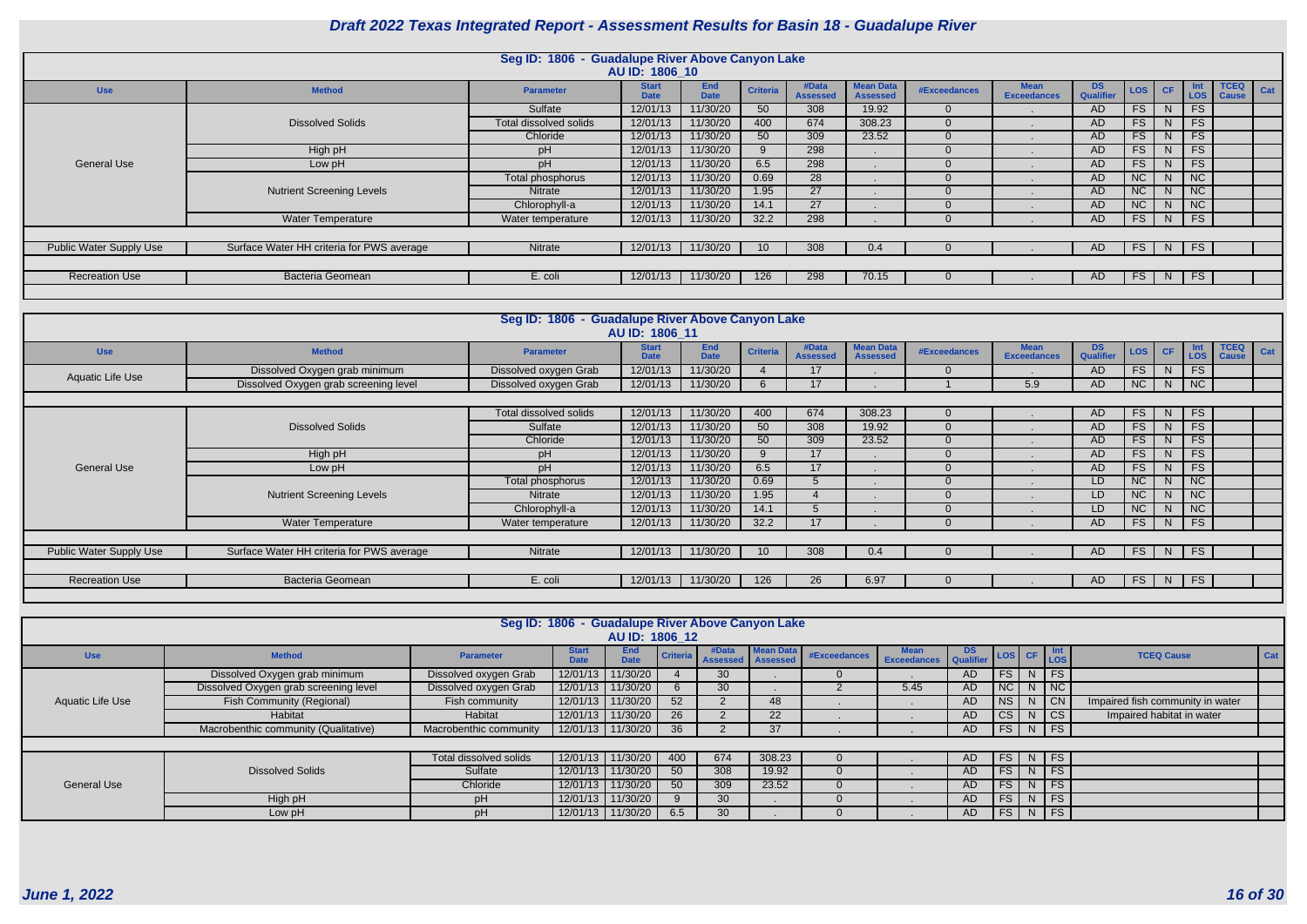|                         |                                           |                   | Seg ID: 1806 - Guadalupe River Above Canyon Lake | AU ID: 1806 12            |                 |                              |                  |              |                                         |     |                                                                                               |   |                             |                   |            |
|-------------------------|-------------------------------------------|-------------------|--------------------------------------------------|---------------------------|-----------------|------------------------------|------------------|--------------|-----------------------------------------|-----|-----------------------------------------------------------------------------------------------|---|-----------------------------|-------------------|------------|
| <b>Use</b>              | <b>Method</b>                             | <b>Parameter</b>  | <b>Start</b><br><b>Date</b>                      | <b>End</b><br><b>Date</b> | Criteria        | #Data<br>Assessed   Assessed | <b>Mean Data</b> | #Exceedances | <b>Mean</b> DS<br>Exceedances Qualifier |     | $\begin{array}{ c c c c c } \hline \text{LoS} & \text{CF} & \text{Int} \\ \hline \end{array}$ |   |                             | <b>TCEQ Cause</b> | <b>Cat</b> |
|                         |                                           | Total phosphorus  | 12/01/13                                         | 11/30/20                  | 0.69            | 28                           |                  |              |                                         | AD. | NC                                                                                            |   | $N$ NC                      |                   |            |
| <b>General Use</b>      | <b>Nutrient Screening Levels</b>          | <b>Nitrate</b>    | 12/01/13                                         | 11/30/20                  | 1.95            | 27                           |                  |              |                                         | AD  | <b>NC</b>                                                                                     | N | $\overline{\phantom{a}}$ NC |                   |            |
|                         |                                           | Chlorophyll-a     |                                                  | 12/01/13 11/30/20         | 14.1            | 27                           |                  |              |                                         | AD  | NC                                                                                            |   | $N$ $NC$                    |                   |            |
|                         | <b>Water Temperature</b>                  | Water temperature |                                                  | 12/01/13 11/30/20         | 32.2            | 30                           |                  |              |                                         | AD  | FS N FS                                                                                       |   |                             |                   |            |
|                         |                                           |                   |                                                  |                           |                 |                              |                  |              |                                         |     |                                                                                               |   |                             |                   |            |
| Public Water Supply Use | Surface Water HH criteria for PWS average | Nitrate           |                                                  | 12/01/13 11/30/20         | 10 <sup>1</sup> | 308                          | 0.4              |              |                                         | AD  | FS N FS                                                                                       |   |                             |                   |            |
|                         |                                           |                   |                                                  |                           |                 |                              |                  |              |                                         |     |                                                                                               |   |                             |                   |            |
| <b>Recreation Use</b>   | Bacteria Geomean                          | E. coli           |                                                  | 12/01/13 11/30/20         | 126             | 28                           | 44.05            |              |                                         | AD. | FS N FS                                                                                       |   |                             |                   |            |
|                         |                                           |                   |                                                  |                           |                 |                              |                  |              |                                         |     |                                                                                               |   |                             |                   |            |

|                         |                                       |                       |                             |                           |                 | AU ID: 1806A 01            | Seg ID: 1806A - Camp Meeting Creek |              |                                   |                                       |                         |                                     |     |
|-------------------------|---------------------------------------|-----------------------|-----------------------------|---------------------------|-----------------|----------------------------|------------------------------------|--------------|-----------------------------------|---------------------------------------|-------------------------|-------------------------------------|-----|
| <b>Use</b>              | <b>Method</b>                         | <b>Parameter</b>      | <b>Start</b><br><b>Date</b> | <b>End</b><br><b>Date</b> | <b>Criteria</b> | #Data<br>Assessed Assessed | <b>Mean Data</b>                   | #Exceedances | <b>Mean</b><br><b>Exceedances</b> | DS LOS CF Int<br>Qualifier LOS CF LOS |                         | <b>TCEQ Cause</b>                   | Cat |
| <b>Aquatic Life Use</b> | Dissolved Oxygen grab minimum         | Dissolved oxygen Grab | 12/01/13                    | 11/30/20                  |                 | 46                         |                                    |              | 2.05                              | <b>AD</b>                             | $FS\mid N \mid FS \mid$ |                                     |     |
|                         | Dissolved Oxygen grab screening level | Dissolved oxygen Grab | 12/01/13                    | 11/30/20                  |                 | 46                         |                                    |              | 3.66                              | AD                                    | CS N CS                 | Depressed dissolved oxygen in water |     |
|                         |                                       |                       |                             |                           |                 |                            |                                    |              |                                   |                                       |                         |                                     |     |
|                         |                                       | Total phosphorus      | 12/01/13                    | 11/30/20                  | 0.69            | 28                         |                                    | 0            |                                   | AD                                    | NCI N/NC                |                                     |     |
| <b>General Use</b>      | <b>Nutrient Screening Levels</b>      | Nitrate               | 12/01/13                    | 11/30/20                  | 1.95            | 27                         |                                    |              |                                   | <b>AD</b>                             | NCI N/NC                |                                     |     |
|                         |                                       | Chlorophyll-a         | 12/01/13                    | 11/30/20                  | 14.1            | 27                         |                                    |              |                                   | <b>AD</b>                             | $NC\ N\ N$              |                                     |     |
|                         |                                       |                       |                             |                           |                 |                            |                                    |              |                                   |                                       |                         |                                     |     |
| <b>Recreation Use</b>   | <b>Bacteria Geomean</b>               | E. coli               | 12/01/13                    | 11/30/20                  | 126             | 46                         | 220.35                             |              |                                   | AD                                    | NS N NS                 | Bacteria in water                   | 5a  |
|                         |                                       |                       |                             |                           |                 |                            |                                    |              |                                   |                                       |                         |                                     |     |

|                       |                                       |                       |             | Seg ID: 1806D - Quinlan Creek<br>AU ID: 1806D 01 |                 |                   |                                     |              |                                   |                 |               |               |                   |            |
|-----------------------|---------------------------------------|-----------------------|-------------|--------------------------------------------------|-----------------|-------------------|-------------------------------------|--------------|-----------------------------------|-----------------|---------------|---------------|-------------------|------------|
| <b>Use</b>            | <b>Method</b>                         | <b>Parameter</b>      | <b>Date</b> | <b>End</b><br><b>Date</b>                        | <b>Criteria</b> | #Data<br>Assesser | <b>Mean Data</b><br><b>Assessed</b> | #Exceedances | <b>Mean</b><br><b>Exceedances</b> | DS.<br>Qualifie | LOS CF        | <b>LOS</b>    | <b>TCEQ Cause</b> | <b>Cat</b> |
| Aquatic Life Use      | Dissolved Oxygen grab minimum         | Dissolved oxygen Grab | 12/01/13    | 11/30/20                                         |                 |                   |                                     |              | 0.8                               | <b>AD</b>       | FS.           | $\sqrt{N}$ FS |                   |            |
|                       | Dissolved Oxygen grab screening level | Dissolved oxygen Grab | 12/01/13    | 11/30/20                                         |                 |                   |                                     |              | 0.8                               | AD              | $NC$ $N$ $NC$ |               |                   |            |
|                       |                                       |                       |             |                                                  |                 |                   |                                     |              |                                   |                 |               |               |                   |            |
| <b>Recreation Use</b> | <b>Bacteria Geomean</b>               | E. coli               | 12/01/13    | 11/30/20                                         | 126             | 39                | 232.87                              |              |                                   | AD.             | NS   N   NS   |               | Bacteria in water | 4a         |
|                       |                                       |                       |             |                                                  |                 |                   |                                     |              |                                   |                 |               |               |                   |            |

|                       |                                       |                       |           | Seg ID: 1806E - Town Creek |                 |                |                  |              |                    |     |                     |                   |     |
|-----------------------|---------------------------------------|-----------------------|-----------|----------------------------|-----------------|----------------|------------------|--------------|--------------------|-----|---------------------|-------------------|-----|
|                       |                                       |                       |           |                            |                 |                |                  |              |                    |     |                     |                   |     |
|                       |                                       |                       |           | AU ID: 1806E_01            |                 |                |                  |              |                    |     |                     |                   |     |
| <b>Use</b>            | <b>Method</b>                         | <b>Parameter</b>      |           | <b>End</b>                 | <b>Criteria</b> | #Data          | <b>Mean Data</b> | #Exceedances | Mean               | DS. | LOS CF              | <b>TCEQ Cause</b> | Cat |
|                       |                                       |                       | $\lambda$ | Data<br>יםנ                |                 | <b>Assesse</b> | <b>Assessed</b>  |              | <b>Exceedances</b> |     |                     |                   |     |
| Aquatic Life Use      | Dissolved Oxygen grab minimum         | Dissolved oxygen Grab | 12/01/13  | 11/30/20                   |                 |                |                  |              | 2.55               | AD  | $FS \mid N \mid FS$ |                   |     |
|                       | Dissolved Oxygen grab screening level | Dissolved oxygen Grab | 12/01/13  | 11/30/20                   |                 |                |                  |              | 3.93               | AD  | $NC$ $N$ $NC$       |                   |     |
|                       |                                       |                       |           |                            |                 |                |                  |              |                    |     |                     |                   |     |
| <b>Recreation Use</b> | <b>Bacteria Geomean</b>               | E. coli               | 12/01/13  | 11/30/20                   | 126             |                | 375.31           |              |                    | AD  | NS   N   NS         | Bacteria in water | 4a  |
|                       |                                       |                       |           |                            |                 |                |                  |              |                    |     |                     |                   |     |

|                         |                                           |                        | Seg ID: 1807 - Coleto Creek | AU ID: 1807 01     |          |                   |                              |              |                                   |                 |                                                                               |                    |                        |         |
|-------------------------|-------------------------------------------|------------------------|-----------------------------|--------------------|----------|-------------------|------------------------------|--------------|-----------------------------------|-----------------|-------------------------------------------------------------------------------|--------------------|------------------------|---------|
| <b>Use</b>              | <b>Method</b>                             | <b>Parameter</b>       | <b>Start</b><br><b>Date</b> | End<br><b>Date</b> | Criteria | #Data<br>Assessed | Mean Data<br><b>Assessed</b> | #Exceedances | <b>Mean</b><br><b>Exceedances</b> | DS<br>Qualifier | $\left  \text{Los} \right $ CF $\left  \frac{\text{Int}}{\text{LoS}} \right $ |                    | <b>TCEQ Cause</b>      | $ $ Cat |
|                         |                                           | Total dissolved solids | 12/01/13                    | 11/30/20           | 500      | 83                | 267.44                       |              |                                   | AD.             |                                                                               | $FS\mid N \mid FS$ |                        |         |
| General Use             | <b>Dissolved Solids</b>                   | Sulfate                | 12/01/13                    | 11/30/20           | 100      | 83                | 17.99                        |              |                                   | AD.             |                                                                               | $FS\ NFS$          |                        |         |
|                         |                                           | Chloride               | 12/01/13                    | 11/30/20           | 250      | 83                | 39.08                        |              |                                   | AD.             |                                                                               | $FS$ $N$ $FS$      |                        |         |
|                         | <b>Nutrient Screening Levels</b>          | Chlorophyll-a          | 12/01/13                    | 11/30/20           | 14.1     |                   |                              |              |                                   | ID              | NA 1                                                                          | Y   CS             | Chlorophyll-a in water |         |
|                         |                                           |                        |                             |                    |          |                   |                              |              |                                   |                 |                                                                               |                    |                        |         |
| Public Water Supply Use | Surface Water HH criteria for PWS average | Nitrate                | 12/01/13                    | 11/30/20           | 10       | 83                | 0.04                         |              |                                   | AD.             |                                                                               | FS N FS            |                        |         |
|                         |                                           |                        |                             |                    |          |                   |                              |              |                                   |                 |                                                                               |                    |                        |         |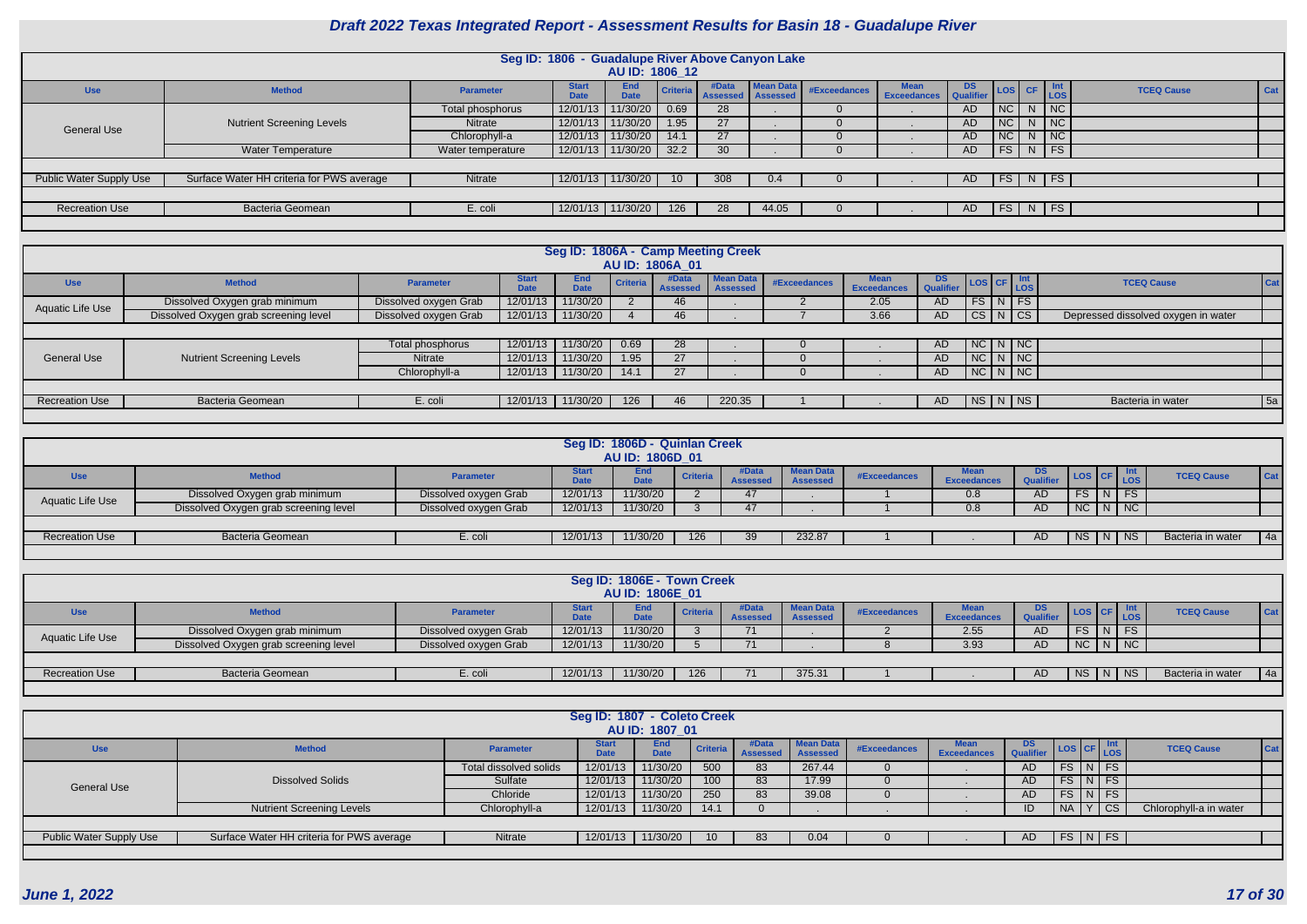|                                |                                           |                        | Seg ID: 1807 - Coleto Creek |                           |                 |                          |                                     |                     |                                   |                 |                                                                                                                           |                          |
|--------------------------------|-------------------------------------------|------------------------|-----------------------------|---------------------------|-----------------|--------------------------|-------------------------------------|---------------------|-----------------------------------|-----------------|---------------------------------------------------------------------------------------------------------------------------|--------------------------|
|                                |                                           |                        |                             | AU ID: 1807_02            |                 |                          |                                     |                     |                                   |                 |                                                                                                                           |                          |
| <b>Use</b>                     | <b>Method</b>                             | <b>Parameter</b>       | <b>Start</b><br><b>Date</b> | <b>End</b><br><b>Date</b> | <b>Criteria</b> | #Data<br><b>Assessed</b> | <b>Mean Data</b><br><b>Assessed</b> | <b>#Exceedances</b> | <b>Mean</b><br><b>Exceedances</b> | DS<br>Qualifier | $\begin{array}{ c c c c }\n\hline\n\text{LoS} & \text{CF} & \text{Int} \\ \hline\n\text{LoS} & & \text{LoS}\n\end{array}$ | Cat<br><b>TCEQ Cause</b> |
| Aquatic Life Use               | Dissolved Oxygen grab minimum             | Dissolved oxygen Grab  | 12/01/13                    | 11/30/20                  |                 | 83                       |                                     |                     | $\overline{2}$                    | AD              | $FS$ $N$ $FS$                                                                                                             |                          |
|                                | Dissolved Oxygen grab screening level     | Dissolved oxygen Grab  | 12/01/13                    | 11/30/20                  |                 | 83                       |                                     |                     | $\mathcal{P}$                     | AD.             | $NC$ $N$ $NC$                                                                                                             |                          |
|                                |                                           |                        |                             |                           |                 |                          |                                     |                     |                                   |                 |                                                                                                                           |                          |
|                                |                                           | Chloride               | 12/01/13                    | 11/30/20                  | 250             | 83                       | 39.08                               |                     |                                   | AD.             | $FS$ N FS                                                                                                                 |                          |
|                                | <b>Dissolved Solids</b>                   | Total dissolved solids | 12/01/13                    | 11/30/20                  | 500             | 83                       | 267.44                              |                     |                                   | AD.             | $FS\vert N \vert FS$                                                                                                      |                          |
|                                |                                           | Sulfate                | 12/01/13                    | 11/30/20                  | 100             | 83                       | 17.99                               |                     |                                   | AD              | $FS\mid N \mid FS \mid$                                                                                                   |                          |
|                                | High pH                                   | pH                     | 12/01/13                    | 11/30/20                  | 9               | 83                       |                                     |                     |                                   | AD              | $FS\mid N \mid FS \mid$                                                                                                   |                          |
| <b>General Use</b>             | Low pH                                    | pH                     | 12/01/13                    | 11/30/20                  | 6.5             | 83                       |                                     |                     |                                   | AD              | $FS$ $N$ $FS$                                                                                                             |                          |
|                                |                                           | Nitrate                | 12/01/13                    | 11/30/20                  | 1.95            | 83                       |                                     |                     |                                   | AD.             | $NC$ $N$ $NC$                                                                                                             |                          |
|                                | <b>Nutrient Screening Levels</b>          | Chlorophyll-a          | 12/01/13                    | 11/30/20                  | 14.1            | 82                       |                                     | 36                  | 19.51                             | AD              | $CS\vert N\vert CS$                                                                                                       | Chlorophyll-a in water   |
|                                |                                           | Ammonia                | 12/01/13                    | 11/30/20                  | 0.33            | 47                       |                                     | $\overline{2}$      | 0.6                               | AD              | $NC$ $N$ $NC$                                                                                                             |                          |
|                                |                                           | Total phosphorus       | 12/01/13                    | 11/30/20                  | 0.69            | 83                       |                                     |                     |                                   | AD.             | $NC$ $N$ $NC$                                                                                                             |                          |
|                                | <b>Water Temperature</b>                  | Water temperature      | 12/01/13                    | 11/30/20                  | 33.9            | 83                       |                                     |                     | 34.83                             | AD.             | $FS\mid N \mid FS \mid$                                                                                                   |                          |
|                                |                                           |                        |                             |                           |                 |                          |                                     |                     |                                   |                 |                                                                                                                           |                          |
| <b>Public Water Supply Use</b> | Surface Water HH criteria for PWS average | Nitrate                |                             | 12/01/13 11/30/20         | 10              | 83                       | 0.04                                |                     |                                   | AD.             | $\sqrt{FS\ N\ FS}$                                                                                                        |                          |
|                                |                                           |                        |                             |                           |                 |                          |                                     |                     |                                   |                 |                                                                                                                           |                          |
| <b>Recreation Use</b>          | <b>Bacteria Geomean</b>                   | E. coli                | 12/01/13                    | 11/30/20                  | 126             | 83                       | 5.19                                |                     |                                   | AD.             | FS N FS                                                                                                                   |                          |
|                                |                                           |                        |                             |                           |                 |                          |                                     |                     |                                   |                 |                                                                                                                           |                          |

|                                |                                           |                               | Seg ID: 1808 - Lower San Marcos River |                           |                 |                          |                                     |                     |                                   |                 |                   |   |                      |                   |     |
|--------------------------------|-------------------------------------------|-------------------------------|---------------------------------------|---------------------------|-----------------|--------------------------|-------------------------------------|---------------------|-----------------------------------|-----------------|-------------------|---|----------------------|-------------------|-----|
|                                |                                           |                               | AU ID: 1808 01                        |                           |                 |                          |                                     |                     |                                   |                 |                   |   |                      |                   |     |
| <b>Use</b>                     | <b>Method</b>                             | <b>Parameter</b>              | <b>Start</b><br><b>Date</b>           | <b>End</b><br><b>Date</b> | <b>Criteria</b> | #Data<br><b>Assessed</b> | <b>Mean Data</b><br><b>Assessed</b> | <b>#Exceedances</b> | <b>Mean</b><br><b>Exceedances</b> | DS<br>Qualifier | $\textsf{LOS}$ CF |   | $Int$ <sub>LOS</sub> | <b>TCEQ Cause</b> | Cat |
| Aquatic Life Use               | Dissolved Oxygen grab minimum             | Dissolved oxygen Grab         | 12/01/13                              | 11/30/20                  | 3               | 28                       |                                     | $\Omega$            |                                   | AD              | FS                |   | $N$ FS               |                   |     |
|                                | Dissolved Oxygen grab screening level     | Dissolved oxygen Grab         | 12/01/13                              | 11/30/20                  | .5              | 28                       |                                     | $\Omega$            |                                   | AD              | NC N NC           |   |                      |                   |     |
|                                |                                           |                               |                                       |                           |                 |                          |                                     |                     |                                   |                 |                   |   |                      |                   |     |
|                                |                                           | <b>Total dissolved solids</b> | 12/01/13                              | 11/30/20                  | 400             | 135                      | 364.19                              | $\Omega$            |                                   | AD.             | FS                |   | $N$ FS               |                   |     |
|                                | <b>Dissolved Solids</b>                   | Sulfate                       | 12/01/13                              | 11/30/20                  | 50              | 134                      | 31.47                               | $\overline{0}$      |                                   | AD.             | FS                |   | $N$ FS               |                   |     |
|                                |                                           | Chloride                      | 12/01/13                              | 11/30/20                  | 60              | 134                      | 26.79                               | $\overline{0}$      |                                   | AD              | FS                |   | $N$ FS               |                   |     |
|                                | High pH                                   | pH                            | 12/01/13                              | 11/30/20                  | 9               | 28                       |                                     | $\Omega$            |                                   | AD.             | FS                |   | $N$ FS               |                   |     |
| <b>General Use</b>             | Low pH                                    | pH                            | 12/01/13                              | 11/30/20                  | 6.5             | 28                       |                                     | $\Omega$            |                                   | AD.             | FS                |   | $N$ FS               |                   |     |
|                                |                                           | Total phosphorus              | 12/01/13                              | 11/30/20                  | 0.69            | $\overline{27}$          |                                     | $\Omega$            |                                   | AD              | NC                |   | $N$   NC             |                   |     |
|                                | <b>Nutrient Screening Levels</b>          | <b>Nitrate</b>                | 12/01/13                              | 11/30/20                  | 1.95            | 27                       |                                     | $\Omega$            |                                   | AD.             | NC                |   | $N$ NC               |                   |     |
|                                |                                           | Chlorophyll-a                 | 12/01/13                              | 11/30/20                  | 14.1            | 27                       |                                     | $\Omega$            |                                   | AD              | NC                |   | $N$ NC               |                   |     |
|                                |                                           | Ammonia                       | 12/01/13                              | 11/30/20                  | 0.33            | $\overline{27}$          |                                     |                     | 0.67                              | AD              | NC                |   | $N$ $NC$             |                   |     |
|                                | <b>Water Temperature</b>                  | Water temperature             | 12/01/13                              | 11/30/20                  | 32.2            | 28                       |                                     | $\Omega$            |                                   | AD              | $FS$ N FS         |   |                      |                   |     |
|                                |                                           |                               |                                       |                           |                 |                          |                                     |                     |                                   |                 |                   |   |                      |                   |     |
|                                |                                           | Nitrate                       | 12/01/13                              | 11/30/20                  | 10 <sup>°</sup> | 133                      | 1.27                                | $\overline{0}$      |                                   | AD.             | FS                |   | $N$ FS               |                   |     |
| <b>Public Water Supply Use</b> | Surface Water HH criteria for PWS average | Fluoride                      | 12/01/13                              | 11/30/20                  |                 | 23                       | 0.15                                | $\Omega$            |                                   | AD              | $FS$ N FS         |   |                      |                   |     |
|                                |                                           |                               |                                       |                           |                 |                          |                                     |                     |                                   |                 |                   |   |                      |                   |     |
| <b>Recreation Use</b>          | <b>Bacteria Geomean</b>                   | E. coli                       | 12/01/13                              | 11/30/20                  | 126             | 27                       | 126.27                              |                     |                                   | AD.             | <b>CN</b>         | N | CN                   | Bacteria in water |     |
|                                |                                           |                               |                                       |                           |                 |                          |                                     |                     |                                   |                 |                   |   |                      |                   |     |

|                                |                                           | Seg ID: 1808 - Lower San Marcos River | AU ID: 1808 02       |                           |                 |                          |                                     |              |                                   |                 |           |               |                                         |
|--------------------------------|-------------------------------------------|---------------------------------------|----------------------|---------------------------|-----------------|--------------------------|-------------------------------------|--------------|-----------------------------------|-----------------|-----------|---------------|-----------------------------------------|
| <b>Use</b>                     | <b>Method</b>                             | <b>Parameter</b>                      | Start<br><b>Date</b> | <b>End</b><br><b>Date</b> | <b>Criteria</b> | #Data<br><b>Assessed</b> | <b>Mean Data</b><br><b>Assessed</b> | #Exceedances | <b>Mear</b><br><b>Exceedances</b> | DS<br>Qualifier | LOS CF    |               | <b>TCEQ</b><br>$\vert$ Cat<br>LOS Cause |
|                                |                                           | Total dissolved solids                | 12/01/13             | 11/30/20                  | 400             | 135                      | 364.19                              |              |                                   | <b>AD</b>       | $FS$   N  | <b>FS</b>     |                                         |
| <b>General Use</b>             | <b>Dissolved Solids</b>                   |                                       | 12/01/13             | 11/30/20                  | 50 <sup>°</sup> | 134                      | 31.47                               |              |                                   | <b>AD</b>       | <b>FS</b> | FS.           |                                         |
|                                |                                           | Chloride                              | 12/01/13             | 11/30/20                  | 60              | 134                      | 26.79                               |              |                                   | AD              |           | $FS$ $N$ $FS$ |                                         |
|                                |                                           |                                       |                      |                           |                 |                          |                                     |              |                                   |                 |           |               |                                         |
| <b>Public Water Supply Use</b> | Surface Water HH criteria for PWS average | Nitrate                               | 12/01/13             | 11/30/20                  | 10 <sup>1</sup> | 133                      | 1.27                                |              |                                   | <b>AD</b>       | $FS$ N FS |               |                                         |
|                                |                                           | Fluoride                              | 12/01/13             | 11/30/20                  |                 | 23                       | 0.15                                |              |                                   | AD              | $FS$ N FS |               |                                         |
|                                |                                           |                                       |                      |                           |                 |                          |                                     |              |                                   |                 |           |               |                                         |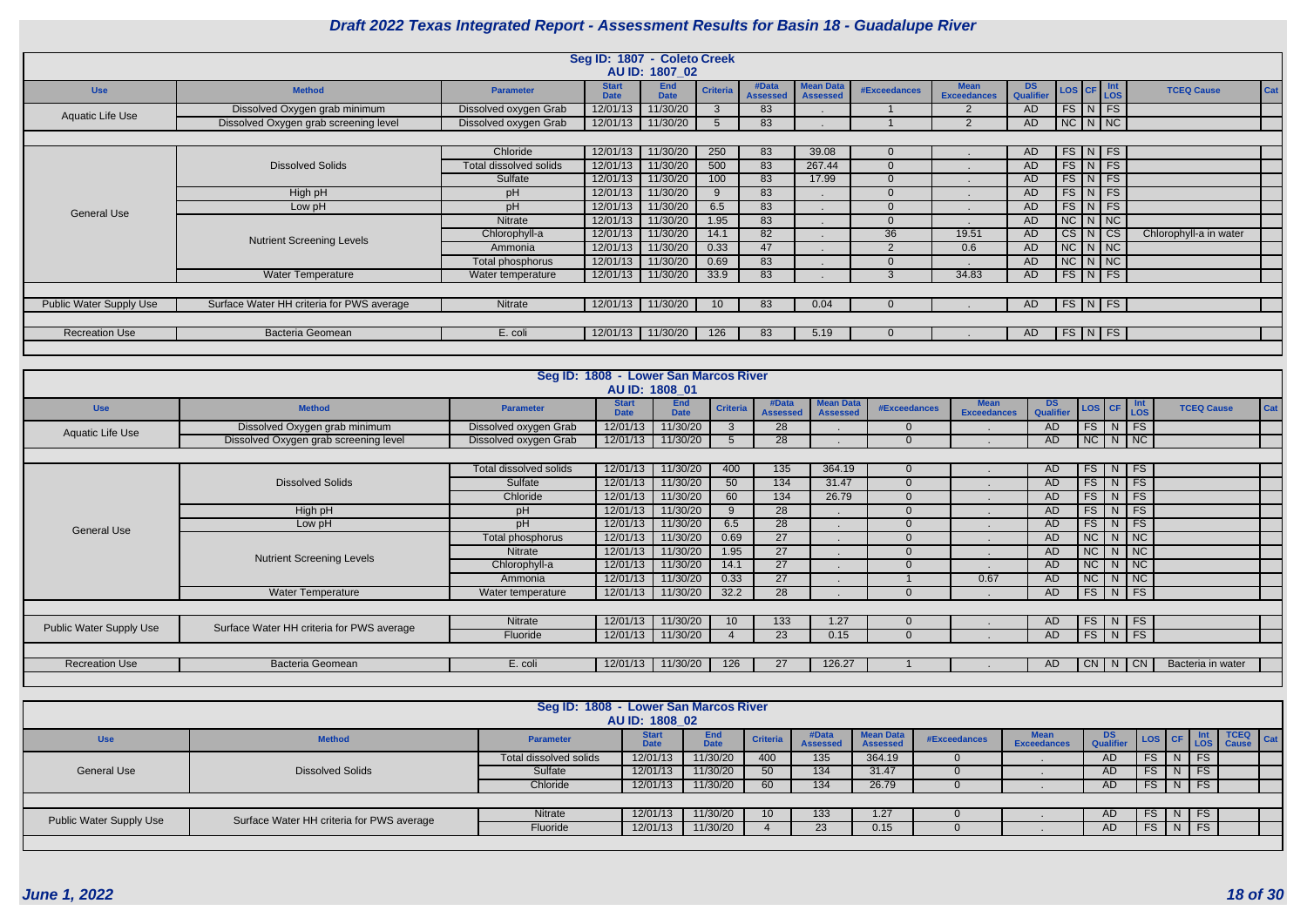|                                                                                                                                    |                                           | Seg ID: 1808 - Lower San Marcos River | AU ID: 1808 03              |                           |                 |                          |                                     |              |                                   |                        |        |               |                             |                                    |
|------------------------------------------------------------------------------------------------------------------------------------|-------------------------------------------|---------------------------------------|-----------------------------|---------------------------|-----------------|--------------------------|-------------------------------------|--------------|-----------------------------------|------------------------|--------|---------------|-----------------------------|------------------------------------|
| <b>Use</b>                                                                                                                         | <b>Method</b>                             | <b>Parameter</b>                      | <b>Start</b><br><b>Date</b> | <b>End</b><br><b>Date</b> | <b>Criteria</b> | #Data<br><b>Assessed</b> | <b>Mean Data</b><br><b>Assessed</b> | #Exceedances | <b>Mean</b><br><b>Exceedances</b> | <b>DS</b><br>Qualifier | LOS CF |               | Int<br><b>LOS</b>           | <b>TCEQ</b><br>Cat<br><b>Cause</b> |
| Aquatic Life Use                                                                                                                   | Dissolved Oxygen grab minimum             | Dissolved oxygen Grab                 | 12/01/13                    | 11/30/20                  | -3              | 82                       |                                     |              |                                   | <b>AD</b>              | FS     | N             | FS                          |                                    |
|                                                                                                                                    | Dissolved Oxygen grab screening level     | Dissolved oxygen Grab                 | 12/01/13                    | 11/30/20                  |                 | 82                       |                                     |              |                                   | AD                     | NC     | N             | $\sqrt{NC}$                 |                                    |
|                                                                                                                                    |                                           |                                       |                             |                           |                 |                          |                                     |              |                                   |                        |        |               |                             |                                    |
|                                                                                                                                    |                                           | Total dissolved solids                | 12/01/13                    | 11/30/20                  | 400             | 135                      | 364.19                              |              |                                   | AD.                    | FS     | N             | <b>FS</b>                   |                                    |
| 11/30/20<br>FS<br>12/01/13<br>50<br>$\overline{134}$<br><b>Dissolved Solids</b><br>Sulfate<br>31.47<br><b>AD</b><br>$\blacksquare$ |                                           |                                       |                             |                           |                 |                          |                                     |              |                                   |                        |        |               | FS                          |                                    |
|                                                                                                                                    |                                           | Chloride                              | 12/01/13                    | 11/30/20                  | 60              | 134                      | 26.79                               |              | $\blacksquare$                    | <b>AD</b>              | FS     | N             | <b>FS</b>                   |                                    |
|                                                                                                                                    | High pH                                   | pH                                    | 12/01/13                    | 11/30/20                  | -9              | 82                       |                                     |              | $\blacksquare$                    | <b>AD</b>              | FS     | N             | FS                          |                                    |
| <b>General Use</b>                                                                                                                 | Low pH                                    | pH                                    | 12/01/13                    | 11/30/20                  | 6.5             | 82                       |                                     |              | $\blacksquare$                    | <b>AD</b>              | FS     | N             | FS                          |                                    |
|                                                                                                                                    |                                           | Total phosphorus                      | 12/01/13                    | 11/30/20                  | 0.69            | 83                       |                                     |              |                                   | <b>AD</b>              | NC     | N             | NC                          |                                    |
|                                                                                                                                    | <b>Nutrient Screening Levels</b>          | Nitrate                               | 12/01/13                    | 11/30/20                  | 1.95            | 83                       |                                     |              |                                   | <b>AD</b>              | NC     | N             | $\overline{\phantom{a}}$ NC |                                    |
|                                                                                                                                    |                                           | Chlorophyll-a                         | 12/01/13                    | 11/30/20                  | 14.1            | 81                       |                                     | - 2          | 20.65                             | AD                     | NC     | N             | NC                          |                                    |
|                                                                                                                                    |                                           | Ammonia                               | 12/01/13                    | 11/30/20                  | 0.33            | 40                       |                                     |              | 0.34                              | <b>AD</b>              | NC     | N             | <b>NC</b>                   |                                    |
|                                                                                                                                    | Water Temperature                         | Water temperature                     | 12/01/13                    | 11/30/20                  | 32.2            | 82                       |                                     |              |                                   | <b>AD</b>              | FS     | N             | FS                          |                                    |
|                                                                                                                                    |                                           |                                       |                             |                           |                 |                          |                                     |              |                                   |                        |        |               |                             |                                    |
|                                                                                                                                    | Surface Water HH criteria for PWS average | Nitrate                               | 12/01/13                    | 11/30/20                  | 10              | 133                      | 1.27                                |              |                                   | AD.                    | FS     | N             | <b>FS</b>                   |                                    |
| Public Water Supply Use                                                                                                            |                                           | Fluoride                              | 12/01/13                    | 11/30/20                  |                 | 23                       | 0.15                                |              |                                   | <b>AD</b>              | FS     | N             | FS                          |                                    |
|                                                                                                                                    |                                           |                                       |                             |                           |                 |                          |                                     |              |                                   |                        |        |               |                             |                                    |
| <b>Recreation Use</b>                                                                                                              | Bacteria Geomean                          | E. coli                               | 12/01/13                    | 11/30/20                  | 126             | 83                       | 83.34                               |              |                                   | AD                     | FS     | $\mid N \mid$ | FS                          |                                    |
|                                                                                                                                    |                                           |                                       |                             |                           |                 |                          |                                     |              |                                   |                        |        |               |                             |                                    |

|                                |                                           | Seg ID: 1808 - Lower San Marcos River | AU ID: 1808 04              |                           |                 |                          |                                     |                     |                                   |                        |               |               |                             |                                    |
|--------------------------------|-------------------------------------------|---------------------------------------|-----------------------------|---------------------------|-----------------|--------------------------|-------------------------------------|---------------------|-----------------------------------|------------------------|---------------|---------------|-----------------------------|------------------------------------|
| <b>Use</b>                     | <b>Method</b>                             | <b>Parameter</b>                      | <b>Start</b><br><b>Date</b> | <b>End</b><br><b>Date</b> | <b>Criteria</b> | #Data<br><b>Assessed</b> | <b>Mean Data</b><br><b>Assessed</b> | <b>#Exceedances</b> | <b>Mean</b><br><b>Exceedances</b> | <b>DS</b><br>Qualifier | LOS CF        |               | Int<br>LOS                  | <b>TCEQ</b><br>Cat<br><b>Cause</b> |
| Aquatic Life Use               | Dissolved Oxygen grab minimum             | Dissolved oxygen Grab                 | 12/01/13                    | 11/30/20                  | $\mathbf{3}$    | 25                       | $\blacksquare$                      |                     | $\sim$                            | AD                     |               | $FS$ $N$ $FS$ |                             |                                    |
|                                | Dissolved Oxygen grab screening level     | Dissolved oxygen Grab                 | 12/01/13                    | 11/30/20                  |                 | 25                       |                                     |                     |                                   | AD                     | NC            | N             | $\overline{\phantom{a}}$ NC |                                    |
|                                |                                           |                                       |                             |                           |                 |                          |                                     |                     |                                   |                        |               |               |                             |                                    |
|                                |                                           | Total dissolved solids                | 12/01/13                    | 11/30/20                  | 400             | 135                      | 364.19                              |                     | $\blacksquare$                    | AD                     | $FS \mid N$   |               | $\vert$ FS                  |                                    |
|                                | <b>Dissolved Solids</b>                   | Sulfate                               | 12/01/13                    | 11/30/20                  | 50              | 134                      | 31.47                               |                     |                                   | <b>AD</b>              | FS            | N             | $\overline{\phantom{a}}$ FS |                                    |
|                                |                                           | Chloride                              | 12/01/13                    | 11/30/20                  | 60              | 134                      | 26.79                               | $\Omega$            |                                   | <b>AD</b>              | FS            | N             | <b>FS</b>                   |                                    |
|                                | High pH                                   | pH                                    | 12/01/13                    | 11/30/20                  | 9               | 25                       |                                     | $\Omega$            |                                   | <b>AD</b>              | FS            | N             | FS                          |                                    |
| <b>General Use</b>             | Low pH                                    | pH                                    | 12/01/13                    | 11/30/20                  | 6.5             | $\overline{25}$          |                                     |                     |                                   | <b>AD</b>              | FS            | N.            | FS                          |                                    |
|                                |                                           | Total phosphorus                      | 12/01/13                    | 11/30/20                  | 0.69            | 23                       |                                     | $\cap$              | $\overline{\phantom{a}}$          | <b>AD</b>              | NC            | N.            | $\overline{\phantom{a}}$ NC |                                    |
|                                | <b>Nutrient Screening Levels</b>          | Nitrate                               | 12/01/13                    | 11/30/20                  | 1.95            | 23                       |                                     |                     | $\blacksquare$                    | <b>AD</b>              | NC            | N             | NC                          |                                    |
|                                |                                           | Chlorophyll-a                         | 12/01/13                    | 11/30/20                  | 14.1            | 23                       |                                     |                     |                                   | <b>AD</b>              | NC            | N             | $\overline{\phantom{a}}$ NC |                                    |
|                                |                                           | Ammonia                               | 12/01/13                    | 11/30/20                  | 0.33            | 22                       |                                     |                     |                                   | <b>AD</b>              | <b>NC</b>     | N             | $\overline{\phantom{a}}$ NC |                                    |
|                                | Water Temperature                         | Water temperature                     | 12/01/13                    | 11/30/20                  | 32.2            | 25                       |                                     |                     |                                   | <b>AD</b>              | FS            | N.            | FS                          |                                    |
|                                |                                           |                                       |                             |                           |                 |                          |                                     |                     |                                   |                        |               |               |                             |                                    |
| <b>Public Water Supply Use</b> | Surface Water HH criteria for PWS average | Nitrate                               | 12/01/13                    | 11/30/20                  | 10 <sup>1</sup> | 133                      | 1.27                                |                     |                                   | AD                     | FS /          | N             | FS                          |                                    |
|                                |                                           | Fluoride                              | 12/01/13                    | 11/30/20                  |                 | 23                       | 0.15                                |                     |                                   | AD                     | $FS$ $N$ $FS$ |               |                             |                                    |
|                                |                                           |                                       |                             |                           |                 |                          |                                     |                     |                                   |                        |               |               |                             |                                    |
| <b>Recreation Use</b>          | <b>Bacteria Geomean</b>                   | E. coli                               | 12/01/13                    | 11/30/20                  | 126             | 22                       | 116.06                              |                     |                                   | AD                     |               | $FS$ N FS     |                             |                                    |
|                                |                                           |                                       |                             |                           |                 |                          |                                     |                     |                                   |                        |               |               |                             |                                    |

|                         |                                       | Seg ID: 1809 - Lower Blanco River | AU ID: 1809 01 |                    |                 |          |              |                                  |    |             |               |  |  |
|-------------------------|---------------------------------------|-----------------------------------|----------------|--------------------|-----------------|----------|--------------|----------------------------------|----|-------------|---------------|--|--|
| <b>Use</b>              | <b>Method</b>                         | <b>Parameter</b>                  | <b>Date</b>    | End<br><b>Date</b> | <b>Criteria</b> | Assessed | #Exceedances | <b>Mean</b><br><b>Exceedance</b> |    |             |               |  |  |
| <b>Aquatic Life Use</b> | Dissolved Oxygen grab minimum         | Dissolved oxygen Grab             | 12/01/13       | 11/30/20           |                 | 18       |              |                                  | AD |             | $FS$ $N$ $FS$ |  |  |
|                         | Dissolved Oxygen grab screening level | Dissolved oxygen Grab             | 12/01/13       | 11/30/20           |                 | 18       |              |                                  | AD | NC   N   NC |               |  |  |
|                         |                                       |                                   |                |                    |                 |          |              |                                  |    |             |               |  |  |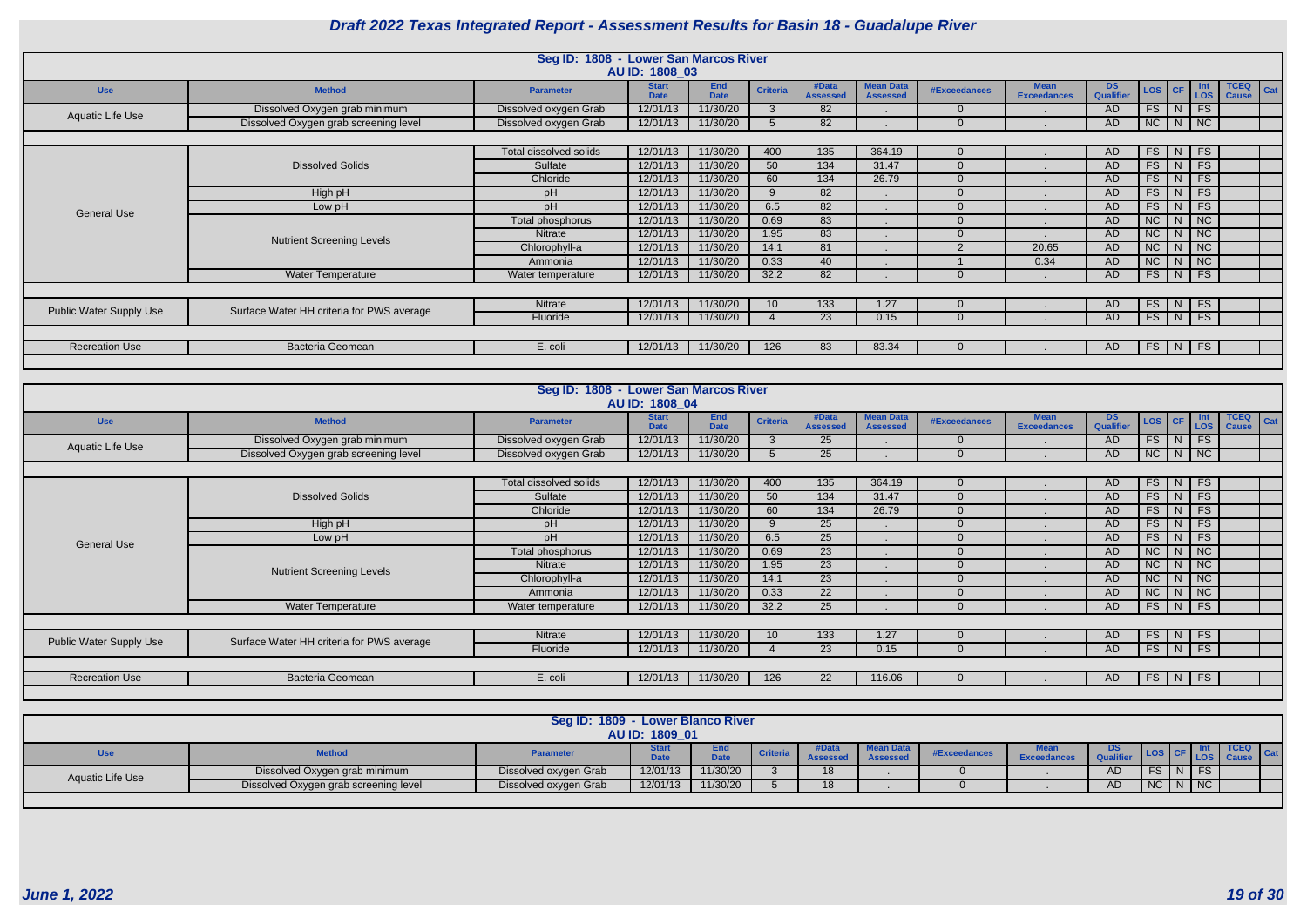|                                |                                           | Seg ID: 1809 - Lower Blanco River | AU ID: 1809 01              |                           |                 |                          |                                     |              |                                   |                        |                   |  |                             |             |
|--------------------------------|-------------------------------------------|-----------------------------------|-----------------------------|---------------------------|-----------------|--------------------------|-------------------------------------|--------------|-----------------------------------|------------------------|-------------------|--|-----------------------------|-------------|
| <b>Use</b>                     | <b>Method</b>                             | <b>Parameter</b>                  | <b>Start</b><br><b>Date</b> | <b>End</b><br><b>Date</b> | <b>Criteria</b> | #Data<br><b>Assessed</b> | <b>Mean Data</b><br><b>Assessed</b> | #Exceedances | <b>Mean</b><br><b>Exceedances</b> | DS<br><b>Qualifier</b> | LOS CF Int        |  | <b>TCEQ</b><br><b>Cause</b> | $\vert$ Cat |
|                                |                                           | Total dissolved solids            | 12/01/13                    | 11/30/20                  | 400             | 31                       | 317.83                              | $\Omega$     |                                   | AD.                    | FS N FS           |  |                             |             |
|                                | <b>Dissolved Solids</b>                   | Sulfate                           | 12/01/13                    | 11/30/20                  | 50              | 33                       | 28.25                               |              |                                   | <b>AD</b>              | $FS$ $N$ $FS$     |  |                             |             |
|                                |                                           | Chloride                          | 12/01/13                    | 11/30/20                  | 50              | 33                       | 15.5                                | $\Omega$     |                                   | <b>AD</b>              | $FS$ N FS         |  |                             |             |
|                                | High pH                                   | pH                                | 12/01/13                    | 11/30/20                  | 9               | 18                       |                                     |              |                                   | <b>AD</b>              | FS N FS           |  |                             |             |
| <b>General Use</b>             | Low pH                                    | pH                                | 12/01/13                    | 11/30/20                  | 6.5             | 18                       |                                     |              |                                   | <b>AD</b>              | $FS$ $N$ $FS$     |  |                             |             |
|                                |                                           | Total phosphorus                  | 12/01/13                    | 1/30/20                   | 0.69            | 23                       |                                     |              |                                   | <b>AD</b>              | $NC$ $N$ $NC$     |  |                             |             |
|                                | <b>Nutrient Screening Levels</b>          | Nitrate                           | 12/01/13                    | 11/30/20                  | 1.95            | 22                       |                                     |              |                                   | <b>AD</b>              | $NC$ $N$ $NC$     |  |                             |             |
|                                |                                           | Chlorophyll-a                     | 12/01/13                    | 11/30/20                  | 14.1            | 22                       |                                     |              |                                   | <b>AD</b>              | $NC$   $N$   $NC$ |  |                             |             |
|                                |                                           | Ammonia                           | 12/01/13                    | 11/30/20                  | 0.33            | <b>20</b>                |                                     |              |                                   | <b>AD</b>              | $NC$ $N$ $NC$     |  |                             |             |
|                                | <b>Water Temperature</b>                  | Water temperature                 | 12/01/13                    | 11/30/20                  | 33.3            | 18                       |                                     |              |                                   | <b>AD</b>              | $FS$ $N$ $FS$     |  |                             |             |
|                                |                                           |                                   |                             |                           |                 |                          |                                     |              |                                   |                        |                   |  |                             |             |
| <b>Public Water Supply Use</b> | Surface Water HH criteria for PWS average | Nitrate                           | 12/01/13                    | 11/30/20                  |                 | 31                       | 0.36                                |              |                                   | AD.                    | $FS$ $N$ $FS$     |  |                             |             |
|                                |                                           | Fluoride                          | 12/01/13                    | 11/30/20                  |                 | 31                       | 0.15                                |              |                                   | <b>AD</b>              | $FS$ N FS         |  |                             |             |
|                                |                                           |                                   |                             |                           |                 |                          |                                     |              |                                   |                        |                   |  |                             |             |
| <b>Recreation Use</b>          | <b>Bacteria Geomean</b>                   | E. coli                           | 07/01/13                    | 11/30/20                  | 126             | <b>20</b>                | 39.45                               |              |                                   | AD.                    | $FS$ $N$ $FS$     |  |                             |             |
|                                |                                           |                                   |                             |                           |                 |                          |                                     |              |                                   |                        |                   |  |                             |             |

|                         |                                           | Seg ID: 1809 - Lower Blanco River |                             |                           |                 |                          |                                     |                     |                                   |                        |          |                 |                                |                                    |
|-------------------------|-------------------------------------------|-----------------------------------|-----------------------------|---------------------------|-----------------|--------------------------|-------------------------------------|---------------------|-----------------------------------|------------------------|----------|-----------------|--------------------------------|------------------------------------|
|                         |                                           |                                   | AU ID: 1809 02              |                           |                 |                          |                                     |                     |                                   |                        |          |                 |                                |                                    |
| <b>Use</b>              | <b>Method</b>                             | <b>Parameter</b>                  | <b>Start</b><br><b>Date</b> | <b>End</b><br><b>Date</b> | <b>Criteria</b> | #Data<br><b>Assessed</b> | <b>Mean Data</b><br><b>Assessed</b> | <b>#Exceedances</b> | <b>Mean</b><br><b>Exceedances</b> | <b>DS</b><br>Qualifier | LOS   CF |                 | <b>Int</b><br>LOS <sup>1</sup> | <b>TCEQ</b><br>Cat<br><b>Cause</b> |
| Aquatic Life Use        | Dissolved Oxygen grab minimum             | Dissolved oxygen Grab             | 12/01/13                    | 11/30/20                  |                 | 13 <sup>°</sup>          |                                     | $\Omega$            |                                   | AD.                    | $FS$ $N$ |                 | FS                             |                                    |
|                         | Dissolved Oxygen grab screening level     | Dissolved oxygen Grab             | 12/01/13                    | 11/30/20                  |                 | 13 <sup>°</sup>          |                                     | $\Omega$            |                                   | AD                     | NC       | N               | NC                             |                                    |
|                         |                                           |                                   |                             |                           |                 |                          |                                     |                     |                                   |                        |          |                 |                                |                                    |
|                         |                                           | <b>Total dissolved solids</b>     | 12/01/13                    | 11/30/20                  | 400             | 31                       | 317.83                              | $\Omega$            |                                   | AD.                    | FS       | $\mid N \mid$   | <b>FS</b>                      |                                    |
|                         | $\Omega$                                  |                                   | <b>AD</b>                   | FS                        | N               | FS                       |                                     |                     |                                   |                        |          |                 |                                |                                    |
|                         |                                           | Chloride                          | 12/01/13                    | 11/30/20                  | 50              | 33                       | 15.5                                | $\Omega$            |                                   | <b>AD</b>              | FS       | N               | FS                             |                                    |
|                         | High pH                                   | pH                                | 12/01/13                    | 11/30/20                  | $\Omega$        | 13 <sup>°</sup>          |                                     | $\Omega$            |                                   | AD.                    | FS       | N               | FS                             |                                    |
| <b>General Use</b>      | Low pH                                    | pH                                | 12/01/13                    | 11/30/20                  | 6.5             | 13 <sup>°</sup>          |                                     | $\Omega$            |                                   | AD.                    | FS       | N               | FS                             |                                    |
|                         |                                           | Total phosphorus                  | 12/01/13                    | 11/30/20                  | 0.69            | 24                       |                                     | $\Omega$            |                                   | <b>AD</b>              | NC       | N               | NC                             |                                    |
|                         | <b>Nutrient Screening Levels</b>          | Nitrate                           | 12/01/13                    | 11/30/20                  | 1.95            | 23                       |                                     | $\overline{0}$      |                                   | <b>AD</b>              | NC       | N               | NC                             |                                    |
|                         |                                           | Chlorophyll-a                     | 12/01/13                    | 11/30/20                  | 14.1            | 23                       |                                     |                     | 18.3                              | AD                     | NC       | N               | $\overline{NC}$                |                                    |
|                         |                                           | Ammonia                           | 12/01/13                    | 11/30/20                  | 0.33            | 23                       |                                     | $\Omega$            |                                   | AD                     | NC       | N               | NC                             |                                    |
|                         | <b>Water Temperature</b>                  | Water temperature                 | 12/01/13                    | 11/30/20                  | 33.3            | 13 <sup>°</sup>          |                                     | $\overline{0}$      |                                   | AD                     | FS       | $\vert N \vert$ | FS                             |                                    |
|                         |                                           |                                   |                             |                           |                 |                          |                                     |                     |                                   |                        |          |                 |                                |                                    |
| Public Water Supply Use | Surface Water HH criteria for PWS average | Nitrate                           | 12/01/13                    | 11/30/20                  | 10 <sup>°</sup> | 31                       | 0.36                                | $\Omega$            |                                   | AD.                    | FS       | N               | <b>FS</b>                      |                                    |
|                         |                                           | Fluoride                          | 12/01/13                    | 11/30/20                  |                 | 31                       | 0.15                                | $\Omega$            |                                   | AD                     | $FS$ $N$ |                 | FS                             |                                    |
|                         |                                           |                                   |                             |                           |                 |                          |                                     |                     |                                   |                        |          |                 |                                |                                    |
| <b>Recreation Use</b>   | Bacteria Geomean                          | E. coli                           | 07/01/12                    | 11/30/20                  | 126             | 20                       | 15.92                               | $\Omega$            |                                   | AD.                    | FS       | N               | FS                             |                                    |
|                         |                                           |                                   |                             |                           |                 |                          |                                     |                     |                                   |                        |          |                 |                                |                                    |

|                  |                                       |                           |                   | Seg ID: 1810 - Plum Creek<br>AU ID: 1810 01 |    |                 |    |                                       |                                  |           |                                        |  |                                  |     |
|------------------|---------------------------------------|---------------------------|-------------------|---------------------------------------------|----|-----------------|----|---------------------------------------|----------------------------------|-----------|----------------------------------------|--|----------------------------------|-----|
| <b>Use</b>       | <b>Method</b>                         | <b>Parameter</b>          | <b>Start</b>      | End<br>Data                                 |    |                 |    | Criteria #Data Mean Data #Exceedances | Mean DS<br>Exceedances Qualifier |           | $\frac{1}{2}$ LOS CF $\frac{Int}{LOS}$ |  | <b>TCEQ Cause</b>                | Cat |
|                  | Dissolved Oxygen 24hr average         | Dissolved oxygen 24hr Avg | 12/01/13          | 11/30/20                                    |    | 10 <sup>°</sup> |    |                                       | 4.4                              | AD.       | $FS\ NFS$                              |  |                                  |     |
|                  | Dissolved Oxygen 24hr minimum         | Dissolved oxygen 24hr Min | 12/01/13 11/30/20 |                                             |    |                 |    |                                       | 2.6                              | AD        | $FS\vert N \vert FS$                   |  |                                  |     |
|                  | Dissolved Oxygen grab minimum         | Dissolved oxygen Grab     | 12/01/13          | 11/30/20                                    |    | 85              |    |                                       |                                  | <b>SM</b> | $FS\vert N\vert NA$                    |  |                                  |     |
| Aquatic Life Use | Dissolved Oxygen grab screening level | Dissolved oxygen Grab     | 12/01/13          | 11/30/20                                    |    | 85              |    |                                       | 4.47                             | <b>SM</b> | $NC\ N\ N$                             |  |                                  |     |
|                  | <b>Fish Community (Regional)</b>      | Fish community            | 12/01/13          | 11/30/20                                    | 42 |                 | 39 |                                       |                                  | AD.       | $NS$ $N$ $CN$                          |  | Impaired fish community in water |     |
|                  | Habitat                               | Habitat                   | 12/01/13          | 11/30/20                                    | 20 |                 |    |                                       |                                  | AD        | $CS\vert N\vert CS$                    |  | Impaired habitat in water        |     |
|                  | Macrobenthic community (Qualitative)  | Macrobenthic community    |                   | 12/01/13 11/30/20                           | 30 |                 | 31 |                                       |                                  | AD.       | $FS$ $N$ $FS$                          |  |                                  |     |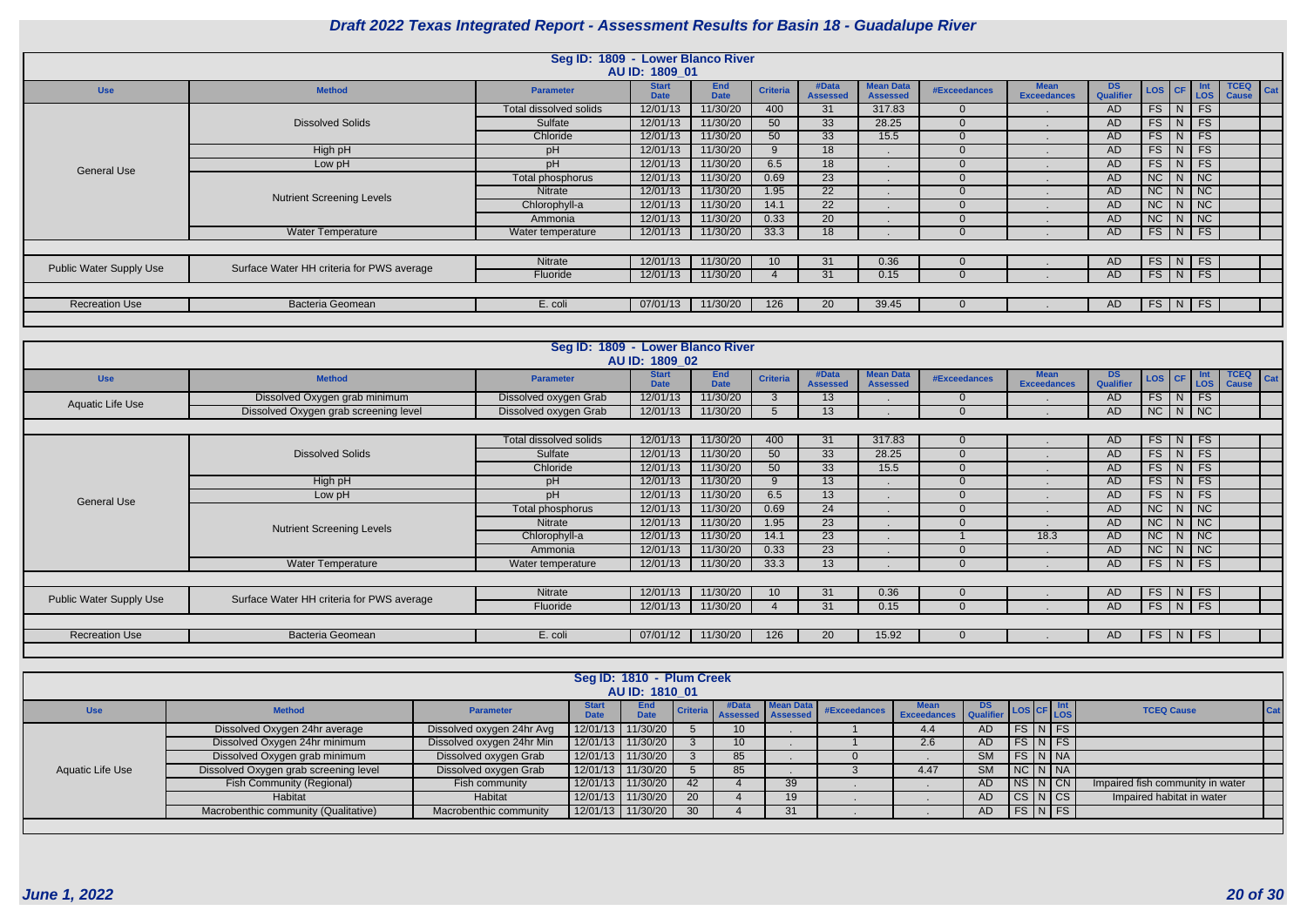|                                |                                           |                        |                             | Seg ID: 1810 - Plum Creek |                 |       |                                         |              |                    |     |  |                      |                           |     |
|--------------------------------|-------------------------------------------|------------------------|-----------------------------|---------------------------|-----------------|-------|-----------------------------------------|--------------|--------------------|-----|--|----------------------|---------------------------|-----|
|                                |                                           |                        |                             | AU ID: 1810 01            |                 |       |                                         |              |                    |     |  |                      |                           |     |
| <b>Use</b>                     | <b>Method</b>                             | <b>Parameter</b>       | <b>Start</b><br><b>Date</b> | <b>End</b><br><b>Date</b> | <b>Criteria</b> | #Data | <b>Mean Data</b><br>Assessed   Assessed | #Exceedances | Mean DS LOS CF Int |     |  |                      | <b>TCEQ Cause</b>         | Cat |
|                                |                                           | Total dissolved solids | 12/01/13                    | 11/30/20                  | 1120            | 264   | 612.95                                  |              |                    | AD. |  | $FS\vert N \vert FS$ |                           |     |
|                                | <b>Dissolved Solids</b>                   | Sulfate                |                             | 12/01/13 11/30/20         | 150             | 245   | 81.43                                   |              |                    | AD. |  | $FS\mid N \mid FS$   |                           |     |
|                                |                                           | Chloride               |                             | 12/01/13 11/30/20         | 350             | 245   | 111.56                                  |              |                    | AD  |  | $FS\vert N \vert FS$ |                           |     |
|                                | High pH                                   | pH                     |                             | 12/01/13 11/30/20         |                 | 86    |                                         |              |                    | AD  |  | $FS\vert N \vert FS$ |                           |     |
| <b>General Use</b>             | Low pH                                    | pH                     |                             | 12/01/13 11/30/20         | 6.5             | 86    |                                         |              |                    | AD  |  | $FS\vert N \vert FS$ |                           |     |
|                                |                                           | Total phosphorus       |                             | 12/01/13 11/30/20         | 0.69            | 83    |                                         | 25           | 0.97               | AD  |  | $CS\vert N\vert CS$  | Total Phosphorus in water |     |
|                                | <b>Nutrient Screening Levels</b>          | Nitrate                |                             | 12/01/13 11/30/20         | 1.95            | 83    |                                         | 48           | 4.17               | AD  |  | $CS\vert N\vert CS$  | Nitrate in water          |     |
|                                |                                           | Chlorophyll-a          |                             | 12/01/13 11/30/20         | 14.1            | 81    |                                         |              | 19.4               | AD. |  | $NC\ N\$             |                           |     |
|                                |                                           | Ammonia                |                             | 12/01/13 11/30/20         | 0.33            | 47    |                                         |              | 0.49               | AD  |  | $NC$ $N$ $NC$        |                           |     |
|                                | <b>Water Temperature</b>                  | Water temperature      |                             | 12/01/13 11/30/20         | 32.2            | 87    |                                         |              |                    | AD  |  | $FS\vert N \vert FS$ |                           |     |
|                                |                                           |                        |                             |                           |                 |       |                                         |              |                    |     |  |                      |                           |     |
| <b>Public Water Supply Use</b> | Surface Water HH criteria for PWS average | Nitrate                |                             | 12/01/13 11/30/20         | 10 <sup>1</sup> | 245   | 4.93                                    |              |                    | AD  |  | $FS\vert N \vert FS$ |                           |     |
|                                |                                           |                        |                             |                           |                 |       |                                         |              |                    |     |  |                      |                           |     |
| <b>Recreation Use</b>          | Bacteria Geomean                          | E. coli                |                             | 12/01/13 11/30/20         | 126             | 83    | 259.27                                  |              |                    | AD  |  | NS N NS              | Bacteria in water         | 4b  |
|                                |                                           |                        |                             |                           |                 |       |                                         |              |                    |     |  |                      |                           |     |

|                                |                                           |                           |                             | Seg ID: 1810 - Plum Creek |                 |                          |                                     |                     |                                   |                 |    |  |                                                                         |                                  |     |
|--------------------------------|-------------------------------------------|---------------------------|-----------------------------|---------------------------|-----------------|--------------------------|-------------------------------------|---------------------|-----------------------------------|-----------------|----|--|-------------------------------------------------------------------------|----------------------------------|-----|
|                                |                                           |                           |                             | AU ID: 1810_02            |                 |                          |                                     |                     |                                   |                 |    |  |                                                                         |                                  |     |
| <b>Use</b>                     | <b>Method</b>                             | <b>Parameter</b>          | <b>Start</b><br><b>Date</b> | <b>End</b><br><b>Date</b> | <b>Criteria</b> | #Data<br><b>Assessed</b> | <b>Mean Data</b><br><b>Assessed</b> | <b>#Exceedances</b> | <b>Mean</b><br><b>Exceedances</b> | DS<br>Qualifier |    |  | $\textsf{LOS}\left[\textsf{CF}\right]\frac{\textsf{Int}}{\textsf{LOS}}$ | <b>TCEQ Cause</b>                | Cat |
|                                | Dissolved Oxygen 24hr average             | Dissolved oxygen 24hr Avg |                             | 07/01/12 11/30/20         | $\overline{5}$  | 10                       |                                     | $\overline{0}$      |                                   | AD              |    |  | $FS\vert N \vert FS$                                                    |                                  |     |
|                                | Dissolved Oxygen 24hr minimum             | Dissolved oxygen 24hr Min |                             | 07/01/12 11/30/20         | $\mathcal{B}$   | 10                       |                                     | $\Omega$            |                                   | AD              |    |  | $FS\vert N \vert FS$                                                    |                                  |     |
|                                | Dissolved Oxygen grab minimum             | Dissolved oxygen Grab     |                             | 12/01/13 11/30/20         | $\cdot$ 3       | 80                       |                                     | $\Omega$            |                                   | SM              |    |  | FS N NA                                                                 |                                  |     |
|                                | Dissolved Oxygen grab screening level     | Dissolved oxygen Grab     |                             | 12/01/13 11/30/20         |                 | 80                       |                                     | $\overline{2}$      | 3.95                              | SM              |    |  | $NC$ $N$ $NA$                                                           |                                  |     |
| <b>Aquatic Life Use</b>        | Fish Community (Regional)                 | Fish community            |                             | 12/01/13 11/30/20         |                 |                          |                                     |                     |                                   | ID              | NA |  | $Y$ CN                                                                  | Impaired fish community in water |     |
|                                | Habitat                                   | Habitat                   |                             | 12/01/13 11/30/20         |                 |                          |                                     |                     |                                   | ID              | NA |  | $Y$ $CS$                                                                | Impaired habitat in water        |     |
|                                |                                           | Xylene                    |                             | 12/01/13 11/30/20         | 12010           | $\overline{2}$           |                                     | $\Omega$            |                                   | ID              |    |  | NA N NA                                                                 |                                  |     |
|                                | <b>Toxic Substances in sediment</b>       | Toluene                   |                             | 12/01/13 11/30/20         | 20290           | $\overline{2}$           |                                     | $\Omega$            |                                   | ID              |    |  | NA N NA                                                                 |                                  |     |
|                                |                                           | Ethylbenzene              |                             | 12/01/13 11/30/20         | 7880            | 2                        |                                     | $\Omega$            |                                   | ID              |    |  | NA N NA                                                                 |                                  |     |
|                                |                                           | Benzene                   |                             |                           | 2870            | $\overline{2}$           |                                     | $\Omega$            |                                   | ID              |    |  |                                                                         |                                  |     |
|                                | NA N NA<br>12/01/13 11/30/20              |                           |                             |                           |                 |                          |                                     |                     |                                   |                 |    |  |                                                                         |                                  |     |
|                                |                                           | Total dissolved solids    |                             | 12/01/13 11/30/20         | 1120            | 264                      | 612.95                              | $\Omega$            |                                   | AD.             |    |  | $FS\vert N \vert FS$                                                    |                                  |     |
|                                | <b>Dissolved Solids</b>                   | Sulfate                   |                             | 12/01/13 11/30/20         | 150             | 245                      | 81.43                               | $\Omega$            |                                   | AD.             |    |  | $FS\vert N \vert FS$                                                    |                                  |     |
|                                |                                           | Chloride                  |                             | 12/01/13 11/30/20         | 350             | $\overline{245}$         | 111.56                              | $\Omega$            |                                   | AD              |    |  | $FS$ $N$ $FS$                                                           |                                  |     |
|                                | High pH                                   | pH                        |                             | 12/01/13 11/30/20         | 9               | 80                       |                                     | $\Omega$            |                                   | <b>AD</b>       |    |  | $FS$ $N$ $FS$                                                           |                                  |     |
| <b>General Use</b>             | Low pH                                    | pH                        |                             | 12/01/13 11/30/20         | 6.5             | 80                       |                                     | $\Omega$            |                                   | AD              |    |  | $FS$ $N$ $FS$                                                           |                                  |     |
|                                |                                           | Total phosphorus          |                             | 12/01/13 11/30/20         | 0.69            | 81                       |                                     | 47                  | 1.21                              | AD              |    |  | $CS$ $N$ $CS$                                                           | Total Phosphorus in water        |     |
|                                | <b>Nutrient Screening Levels</b>          | Nitrate                   |                             | 12/01/13 11/30/20         | 1.95            | 81                       |                                     | 68                  | 6.03                              | <b>AD</b>       |    |  | CS N CS                                                                 | Nitrate in water                 |     |
|                                |                                           | Chlorophyll-a             |                             | 12/01/13 11/30/20         | 14.1            | 79                       |                                     | $\overline{2}$      | 18.95                             | <b>AD</b>       |    |  | $NC$ $N$ $NC$                                                           |                                  |     |
|                                |                                           | Ammonia                   |                             | 12/01/13 11/30/20         | 0.33            | 46                       |                                     |                     | 0.95                              | AD              |    |  | $NC$ $N$ $NC$                                                           |                                  |     |
|                                | <b>Water Temperature</b>                  | Water temperature         |                             | 12/01/13 11/30/20         | 32.2            | 80                       |                                     | $\Omega$            |                                   | AD              |    |  | $FS\mid N \mid FS$                                                      |                                  |     |
|                                |                                           |                           |                             |                           |                 |                          |                                     |                     |                                   |                 |    |  |                                                                         |                                  |     |
| <b>Public Water Supply Use</b> | Surface Water HH criteria for PWS average | <b>Nitrate</b>            |                             | 12/01/13 11/30/20         | 10 <sup>°</sup> | 245                      | 4.93                                |                     |                                   | AD              |    |  | $FS\ NFS$                                                               |                                  |     |
|                                |                                           |                           |                             |                           |                 |                          |                                     |                     |                                   |                 |    |  |                                                                         |                                  |     |
| <b>Recreation Use</b>          | <b>Bacteria Geomean</b>                   | E. coli                   |                             | 12/01/13 11/30/20         | 126             | 81                       | 343.94                              |                     |                                   | AD.             |    |  | $N_S/N$ $NS$                                                            | Bacteria in water                | 4b  |
|                                |                                           |                           |                             |                           |                 |                          |                                     |                     |                                   |                 |    |  |                                                                         |                                  |     |

|                  |                                       |                           |                             | AU ID: 1810 03     | Seg ID: 1810 - Plum Creek |                                                                                                                  |      |           |                |           |                                          |            |
|------------------|---------------------------------------|---------------------------|-----------------------------|--------------------|---------------------------|------------------------------------------------------------------------------------------------------------------|------|-----------|----------------|-----------|------------------------------------------|------------|
| <b>Use</b>       | <b>Method</b>                         | <b>Parameter</b>          | <b>Start</b><br><b>Date</b> | <b>End</b><br>Date |                           | Criteria #Data Mean Data #Exceedances Mean DS B<br>Criteria Assessed Assessed #Exceedances Exceedances Qualifier |      |           |                |           | <b>TCEQ Cause</b>                        | <b>Cat</b> |
|                  | Dissolved Oxygen 24hr average         | Dissolved oxygen 24hr Avg | $\vert$ 05/01/12 11/30/20   |                    | 10                        |                                                                                                                  | 4.6  | AD.       | <b>FSINIFS</b> |           |                                          |            |
|                  | Dissolved Oxygen 24hr minimum         | Dissolved oxygen 24hr Min | $\vert$ 05/01/12 11/30/20   |                    | -10                       |                                                                                                                  |      | AD.       |                |           |                                          |            |
| Aquatic Life Use | Dissolved Oxygen grab minimum         | Dissolved oxygen Grab     | 12/01/13 11/30/20           |                    | 81                        |                                                                                                                  | 2.43 | <b>SM</b> |                | IN NA     |                                          |            |
|                  | Dissolved Oxygen grab screening level | Dissolved oxygen Grab     | 12/01/13 11/30/20           |                    | 81                        |                                                                                                                  | 3.53 | SM        |                | CS IN INA |                                          |            |
|                  | Macrobenthic community (Qualitative)  | Macrobenthic community    | 12/01/13 11/30/20           |                    |                           |                                                                                                                  |      |           |                | $ Y $ CN  | Impaired macrobenthic community in water |            |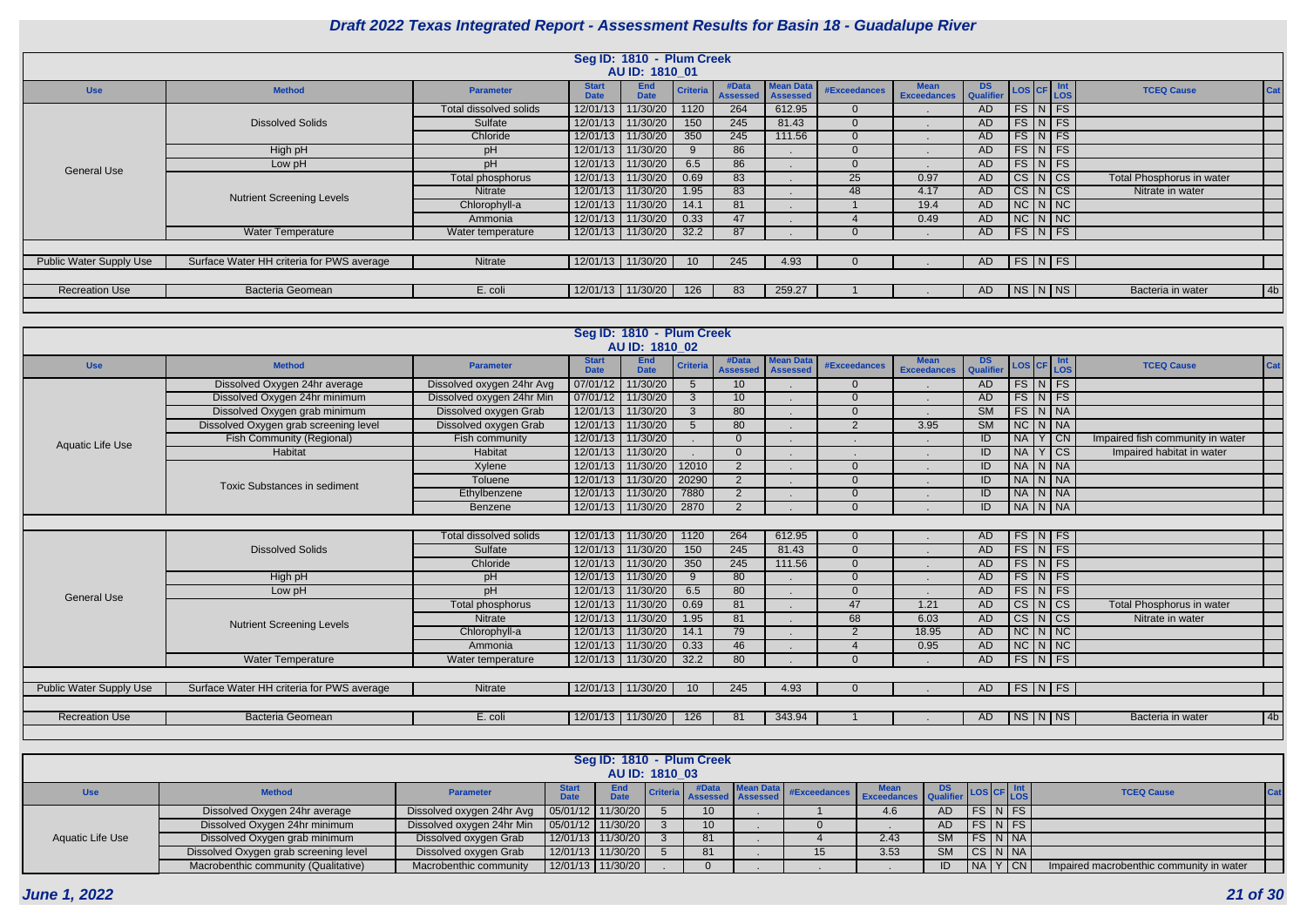|                         |                                           |                        |                             |                            | AU ID: 1810 03  | Seg ID: 1810 - Plum Creek |                                         |              |                                                     |     |                          |                      |                           |     |
|-------------------------|-------------------------------------------|------------------------|-----------------------------|----------------------------|-----------------|---------------------------|-----------------------------------------|--------------|-----------------------------------------------------|-----|--------------------------|----------------------|---------------------------|-----|
| <b>Use</b>              | <b>Method</b>                             | <b>Parameter</b>       | <b>Start</b><br><b>Date</b> | <b>End</b><br><b>Date</b>  | <b>Criteria</b> | #Data                     | <b>Mean Data</b><br>Assessed   Assessed | #Exceedances | Mean DS LOS CF Int Exceedances Qualifier LOS CF LOS |     |                          |                      | <b>TCEQ Cause</b>         | Cat |
|                         |                                           |                        |                             |                            |                 |                           |                                         |              |                                                     |     |                          |                      |                           |     |
|                         |                                           | Total dissolved solids |                             | 12/01/13   11/30/20   1120 |                 | 264                       | 612.95                                  |              |                                                     | AD  |                          | FS N FS              |                           |     |
|                         | <b>Dissolved Solids</b>                   | Sulfate                |                             | 12/01/13 11/30/20          | 150             | 245                       | 81.43                                   |              |                                                     | AD. | FS N FS                  |                      |                           |     |
|                         |                                           | Chloride               |                             | 12/01/13   11/30/20        | 350             | 245                       | 111.56                                  | $\Omega$     |                                                     | AD  |                          | $FS\ NFS$            |                           |     |
|                         | <b>Fish Kill Reports</b>                  | Fish Kill Reports      | 12/01/13 11/30/20           |                            |                 |                           |                                         |              |                                                     | OE  |                          | CN N CN              | Fish kill in water        |     |
|                         | High pH                                   | pH                     |                             | 12/01/13 11/30/20          | 9               | 81                        |                                         |              |                                                     | AD  | $FS\vert N \vert FS$     |                      |                           |     |
| General Use             | Low pH                                    | pH                     |                             | 12/01/13 11/30/20          | 6.5             | 81                        |                                         |              |                                                     | AD  |                          | $FS\vert N \vert FS$ |                           |     |
|                         |                                           | Total phosphorus       | 12/01/13                    | 11/30/20                   | 0.69            | 81                        |                                         | 53           | 2.2                                                 | AD  | CS N CS                  |                      | Total Phosphorus in water |     |
|                         | <b>Nutrient Screening Levels</b>          | Nitrate                | 12/01/13                    | 11/30/20                   | 1.95            | 81                        |                                         | 64           | 8.27                                                | AD  |                          | CS N CS              | Nitrate in water          |     |
|                         |                                           | Chlorophyll-a          | 12/01/13                    | 11/30/20                   | 14.1            | 79                        |                                         |              | 19.58                                               | AD  | $NC\vert N\vert NC\vert$ |                      |                           |     |
|                         |                                           | Ammonia                | 12/01/13 11/30/20           |                            | 0.33            | 45                        |                                         | 18           | 2.68                                                | AD  |                          | CS N CS              | Ammonia in water          |     |
|                         | <b>Water Temperature</b>                  | Water temperature      | 12/01/13 11/30/20           |                            | 32.2            | 81                        |                                         |              |                                                     | AD  |                          | FS N FS              |                           |     |
|                         |                                           |                        |                             |                            |                 |                           |                                         |              |                                                     |     |                          |                      |                           |     |
| Public Water Supply Use | Surface Water HH criteria for PWS average | Nitrate                | 12/01/13   11/30/20         |                            | 10              | 245                       | 4.93                                    |              |                                                     | AD. |                          | FS N FS              |                           |     |
|                         |                                           |                        |                             |                            |                 |                           |                                         |              |                                                     |     |                          |                      |                           |     |
| <b>Recreation Use</b>   | <b>Bacteria Geomean</b>                   | E. coli                | 12/01/13   11/30/20         |                            | 126             | -81                       | 450.31                                  |              |                                                     | AD. |                          | NS N NS              | Bacteria in water         | 4b  |
|                         |                                           |                        |                             |                            |                 |                           |                                         |              |                                                     |     |                          |                      |                           |     |

| <b>S</b>                | <b>CF</b> | Int<br><b>LOS</b>      | <b>TCEQ Cause</b>                   | Cat |
|-------------------------|-----------|------------------------|-------------------------------------|-----|
| A                       | N         | <b>NA</b>              |                                     |     |
| f.                      | N         | <b>NA</b>              |                                     |     |
| ζ                       | N         | <b>FS</b>              |                                     |     |
| $\bar{s}$               | N         | $\overline{\text{CS}}$ | Depressed dissolved oxygen in water |     |
| $\overline{\mathbf{z}}$ | N         | FS                     |                                     |     |
| $\overline{\cdot}$      | N         | $\overline{\text{NC}}$ |                                     |     |
| ⋾                       | Ν         | FS                     |                                     |     |
|                         |           |                        |                                     |     |
| A                       | N         | <b>NA</b>              |                                     |     |
| A                       | Y         | <b>CS</b>              | Nitrate in water                    |     |
| ſ                       | N         | <b>NA</b>              |                                     |     |
|                         |           |                        |                                     |     |
| A.                      | Y         | <b>CN</b>              | Bacteria in water                   |     |
|                         |           |                        |                                     |     |

|                       |                                       |                           |                             |                           | AU ID: 1810A_01 | Seg ID: 1810A - Town Branch |                                     |              |                                   |                                       |    |                         |                                     |
|-----------------------|---------------------------------------|---------------------------|-----------------------------|---------------------------|-----------------|-----------------------------|-------------------------------------|--------------|-----------------------------------|---------------------------------------|----|-------------------------|-------------------------------------|
| <b>Use</b>            | <b>Method</b>                         | <b>Parameter</b>          | <b>Start</b><br><b>Date</b> | <b>End</b><br><b>Date</b> | <b>Criteria</b> | #Data<br><b>Assessed</b>    | <b>Mean Data</b><br><b>Assessed</b> | #Exceedances | <b>Mean</b><br><b>Exceedances</b> | DS LOS CF Int<br>Qualifier LOS CF LOS |    |                         | <b>TCEQ Cause</b>                   |
|                       | Dissolved Oxygen 24hr average         | Dissolved oxygen 24hr Avg | 12/01/13                    | 11/30/20                  |                 |                             |                                     |              |                                   | <b>SM</b>                             |    | NA N NA                 |                                     |
|                       | Dissolved Oxygen 24hr minimum         | Dissolved oxygen 24hr Min | 12/01/13                    | 11/30/20                  |                 |                             |                                     |              |                                   | <b>SM</b>                             |    | NA N NA                 |                                     |
|                       | Dissolved Oxygen grab minimum         | Dissolved oxygen Grab     | 06/01/11                    | 11/30/20                  | 3               | 10                          |                                     |              |                                   | AD                                    |    | $FS\mid N \mid FS \mid$ |                                     |
| Aquatic Life Use      | Dissolved Oxygen grab screening level | Dissolved oxygen Grab     | 06/01/11                    | 11/30/20                  | $\mathcal{D}$   | 10 <sup>°</sup>             |                                     |              | 4.15                              | AD.                                   |    | $CS$ $N$ $CS$           | Depressed dissolved oxygen in water |
|                       | <b>Fish Community (Regional)</b>      | Fish community            | 12/01/13                    | 11/30/20                  | 41              |                             | 42                                  |              |                                   | AD                                    |    | $FS\vert N \vert FS$    |                                     |
|                       | Habitat                               | Habitat                   | 12/01/13                    | 11/30/20                  | <b>20</b>       |                             | 23                                  |              |                                   | AD                                    |    | NC N NC                 |                                     |
|                       | Macrobenthic community (Qualitative)  | Macrobenthic community    | 12/01/13                    | 11/30/20                  | 29              |                             | 31                                  |              |                                   | AD                                    |    | $FS\vert N \vert FS$    |                                     |
|                       |                                       |                           |                             |                           |                 |                             |                                     |              |                                   |                                       |    |                         |                                     |
|                       |                                       | Total phosphorus          | 12/01/13                    | 11/30/20                  | 0.69            | - 3                         |                                     |              |                                   | ID.                                   |    | NA N NA                 |                                     |
| <b>General Use</b>    | <b>Nutrient Screening Levels</b>      | <b>Nitrate</b>            | 12/01/13                    | 11/30/20                  | 1.95            | 3                           |                                     |              | 10.2                              | ID                                    | NA | Y CS                    | Nitrate in water                    |
|                       |                                       | Ammonia                   | 12/01/13                    | 11/30/20                  | 0.33            | 3                           |                                     |              | 0.6                               | ID                                    |    | NA N NA                 |                                     |
|                       |                                       |                           |                             |                           |                 |                             |                                     |              |                                   |                                       |    |                         |                                     |
| <b>Recreation Use</b> | <b>Bacteria Geomean</b>               | E. coli                   | 12/01/13                    | 11/30/20                  | 126             |                             | 436.1                               |              |                                   | ID                                    |    | NA Y CN                 | Bacteria in water                   |
|                       |                                       |                           |                             |                           |                 |                             |                                     |              |                                   |                                       |    |                         |                                     |

|                         |                                       |                        |                             | Seg ID: 1811 - Comal River |                 |                          |                                     |                 |                                   |                         |                                                            |  |                   |         |
|-------------------------|---------------------------------------|------------------------|-----------------------------|----------------------------|-----------------|--------------------------|-------------------------------------|-----------------|-----------------------------------|-------------------------|------------------------------------------------------------|--|-------------------|---------|
|                         |                                       |                        | AU ID: 1811 01              |                            |                 |                          |                                     |                 |                                   |                         |                                                            |  |                   |         |
| <b>Use</b>              | <b>Method</b>                         | <b>Parameter</b>       | <b>Start</b><br><b>Date</b> | <b>End</b><br><b>Date</b>  | <b>Criteria</b> | #Data<br><b>Assessed</b> | <b>Mean Data</b><br><b>Assessed</b> | #Exceedances    | <b>Mean</b><br><b>Exceedances</b> | DS.<br><b>Qualifier</b> | $\left  \text{LoS} \right $ CF $\left  \text{Int} \right $ |  | <b>TCEQ Cause</b> | $ $ Cat |
| <b>Aquatic Life Use</b> | Dissolved Oxygen grab minimum         | Dissolved oxygen Grab  | 12/01/13                    | 11/30/20                   | $\mathcal{S}$   | 80                       |                                     | $\Omega$        |                                   | AD                      | FSI NFS                                                    |  |                   |         |
|                         | Dissolved Oxygen grab screening level | Dissolved oxygen Grab  | 12/01/13                    | 11/30/20                   | $\mathcal{L}$   | 80                       |                                     | $\Omega$        |                                   | AD                      | $N$ C $N$ $N$                                              |  |                   |         |
|                         |                                       |                        |                             |                            |                 |                          |                                     |                 |                                   |                         |                                                            |  |                   |         |
|                         |                                       | Total dissolved solids | 12/01/13                    | 11/30/20                   | 400             | 160                      | 382                                 | $\Omega$        |                                   | AD.                     | $FS$ $N$ $FS$                                              |  |                   |         |
|                         | <b>Dissolved Solids</b>               | Sulfate                | 12/01/13                    | 11/30/20                   | 50              | 160                      | 30.23                               |                 |                                   | AD.                     | $FS$ $N$ $FS$                                              |  |                   |         |
|                         |                                       | Chloride               | 12/01/13                    | 11/30/20                   | 50              | 160                      | 19.37                               | $\Omega$        |                                   | AD.                     | $FS$ $N$ $FS$                                              |  |                   |         |
|                         | High pH                               | <b>DH</b>              | 12/01/13                    | 11/30/20                   | $\mathbf{Q}$    | 80                       |                                     |                 |                                   | AD.                     | $FS\vert N \vert FS$                                       |  |                   |         |
| <b>General Use</b>      | Low pH                                | pН                     | 12/01/13                    | 11/30/20                   | 6.5             | 80                       |                                     | $\Omega$        |                                   | AD                      | $FS$ $N$ $FS$                                              |  |                   |         |
|                         |                                       | Total phosphorus       | 12/01/13                    | 11/30/20                   | 0.69            | 83                       |                                     | $\Omega$        |                                   | AD                      | $NC\ N\ N$                                                 |  |                   |         |
|                         | <b>Nutrient Screening Levels</b>      | <b>Nitrate</b>         | 12/01/13                    | 11/30/20                   | 1.95            | 83                       |                                     | 13 <sup>°</sup> | ာ                                 | AD.                     | $NC$ $N$ $NC$                                              |  |                   |         |
|                         |                                       | Chlorophyll-a          | 12/01/13                    | 11/30/20                   | 14.1            | 82                       |                                     | $\Omega$        |                                   | AD                      | $NC$ $N$ $NC$                                              |  |                   |         |
|                         |                                       | Ammonia                | 12/01/13                    | 11/30/20                   | 0.33            | 41                       |                                     |                 |                                   | AD                      | $NC$ $N$ $NC$                                              |  |                   |         |
|                         | <b>Water Temperature</b>              | Water temperature      | 12/01/13                    | 11/30/20                   | 32.2            | 80                       |                                     | $\Omega$        |                                   | AD                      | FS N FS                                                    |  |                   |         |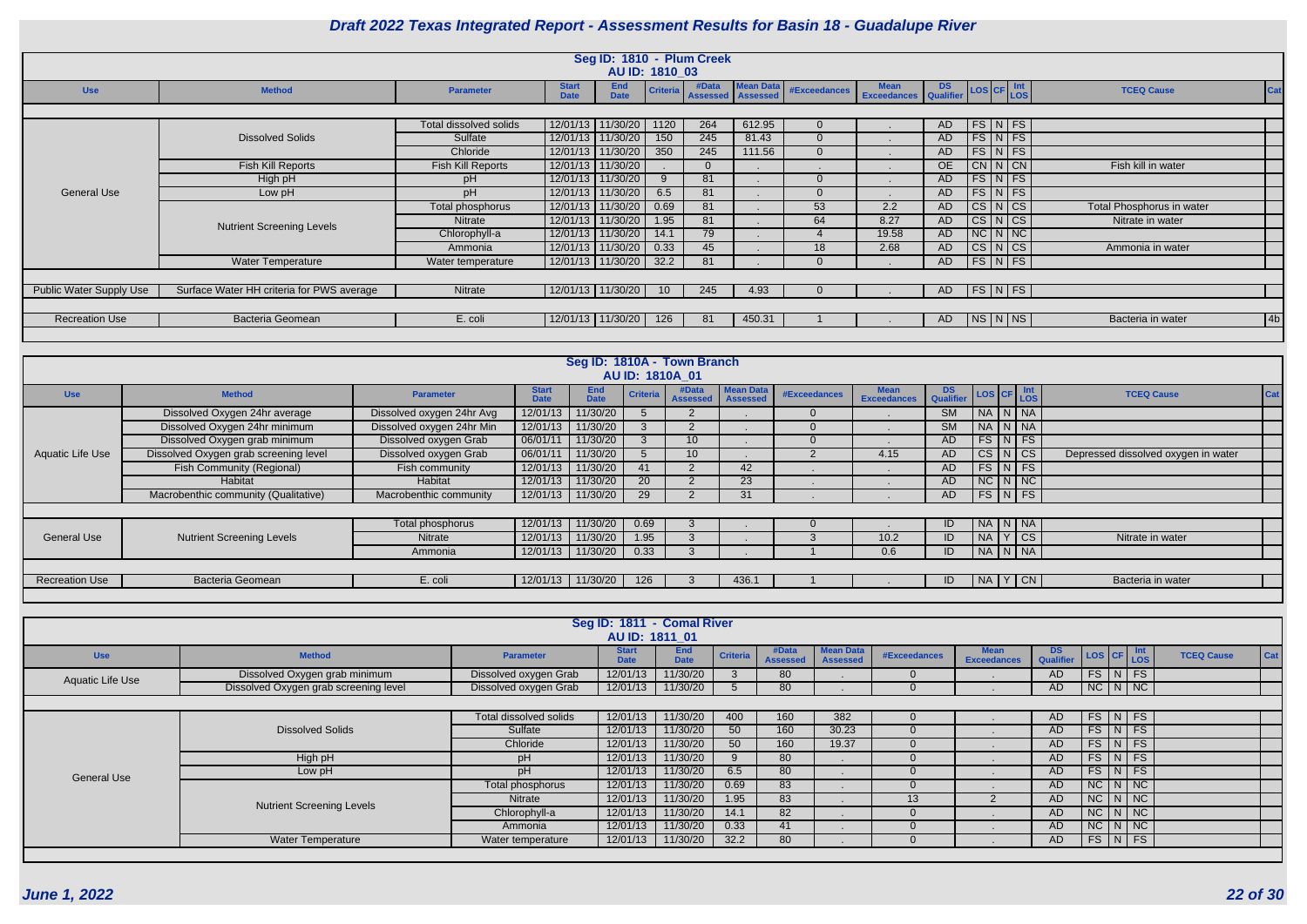|                         |                                           |                  | Seg ID: 1811 - Comal River<br>AU ID: 1811 01 |                    |                 |                          |                                     |              |                            |     |             |                         |                   |            |
|-------------------------|-------------------------------------------|------------------|----------------------------------------------|--------------------|-----------------|--------------------------|-------------------------------------|--------------|----------------------------|-----|-------------|-------------------------|-------------------|------------|
| <b>Use</b>              | <b>Method</b>                             | <b>Parameter</b> | <b>Start</b><br>Date<br>Dau                  | End<br><b>Data</b> | <b>Criteria</b> | #Data<br><b>Assessed</b> | <b>Mean Data</b><br><b>Assessed</b> | #Exceedances | Mean<br><b>Exceedances</b> | DS. | <b>TIOS</b> | $\sqrt{\frac{CF}{LOS}}$ | <b>TCEQ Cause</b> | <b>Cat</b> |
| Public Water Supply Use | Surface Water HH criteria for PWS average | Nitrate          | 12/01/13                                     | 11/30/20           | 10 <sup>1</sup> | 160                      | 1.84                                |              |                            | AD. |             | $FS$ $N$ $FS$           |                   |            |
|                         |                                           |                  |                                              |                    |                 |                          |                                     |              |                            |     |             |                         |                   |            |
| <b>Recreation Use</b>   | Bacteria Geomean                          | E. coli          | 12/01/13                                     | 11/30/20           | 126             | 83                       | 156.28                              |              |                            | AD  |             | NS N NS                 | Bacteria in water | 5c         |
|                         |                                           |                  |                                              |                    |                 |                          |                                     |              |                            |     |             |                         |                   |            |

|                                |                                           |                        | Seg ID: 1811 - Comal River<br>AU ID: 1811 02 |                           |                 |                          |                                     |                     |                                   |                        |                       |            |                                    |
|--------------------------------|-------------------------------------------|------------------------|----------------------------------------------|---------------------------|-----------------|--------------------------|-------------------------------------|---------------------|-----------------------------------|------------------------|-----------------------|------------|------------------------------------|
| <b>Use</b>                     | <b>Method</b>                             | <b>Parameter</b>       | <b>Start</b><br><b>Date</b>                  | <b>End</b><br><b>Date</b> | <b>Criteria</b> | #Data<br><b>Assessed</b> | <b>Mean Data</b><br><b>Assessed</b> | <b>#Exceedances</b> | <b>Mean</b><br><b>Exceedances</b> | <b>DS</b><br>Qualifier | LOS CF                | Int<br>LOS | <b>TCEQ</b><br>Cat<br><b>Cause</b> |
| <b>Aquatic Life Use</b>        | Dissolved Oxygen grab minimum             | Dissolved oxygen Grab  | 12/01/13                                     | 11/30/20                  |                 | 74                       |                                     | $\Omega$            |                                   | AD.                    | $FS$ $N$ $FS$         |            |                                    |
|                                | Dissolved Oxygen grab screening level     | Dissolved oxygen Grab  | 12/01/13                                     | 11/30/20                  |                 | 74                       |                                     | $\Omega$            |                                   | AD                     | $NC$ $N$ $NC$         |            |                                    |
|                                |                                           |                        |                                              |                           |                 |                          |                                     |                     |                                   |                        |                       |            |                                    |
|                                |                                           | Total dissolved solids | 12/01/13                                     | 11/30/20                  | 400             | 160                      | 382                                 | $\overline{0}$      |                                   | AD                     | $FS$ $N$              | FS         |                                    |
|                                | <b>Dissolved Solids</b>                   | Sulfate                | 12/01/13                                     | 11/30/20                  | 50              | 160                      | 30.23                               | $\Omega$            |                                   | AD                     | FS N FS               |            |                                    |
|                                |                                           | Chloride               | 12/01/13                                     | 11/30/20                  | 50              | 160                      | 19.37                               | $\Omega$            |                                   | AD.                    | FS<br>N               | FS         |                                    |
|                                | High pH                                   | pH                     | 12/01/13                                     | 11/30/20                  |                 | 74                       |                                     | $\Omega$            |                                   | AD                     | FS<br>$\vert N \vert$ | FS         |                                    |
| <b>General Use</b>             | Low pH                                    | pH                     | 12/01/13                                     | 11/30/20                  | 6.5             | 74                       |                                     | $\Omega$            |                                   | AD.                    | $FS$ $N$ $FS$         |            |                                    |
|                                |                                           | Total phosphorus       | 12/01/13                                     | 11/30/20                  | 0.69            | 77                       |                                     | $\Omega$            |                                   | AD.                    | NC                    | NNC        |                                    |
|                                | <b>Nutrient Screening Levels</b>          | <b>Nitrate</b>         | 12/01/13                                     | 11/30/20                  | 1.95            | 77                       |                                     | 12                  | 2.02                              | AD                     | $NC$ $N$ $NC$         |            |                                    |
|                                |                                           | Chlorophyll-a          | 12/01/13                                     | 11/30/20                  | 14.1            | 77                       |                                     | $\Omega$            |                                   | AD.                    | $NC$ $N$ $NC$         |            |                                    |
|                                |                                           | Ammonia                | 12/01/13                                     | 11/30/20                  | 0.33            | 40                       |                                     | $\Omega$            |                                   | AD.                    | NC                    | $N$   NC   |                                    |
|                                | <b>Water Temperature</b>                  | Water temperature      | 12/01/13                                     | 11/30/20                  | 32.2            | 74                       |                                     | $\Omega$            |                                   | AD.                    | $FS$ $N$              | FS         |                                    |
|                                |                                           |                        |                                              |                           |                 |                          |                                     |                     |                                   |                        |                       |            |                                    |
| <b>Public Water Supply Use</b> | Surface Water HH criteria for PWS average | Nitrate                | 12/01/13                                     | 11/30/20                  | 10 <sup>°</sup> | 160                      | 1.84                                | $\Omega$            |                                   | AD.                    | $FS \mid N \mid$      | <b>FS</b>  |                                    |
|                                |                                           |                        |                                              |                           |                 |                          |                                     |                     |                                   |                        |                       |            |                                    |
| <b>Recreation Use</b>          | Bacteria Geomean                          | E. coli                | 12/01/13                                     | 11/30/20                  | 126             | 77                       | 101.37                              | $\Omega$            |                                   | AD.                    | $FS$ $N$              | FS         |                                    |
|                                |                                           |                        |                                              |                           |                 |                          |                                     |                     |                                   |                        |                       |            |                                    |

|                       |                                       |                       |                             | Seg ID: 1811A - Dry Comal Creek<br><b>AU ID: 1811A 01</b> |                 |                          |                                     |              |                                   |                        |                     |  |                   |     |
|-----------------------|---------------------------------------|-----------------------|-----------------------------|-----------------------------------------------------------|-----------------|--------------------------|-------------------------------------|--------------|-----------------------------------|------------------------|---------------------|--|-------------------|-----|
| <b>Use</b>            | <b>Method</b>                         | <b>Parameter</b>      | <b>Start</b><br><b>Date</b> | End<br><b>Date</b>                                        | <b>Criteria</b> | #Data<br><b>Assessed</b> | <b>Mean Data</b><br><b>Assessed</b> | #Exceedances | <b>Mean</b><br><b>Exceedances</b> | <b>DS</b><br>Qualifier | LOS CF LOS          |  | <b>TCEQ Cause</b> | Cat |
| Aquatic Life Use      | Dissolved Oxygen grab minimum         | Dissolved oxygen Grab | 12/01/13                    | 11/30/20                                                  |                 | 83                       |                                     |              |                                   | <b>AD</b>              | $FS$ $N$ $FS$       |  |                   |     |
|                       | Dissolved Oxygen grab screening level | Dissolved oxygen Grab | 12/01/13                    | 11/30/20                                                  |                 | 83                       |                                     |              |                                   | <b>AD</b>              | $NC$ $N$ $NC$       |  |                   |     |
|                       |                                       |                       |                             |                                                           |                 |                          |                                     |              |                                   |                        |                     |  |                   |     |
|                       |                                       | Total phosphorus      | 12/01/13                    | 11/30/20                                                  | 0.69            | 83                       |                                     |              |                                   | <b>AD</b>              | $NC \mid N \mid NC$ |  |                   |     |
| <b>General Use</b>    | <b>Nutrient Screening Levels</b>      | <b>Nitrate</b>        | 12/01/13                    | 11/30/20                                                  | 1.95            | 83                       |                                     |              | 2.34                              | AD                     | $NC$ $N$ $NC$       |  |                   |     |
|                       |                                       | Chlorophyll-a         | 12/01/13                    | 11/30/20                                                  | 14.1            | 82                       |                                     |              | 22.55                             | AD                     | $NC$ $N$ $NC$       |  |                   |     |
|                       |                                       | Ammonia               | 12/01/13                    | 11/30/20                                                  | 0.33            | 43                       |                                     |              | 0.36                              | AD                     | $NC$ $N$ $NC$       |  |                   |     |
|                       |                                       |                       |                             |                                                           |                 |                          |                                     |              |                                   |                        |                     |  |                   |     |
| <b>Recreation Use</b> | <b>Bacteria Geomean</b>               | E. coli               | 12/01/13                    | 11/30/20                                                  | 126             | 83                       | 362.29                              |              |                                   | AD                     |                     |  | Bacteria in water | 5c  |
|                       |                                       |                       |                             |                                                           |                 |                          |                                     |              |                                   |                        |                     |  |                   |     |

|                    |                                       | Seg ID: 1812 - Guadalupe River Below Canyon Dam | AU ID: 1812 01              |                    |                 |                          |                                     |              |                            |                  |           |                                |           |                                     |                              |
|--------------------|---------------------------------------|-------------------------------------------------|-----------------------------|--------------------|-----------------|--------------------------|-------------------------------------|--------------|----------------------------|------------------|-----------|--------------------------------|-----------|-------------------------------------|------------------------------|
| <b>Use</b>         | <b>Method</b>                         | <b>Parameter</b>                                | <b>Start</b><br><b>Date</b> | End<br><b>Date</b> | <b>Criteria</b> | #Data<br><b>Assesser</b> | <b>Mean Data</b><br><b>Assessed</b> | #Exceedances | Mean<br><b>Exceedances</b> | DS.<br>Qualifier |           | $\vert$ LOS $\vert$ CF $\vert$ |           | TCEQ  <br>Int   TCEQ<br>LOS   Cause | $\overline{\phantom{a}}$ Cat |
| Aquatic Life Use   | Dissolved Oxygen grab minimum         | Dissolved oxygen Grab                           | 12/01/13                    | 11/30/20           |                 | 20                       |                                     |              |                            | <b>AD</b>        | <b>FS</b> |                                | <b>FS</b> |                                     |                              |
|                    | Dissolved Oxygen grab screening level | Dissolved oxygen Grab                           | 12/01/13                    | 11/30/20           |                 | 20                       |                                     |              |                            | AD.              | <b>NC</b> | N I                            | NC        |                                     |                              |
|                    |                                       |                                                 |                             |                    |                 |                          |                                     |              |                            |                  |           |                                |           |                                     |                              |
|                    |                                       | Total dissolved solids                          | 12/01/13                    | 11/30/20           | 400             | 132                      | 288.11                              |              |                            | AD.              | FS        | N.                             | <b>FS</b> |                                     |                              |
|                    | <b>Dissolved Solids</b>               | Sulfate                                         | 12/01/13                    | 11/30/20           | 50              | 131                      | 23.79                               |              |                            | AD.              | <b>FS</b> | N.                             | <b>FS</b> |                                     |                              |
| <b>General Use</b> |                                       | Chloride                                        | 12/01/13                    | 11/30/20           | 50              | 131                      | 18.61                               |              |                            | <b>AD</b>        | <b>FS</b> | N                              | <b>FS</b> |                                     |                              |
|                    | High pH                               | рH                                              | 12/01/13                    | 11/30/20           |                 | 20 <sub>2</sub>          |                                     |              |                            | <b>AD</b>        | <b>FS</b> | N                              | <b>FS</b> |                                     |                              |
|                    | Low pH                                | pH                                              | 12/01/13                    | 11/30/20           | 6.5             | 20                       |                                     |              |                            | <b>AD</b>        | <b>FS</b> | N                              | <b>FS</b> |                                     |                              |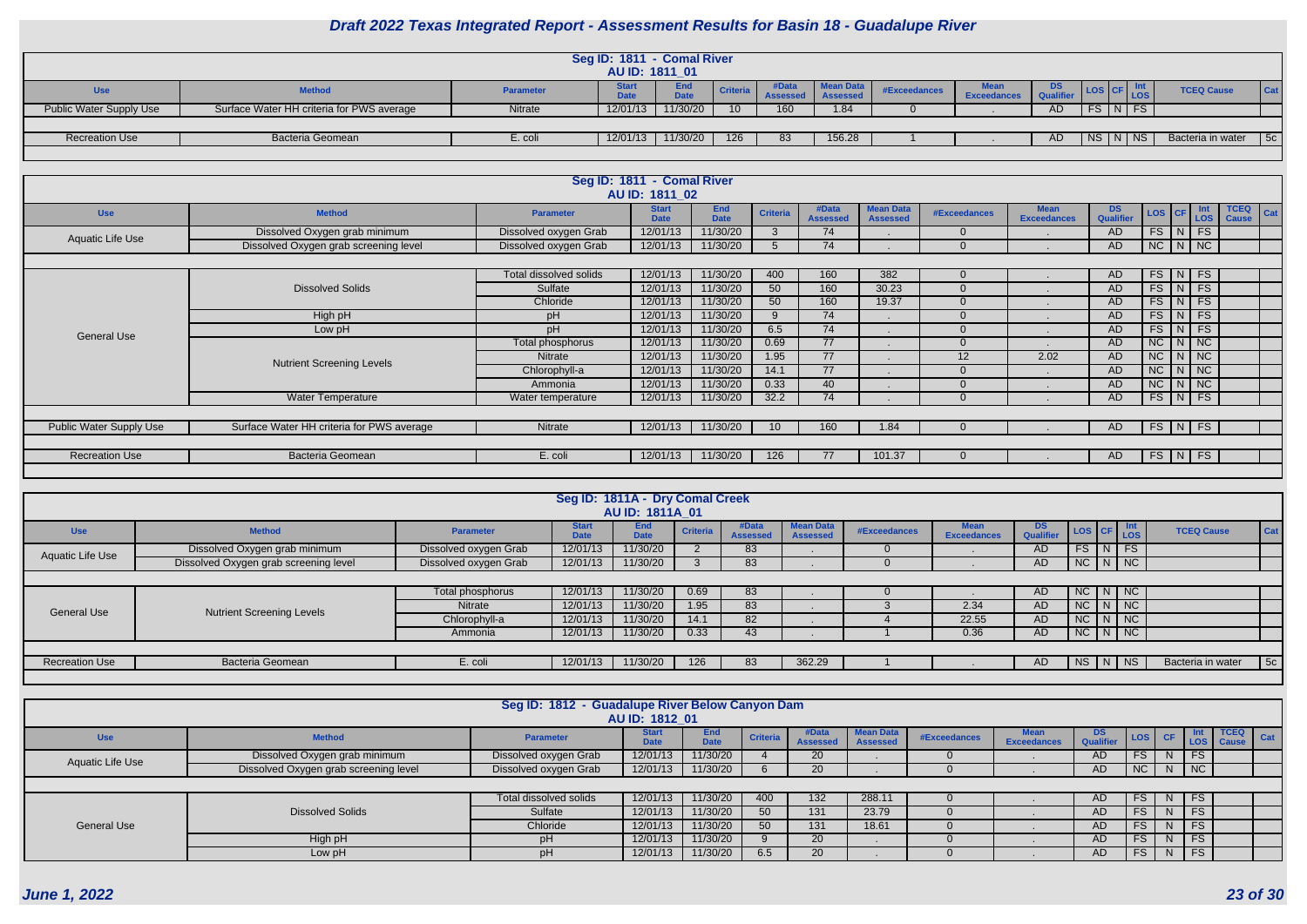|                                |                                           | Seg ID: 1812 - Guadalupe River Below Canyon Dam | AU ID: 1812 01              |                           |                 |                         |                                     |              |                                   |                               |           |    |           |                                                  |     |
|--------------------------------|-------------------------------------------|-------------------------------------------------|-----------------------------|---------------------------|-----------------|-------------------------|-------------------------------------|--------------|-----------------------------------|-------------------------------|-----------|----|-----------|--------------------------------------------------|-----|
| <b>Use</b>                     | <b>Method</b>                             | <b>Parameter</b>                                | <b>Start</b><br><b>Date</b> | <b>End</b><br><b>Date</b> | <b>Criteria</b> | #Data<br><b>Assesse</b> | <b>Mean Data</b><br><b>Assessed</b> | #Exceedances | <b>Mean</b><br><b>Exceedances</b> | <b>DS</b><br><b>Qualifier</b> | LOS CF    |    |           | <b>TCEQ</b><br><b>Int   TCEQ<br/>LOS   Cause</b> | Cat |
|                                |                                           | Total phosphorus                                | 12/01/13                    | 11/30/20                  | 0.69            | 28                      |                                     |              |                                   | AD.                           | NC        | N. | NC        |                                                  |     |
|                                | <b>Nutrient Screening Levels</b>          | Nitrate                                         | 12/01/13                    | 11/30/20                  | 1.95            | 28                      |                                     |              |                                   | AD.                           | <b>NC</b> | N  | NC        |                                                  |     |
| <b>General Use</b>             |                                           | Chlorophyll-a                                   | 12/01/13                    | 11/30/20                  | 14.1            | 28                      |                                     |              | 21.2                              | AD                            | NC        | N. | NC        |                                                  |     |
|                                |                                           | Ammonia                                         | 12/01/13                    | 11/30/20                  | 0.33            | 28                      |                                     |              |                                   | AD.                           | <b>NC</b> | N. | NC        |                                                  |     |
|                                | <b>Water Temperature</b>                  | Water temperature                               | 12/01/13                    | 11/30/20                  | 32.2            | 20                      |                                     |              |                                   | AD.                           | <b>FS</b> | N  | FS        |                                                  |     |
|                                |                                           |                                                 |                             |                           |                 |                         |                                     |              |                                   |                               |           |    |           |                                                  |     |
| <b>Public Water Supply Use</b> | Surface Water HH criteria for PWS average | Nitrate                                         | 12/01/13                    | 11/30/20                  | 10              | 132                     | 0.26                                |              |                                   | AD                            | <b>FS</b> | N  | <b>FS</b> |                                                  |     |
|                                |                                           |                                                 |                             |                           |                 |                         |                                     |              |                                   |                               |           |    |           |                                                  |     |
| <b>Recreation Use</b>          | Bacteria Geomean                          | E. coli                                         | 12/01/13                    | 11/30/20                  | 126             | 28                      | 83.6                                |              |                                   | AD                            | <b>FS</b> | N  | <b>FS</b> |                                                  |     |
|                                |                                           |                                                 |                             |                           |                 |                         |                                     |              |                                   |                               |           |    |           |                                                  |     |

|                         |                                           | Seg ID: 1812 - Guadalupe River Below Canyon Dam | AU ID: 1812 02              |                           |                 |                          |                                     |              |                                   |                 |            |           |                   |                      |     |
|-------------------------|-------------------------------------------|-------------------------------------------------|-----------------------------|---------------------------|-----------------|--------------------------|-------------------------------------|--------------|-----------------------------------|-----------------|------------|-----------|-------------------|----------------------|-----|
| <b>Use</b>              | <b>Method</b>                             | <b>Parameter</b>                                | <b>Start</b><br><b>Date</b> | <b>End</b><br><b>Date</b> | <b>Criteria</b> | #Data<br><b>Assessed</b> | <b>Mean Data</b><br><b>Assessed</b> | #Exceedances | <b>Mean</b><br><b>Exceedances</b> | DS<br>Qualifier | <b>LOS</b> | <b>CF</b> | Int<br><b>LOS</b> | <b>TCEQ</b><br>Cause | Cat |
| <b>Aquatic Life Use</b> | Dissolved Oxygen grab minimum             | Dissolved oxygen Grab                           | 12/01/13                    | 11/30/20                  |                 | 82                       |                                     |              |                                   | <b>AD</b>       | FS         | N.        | <b>FS</b>         |                      |     |
|                         | Dissolved Oxygen grab screening level     | Dissolved oxygen Grab                           | 12/01/13                    | 11/30/20                  |                 | 82                       |                                     |              |                                   | <b>AD</b>       | <b>NC</b>  | N         | NC                |                      |     |
|                         |                                           |                                                 |                             |                           |                 |                          |                                     |              |                                   |                 |            |           |                   |                      |     |
|                         |                                           | Total dissolved solids                          | 12/01/13                    | 11/30/20                  | 400             | $132$                    | 288.11                              |              |                                   | AD              | FS         | N         | <b>FS</b>         |                      |     |
|                         | <b>Dissolved Solids</b>                   | Sulfate                                         | 12/01/13                    | 11/30/20                  | 50              | 131                      | 23.79                               |              |                                   | AD              | <b>FS</b>  | N         | <b>FS</b>         |                      |     |
|                         |                                           | Chloride                                        | 12/01/13                    | 11/30/20                  | 50              | 131                      | 18.61                               |              |                                   | <b>AD</b>       | <b>FS</b>  | N.        | FS                |                      |     |
|                         | High pH                                   | pH                                              | 12/01/13                    | 11/30/20                  |                 | 82                       |                                     |              |                                   | AD              | <b>FS</b>  | N.        | <b>FS</b>         |                      |     |
| <b>General Use</b>      | Low pH                                    | pH                                              | 12/01/13                    | 11/30/20                  | 6.5             | 82                       |                                     |              |                                   | AD              | <b>FS</b>  | N         | <b>FS</b>         |                      |     |
|                         |                                           | Total phosphorus                                | 12/01/13                    | 11/30/20                  | 0.69            | 82                       |                                     |              |                                   | <b>AD</b>       | NC         | N         | NC                |                      |     |
|                         | <b>Nutrient Screening Levels</b>          | Nitrate                                         | 12/01/13                    | 11/30/20                  | 1.95            | 82                       |                                     |              |                                   | AD              | <b>NC</b>  | N.        | NC                |                      |     |
|                         |                                           | Chlorophyll-a                                   | 12/01/13                    | 11/30/20                  | 14.1            | 80                       |                                     |              |                                   | AD              | <b>NC</b>  | N         | <b>NC</b>         |                      |     |
|                         |                                           | Ammonia                                         | 12/01/13                    | 11/30/20                  | 0.33            | 42                       |                                     |              | 0.36                              | <b>AD</b>       | NC         | N.        | NC                |                      |     |
|                         | <b>Water Temperature</b>                  | Water temperature                               | 12/01/13                    | 11/30/20                  | 32.2            | 82                       |                                     |              |                                   | AD              | FS         | N         | FS                |                      |     |
|                         |                                           |                                                 |                             |                           |                 |                          |                                     |              |                                   |                 |            |           |                   |                      |     |
| Public Water Supply Use | Surface Water HH criteria for PWS average | Nitrate                                         | 12/01/13                    | 11/30/20                  | 10 <sup>°</sup> | 132                      | 0.26                                |              |                                   | AD.             | <b>FS</b>  | N         | FS                |                      |     |
|                         |                                           |                                                 |                             |                           |                 |                          |                                     |              |                                   |                 |            |           |                   |                      |     |
| <b>Recreation Use</b>   | Bacteria Geomean                          | E. coli                                         | 12/01/13                    | 11/30/20                  | 126             | 82                       | 64.33                               |              |                                   | AD.             | <b>FS</b>  | N         | <b>FS</b>         |                      |     |
|                         |                                           |                                                 |                             |                           |                 |                          |                                     |              |                                   |                 |            |           |                   |                      |     |

|                                           | Seg ID: 1812 - Guadalupe River Below Canyon Dam |                             |                           |                 |                          |                                     |              |                                   |                         |           |    |            |                             |     |
|-------------------------------------------|-------------------------------------------------|-----------------------------|---------------------------|-----------------|--------------------------|-------------------------------------|--------------|-----------------------------------|-------------------------|-----------|----|------------|-----------------------------|-----|
| <b>Method</b>                             | <b>Parameter</b>                                | <b>Start</b><br><b>Date</b> | <b>End</b><br><b>Date</b> | <b>Criteria</b> | #Data<br><b>Assessed</b> | <b>Mean Data</b><br><b>Assessed</b> | #Exceedances | <b>Mean</b><br><b>Exceedances</b> | DS.<br><b>Qualifier</b> |           | CF | Int<br>LOS | <b>TCEQ</b><br><b>Cause</b> | Cat |
| Dissolved Oxygen grab minimum             | Dissolved oxygen Grab                           | 12/01/13                    | 11/30/20                  |                 | 22                       |                                     |              |                                   | AD.                     | <b>FS</b> | N  | <b>FS</b>  |                             |     |
| Dissolved Oxygen grab screening level     | Dissolved oxygen Grab                           | 12/01/13                    | 11/30/20                  |                 | 22                       |                                     |              | 5.7                               | AD                      | <b>NC</b> | N  |            |                             |     |
|                                           |                                                 |                             |                           |                 |                          |                                     |              |                                   |                         |           |    |            |                             |     |
|                                           | Total dissolved solids                          | 12/01/13                    | 11/30/20                  | 400             | 132                      | 288.11                              |              |                                   | <b>AD</b>               | <b>FS</b> | N  | <b>FS</b>  |                             |     |
| <b>Dissolved Solids</b>                   | Sulfate                                         | 12/01/13                    | 11/30/20                  | 50              | 131                      | 23.79                               |              |                                   | AD.                     | <b>FS</b> | N  | <b>FS</b>  |                             |     |
|                                           | Chloride                                        | 12/01/13                    | 11/30/20                  | 50              | 131                      | 18.61                               |              |                                   | AD.                     | <b>FS</b> | N. | <b>FS</b>  |                             |     |
| High pH                                   | pH                                              | 12/01/13                    | 11/30/20                  |                 | 22 <sub>2</sub>          |                                     |              |                                   | AD                      | <b>FS</b> | N  | FS         |                             |     |
| Low pH                                    | pH                                              | 12/01/13                    | 11/30/20                  | 6.5             | 22                       |                                     |              |                                   | AD.                     | <b>FS</b> | N  | <b>FS</b>  |                             |     |
|                                           | Total phosphorus                                | 12/01/13                    | 11/30/20                  | 0.69            | 22                       |                                     |              |                                   | <b>AD</b>               | <b>NC</b> | N  |            |                             |     |
|                                           | Nitrate                                         | 12/01/13                    | 11/30/20                  | 1.95            | 22                       |                                     |              |                                   | AD.                     | <b>NC</b> | N  |            |                             |     |
|                                           | Chlorophyll-a                                   | 12/01/13                    | 11/30/20                  | 14.1            | 22                       |                                     |              |                                   | <b>AD</b>               | NC        | N  |            |                             |     |
|                                           | Ammonia                                         | 12/01/13                    | 11/30/20                  | 0.33            | 22                       |                                     |              | 0.39                              | AD                      | NC        | N  |            |                             |     |
| <b>Water Temperature</b>                  | Water temperature                               | 12/01/13                    | 11/30/20                  | 32.2            | 22                       |                                     |              |                                   | AD                      | <b>FS</b> | N  | <b>FS</b>  |                             |     |
|                                           |                                                 |                             |                           |                 |                          |                                     |              |                                   |                         |           |    |            |                             |     |
| Surface Water HH criteria for PWS average | Nitrate                                         | 12/01/13                    | 11/30/20                  | 10 <sup>1</sup> | 132                      | 0.26                                |              |                                   | AD.                     | FS        | N  | FS         |                             |     |
|                                           | <b>Nutrient Screening Levels</b>                |                             |                           | AU ID: 1812 03  |                          |                                     |              |                                   |                         |           |    | LOS        | NC<br>NC<br>NC<br>NC<br>NC  |     |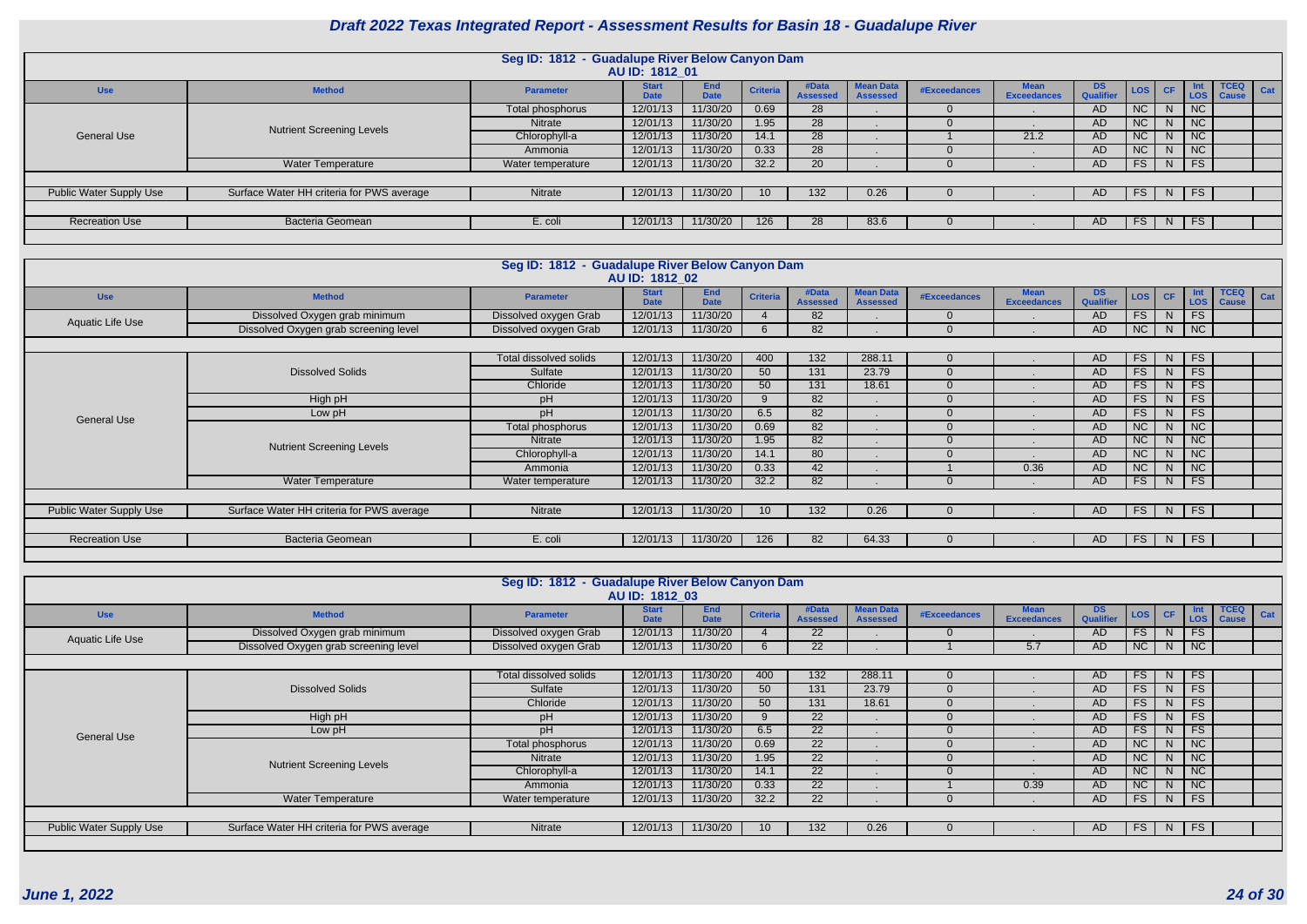|                       |                  | <b>Seg ID: 1812</b> | <b>Guadalupe River Below Canyon Dam</b><br>AU ID: 1812 03 |                          |                 |                                |                       |              |                               |                                    |              |    |           |  |
|-----------------------|------------------|---------------------|-----------------------------------------------------------|--------------------------|-----------------|--------------------------------|-----------------------|--------------|-------------------------------|------------------------------------|--------------|----|-----------|--|
| <b>Use</b>            | <b>Method</b>    | <b>Parameter</b>    | <b>Barbara</b>                                            | <b>EU</b><br><b>DALL</b> | <b>Criteria</b> | $\mathbf{P}$<br><b>ASSESSL</b> | Mean Data<br>noocoocc | #Exceedances | $M - -$<br><b>Exceedances</b> | ה ה<br>്ക<br>100,000<br><b>Ous</b> | <b>LOS</b>   |    |           |  |
| <b>Recreation Use</b> | Bacteria Geomean | E. coli             | 12/01/13                                                  | 11/30/20                 | 126             |                                | 67.96                 |              |                               | AD                                 | ES.<br>∕ ت ، | N. | FC.<br>гə |  |
|                       |                  |                     |                                                           |                          |                 |                                |                       |              |                               |                                    |              |    |           |  |

|                                |                                           | Seg ID: 1813 - Upper Blanco River | AU ID: 1813 01              |                           |                 |                          |                                     |              |                                   |                        |               |   |                                                              |                                    |
|--------------------------------|-------------------------------------------|-----------------------------------|-----------------------------|---------------------------|-----------------|--------------------------|-------------------------------------|--------------|-----------------------------------|------------------------|---------------|---|--------------------------------------------------------------|------------------------------------|
| <b>Use</b>                     | <b>Method</b>                             | <b>Parameter</b>                  | <b>Start</b><br><b>Date</b> | <b>End</b><br><b>Date</b> | <b>Criteria</b> | #Data<br><b>Assessed</b> | <b>Mean Data</b><br><b>Assessed</b> | #Exceedances | <b>Mean</b><br><b>Exceedances</b> | <b>DS</b><br>Qualifier | LOS CF        |   | $\begin{array}{c} \n\text{Int} \\ \n\text{LOS}\n\end{array}$ | <b>TCEQ</b><br>Cat<br><b>Cause</b> |
| <b>Aquatic Life Use</b>        | Dissolved Oxygen grab minimum             | Dissolved oxygen Grab             | 12/01/13                    | 11/30/20                  |                 | 22                       |                                     |              | 0.6                               | AD.                    | $FS$ $N$ $FS$ |   |                                                              |                                    |
|                                | Dissolved Oxygen grab screening level     | Dissolved oxygen Grab             | 12/01/13                    | 11/30/20                  |                 | 22                       |                                     |              | 0.6                               | AD                     | $NC$   N   NC |   |                                                              |                                    |
|                                |                                           |                                   |                             |                           |                 |                          |                                     |              |                                   |                        |               |   |                                                              |                                    |
|                                |                                           | Total dissolved solids            | 12/01/13                    | 11/30/20                  | 400             | 155                      | 318.89                              |              |                                   | <b>AD</b>              | FS            | N | FS                                                           |                                    |
|                                | <b>Dissolved Solids</b>                   | Sulfate                           | 12/01/13                    | 11/30/20                  | 50              | 26                       | 34.73                               |              |                                   | AD.                    | $FS$ $N$ $FS$ |   |                                                              |                                    |
|                                |                                           | Chloride                          | 12/01/13                    | 11/30/20                  | 50              | 26                       | 14.44                               |              |                                   | <b>AD</b>              | $FS$   N      |   | FS                                                           |                                    |
|                                | High pH                                   | pH                                | 12/01/13                    | 11/30/20                  | $\Omega$        | 24                       |                                     |              |                                   | AD.                    | $FS$ $N$      |   | FS                                                           |                                    |
| <b>General Use</b>             | Low pH                                    | pH                                | 12/01/13                    | 11/30/20                  | 6.5             | 24                       |                                     |              |                                   | <b>AD</b>              | $FS$ $N$      |   | FS                                                           |                                    |
|                                |                                           | Total phosphorus                  | 12/01/13                    | 11/30/20                  | 0.69            | 24                       |                                     |              |                                   | <b>AD</b>              | $NC$ $N$      |   | $\overline{\phantom{a}}$ NC                                  |                                    |
|                                | <b>Nutrient Screening Levels</b>          | Nitrate                           | 12/01/13                    | 11/30/20                  | 1.95            | 24                       |                                     |              |                                   | <b>AD</b>              | $NC$ $N$ $NC$ |   |                                                              |                                    |
|                                |                                           | Ammonia                           | 12/01/13                    | 11/30/20                  | 0.33            | 24                       |                                     |              | 0.48                              | <b>AD</b>              | $NC$ $N$      |   | NC                                                           |                                    |
|                                | <b>Water Temperature</b>                  | Water temperature                 | 12/01/13                    | 11/30/20                  | 33.3            | 24                       |                                     |              |                                   | AD.                    | FS            | N | FS                                                           |                                    |
|                                |                                           |                                   |                             |                           |                 |                          |                                     |              |                                   |                        |               |   |                                                              |                                    |
| <b>Public Water Supply Use</b> | Surface Water HH criteria for PWS average | Nitrate                           | 12/01/13                    | 11/30/20                  | 10              | 156                      | 0.31                                |              |                                   | AD.                    |               |   | FS N FS                                                      |                                    |
|                                |                                           | Fluoride                          | 12/01/13                    | 11/30/20                  |                 | 25                       | 0.2                                 |              |                                   | AD.                    | $FS$ $N$      |   | <b>FS</b>                                                    |                                    |
|                                |                                           |                                   |                             |                           |                 |                          |                                     |              |                                   |                        |               |   |                                                              |                                    |
| <b>Recreation Use</b>          | <b>Bacteria Geomean</b>                   | E. coli                           | 12/01/13                    | 11/30/20                  | 126             | 24                       | 22.24                               |              |                                   | AD.                    | FS   N        |   | <b>FS</b>                                                    |                                    |
|                                |                                           |                                   |                             |                           |                 |                          |                                     |              |                                   |                        |               |   |                                                              |                                    |

|                                |                                           | Seg ID: 1813 - Upper Blanco River | AU ID: 1813 02              |                           |                 |                          |                                     |                     |                                   |                         |                   |               |                             |                                    |
|--------------------------------|-------------------------------------------|-----------------------------------|-----------------------------|---------------------------|-----------------|--------------------------|-------------------------------------|---------------------|-----------------------------------|-------------------------|-------------------|---------------|-----------------------------|------------------------------------|
| <b>Use</b>                     | <b>Method</b>                             | <b>Parameter</b>                  | <b>Start</b><br><b>Date</b> | <b>End</b><br><b>Date</b> | <b>Criteria</b> | #Data<br><b>Assessed</b> | <b>Mean Data</b><br><b>Assessed</b> | <b>#Exceedances</b> | <b>Mean</b><br><b>Exceedances</b> | DS.<br><b>Qualifier</b> | LOS CF            |               | Int<br>LOS                  | <b>TCEQ</b><br>Cat<br><b>Cause</b> |
|                                | Dissolved Oxygen grab minimum             | Dissolved oxygen Grab             | 12/01/13                    | 11/30/20                  |                 | 30                       |                                     |                     |                                   | <b>AD</b>               |                   | $FS$ $N$ $FS$ |                             |                                    |
| Aquatic Life Use               | Dissolved Oxygen grab screening level     | Dissolved oxygen Grab             | 12/01/13                    | 11/30/20                  | 6               | 30                       |                                     |                     |                                   | AD.                     | $NC$   $N$   $NC$ |               |                             |                                    |
|                                |                                           |                                   |                             |                           |                 |                          |                                     |                     |                                   |                         |                   |               |                             |                                    |
|                                |                                           | Total dissolved solids            | 12/01/13                    | 11/30/20                  | 400             | 155                      | 318.89                              |                     |                                   | <b>AD</b>               | $FS$ N FS         |               |                             |                                    |
|                                | <b>Dissolved Solids</b>                   | Sulfate                           | 12/01/13                    | 11/30/20                  | 50              | 26                       | 34.73                               |                     |                                   | <b>AD</b>               | $FS$ $N$          |               | FS                          |                                    |
|                                |                                           | Chloride                          | 12/01/13                    | 11/30/20                  | 50              | 26                       | 14.44                               |                     |                                   | AD.                     |                   | $FS$ $N$ $FS$ |                             |                                    |
|                                | High pH                                   | pH                                | 12/01/13                    | 11/30/20                  | 9               | 34                       |                                     |                     |                                   | <b>AD</b>               |                   | $FS$ $N$ $FS$ |                             |                                    |
| <b>General Use</b>             | Low pH                                    | pH                                | 12/01/13                    | 11/30/20                  | 6.5             | 34                       |                                     |                     |                                   | <b>AD</b>               | $FS$ $N$          |               | FS                          |                                    |
|                                |                                           | Total phosphorus                  | 12/01/13                    | 11/30/20                  | 0.69            | 37                       |                                     |                     |                                   | <b>AD</b>               | $NC$ $N$ $NC$     |               |                             |                                    |
|                                | <b>Nutrient Screening Levels</b>          | Nitrate                           | 12/01/13                    | 11/30/20                  | 1.95            | 37                       |                                     |                     |                                   | <b>AD</b>               | $NC$ $N$ $NC$     |               |                             |                                    |
|                                |                                           | Ammonia                           | 12/01/13                    | 11/30/20                  | 0.33            | 37                       |                                     |                     |                                   | <b>AD</b>               | $NC$   $N$        |               | $\overline{\phantom{a}}$ NC |                                    |
|                                | <b>Water Temperature</b>                  | Water temperature                 | 12/01/13                    | 11/30/20                  | 33.3            | 34                       |                                     |                     |                                   | <b>AD</b>               | $FS$ $N$          |               | FS                          |                                    |
|                                |                                           |                                   |                             |                           |                 |                          |                                     |                     |                                   |                         |                   |               |                             |                                    |
| <b>Public Water Supply Use</b> | Surface Water HH criteria for PWS average | Nitrate                           | 12/01/13                    | 11/30/20                  | 10              | 156                      | 0.31                                |                     |                                   | <b>AD</b>               | $FS$ $N$ $FS$     |               |                             |                                    |
|                                |                                           | Fluoride                          | 12/01/13                    | 11/30/20                  |                 | 25                       | 0.2                                 |                     |                                   | <b>AD</b>               | $FS$ $N$ $FS$     |               |                             |                                    |
|                                |                                           |                                   |                             |                           |                 |                          |                                     |                     |                                   |                         |                   |               |                             |                                    |
| <b>Recreation Use</b>          | <b>Bacteria Geomean</b>                   | E. coli                           | 12/01/13                    | 11/30/20                  | 126             | 37                       | 65.45                               |                     |                                   | AD                      | $FS$ $N$ $FS$     |               |                             |                                    |
|                                |                                           |                                   |                             |                           |                 |                          |                                     |                     |                                   |                         |                   |               |                             |                                    |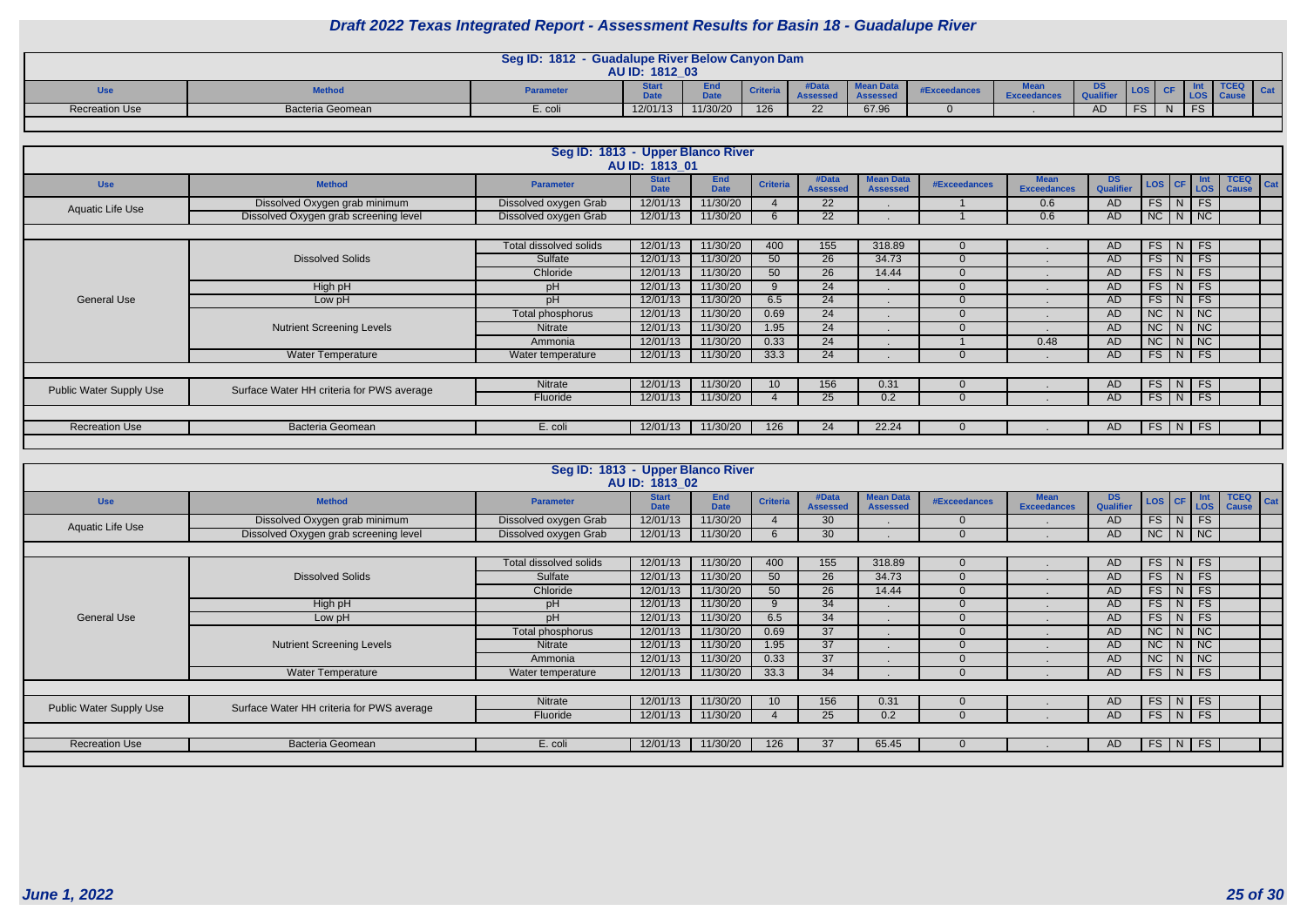|                                |                                           | Seg ID: 1813 - Upper Blanco River | AU ID: 1813 03              |                           |                 |                          |                                     |                     |                                   |                  |                   |                                |                                    |
|--------------------------------|-------------------------------------------|-----------------------------------|-----------------------------|---------------------------|-----------------|--------------------------|-------------------------------------|---------------------|-----------------------------------|------------------|-------------------|--------------------------------|------------------------------------|
| <b>Use</b>                     | <b>Method</b>                             | <b>Parameter</b>                  | <b>Start</b><br><b>Date</b> | <b>End</b><br><b>Date</b> | <b>Criteria</b> | #Data<br><b>Assessed</b> | <b>Mean Data</b><br><b>Assessed</b> | <b>#Exceedances</b> | <b>Mean</b><br><b>Exceedances</b> | DS.<br>Qualifier | LOS   CF          | <b>Int</b><br>LOS <sup>1</sup> | <b>TCEQ</b><br>Cat<br><b>Cause</b> |
| Aquatic Life Use               | Dissolved Oxygen grab minimum             | Dissolved oxygen Grab             | 12/01/13                    | 11/30/20                  |                 | 47                       |                                     |                     |                                   | AD               | $FS$ $N$ $FS$     |                                |                                    |
|                                | Dissolved Oxygen grab screening level     | Dissolved oxygen Grab             | 12/01/13                    | 11/30/20                  | 6               | 47                       |                                     |                     | 5.3                               | AD.              | $NC$ $N$ $NC$     |                                |                                    |
|                                |                                           |                                   |                             |                           |                 |                          |                                     |                     |                                   |                  |                   |                                |                                    |
|                                |                                           | Sulfate                           | 12/01/13                    | 11/30/20                  | 50              | 26                       | 34.73                               | 0                   |                                   | AD               | $FS$ N FS         |                                |                                    |
|                                | <b>Dissolved Solids</b>                   | Total dissolved solids            | 12/01/13                    | 11/30/20                  | 400             | 155                      | 318.89                              |                     |                                   | <b>AD</b>        | $FS$ $N$ $FS$     |                                |                                    |
|                                |                                           | Chloride                          | 12/01/13                    | 11/30/20                  | 50              | 26                       | 14.44                               |                     |                                   | <b>AD</b>        | $FS$ $N$          | <b>FS</b>                      |                                    |
|                                | High pH                                   | pH                                | 12/01/13                    | 11/30/20                  | $\mathbf{Q}$    | 47                       |                                     |                     |                                   | <b>AD</b>        | $FS$ N            | FS                             |                                    |
| <b>General Use</b>             | Low pH                                    | pH                                | 12/01/13                    | 11/30/20                  | 6.5             | 47                       |                                     |                     |                                   | <b>AD</b>        | $FS$   N          | FS                             |                                    |
|                                |                                           | Total phosphorus                  | 12/01/13                    | 11/30/20                  | 0.69            | 47                       |                                     |                     | 6.94                              | <b>AD</b>        | $NC$ $N$ $NC$     |                                |                                    |
|                                | <b>Nutrient Screening Levels</b>          | <b>Nitrate</b>                    | 12/01/13                    | 11/30/20                  | 1.95            | 47                       |                                     |                     |                                   | <b>AD</b>        | $NC$ $N$ $NC$     |                                |                                    |
|                                |                                           | Chlorophyll-a                     | 12/01/13                    | 11/30/20                  | 14.1            | 26                       |                                     |                     |                                   | <b>AD</b>        | $NC$ $N$ $NC$     |                                |                                    |
|                                |                                           | Ammonia                           | 12/01/13                    | 11/30/20                  | 0.33            | 48                       |                                     |                     |                                   | <b>AD</b>        | $NC$   $N$   $NC$ |                                |                                    |
|                                | <b>Water Temperature</b>                  | Water temperature                 | 12/01/13                    | 11/30/20                  | 33.3            | 47                       |                                     |                     |                                   | <b>AD</b>        | $FS$ $N$          | F S                            |                                    |
|                                |                                           |                                   |                             |                           |                 |                          |                                     |                     |                                   |                  |                   |                                |                                    |
|                                | Surface Water HH criteria for PWS average | Nitrate                           | 12/01/13                    | 11/30/20                  | 10              | 156                      | 0.31                                |                     |                                   | AD               | $FS$ $N$          | FS                             |                                    |
| <b>Public Water Supply Use</b> |                                           | Fluoride                          | 12/01/13                    | 11/30/20                  |                 | 25                       | 0.2                                 |                     |                                   | <b>AD</b>        | FS N FS           |                                |                                    |
|                                |                                           |                                   |                             |                           |                 |                          |                                     |                     |                                   |                  |                   |                                |                                    |
| <b>Recreation Use</b>          | <b>Bacteria Geomean</b>                   | E. coli                           | 12/01/13                    | 11/30/20                  | 126             | 47                       | 22                                  | - 0                 |                                   | AD.              | FS N FS           |                                |                                    |
|                                |                                           |                                   |                             |                           |                 |                          |                                     |                     |                                   |                  |                   |                                |                                    |

|                                |                                           | Seg ID: 1813 - Upper Blanco River | AU ID: 1813 04              |                    |                 |                          |                                     |                     |                                   |                         |               |        |           |                                  |  |
|--------------------------------|-------------------------------------------|-----------------------------------|-----------------------------|--------------------|-----------------|--------------------------|-------------------------------------|---------------------|-----------------------------------|-------------------------|---------------|--------|-----------|----------------------------------|--|
| <b>Use</b>                     | <b>Method</b>                             | <b>Parameter</b>                  | <b>Start</b><br><b>Date</b> | End<br><b>Date</b> | <b>Criteria</b> | #Data<br><b>Assessed</b> | <b>Mean Data</b><br><b>Assessed</b> | <b>#Exceedances</b> | <b>Mean</b><br><b>Exceedances</b> | DS.<br><b>Qualifier</b> |               |        |           | $TCEQ$ $Cat$<br>LOS CF LOS Cause |  |
|                                |                                           | Total dissolved solids            | 12/01/13                    | 11/30/20           | 400             | 155                      | 318.89                              |                     |                                   | AD.                     | FS.           |        | <b>FS</b> |                                  |  |
| <b>General Use</b>             | <b>Dissolved Solids</b>                   | Sulfate                           | 12/01/13                    | 11/30/20           | 50              | 26                       | 34.73                               |                     |                                   | AD.                     | FS.           | $N$ FS |           |                                  |  |
|                                |                                           | Chloride                          | 12/01/13                    | 11/30/20           | 50              | 26                       | 14.44                               |                     |                                   | AD.                     | FS J          | $N$ FS |           |                                  |  |
|                                |                                           |                                   |                             |                    |                 |                          |                                     |                     |                                   |                         |               |        |           |                                  |  |
| <b>Public Water Supply Use</b> | Surface Water HH criteria for PWS average | Nitrate                           | 12/01/13                    | 11/30/20           |                 | 156                      | 0.31                                |                     |                                   | AD.                     | $FS$ $N$ $FS$ |        |           |                                  |  |
|                                |                                           | Fluoride                          | 12/01/13                    | 11/30/20           |                 | 25                       | 0.2                                 |                     |                                   | AD.                     | $FS$ $N$ $FS$ |        |           |                                  |  |
|                                |                                           |                                   |                             |                    |                 |                          |                                     |                     |                                   |                         |               |        |           |                                  |  |

|                                |                                           | Seg ID: 1813 - Upper Blanco River | AU ID: 1813 05              |                           |                 |                          |                                     |                     |                                   |                        |          |                             |                                            |
|--------------------------------|-------------------------------------------|-----------------------------------|-----------------------------|---------------------------|-----------------|--------------------------|-------------------------------------|---------------------|-----------------------------------|------------------------|----------|-----------------------------|--------------------------------------------|
| <b>Use</b>                     | <b>Method</b>                             | <b>Parameter</b>                  | <b>Start</b><br><b>Date</b> | <b>End</b><br><b>Date</b> | <b>Criteria</b> | #Data<br><b>Assessed</b> | <b>Mean Data</b><br><b>Assessed</b> | <b>#Exceedances</b> | <b>Mean</b><br><b>Exceedances</b> | <b>DS</b><br>Qualifier | LOS CF   | Int<br>LOS                  | <b>TCEQ</b><br>$\vert$ Cat<br><b>Cause</b> |
| Aquatic Life Use               | Dissolved Oxygen grab minimum             | Dissolved oxygen Grab             | 12/01/13                    | 11/30/20                  |                 | 43                       |                                     | $\Omega$            |                                   | AD                     | FS   N   | <b>FS</b>                   |                                            |
|                                | Dissolved Oxygen grab screening level     | Dissolved oxygen Grab             | 12/01/13                    | 11/30/20                  | 6               | 43                       |                                     | $\Omega$            |                                   | <b>AD</b>              |          | $NC$ $N$ $NC$               |                                            |
|                                |                                           |                                   |                             |                           |                 |                          |                                     |                     |                                   |                        |          |                             |                                            |
|                                |                                           | Total dissolved solids            | 12/01/13                    | 11/30/20                  | 400             | 155                      | 318.89                              | $\Omega$            |                                   | AD.                    |          | $FS$ $N$ $FS$               |                                            |
|                                | <b>Dissolved Solids</b>                   | Sulfate                           | 12/01/13                    | 11/30/20                  | 50              | 26                       | 34.73                               | $\Omega$            |                                   | AD                     | $FS$ $N$ | $\overline{\phantom{a}}$ FS |                                            |
|                                |                                           | Chloride                          | 12/01/13                    | 11/30/20                  | 50              | 26                       | 14.44                               | $\Omega$            |                                   | <b>AD</b>              | $FS$ N   | FS                          |                                            |
|                                | High pH                                   | pH                                | 12/01/13                    | 11/30/20                  | 9               | 47                       |                                     |                     |                                   | AD                     | $FS$   N | FS                          |                                            |
| <b>General Use</b>             | Low pH                                    | pH                                | 12/01/13                    | 11/30/20                  | 6.5             | 47                       |                                     |                     |                                   | <b>AD</b>              |          | $FS$ $N$ $FS$               |                                            |
|                                |                                           | Total phosphorus                  | 12/01/13                    | 11/30/20                  | 0.69            | 48                       |                                     | $\cap$              |                                   | <b>AD</b>              | $NC$   N | $\overline{\phantom{a}}$ NC |                                            |
|                                | <b>Nutrient Screening Levels</b>          | <b>Nitrate</b>                    | 12/01/13                    | 11/30/20                  | 1.95            | 48                       |                                     | $\Omega$            |                                   | AD                     | $NC$ $N$ | $\overline{\phantom{a}}$ NC |                                            |
|                                |                                           | Ammonia                           | 12/01/13                    | 11/30/20                  | 0.33            | 48                       |                                     |                     |                                   | <b>AD</b>              |          | $NC$ $N$ $NC$               |                                            |
|                                | <b>Water Temperature</b>                  | Water temperature                 | 12/01/13                    | 11/30/20                  | 33.3            | 47                       |                                     |                     |                                   | <b>AD</b>              |          | $FS$ $N$ $FS$               |                                            |
|                                |                                           |                                   |                             |                           |                 |                          |                                     |                     |                                   |                        |          |                             |                                            |
|                                | Surface Water HH criteria for PWS average | Nitrate                           | 12/01/13                    | 11/30/20                  | 10              | 156                      | 0.31                                | $\Omega$            |                                   | AD                     |          | $FS$ $N$ $FS$               |                                            |
| <b>Public Water Supply Use</b> |                                           | Fluoride                          | 12/01/13                    | 11/30/20                  |                 | 25                       | 0.2                                 | $\Omega$            |                                   | AD.                    |          | $FS$ N FS                   |                                            |
|                                |                                           |                                   |                             |                           |                 |                          |                                     |                     |                                   |                        |          |                             |                                            |
| <b>Recreation Use</b>          | <b>Bacteria Geomean</b>                   | E. coli                           | 12/01/13                    | 11/30/20                  | 126             | 48                       | 46.95                               |                     |                                   | AD.                    | FS   N   | FS                          |                                            |
|                                |                                           |                                   |                             |                           |                 |                          |                                     |                     |                                   |                        |          |                             |                                            |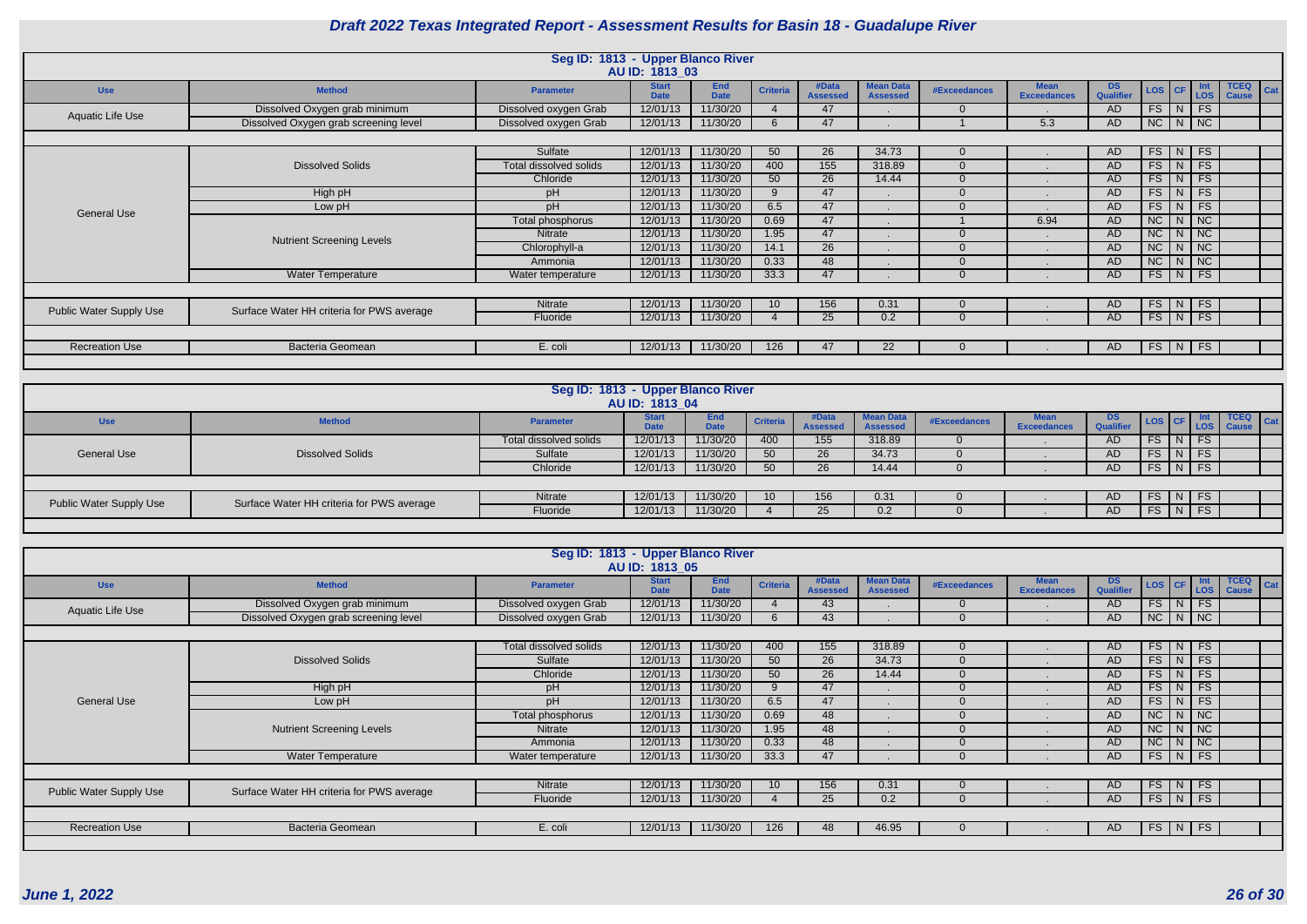|                                |                                           | Seg ID: 1814 - Upper San Marcos River | AU ID: 1814 01              |                           |                 |                          |                                     |              |                    |                         |                 |                    |                                  |
|--------------------------------|-------------------------------------------|---------------------------------------|-----------------------------|---------------------------|-----------------|--------------------------|-------------------------------------|--------------|--------------------|-------------------------|-----------------|--------------------|----------------------------------|
| <b>Use</b>                     | <b>Method</b>                             | <b>Parameter</b>                      | <b>Start</b><br><b>Date</b> | <b>End</b><br><b>Date</b> | <b>Criteria</b> | #Data<br><b>Assessed</b> | <b>Mean Data</b><br><b>Assessed</b> | #Exceedances | <b>Exceedances</b> | DS.<br><b>Qualifier</b> |                 |                    | $TCEQ$ $Cat$<br>LOS CF LOS Cause |
|                                |                                           | Total dissolved solids                | 12/01/13                    | 11/30/20                  | 400             | 28                       | 399.19                              |              |                    | <b>AD</b>               | <b>FS</b>       | <b>FS</b>          |                                  |
| General Use                    | <b>Dissolved Solids</b>                   | Sulfate                               | 12/01/13                    | 11/30/20                  | 50              | 28                       | 27.69                               |              |                    | <b>AD</b>               | <b>FS</b>       | FS.                |                                  |
|                                |                                           | Chloride                              | 12/01/13                    | 11/30/20                  | 50              | 28                       | 19.88                               |              |                    | AD                      | <b>FS</b>       | $\vert N \vert$ FS |                                  |
|                                |                                           |                                       |                             |                           |                 |                          |                                     |              |                    |                         |                 |                    |                                  |
| <b>Public Water Supply Use</b> | Surface Water HH criteria for PWS average | Nitrate                               | 12/01/13                    | 11/30/20                  | 10 <sup>°</sup> | 28                       | 1.23                                |              |                    | AD.                     | FS.             | IN IFS             |                                  |
|                                |                                           | Fluoride                              | 12/01/13                    | 11/30/20                  |                 |                          | 0.15                                |              |                    | <b>AD</b>               | FS <sub>1</sub> | $N$ FS             |                                  |
|                                |                                           |                                       |                             |                           |                 |                          |                                     |              |                    |                         |                 |                    |                                  |

|                         |                                           | Seg ID: 1814 - Upper San Marcos River |                             |                    |                 |                          |                                     |              |                                   |                        |             |             |              |
|-------------------------|-------------------------------------------|---------------------------------------|-----------------------------|--------------------|-----------------|--------------------------|-------------------------------------|--------------|-----------------------------------|------------------------|-------------|-------------|--------------|
|                         |                                           |                                       | AU ID: 1814 02              |                    |                 |                          |                                     |              |                                   |                        |             |             |              |
| <b>Use</b>              | <b>Method</b>                             | <b>Parameter</b>                      | <b>Start</b><br><b>Date</b> | End<br><b>Date</b> | <b>Criteria</b> | #Data<br><b>Assessed</b> | <b>Mean Data</b><br><b>Assessed</b> | #Exceedances | <b>Mean</b><br><b>Exceedances</b> | DS<br><b>Qualifier</b> | LOS CF      |             | Int TCEQ Cat |
|                         |                                           | Total dissolved solids                | 12/01/13                    | 11/30/20           | 400             | 28                       | 399.19                              |              |                                   | AD                     |             | FS   N   FS |              |
| <b>General Use</b>      | <b>Dissolved Solids</b>                   | Sulfate                               | 12/01/13                    | 11/30/20           | 50              | 28                       | 27.69                               |              |                                   | <b>AD</b>              | $FS$ N FS   |             |              |
|                         |                                           | Chloride                              | 12/01/13                    | 11/30/20           | 50 <sub>o</sub> | 28                       | 19.88                               |              |                                   | AD                     | FS   N   FS |             |              |
|                         |                                           |                                       |                             |                    |                 |                          |                                     |              |                                   |                        |             |             |              |
| Public Water Supply Use | Surface Water HH criteria for PWS average | Nitrate                               | 12/01/13                    | 11/30/20           | 10 <sup>1</sup> | 28                       | 1.23                                |              |                                   | AD                     | FS   N   FS |             |              |
|                         |                                           | Fluoride                              | 12/01/13                    | 11/30/20           |                 |                          | 0.15                                |              |                                   | <b>AD</b>              | $FS$ N FS   |             |              |
|                         |                                           |                                       |                             |                    |                 |                          |                                     |              |                                   |                        |             |             |              |

|                                |                                           | Seg ID: 1814 - Upper San Marcos River | AU ID: 1814 03              |                           |                 |                          |                                     |                     |                                   |                  |               |               |                             |                                    |
|--------------------------------|-------------------------------------------|---------------------------------------|-----------------------------|---------------------------|-----------------|--------------------------|-------------------------------------|---------------------|-----------------------------------|------------------|---------------|---------------|-----------------------------|------------------------------------|
| <b>Use</b>                     | <b>Method</b>                             | <b>Parameter</b>                      | <b>Start</b><br><b>Date</b> | <b>End</b><br><b>Date</b> | <b>Criteria</b> | #Data<br><b>Assessed</b> | <b>Mean Data</b><br><b>Assessed</b> | <b>#Exceedances</b> | <b>Mean</b><br><b>Exceedances</b> | DS.<br>Qualifier | $LOS$ $CF$    |               | LOS                         | <b>TCEQ</b><br>Cat<br><b>Cause</b> |
| Aquatic Life Use               | Dissolved Oxygen grab minimum             | Dissolved oxygen Grab                 | 12/01/13                    | 11/30/20                  |                 | 28                       |                                     | $\Omega$            |                                   | <b>AD</b>        | $FS$   N      |               | $\overline{\phantom{a}}$ FS |                                    |
|                                | Dissolved Oxygen grab screening level     | Dissolved oxygen Grab                 | 12/01/13                    | 11/30/20                  |                 | 28                       |                                     | $\Omega$            |                                   | AD               | $NC$ $N$ $NC$ |               |                             |                                    |
|                                |                                           |                                       |                             |                           |                 |                          |                                     |                     |                                   |                  |               |               |                             |                                    |
|                                |                                           | Sulfate                               | 12/01/13                    | 11/30/20                  | 50              | 28                       | 27.69                               | $\Omega$            |                                   | AD               | $FS$   N      |               | FS                          |                                    |
|                                | <b>Dissolved Solids</b>                   | Total dissolved solids                | 12/01/13                    | 11/30/20                  | 400             | 28                       | 399.19                              | $\Omega$            |                                   | <b>AD</b>        | $FS$   N      |               | $\overline{\phantom{a}}$ FS |                                    |
|                                |                                           | Chloride                              | 12/01/13                    | 11/30/20                  | 50              | 28                       | 19.88                               | $\Omega$            |                                   | <b>AD</b>        | $FS$   N      |               | FS                          |                                    |
|                                | High pH                                   | pH                                    | 12/01/13                    | 11/30/20                  | 9               | $\overline{28}$          |                                     | $\Omega$            |                                   | AD               |               | $FS$ $N$ $FS$ |                             |                                    |
| <b>General Use</b>             | Low pH                                    | pH                                    | 12/01/13                    | 11/30/20                  | 6.5             | $\overline{28}$          |                                     | $\Omega$            |                                   | <b>AD</b>        | FS            | N.            | FS                          |                                    |
|                                |                                           | Total phosphorus                      | 12/01/13                    | 11/30/20                  | 0.69            | 28                       |                                     | $\Omega$            |                                   | <b>AD</b>        | NC            | N             | $\overline{\phantom{a}}$ NC |                                    |
|                                | <b>Nutrient Screening Levels</b>          | Nitrate                               | 12/01/13                    | 11/30/20                  | 1.95            | $\overline{28}$          |                                     | $\Omega$            |                                   | <b>AD</b>        | NC            | N             | $\overline{\phantom{a}}$ NC |                                    |
|                                |                                           | Chlorophyll-a                         | 12/01/13                    | 11/30/20                  | 14.1            | $\overline{25}$          |                                     | $\Omega$            |                                   | AD               | NC            | N             | $\overline{\phantom{a}}$ NC |                                    |
|                                |                                           | Ammonia                               | 12/01/13                    | 11/30/20                  | 0.33            | 27                       |                                     | $\Omega$            |                                   | AD               | NC            | $N$   NC      |                             |                                    |
|                                | <b>Water Temperature</b>                  | Water temperature                     | 12/01/13                    | 11/30/20                  | 26.7            | 28                       |                                     | $\Omega$            |                                   | <b>AD</b>        |               | FS   N   FS   |                             |                                    |
|                                |                                           |                                       |                             |                           |                 |                          |                                     |                     |                                   |                  |               |               |                             |                                    |
| <b>Public Water Supply Use</b> | Surface Water HH criteria for PWS average | Nitrate                               | 12/01/13                    | 11/30/20                  | 10              | 28                       | .23                                 | $\Omega$            |                                   | AD               | $FS$ $N$ $FS$ |               |                             |                                    |
|                                |                                           | Fluoride                              | 12/01/13                    | 11/30/20                  |                 |                          | 0.15                                | $\Omega$            |                                   | AD               | $FS$ $N$ $FS$ |               |                             |                                    |
|                                |                                           |                                       |                             |                           |                 |                          |                                     |                     |                                   |                  |               |               |                             |                                    |
| <b>Recreation Use</b>          | <b>Bacteria Geomean</b>                   | E. coli                               | 12/01/13                    | 11/30/20                  | 126             | 28                       | 93.38                               | $\Omega$            |                                   | AD               | $FS$ $N$ $FS$ |               |                             |                                    |
|                                |                                           |                                       |                             |                           |                 |                          |                                     |                     |                                   |                  |               |               |                             |                                    |

|                         |                                           | Seg ID: 1814 - Upper San Marcos River | AU ID: 1814 04              |                           |                 |                          |                                     |              |                    |                        |           |                |               |                                        |
|-------------------------|-------------------------------------------|---------------------------------------|-----------------------------|---------------------------|-----------------|--------------------------|-------------------------------------|--------------|--------------------|------------------------|-----------|----------------|---------------|----------------------------------------|
| <b>Use</b>              | <b>Method</b>                             | <b>Parameter</b>                      | <b>Start</b><br><b>Date</b> | <b>End</b><br><b>Date</b> | <b>Criteria</b> | #Data<br><b>Assessed</b> | <b>Mean Data</b><br><b>Assessed</b> | #Exceedances | <b>Exceedances</b> | DS<br><b>Qualifier</b> | LOS CF    |                |               | <b>TCEQ</b><br><b>Cat</b><br>LOS Cause |
|                         |                                           | Total dissolved solids                | 12/01/13                    | 11/30/20                  | 400             | 28                       | 399.19                              |              |                    | AD                     | <b>FS</b> |                | FS.           |                                        |
| <b>General Use</b>      | <b>Dissolved Solids</b>                   | Sulfate                               | 12/01/13                    | 11/30/20                  | 50              | 28                       | 27.69                               |              |                    | <b>AD</b>              | FS.       |                | <b>FS</b>     |                                        |
|                         |                                           | Chloride                              | 12/01/13                    | 11/30/20                  | 50              | 28                       | 19.88                               |              |                    | AD                     | <b>FS</b> | $\vert N$      | <b>FS</b>     |                                        |
|                         |                                           |                                       |                             |                           |                 |                          |                                     |              |                    |                        |           |                |               |                                        |
| Public Water Supply Use | Surface Water HH criteria for PWS average | Nitrate                               | 12/01/13                    | 11/30/20                  | 10 <sup>1</sup> | 28                       | 1.23                                |              |                    | <b>AD</b>              |           |                | $FS$   N   FS |                                        |
|                         |                                           | Fluoride                              | 12/01/13                    | 11/30/20                  |                 |                          | 0.15                                |              |                    | AD                     | <b>FS</b> | $\overline{N}$ | <b>FS</b>     |                                        |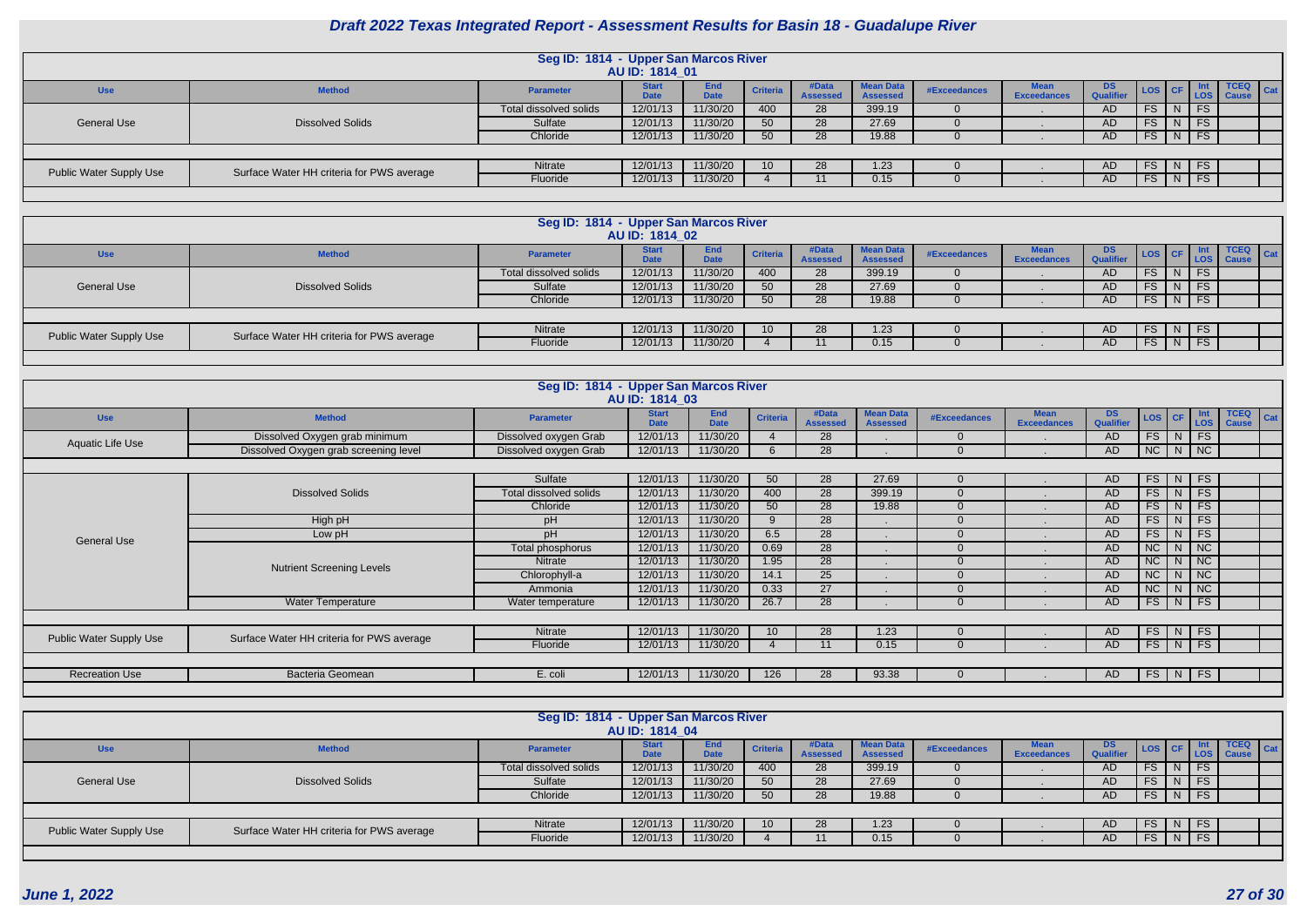|                         |                                           |                           |                             |                           | AU ID: 1815_01  | Seg ID: 1815 - Cypress Creek |                                     |                          |                                   |                        |               |                      |                                          |     |
|-------------------------|-------------------------------------------|---------------------------|-----------------------------|---------------------------|-----------------|------------------------------|-------------------------------------|--------------------------|-----------------------------------|------------------------|---------------|----------------------|------------------------------------------|-----|
| <b>Use</b>              | <b>Method</b>                             | <b>Parameter</b>          | <b>Start</b><br><b>Date</b> | <b>End</b><br><b>Date</b> | <b>Criteria</b> | #Data<br><b>Assessed</b>     | <b>Mean Data</b><br><b>Assessed</b> | <b>#Exceedances</b>      | <b>Mean</b><br><b>Exceedances</b> | <b>DS</b><br>Qualifier |               | LOS CF LOS           | <b>TCEQ Cause</b>                        | Cat |
|                         | Dissolved Oxygen 24hr average             | Dissolved oxygen 24hr Avg | 12/01/13                    | 11/30/20                  | 6               | 18                           |                                     | 6                        | 4.87                              | TR                     | NS N NA       |                      |                                          |     |
|                         | Dissolved Oxygen 24hr minimum             | Dissolved oxygen 24hr Min |                             | 12/01/13 11/30/20         |                 | 18                           |                                     | 3                        | 3.1                               | <b>TR</b>              |               | $CN$ $N$ $NA$        |                                          |     |
|                         | Dissolved Oxygen grab minimum             | Dissolved oxygen Grab     | 12/01/13                    | 11/30/20                  |                 | 119                          |                                     | $\overline{\phantom{a}}$ | 3.07                              | <b>AD</b>              |               | $FS\vert N \vert FS$ |                                          |     |
| Aquatic Life Use        | Dissolved Oxygen grab screening level     | Dissolved oxygen Grab     | 12/01/13                    | 11/30/20                  | 6               | 119                          |                                     | 20                       | 4.5                               | AD                     |               | CS N CS              | Depressed dissolved oxygen in water      |     |
|                         | Fish Community (Regional)                 | Fish community            |                             | 12/01/13 11/30/20         |                 | $\Omega$                     |                                     |                          |                                   | ID                     |               | $N_A$ $Y$ $N_S$      | Impaired fish community in water         | 5c  |
|                         | Habitat                                   | Habitat                   |                             | 12/01/13 11/30/20         |                 |                              |                                     |                          |                                   | ID                     |               | $N_A Y CS$           | Impaired habitat in water                |     |
|                         | Macrobenthic community (Qualitative)      | Macrobenthic community    | 12/01/13                    | 11/30/20                  |                 | $\Omega$                     |                                     |                          |                                   | ID                     | $N_A Y $ NS   |                      | Impaired macrobenthic community in water | 5c  |
|                         |                                           |                           |                             |                           |                 |                              |                                     |                          |                                   |                        |               |                      |                                          |     |
|                         |                                           | Total dissolved solids    | 12/01/13                    | 11/30/20                  | 400             | 139                          | 378.92                              | $\Omega$                 |                                   | AD.                    |               | $FS\vert N \vert FS$ |                                          |     |
|                         | <b>Dissolved Solids</b>                   | Sulfate                   |                             | 12/01/13 11/30/20         | 50              | 28                           | 23.68                               | $\Omega$                 |                                   | AD.                    |               | $FS\overline{N}$ FS  |                                          |     |
|                         |                                           | Chloride                  | 12/01/13                    | 11/30/20                  | 50              | 28                           | 23.49                               | $\Omega$                 |                                   | AD.                    |               | $FS\vert N \vert FS$ |                                          |     |
|                         | High pH                                   | pH                        |                             | 12/01/13 11/30/20         | 9               | 127                          |                                     | $\overline{0}$           |                                   | AD                     |               | $FS\vert N \vert FS$ |                                          |     |
| <b>General Use</b>      | Low pH                                    | pH                        | 12/01/13                    | 11/30/20                  | 6.5             | $\overline{127}$             |                                     | $\Omega$                 |                                   | <b>AD</b>              |               | $FS\vert N \vert FS$ |                                          |     |
|                         |                                           | Total phosphorus          | 12/01/13                    | 11/30/20                  | 0.69            | $\overline{127}$             |                                     | $\Omega$                 |                                   | AD                     |               | $NC$ $N$ $NC$        |                                          |     |
|                         | <b>Nutrient Screening Levels</b>          | Nitrate                   |                             | 12/01/13 11/30/20         | 1.95            | 127                          |                                     | $\Omega$                 |                                   | AD                     | $NC\ N\$      |                      |                                          |     |
|                         |                                           | Chlorophyll-a             | 12/01/13                    | 11/30/20                  | 14.1            | $\overline{28}$              |                                     | $\Omega$                 |                                   | AD                     | $NC$ $N$ $NC$ |                      |                                          |     |
|                         |                                           | Ammonia                   |                             | 12/01/13 11/30/20         | 0.33            | 127                          |                                     | 3                        | 0.42                              | <b>AD</b>              |               | $NC\vert N\vert NC$  |                                          |     |
|                         | <b>Water Temperature</b>                  | Water temperature         | 12/01/13                    | 11/30/20                  | 30 <sup>°</sup> | 127                          |                                     | $\Omega$                 |                                   | AD.                    |               | FS N FS              |                                          |     |
|                         |                                           |                           |                             |                           |                 |                              |                                     |                          |                                   |                        |               |                      |                                          |     |
| Public Water Supply Use | Surface Water HH criteria for PWS average | Nitrate                   |                             | 12/01/13 11/30/20         | 10 <sup>°</sup> | 127                          | 0.31                                |                          |                                   | AD                     |               | FS N FS              |                                          |     |
|                         |                                           |                           |                             |                           |                 |                              |                                     |                          |                                   |                        |               |                      |                                          |     |
| <b>Recreation Use</b>   | <b>Bacteria Geomean</b>                   | E. coli                   |                             | 12/01/13   11/30/20       | 126             | 127                          | 73.08                               |                          |                                   | AD.                    |               | FS N FS              |                                          |     |
|                         |                                           |                           |                             |                           |                 |                              |                                     |                          |                                   |                        |               |                      |                                          |     |

|                                |                                           |                        | Seg ID: 1815 - Cypress Creek<br>AU ID: 1815 02 |                    |                 |                          |                                    |                     |                                   |                 |                     |  |                                 |     |
|--------------------------------|-------------------------------------------|------------------------|------------------------------------------------|--------------------|-----------------|--------------------------|------------------------------------|---------------------|-----------------------------------|-----------------|---------------------|--|---------------------------------|-----|
| <b>Use</b>                     | <b>Method</b>                             | <b>Parameter</b>       | <b>Start</b><br><b>Date</b>                    | End<br><b>Date</b> | <b>Criteria</b> | #Data<br><b>Assessed</b> | <b>Mean Data</b><br><b>Assesse</b> | <b>#Exceedances</b> | <b>Mean</b><br><b>Exceedances</b> | ്ധ<br>Qualifier |                     |  | <b>TCEQ</b><br>LOS CF LOS Cause | Cat |
|                                |                                           | Total dissolved solids | 12/01/13                                       | 11/30/20           | 400             | 139                      | 378.92                             |                     |                                   | AD              | $FS$ $N$ $FS$       |  |                                 |     |
| <b>General Use</b>             | <b>Dissolved Solids</b>                   | Sulfate                | 12/01/13                                       | 11/30/20           | 50              | 28                       | 23.68                              |                     |                                   | AD              | $FS \mid N \mid FS$ |  |                                 |     |
|                                |                                           | Chloride               | 12/01/13                                       | 11/30/20           | 50              | 28                       | 23.49                              |                     |                                   | AD.             | $FS \mid N \mid FS$ |  |                                 |     |
|                                |                                           |                        |                                                |                    |                 |                          |                                    |                     |                                   |                 |                     |  |                                 |     |
| <b>Public Water Supply Use</b> | Surface Water HH criteria for PWS average | Nitrate                | 12/01/13                                       | 11/30/20           | 10 <sup>°</sup> | 127                      | 0.31                               |                     |                                   | AD.             | $FS$ $N$ $FS$       |  |                                 |     |
|                                |                                           |                        |                                                |                    |                 |                          |                                    |                     |                                   |                 |                     |  |                                 |     |

|                         | Seg ID: 1816 - Johnson Creek<br>AU ID: 1816 01<br><b>End</b><br><b>Mean Data</b><br><b>Start</b><br>#Data<br><b>Mean</b><br>DS.<br>LOS CF LOS<br>Cat<br><b>Criteria</b><br><b>TCEQ Cause</b><br>#Exceedances<br><b>Method</b><br><b>Use</b><br><b>Parameter</b><br>Qualifier<br><b>Date</b><br><b>Exceedances</b><br><b>Assessed</b><br><b>Assessed</b><br><b>NA</b><br>Dissolved Oxygen 24hr average<br>11/30/20<br>Dissolved oxygen 24hr Avg<br>12/01/13<br><b>SM</b><br>$\overline{N}$<br>I NA<br>Dissolved Oxygen 24hr minimum<br>Dissolved oxygen 24hr Min<br>NA N NA<br>12/01/13 11/30/20<br><b>SM</b><br>Dissolved Oxygen grab minimum<br>FS<br>Dissolved oxygen Grab<br>N FS<br>11/30/20<br>12/01/13<br>30 <sup>°</sup><br>AD.<br>Dissolved Oxygen grab screening level<br>$NC \mid N$<br>Dissolved oxygen Grab<br>$\overline{\phantom{a}}$ NC<br>12/01/13<br>11/30/20<br>30 <sup>°</sup><br>AD.<br>5.9<br>6<br>FS<br><b>Fish Community (Regional)</b><br>11/30/20<br>52 <sub>2</sub><br><b>FS</b><br>Fish community<br>12/01/13<br>53<br>AD.<br>N N<br>$\overline{\phantom{a}}$ CS |                        |          |                   |     |                 |        |  |  |     |                            |  |      |                           |  |
|-------------------------|---------------------------------------------------------------------------------------------------------------------------------------------------------------------------------------------------------------------------------------------------------------------------------------------------------------------------------------------------------------------------------------------------------------------------------------------------------------------------------------------------------------------------------------------------------------------------------------------------------------------------------------------------------------------------------------------------------------------------------------------------------------------------------------------------------------------------------------------------------------------------------------------------------------------------------------------------------------------------------------------------------------------------------------------------------------------------------------------|------------------------|----------|-------------------|-----|-----------------|--------|--|--|-----|----------------------------|--|------|---------------------------|--|
|                         |                                                                                                                                                                                                                                                                                                                                                                                                                                                                                                                                                                                                                                                                                                                                                                                                                                                                                                                                                                                                                                                                                             |                        |          |                   |     |                 |        |  |  |     |                            |  |      |                           |  |
|                         |                                                                                                                                                                                                                                                                                                                                                                                                                                                                                                                                                                                                                                                                                                                                                                                                                                                                                                                                                                                                                                                                                             |                        |          |                   |     |                 |        |  |  |     |                            |  |      |                           |  |
|                         |                                                                                                                                                                                                                                                                                                                                                                                                                                                                                                                                                                                                                                                                                                                                                                                                                                                                                                                                                                                                                                                                                             |                        |          |                   |     |                 |        |  |  |     |                            |  |      |                           |  |
|                         |                                                                                                                                                                                                                                                                                                                                                                                                                                                                                                                                                                                                                                                                                                                                                                                                                                                                                                                                                                                                                                                                                             |                        |          |                   |     |                 |        |  |  |     |                            |  |      |                           |  |
| <b>Aquatic Life Use</b> |                                                                                                                                                                                                                                                                                                                                                                                                                                                                                                                                                                                                                                                                                                                                                                                                                                                                                                                                                                                                                                                                                             |                        |          |                   |     |                 |        |  |  |     |                            |  |      |                           |  |
|                         |                                                                                                                                                                                                                                                                                                                                                                                                                                                                                                                                                                                                                                                                                                                                                                                                                                                                                                                                                                                                                                                                                             |                        |          |                   |     |                 |        |  |  |     |                            |  |      |                           |  |
|                         | Habitat                                                                                                                                                                                                                                                                                                                                                                                                                                                                                                                                                                                                                                                                                                                                                                                                                                                                                                                                                                                                                                                                                     | Habitat                | 12/01/13 | 11/30/20          | 26  |                 | 24     |  |  | AD. | $\overline{\text{CS}}$     |  |      | Impaired habitat in water |  |
|                         | Macrobenthic community (Qualitative)                                                                                                                                                                                                                                                                                                                                                                                                                                                                                                                                                                                                                                                                                                                                                                                                                                                                                                                                                                                                                                                        | Macrobenthic community |          | 12/01/13 11/30/20 | 36  |                 | 36     |  |  | AD  | $FS\vert N \vert FS$       |  |      |                           |  |
|                         |                                                                                                                                                                                                                                                                                                                                                                                                                                                                                                                                                                                                                                                                                                                                                                                                                                                                                                                                                                                                                                                                                             |                        |          |                   |     |                 |        |  |  |     |                            |  |      |                           |  |
|                         |                                                                                                                                                                                                                                                                                                                                                                                                                                                                                                                                                                                                                                                                                                                                                                                                                                                                                                                                                                                                                                                                                             | Total dissolved solids |          | 12/01/13 11/30/20 | 400 | 31              | 306.55 |  |  | AD. | $FS\vert N \vert FS \vert$ |  |      |                           |  |
|                         | <b>Dissolved Solids</b>                                                                                                                                                                                                                                                                                                                                                                                                                                                                                                                                                                                                                                                                                                                                                                                                                                                                                                                                                                                                                                                                     | Sulfate                | 12/01/13 | 11/30/20          | 50  | 27              | 12.39  |  |  | AD. | FS                         |  | N FS |                           |  |
| <b>General Use</b>      |                                                                                                                                                                                                                                                                                                                                                                                                                                                                                                                                                                                                                                                                                                                                                                                                                                                                                                                                                                                                                                                                                             | Chloride               | 12/01/13 | 11/30/20          | 50  | 27              | 24.78  |  |  | AD. | $FS\vert N \vert FS$       |  |      |                           |  |
|                         | High pH                                                                                                                                                                                                                                                                                                                                                                                                                                                                                                                                                                                                                                                                                                                                                                                                                                                                                                                                                                                                                                                                                     | pH                     | 12/01/13 | 11/30/20          |     | 30 <sup>°</sup> |        |  |  | AD. | $FS\vert N \vert FS$       |  |      |                           |  |
|                         | Low pH                                                                                                                                                                                                                                                                                                                                                                                                                                                                                                                                                                                                                                                                                                                                                                                                                                                                                                                                                                                                                                                                                      | pH                     | 12/01/13 | 11/30/20          | 6.5 | 30 <sup>°</sup> |        |  |  | AD  | $FS\vert N \vert FS$       |  |      |                           |  |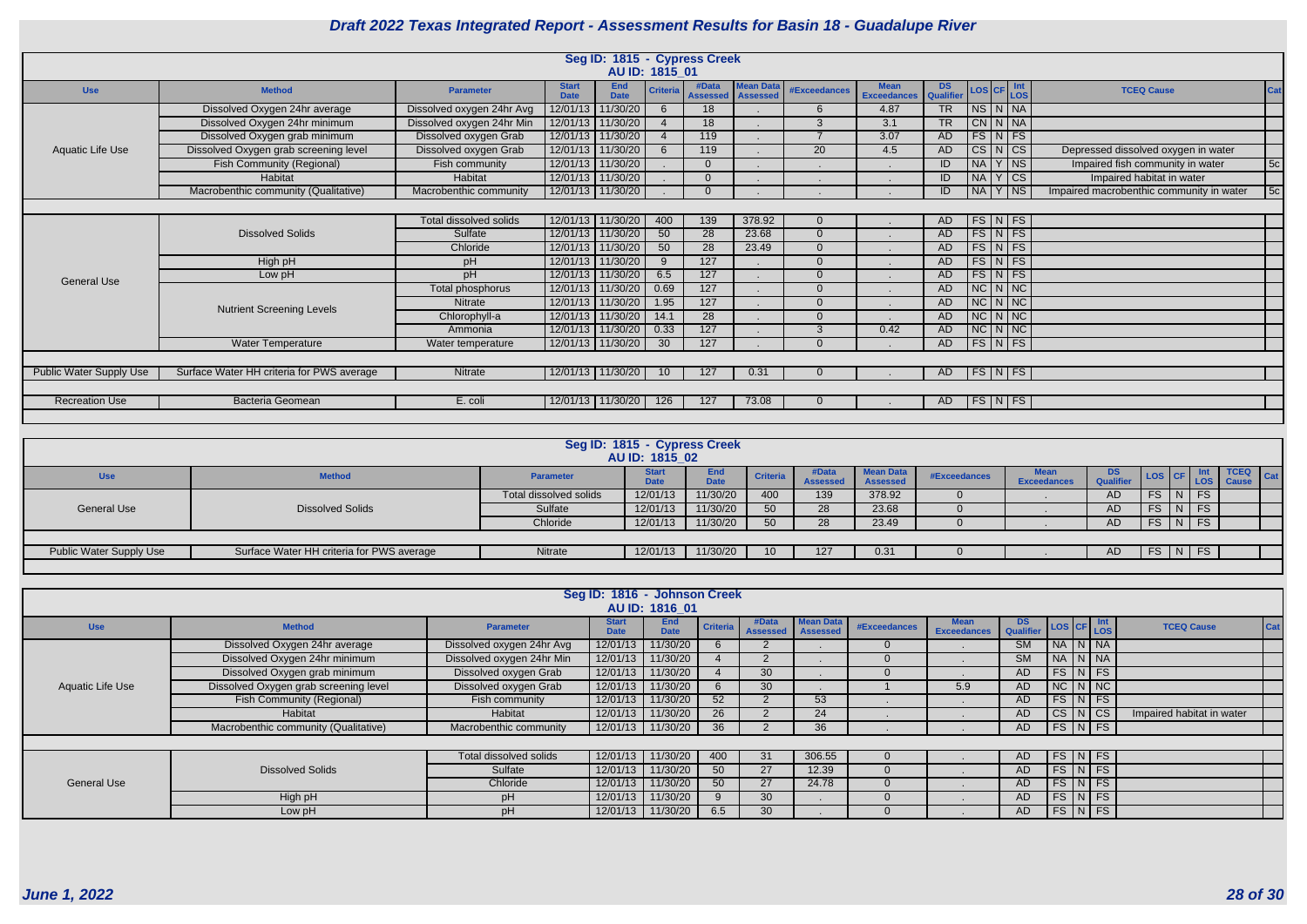| s | <b>DS</b><br><b>Qualifier</b> | LOS CF                 |              | Int<br>LOS             | <b>TCEQ Cause</b> | Cat |
|---|-------------------------------|------------------------|--------------|------------------------|-------------------|-----|
|   | <b>AD</b>                     | $\overline{\text{NC}}$ | N            | NC                     |                   |     |
|   | <b>AD</b>                     | <b>NC</b>              | N            | <b>NC</b>              |                   |     |
|   | <b>AD</b>                     | $\overline{\text{NC}}$ | N            | $\overline{\text{NC}}$ |                   |     |
|   | <b>AD</b>                     | FS                     | N            | FS                     |                   |     |
|   |                               |                        |              |                        |                   |     |
|   | <b>AD</b>                     | <b>FS</b>              | $\mathsf{N}$ | <b>FS</b>              |                   |     |
|   |                               |                        |              |                        |                   |     |
|   | <b>AD</b>                     | <b>FS</b>              | N            | <b>FS</b>              |                   |     |
|   |                               |                        |              |                        |                   |     |

| Seg ID: 1816 - Johnson Creek |                                           |                   |                             |                           |          |                          |                              |              |                                   |                            |                     |  |  |  |
|------------------------------|-------------------------------------------|-------------------|-----------------------------|---------------------------|----------|--------------------------|------------------------------|--------------|-----------------------------------|----------------------------|---------------------|--|--|--|
|                              |                                           |                   |                             | AU ID: 1816 01            |          |                          |                              |              |                                   |                            |                     |  |  |  |
| <b>Use</b>                   | <b>Method</b>                             | <b>Parameter</b>  | <b>Start</b><br><b>Date</b> | <b>End</b><br><b>Date</b> | Criteria | #Data<br><b>Assessed</b> | Mean Data<br><b>Assessed</b> | #Exceedances | <b>Mean</b><br><b>Exceedances</b> | DS.<br><b>Qualifier</b>    | LOS CF Int          |  |  |  |
|                              |                                           | Total phosphorus  | 12/01/13                    | 11/30/20                  | 0.69     | 28                       |                              |              |                                   | <b>AD</b>                  | $NC$ $N$ $NC$       |  |  |  |
|                              | <b>Nutrient Screening Levels</b>          | <b>Nitrate</b>    | 12/01/13                    | 11/30/20                  | 1.95     | 27                       |                              |              |                                   | $NC$ $N$ $NC$<br><b>AD</b> |                     |  |  |  |
| <b>General Use</b>           |                                           | Chlorophyll-a     | 12/01/13                    | 11/30/20                  | 14.1     | 27                       |                              | O            |                                   | <b>AD</b>                  | $NC$ $N$ $NC$       |  |  |  |
|                              | Water Temperature                         | Water temperature | 12/01/13                    | 11/30/20                  | 30       | 30                       |                              |              |                                   | <b>AD</b>                  | $FS\mid N \mid FS$  |  |  |  |
|                              |                                           |                   |                             |                           |          |                          |                              |              |                                   |                            |                     |  |  |  |
| Public Water Supply Use      | Surface Water HH criteria for PWS average | Nitrate           | 12/01/13                    | 11/30/20                  | 10       | 27                       | 0.35                         | $\cup$       |                                   | AD                         | $FS\overline{N}$ FS |  |  |  |
|                              |                                           |                   |                             |                           |          |                          |                              |              |                                   |                            |                     |  |  |  |
| <b>Recreation Use</b>        | <b>Bacteria Geomean</b>                   | E. coli           | 12/01/13                    | 11/30/20                  | 126      | 28                       | 82.34                        |              |                                   | AD                         | $FS$ $N$ $FS$       |  |  |  |
|                              |                                           |                   |                             |                           |          |                          |                              |              |                                   |                            |                     |  |  |  |

| Seg ID: 1817 - North Fork Guadalupe River |                                           |                           |                             |                           |                       |                 |                                                |                     |                                   |                        |  |             |                                                                                                                          |                                          |     |
|-------------------------------------------|-------------------------------------------|---------------------------|-----------------------------|---------------------------|-----------------------|-----------------|------------------------------------------------|---------------------|-----------------------------------|------------------------|--|-------------|--------------------------------------------------------------------------------------------------------------------------|------------------------------------------|-----|
|                                           |                                           |                           |                             |                           | <b>AU ID: 1817_01</b> |                 |                                                |                     |                                   |                        |  |             |                                                                                                                          |                                          |     |
| <b>Use</b>                                | <b>Method</b>                             | <b>Parameter</b>          | <b>Start</b><br><b>Date</b> | <b>End</b><br><b>Date</b> | <b>Criteria</b>       | #Data           | <b>Mean Data</b><br><b>Assessed   Assessed</b> | <b>#Exceedances</b> | <b>Mean</b><br><b>Exceedances</b> | DS<br>Qualifier        |  |             | $\begin{array}{ c c c c }\n\hline\n\text{LoS} & \text{CF} & \text{Ln} \\ \hline\n\text{LoS} & & \text{LoS}\n\end{array}$ | <b>TCEQ Cause</b>                        | Cat |
|                                           | Dissolved Oxygen 24hr average             | Dissolved oxygen 24hr Avg | 12/01/13                    | 11/30/20                  |                       | $\overline{2}$  |                                                |                     |                                   | SM                     |  |             | NA N NA                                                                                                                  |                                          |     |
|                                           | Dissolved Oxygen 24hr minimum             | Dissolved oxygen 24hr Min | 12/01/13                    | 11/30/20                  |                       | $\overline{2}$  |                                                |                     |                                   | $\overline{\text{SM}}$ |  |             | NA N NA                                                                                                                  |                                          |     |
|                                           | Dissolved Oxygen grab minimum             |                           | 12/01/13                    | 11/30/20                  |                       | 30              |                                                |                     |                                   | AD                     |  |             | FS N FS                                                                                                                  |                                          |     |
| Aquatic Life Use                          | Dissolved Oxygen grab screening level     | Dissolved oxygen Grab     |                             | 12/01/13 11/30/20         |                       | 30              |                                                |                     |                                   | <b>AD</b>              |  |             | $NC$ $N$ $NC$                                                                                                            |                                          |     |
|                                           | <b>Fish Community (Regional)</b>          | Fish community            |                             | 12/01/13 11/30/20         | 52                    | $\overline{2}$  | 50                                             |                     |                                   | <b>AD</b>              |  |             | $NS$ N $NS$                                                                                                              | Impaired fish community in water         | 5c  |
|                                           | Habitat                                   |                           | 12/01/13 11/30/20           | 26                        | 2                     | 24              |                                                |                     | <b>AD</b>                         |                        |  | $CS$ N $CS$ | Impaired habitat in water                                                                                                |                                          |     |
|                                           | Macrobenthic community (Qualitative)      | Macrobenthic community    |                             | 12/01/13 11/30/20         | 36                    | 2               | 34                                             |                     |                                   | <b>AD</b>              |  |             | $NS$ $N$ $NS$                                                                                                            | Impaired macrobenthic community in water | 5c  |
|                                           |                                           |                           |                             |                           |                       |                 |                                                |                     |                                   |                        |  |             |                                                                                                                          |                                          |     |
|                                           |                                           | Sulfate                   |                             | 12/01/13 11/30/20         | 50                    | 27              | 6.34                                           |                     |                                   | AD                     |  |             | FS N FS                                                                                                                  |                                          |     |
|                                           | <b>Dissolved Solids</b>                   | Total dissolved solids    |                             | 12/01/13 11/30/20         | 400                   | $\overline{30}$ | 250.42                                         |                     |                                   | <b>AD</b>              |  |             | $FS$ N FS                                                                                                                |                                          |     |
|                                           |                                           | Chloride                  |                             | 12/01/13 11/30/20         | 50                    | $\overline{27}$ | 10.13                                          |                     |                                   | <b>AD</b>              |  |             | $FS$ N FS                                                                                                                |                                          |     |
|                                           | High pH                                   | pH                        |                             | 12/01/13 11/30/20         |                       | 30              |                                                |                     |                                   | AD                     |  |             | $FS\mid N \mid FS \mid$                                                                                                  |                                          |     |
| <b>General Use</b>                        | Low pH                                    | рH                        | 12/01/13                    | 11/30/20                  | 6.5                   | $\overline{30}$ |                                                |                     |                                   | AD                     |  |             | FS N FS                                                                                                                  |                                          |     |
|                                           |                                           | Total phosphorus          | 12/01/13                    | 11/30/20                  | 0.69                  | 28              |                                                |                     |                                   | <b>AD</b>              |  |             | $NC$ $N$ $NC$                                                                                                            |                                          |     |
|                                           | <b>Nutrient Screening Levels</b>          | Nitrate                   |                             | 12/01/13 11/30/20         | 1.95                  | 27              |                                                |                     |                                   | <b>AD</b>              |  |             | NC N NC                                                                                                                  |                                          |     |
|                                           |                                           | Chlorophyll-a             |                             | 12/01/13 11/30/20         | 14.1                  | $\overline{27}$ |                                                |                     | 23.6                              | AD                     |  |             | $NC$ $N$ $NC$                                                                                                            |                                          |     |
|                                           | Water Temperature                         | Water temperature         |                             | 12/01/13   11/30/20       | 30                    | 30              |                                                |                     |                                   | AD                     |  |             | FS N FS                                                                                                                  |                                          |     |
|                                           |                                           |                           |                             |                           |                       |                 |                                                |                     |                                   |                        |  |             |                                                                                                                          |                                          |     |
| <b>Public Water Supply Use</b>            | Surface Water HH criteria for PWS average | Nitrate                   |                             | 12/01/13 11/30/20         | 10                    | 27              | 0.26                                           |                     |                                   | AD                     |  |             | FS N FS                                                                                                                  |                                          |     |
|                                           |                                           |                           |                             |                           |                       |                 |                                                |                     |                                   |                        |  |             |                                                                                                                          |                                          |     |
| <b>Recreation Use</b>                     | Bacteria Geomean                          | E. coli                   |                             | 12/01/13   11/30/20       | 126                   | 28              | 46.02                                          |                     |                                   | AD                     |  |             | FS N FS                                                                                                                  |                                          |     |
|                                           |                                           |                           |                             |                           |                       |                 |                                                |                     |                                   |                        |  |             |                                                                                                                          |                                          |     |

|                    | Seg ID: 1818 - South Fork Guadalupe River<br>AU ID: 1818 01 |                           |                             |                           |       |                                                |              |                                         |             |           |  |  |                                                                |                                          |    |
|--------------------|-------------------------------------------------------------|---------------------------|-----------------------------|---------------------------|-------|------------------------------------------------|--------------|-----------------------------------------|-------------|-----------|--|--|----------------------------------------------------------------|------------------------------------------|----|
| <b>Use</b>         | <b>Method</b>                                               | <b>Parameter</b>          | <b>Start</b><br><b>Date</b> | <b>End</b><br><b>Date</b> | #Data | <b>Mean Data</b><br>Criteria Assessed Assessed | #Exceedances | <b>Exceedances Qualifier LOS CF LOS</b> | DS <b>D</b> |           |  |  | <b>TCEQ Cause</b>                                              | Cat                                      |    |
|                    | Dissolved Oxygen 24hr average                               | Dissolved oxygen 24hr Avg | 12/01/13                    | 11/30/20                  |       |                                                |              |                                         |             | <b>SM</b> |  |  | NA N NA                                                        |                                          |    |
|                    | Dissolved Oxygen 24hr minimum                               | Dissolved oxygen 24hr Min |                             | 12/01/13 11/30/20         |       |                                                |              |                                         |             | <b>SM</b> |  |  | $N_A N_N$                                                      |                                          |    |
| Aquatic Life Use   | Dissolved Oxygen grab minimum                               | Dissolved oxygen Grab     | 12/01/13 11/30/20           |                           |       | 30                                             |              |                                         |             | AD.       |  |  | $\lceil\mathsf{FS}\rceil\,\mathsf{N}\,\lceil\mathsf{FS}\rceil$ |                                          |    |
|                    | Dissolved Oxygen grab screening level                       | Dissolved oxygen Grab     | 12/01/13 11/30/20           |                           |       | 30                                             |              |                                         | 5.65        | AD        |  |  | NCNNC                                                          |                                          |    |
|                    | <b>Fish Community (Regional)</b>                            | Fish community            | 12/01/13 11/30/20           |                           | 52    |                                                | 51           |                                         |             | AD.       |  |  | NS N NS                                                        | Impaired fish community in water         | 5c |
|                    | Habitat                                                     | Habitat                   | 12/01/13 11/30/20           |                           | 26    |                                                | 25           |                                         |             | AD.       |  |  | CS N CS                                                        | Impaired habitat in water                |    |
|                    | Macrobenthic community (Qualitative)                        | Macrobenthic community    |                             | 12/01/13 11/30/20         | 36    |                                                | 33           |                                         |             | AD        |  |  | $N_S/N$ $NS$                                                   | Impaired macrobenthic community in water | 5c |
|                    |                                                             |                           |                             |                           |       |                                                |              |                                         |             |           |  |  |                                                                |                                          |    |
|                    |                                                             | Total dissolved solids    | 12/01/13   11/30/20         |                           | 400   | 30                                             | 282.34       |                                         |             | AD.       |  |  | $FS$ N FS                                                      |                                          |    |
|                    | <b>Dissolved Solids</b>                                     | Sulfate                   | 12/01/13 11/30/20           |                           | 50    | 27                                             | 8.42         |                                         |             | AD.       |  |  | $FS\mid N \mid FS \mid$                                        |                                          |    |
| <b>General Use</b> |                                                             | Chloride                  | 12/01/13 11/30/20           |                           | 50    | 27                                             | 10.67        |                                         |             | AD        |  |  | $\lceil \mathsf{FS} \rceil$ N $\lceil \mathsf{FS} \rceil$      |                                          |    |
|                    | High pH                                                     | pH                        | 12/01/13 11/30/20           |                           |       | 30                                             |              |                                         |             | AD.       |  |  | $FS\mid N \mid FS$                                             |                                          |    |
|                    | Low pH                                                      | pH                        | 12/01/13   11/30/20         |                           | 6.5   | 30                                             |              |                                         |             | AD        |  |  | FS N FS                                                        |                                          |    |